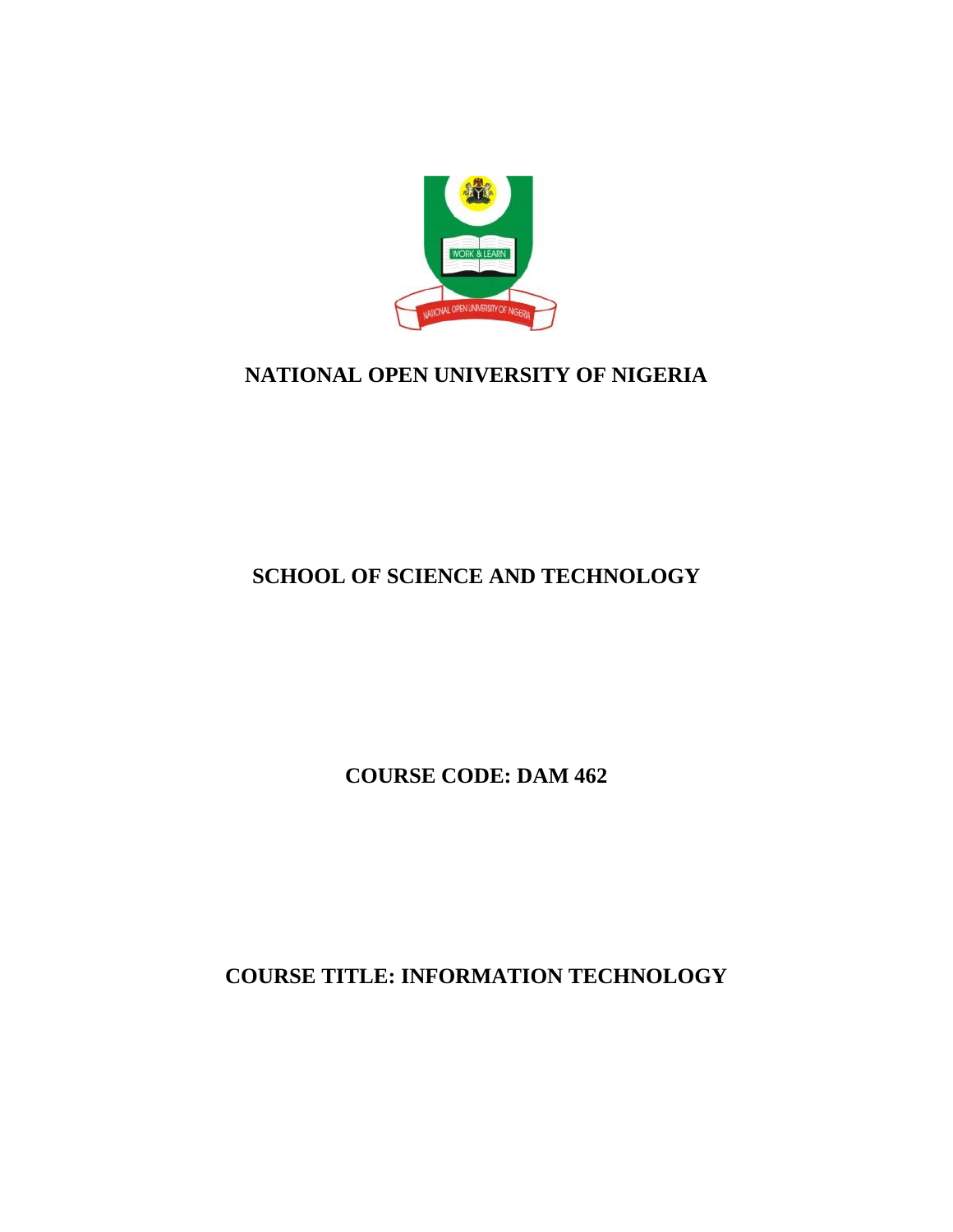# **DAM 462: INFORMATION TECHNOLOGY (IT) (4 UNITS)**

# *MODULE 1 – INTRODUCTION TO INFORMATION TECHNOLOGY (IT)*

- UNIT 1 MEANING AND SCOPE OF INFORMATION TECHNOLOGY
- UNIT 2 APPLICATION OF INFORMATION TECHNOLOGY
- UNIT 3 INFORMATION TECHNOLOGY IN AGRICULTURE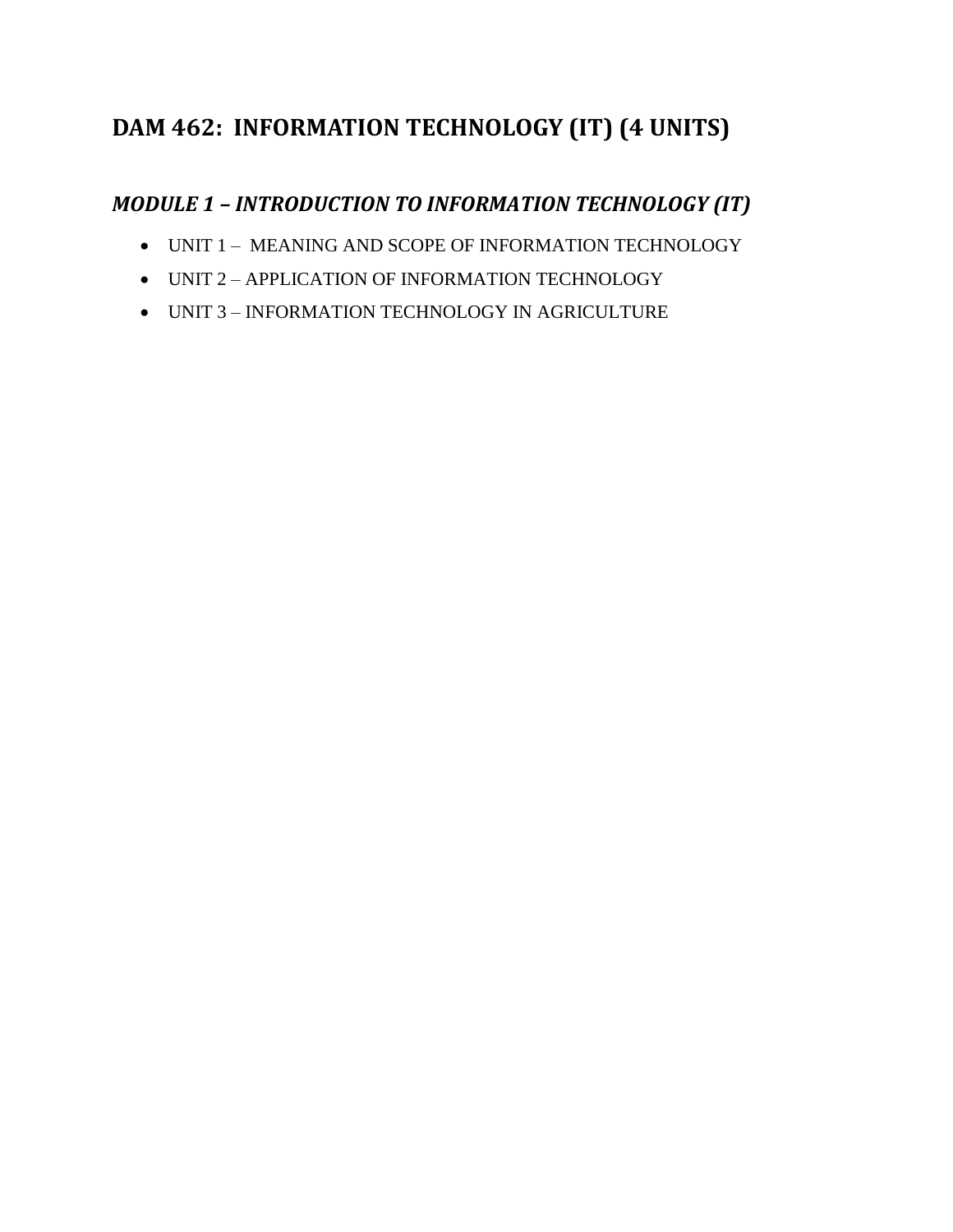# **MODULE 1**

# **UNIT 1 MEANING AND SCOPE OF IT**

# **Table of Contents**

| 1.0<br>Introduction |  |
|---------------------|--|
|---------------------|--|

- **2.0** Objectives
- **3.0** Main Content
	- **3.1** Information Technology
	- **3.2** Significance of Information Technology
	- **3.3** History of Information Technology
- **4.0** Conclusion
- **5.0** Summary
- **6.0** Tutor Marked Assignment
- **7.0** Further Reading and Other Resources

# **1.0 INTRODUCTION**

Having read through the course guide, you will have a general understanding of what this unit is about and how it fits into the course as a whole. This unit describes the general fundamentals of information technology.

# **2.0 OBJECTIVES**

By the end of this unit, you should be able to:

- Explain the term information technology
- Highlight the significance of information technology on education
- Explain the history behind information technology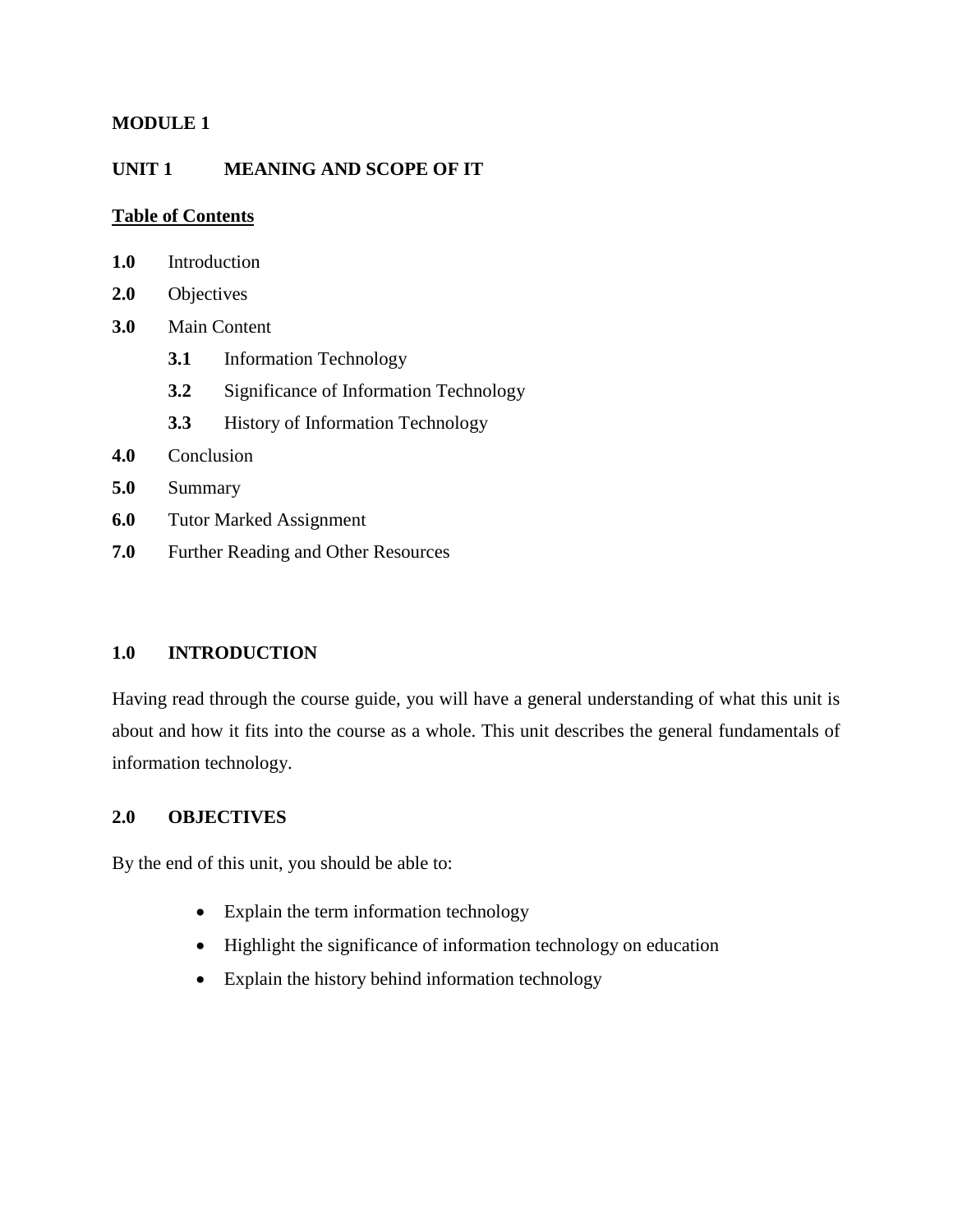#### **3.1 INFORMATION TECHNOLOGY**

Information Technology (IT) is a term that encompasses all forms of technology used to create, store, exchange and use information in its various forms (business data, voice conversations, still images, motion pictures, multimedia presentations, and other forms, including those not yet conceived). It is a convenient term for including both telephony and computer technology in the same word. It is the technology that is driving what is often called "the information revolution".

#### **3.2 SIGNIFICANCE OF INFORMATION TECHNOLOGY ON EDUCATION**

The pace of change brought about by new technologies has had a significant effect on the way people live, work and play worldwide. New and emerging technologies challenge the traditional process of teaching and learning, and the way education is managed. Information technology, while an important area of study in its own right, is having a major impact across all curriculum areas. Easy worldwide communication provides instant access to a vast array of data, challenging assimilation and assessment skills. Rapid communication, plus increased access to IT in the home, at work, and in educational establishments, could mean that learning becomes a truly lifelong activity – an activity in which the pace of technological change forces constant evaluation of the learning process itself.

Some of the important significances of IT in education are highlighted below:

# *i. Access to variety of learning resources*

In the era of technology, IT aids plenty of resources to enhance the teaching skills and learning ability. With the help of IT, now it is easy to provide audio visual education. The learning resources are being widened. Now with this vivid and vast technique as part of the IT curriculum, learners are encouraged to regard computers as tools to be used in all aspects of their studies. In particular, they need to make use of the new multimedia technologies to communicate ideas, describe projects, and order information in their work.

# *ii. Immediacy to information*

IT has provided immediacy to education. Now in the year of computers and web networks, the pace of imparting knowledge is very fast and one can be educated anywhere at any time. New IT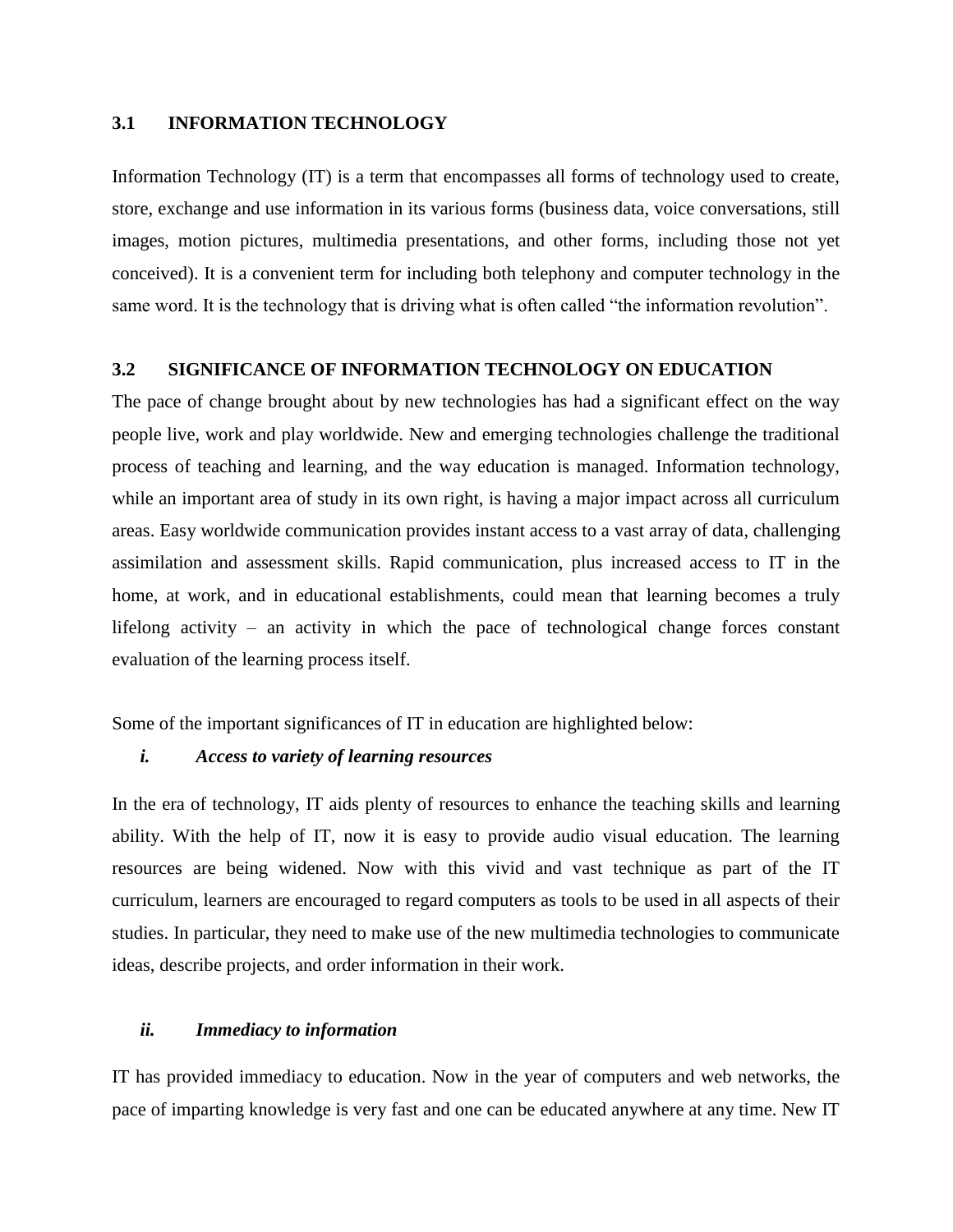has often been introduced into well-established patterns of working and living without radically altering them. For example, the traditional office, with secretaries working at keyboards and notes being written on paper and manually exchanged, has remained remarkably stable, even if personal computers have replaced typewriters.

#### *iii. Any time learning*

Now in the year of computers and web networks, the pace of imparting knowledge is very fast and one can be educated. One can study whenever he wills irrespective of whether it is day or night and irrespective of being in any part of the world because of boom in IT.

#### *iv. Collaborative learning*

Now IT has made it easy to study as well as teach in groups or in clusters. With the aid of the internet, we can be united together to do the desired task. Efficient postal systems, the telephone (fixed and mobile), and various recording and playback systems based on computer technology all have a part to play in educational broadcasting in the new millennium.

#### *v. Multimedia approach to education*

Audio-visual education, planning, preparation and use of devices and materials that involve sight, sound, or both, for educational purposes. Among the devices used are still and motion pictures, filmstrips, television, transparencies, audiotapes, records, teaching machines, computers, and videodiscs. The growth of audio-visual education has reflected developments in both technology and learning theory.

Studies in the psychology of learning suggests that the use of audio-visuals in education has several advantages. All learning is based on perception, the process by which the senses gain information from the environment. The higher processes of memory and concept formation cannot occur without prior perception. People can attend to only a limited amount of information at a time; their selection and perception of information is influenced by past experiences. Researchers have found that, other conditions being equal, more information is taken in if it is received simultaneously in two modalities (vision and hearing, for example) rather than in a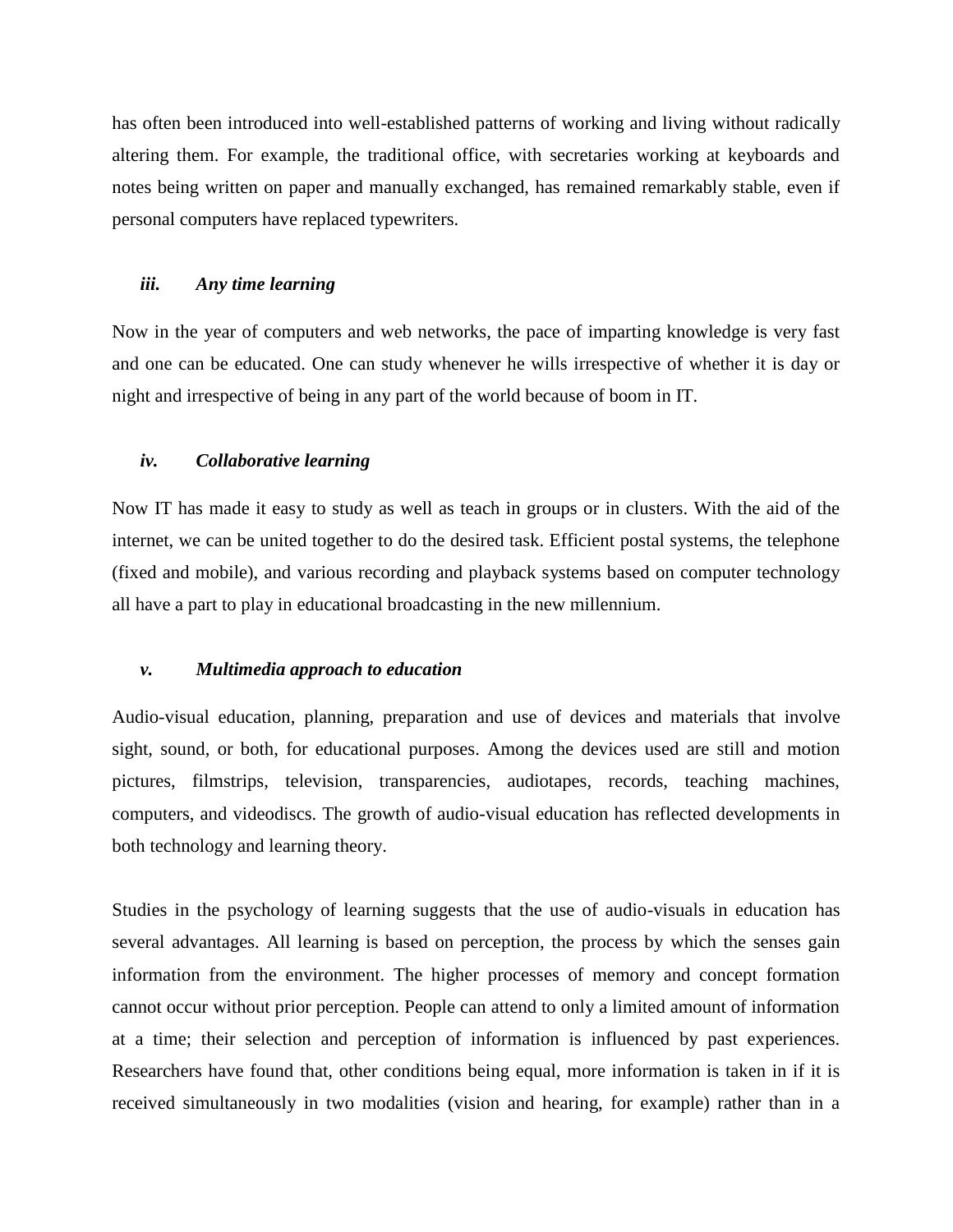single modality. Furthermore, learning is enhanced when materials is organised and that organisation is evident to the student.

#### *vi. Authentic and up to date information*

The information and data which are available on the net is purely correct and up to date. Internet, a collection of computer networks that operate to common standards and enable the computers and the programs they run to communicate directly provides true and correct information.

#### *vii. Online library*

The internet supports thousands of different kinds of operational and experimental services one of which is online library. We can get plenty of data on this online library. As part of the IT curriculum, learners are encouraged to regard computers as tools to be used in all aspects of their studies. In particular, they need to make use of the new multimedia technologies to communicate ideas, describe projects, and order information in their work. This requires them to select the medium best suited to conveying their message, to structure information in a hierarchical manner, and to link together information to produce a multidimensional document.

#### *viii. Distance learning*

Distance learning, a method of learning at a distance rather than in a classroom. Late  $20<sup>th</sup>$  century communications technologies, in their most recent phases multimedia and interactive, open up new possibilities, both individual and institutional, for an unprecedented expansion of homebased learning, much of it part-time. The term distance learning was coined within the context of a continuing communications revolution, largely replacing a hitherto confusing mixed nomenclature – home study, independent study, external study, and most common, though restricted in pedagogic means, correspondence study. The convergence of increased demand for access to educational facilities and innovative communications technology has been increasingly exploited in face of criticisms that distant learning is an inadequate substitute for learning alongside others in formal institutions.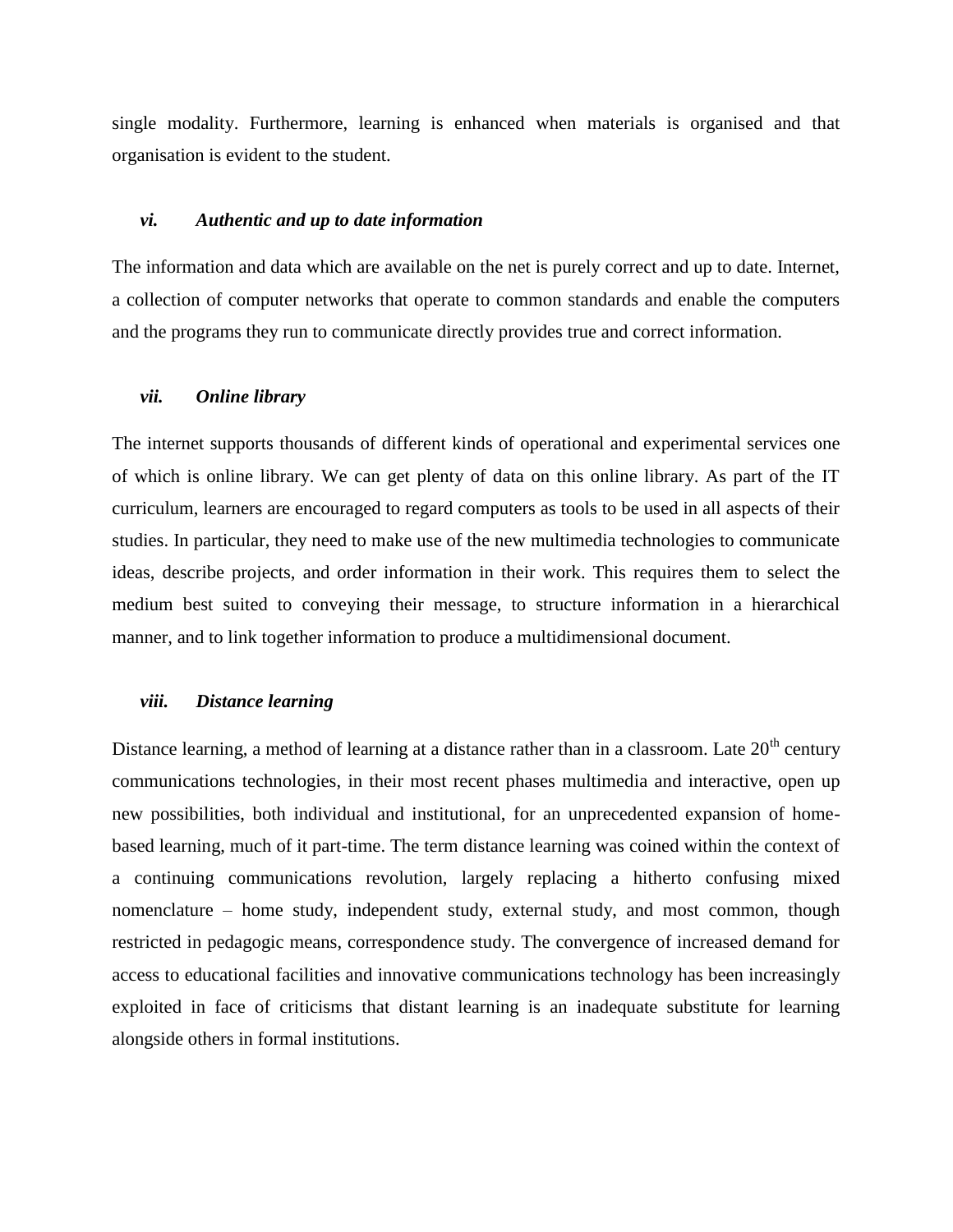Whatever the reasoning, distance learning widens access for students unable for whatever reason (course availability, geographical remoteness, family circumstances, individual disability) to study alongside others. At the same time, it appeals to students who prefer learning at home.

#### **3.3 HISTORY OF INFORMATION TECHNOLOGY**

Information technology has been around for a long, long time. Basically as long as people have been around, information technology has been around because there were always ways of communicating through technology available at that point in time. There are four (4) main ages that divide up the history of information technology. Only the latest age (electronic) and some of the electromechanical age really affects us today, but it is important to learn about how we got to the point we are at with technology today.

#### **Ages:**

#### **Premechanical:**

The premechanical age is the earliest age of information technology. It can be defined as the time between 3000B.C. and 1450A.D. We are talking about a long time ago. When humans first started communicating, they would try to use language or simple picture drawings known as petroglyths which were usually carved in rock. Early alphabets were developed such as the Phoenician alphabet.

#### **Petroglyph:**

As alphabets became more popular and more people were writing information down, pens and paper began to be developed. It started off as just marks in wet clay, but later paper was created out of papyrus plant. The most popular kind of paper made was probably by the Chinese who made paper from rags.

Now that people were writing a lot of information down they needed ways to keep it all in permanent storage. This is where the first books and libraries are developed. You've probably heard of Egyptian scrolls which were popular ways of writing down information to save. Some groups of people were actually binding paper together into a book-like form.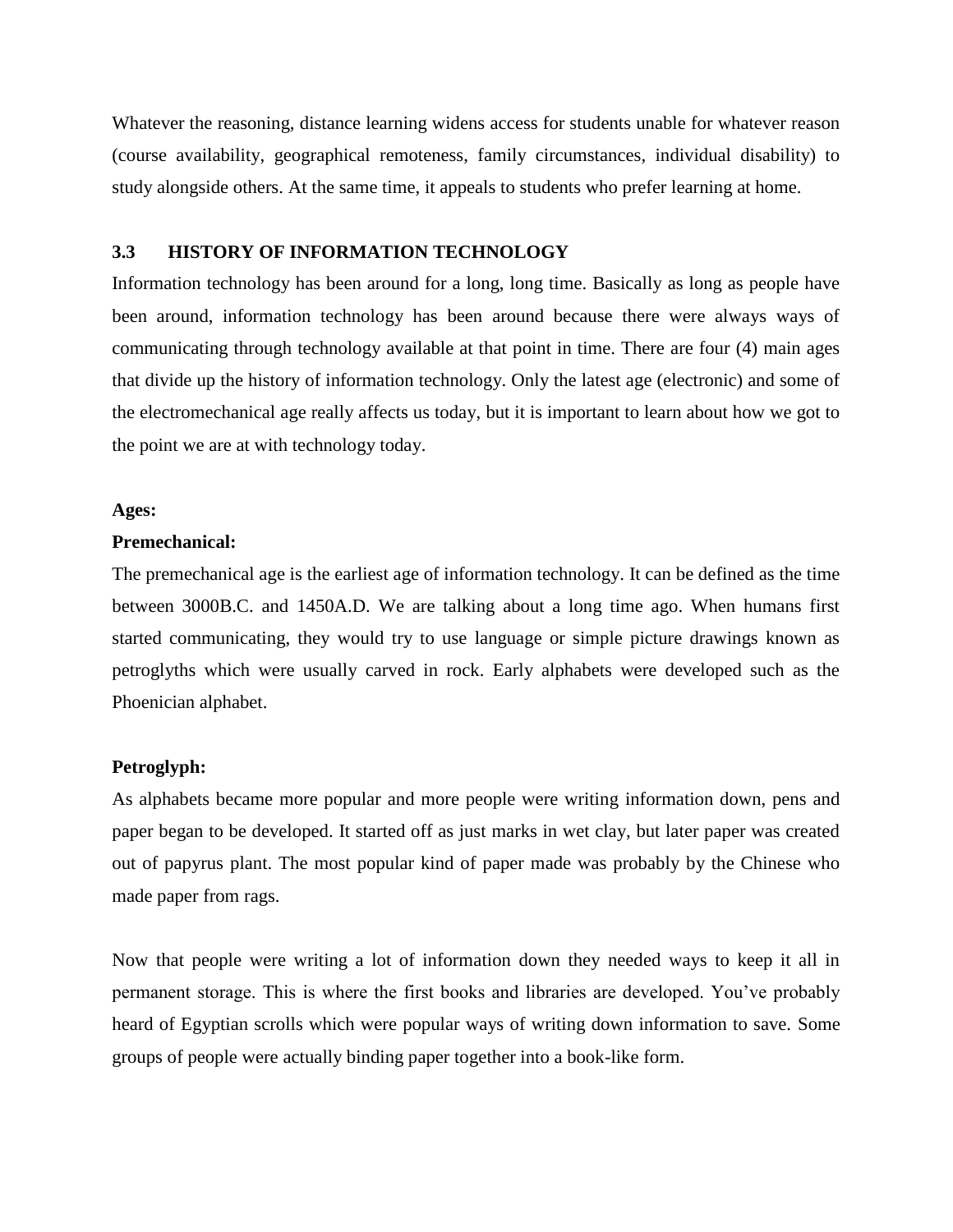Also, during this period were the first numbering systems. Around 100A.D was the first 1-9 system was created by people from India. However, it wasn't until 875A.D. (775 years later) that the number 0 was invented. And yes now that numbers were created, people wanted stuff to do with them so they created calculators. A calculator was the very first sign of an information processor. The popular model of that time was the abacus.

#### **Mechanical:**

The mechanical age is when we first start to see connections between our current technology and its ancestors. The mechanical age can be defined as the time between 1450 and 1840. A lot of new technologies are developed in this era as there is a large explosion in interest with this area. Technologies like the slide rule (an analog computer used for multiplying and dividing) were invented. Blaise Pascal invented the Pascaline which was a very popular mechanical computer. Charles Babbage developed the difference engine which tabulated polynomial equations using the method of finite differences.

#### **Difference Engine:**

There were lots of different machines created during this era and while we have not yet gotten to a machine that can do more than one type of calculation in one, like our modern-day calculators, we are still learning about how all of our all-in-one machines started. Also, if you look at the size of the machines invented in this time compared to the power behind them it seems absolutely ridiculous to understand why anybody would want to use them, but to the people living in this time, ALL of those inventions were HUGE.

#### **Electromechanical:**

Now we are finally getting close to some technologies that resemble our modern-day technology. The electromechanical age can be defined as the time between 1840 and 1940. These are the beginning of telecommunication. The telegraph was created in the early 1800s. Morse code was created by Samuel Morse in 1835. The telephone (one of the most popular forms of communication ever) was created by Alexander Graham Bell in 1876. The first radio developed by Guglielmo Marconi in 1894. All of these were extremely crucial emerging technologies that led to big advances in the information technology field.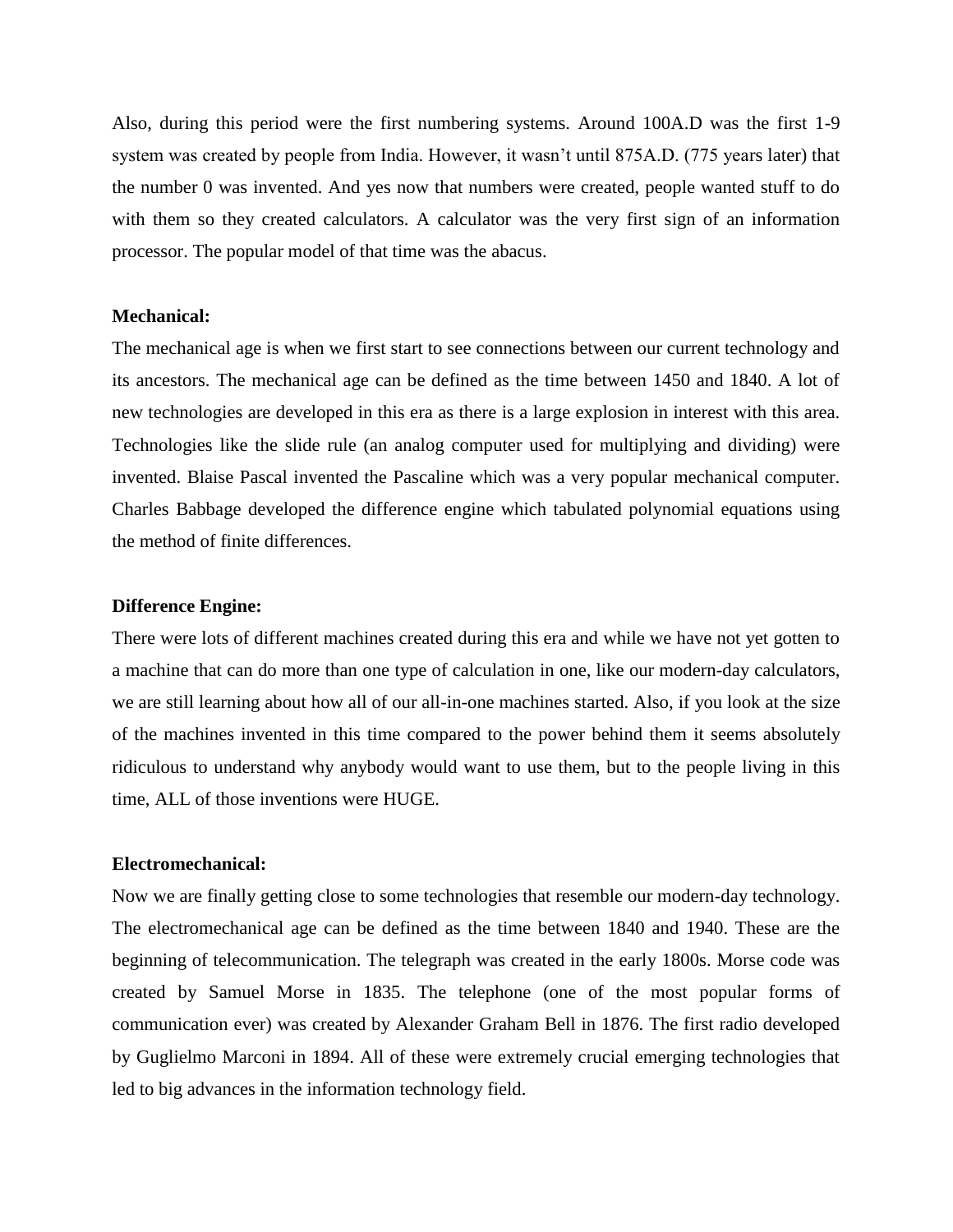The first large-scale automatic digital computer in the United States was the Mark 1 created by Harvard University around 1940. This computer was 8ft high, 50ft long, 2ft wide, and weighed 5 tons – HUGE. It was programmed using punch cards. How does your pc match up to this hunk of metal? It was from huge machines like this that people began to look at downsizing all the parts to first make them usable by businesses and eventually in your own home.

#### **Electronic:**

The electronic age is what we currently live in. It can be defined as the time between 1940 and right now. The ENIAC was the first high-speed, digital computer capable of being reprogrammed to solve a full range of computing problems. This computer was designed to be used by the US Army for artillery firing tables. This machine was even bigger than the Mark 1 taking u 680 square feet and weighing 30 tons. It mainly used vacuum tubes to do its calculations.

There are 4 main sections of digital computing. The first era of vacuum tubes and punch cards like the ENIAC and Mark 1. Rotating magnetic drums were used for internal storage. The second generation replaced vacuum tubes with transistors, punch cards were replaced with magnetic tape, and rotating magnetic drums were replaced by magnetic cores for internal storage. Also, during this time, high level programming languages were created such as FORTRAN and COBOL. The third generation replaced transistors with integrated circuits, magnetic core turned into metal oxide semiconductors. An actual operating system sowed up around this time along with the advance programming language BASIC. The fourth and latest generation brought in CPUs (central processing units) which contained memory, logic, and control circuits all on a single chip. The personal computer was developed (Apple II). The graphical user interface (GUI) was developed.

#### **4.0 CONCLUSION**

In this unit, you have been introduced to the essentials of Information Technology. You have also learnt the history and the various ways information technology has developed over the years in our various lives.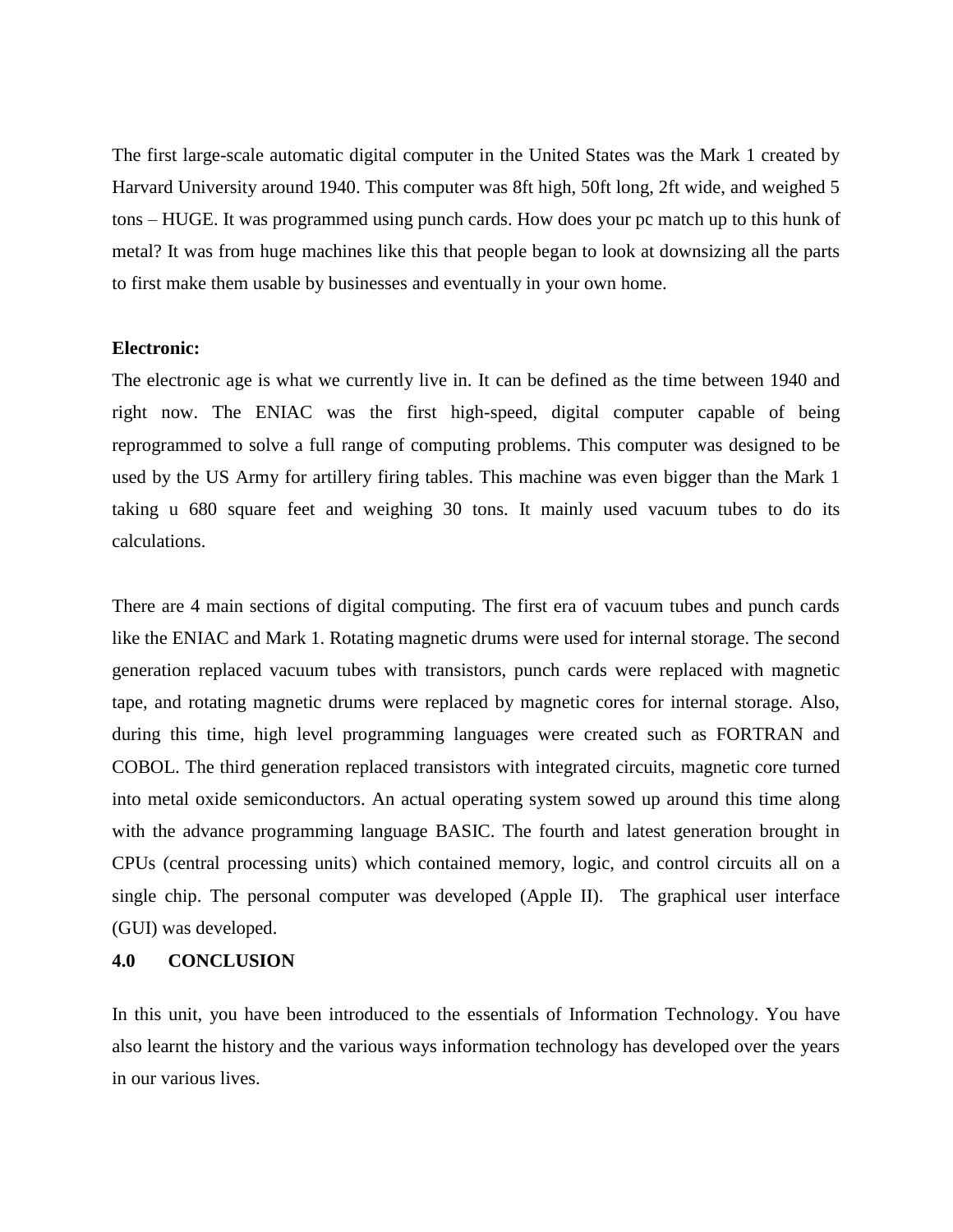# **5.0 SUMMARY**

What you have learnt in this unit concerns:

- Information Technology as the acquisition, processing, storage and dissemination of vocal, pictorial, textual and numerical information by a microelectronics-based combination of computing and telecommunications.
- The significance of IT in education highlighted as:
	- *i. Access to variety of learning resources*
	- *ii. Immediacy to information*
	- *iii. Any time learning*
	- *iv. Collaborative learning*
	- *v. Multimedia approach to education*
- The history of Information technology

# **Exercises**

- 1. Define the term Information Technology
- 2. What significance does information technology bring to a society?

# **6.0 TUTOR MARKED ASSIGNMENT**

**Discuss the evolution of Information Technology.**

# **7.0 FURTHER READING AND OTHER RESOURCES**

# **[www.wikipedia.com](http://www.wikipedia.com/)**

Langley, Dennis, Shain Michael (1985): Dictionary of Information Technology.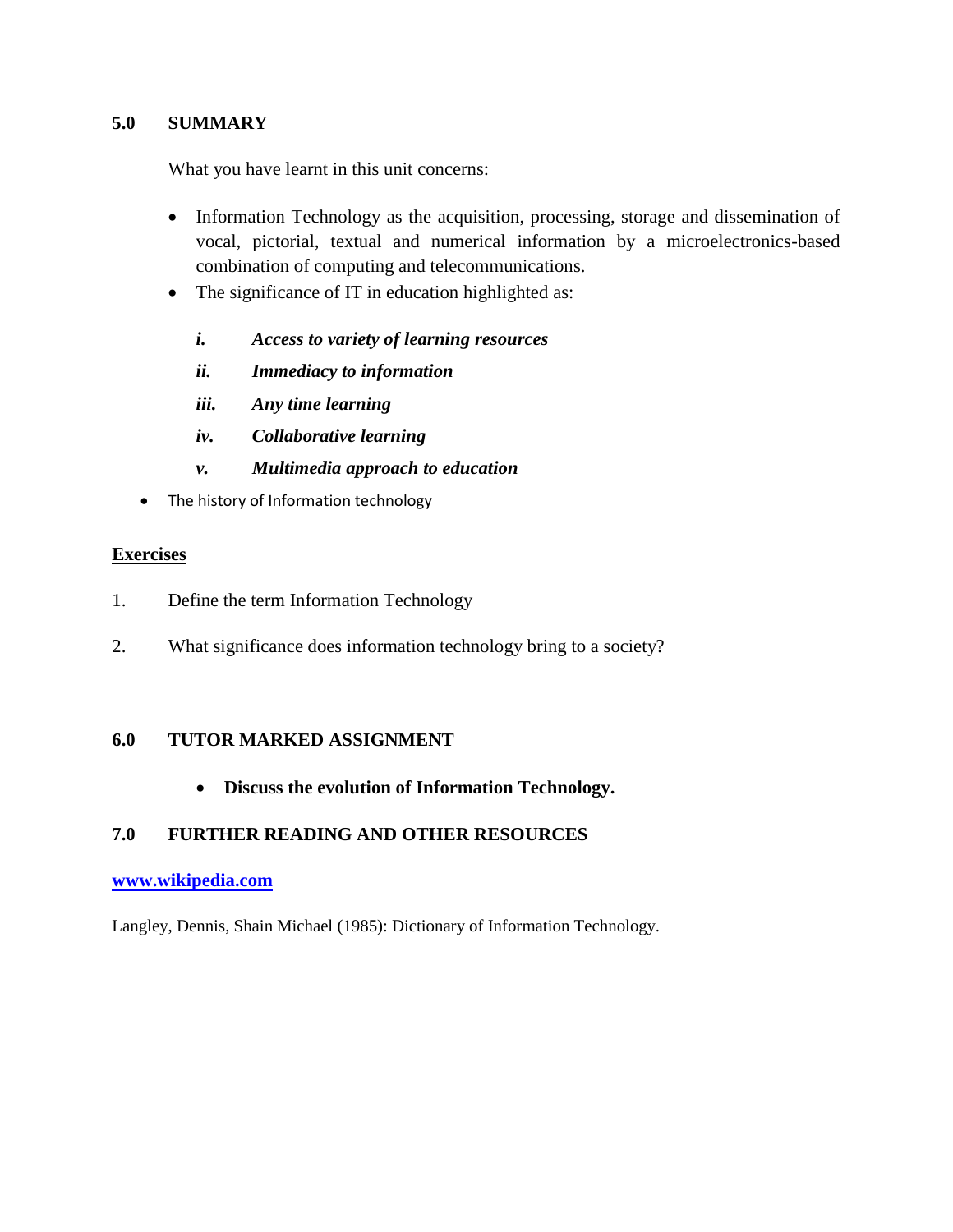# **MODULE 1**

# **UNIT 2 APPLICATION OF INFORMATION TECHNOLOGY**

### **Table of Contents**

- **1.0** Introduction
- **2.0** Objectives
- **3.0** Main Content
	- **3.1** INFORMATION TECHNOLOGY AND ITS APPLICATION
- **4.0** Conclusion
- **5.0** Summary
- **6.0** Tutor Marked Assignment
- **7.0** Further Reading and Other Resources

#### **1.0 INTRODUCTION**

Having read through the course guide, you will have a general understanding of what this unit is about and how it fits into the course as a whole. This unit describes the various ways information technology applies.

### **2.0 OBJECTIVES**

By the end of this unit, you should be able to:

- Explain the essentials of information technology
- Identify the necessary areas of application of information technology
- Have good understanding of the term information technology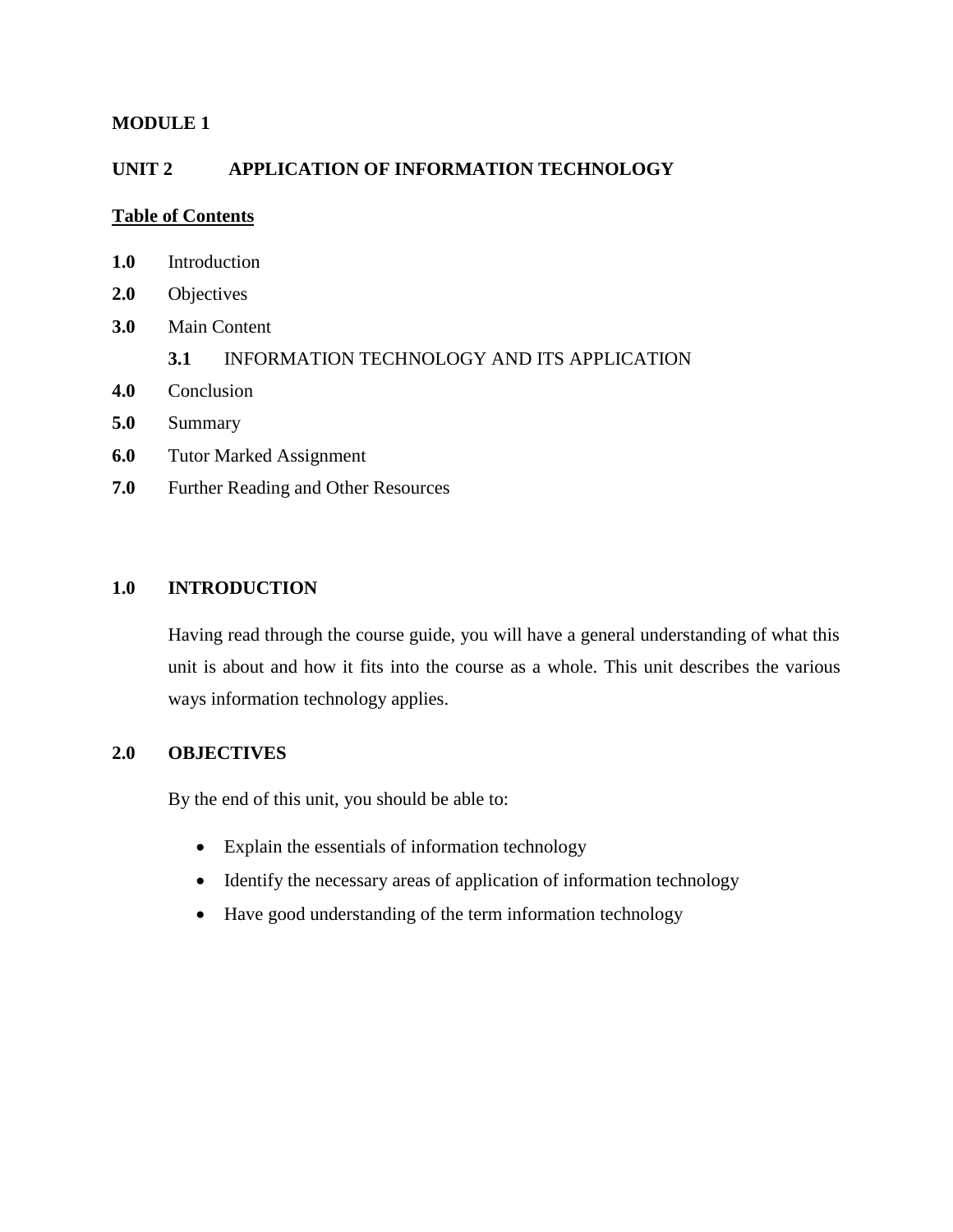#### **3.0 MAIN CONTENT**

#### **3.1 INFORMATION TECHNOLOGY AND ITS APPLICATION**

Information Technology is the acquisition, processing, storage and dissemination of vocal, pictorial, textual and numerical information by a microelectronics-based combination of computing and telecommunications. IT is the area of managing technology and spans wide variety of areas that include but are not limited to things such as processes, computer software, information systems, computer hardware, programming languages and data construct. In short, anything that renders data, information or perceived knowledge in any visual format whatsoever, via any multimedia distribution mechanism as considered part of the domain space known as information technology (IT).

IT professionals perform a variety of functions (IT disciplines/competencies) that range from installing applications to designing complex computer networks and information databases. A few of the duties that IT professionals perform may include data management, networking, engineering, computer hardware, database and software design, as well as management and administration of entire system.

Information technology is starting to spread further than the conventional personal computer and network technology, and more integration of other technologies such as the use of cell phones, televisions, automobiles and more which is increasing the demand for such jobs.

In the recent past, the Accreditation Board for Engineering and Technology and the Association for Computing Machinery have collaborated to form accreditation and curriculum standards for degrees in information technology as a distinct field of study as compared to computer science and information systems today. The worldwide IT services revenue totalled \$763 billion in 2009.

#### **4.0 CONCLUSION**

In this unit, you have been introduced to the fundamental areas of application of information technology (IT) and you have also been introduced to the essentials of IT.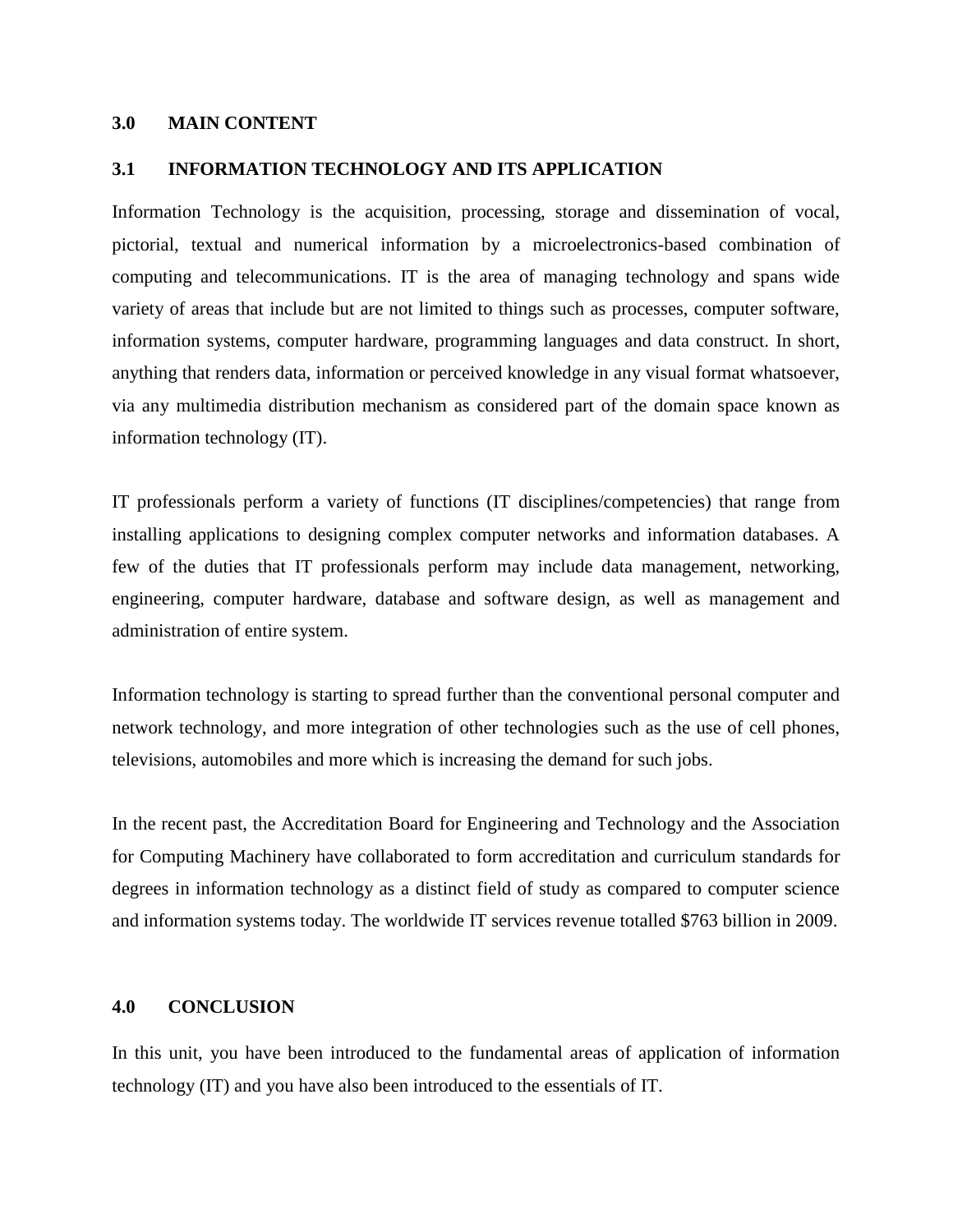# **5.0 SUMMARY**

What you have learnt in this unit concerns:

• Information Technology as the acquisition, processing, storage and dissemination of vocal, pictorial, textual and numerical information by a microelectronics-based combination of computing and telecommunications.

# **Exercises**

- 1. Highlight 5 fields where application of IT is of utmost significance
- 2. What accreditation body is involved in the regulation of IT applications?

# **6.0 TUTOR MARKED ASSIGNMENT**

**Who is an IT personnel and what roles do they perform?**

# **7.0 FURTHER READING AND OTHER RESOURCES**

Langley, Dennis, Shain Michael (1985): Dictionary of Information Technology.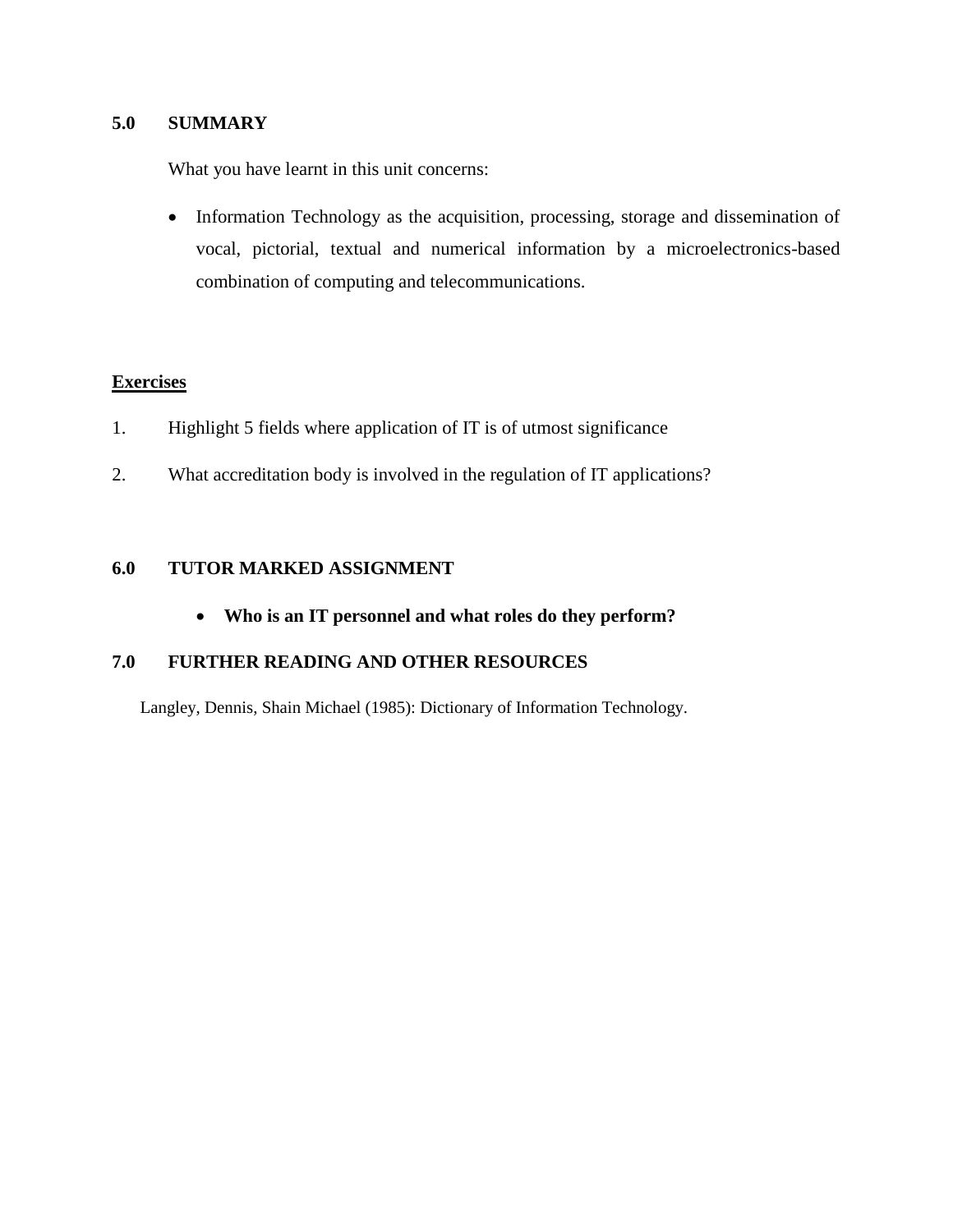# **MODULE 1**

# **UNIT 3 INFORMATION TECHNOLOGY IN AGRICULTURE**

# **Table of Contents**

1.0 Introduction 2.0 Objectives 3.0 Main Content 3.1 ROLE OF IT IN AGRICULTURE 3.2 INFORMATION TECHNOLOGY AND ITS COMPONENTS IN AGRICULTURAL DEVELOPMENT 4.0 Conclusion 5.0 Summary 6.0 Tutor Marked Assignment 7.0 Further Reading and Other Resources

# **1.0 INTRODUCTION**

Having read through the course guide, you will have a general understanding of what this unit is about and how it fits into the course as a whole. This unit describes the general introduction of information technology into the agricultural sector.

# **2.0 OBJECTIVES**

By the end of this unit, you should be able to:

- Explain and highlights the role of information technology (IT) into the agricultural sector.
- State the different components of IT in agriculture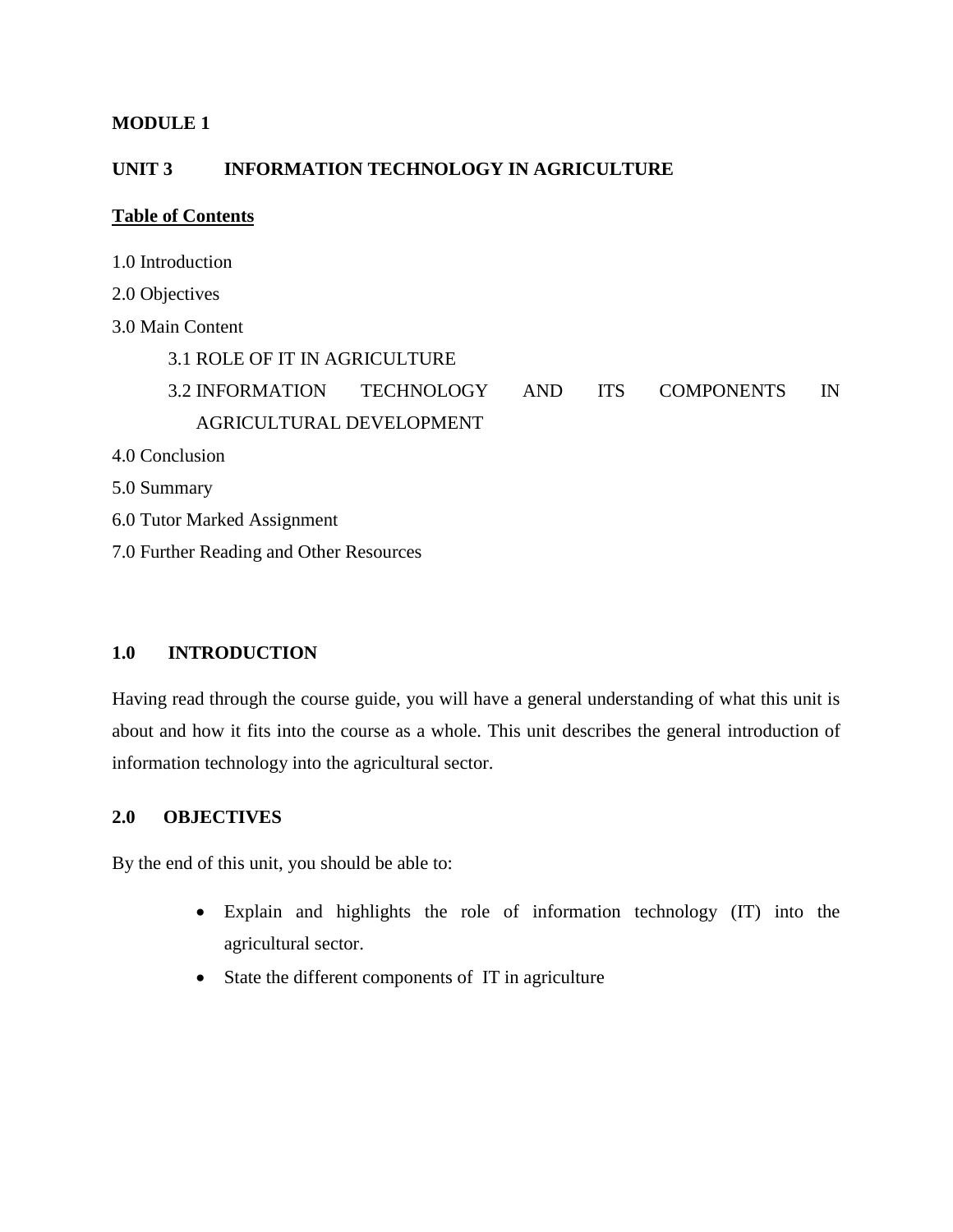# **3.1 ROLE OF INFORMATION TECHNOLOGY IN AGRICULTURE**

In the context of agriculture, the potential of information technology (IT) can be assessed broadly under two heads:

- 1. As a tool for direct contribution to agricultural productivity and
- 2. As an indirect tool for empowering farmers to take informed and quality decisions which will have positive impact on the way agriculture and allied activities are conducted.

Precision farming, popular in developed countries, extensively uses IT to make direct contribution to agricultural productivity. The techniques of remote sensing using satellite technologies, geographical information systems, agronomy and soil sciences are used to increase the agricultural output. This approach is capital intensive and useful where large tracts of land are involved. Consequently it is more suitable for farming taken up on corporate lines.

The indirect benefits of IT in empowering farmers are significant and remain to be exploited. Farmers urgently require timely and reliable sources of information inputs for taking decisions. At present, the farmer depends on trickling down of decision inputs from conventional sources which are slow and unreliable. The changing environment faced by farmers makes information not merely useful, but necessary to remain competitive.

Information of the required quality always has the potential of improving efficiency in all spheres of agriculture. In addition to facilitating farmers in improving the efficiency and productivity of agriculture and allied activities, the potential of IT lies in bringing about an overall qualitative improvement in life by providing timely and quality information inputs for decision making. The personnel who work for the welfare of farmers, such as extension workers, do not have access to latest information which hinders their ability to serve the farming community effectively, hence the scope for e-powering farmers as well as those who work for their welfare.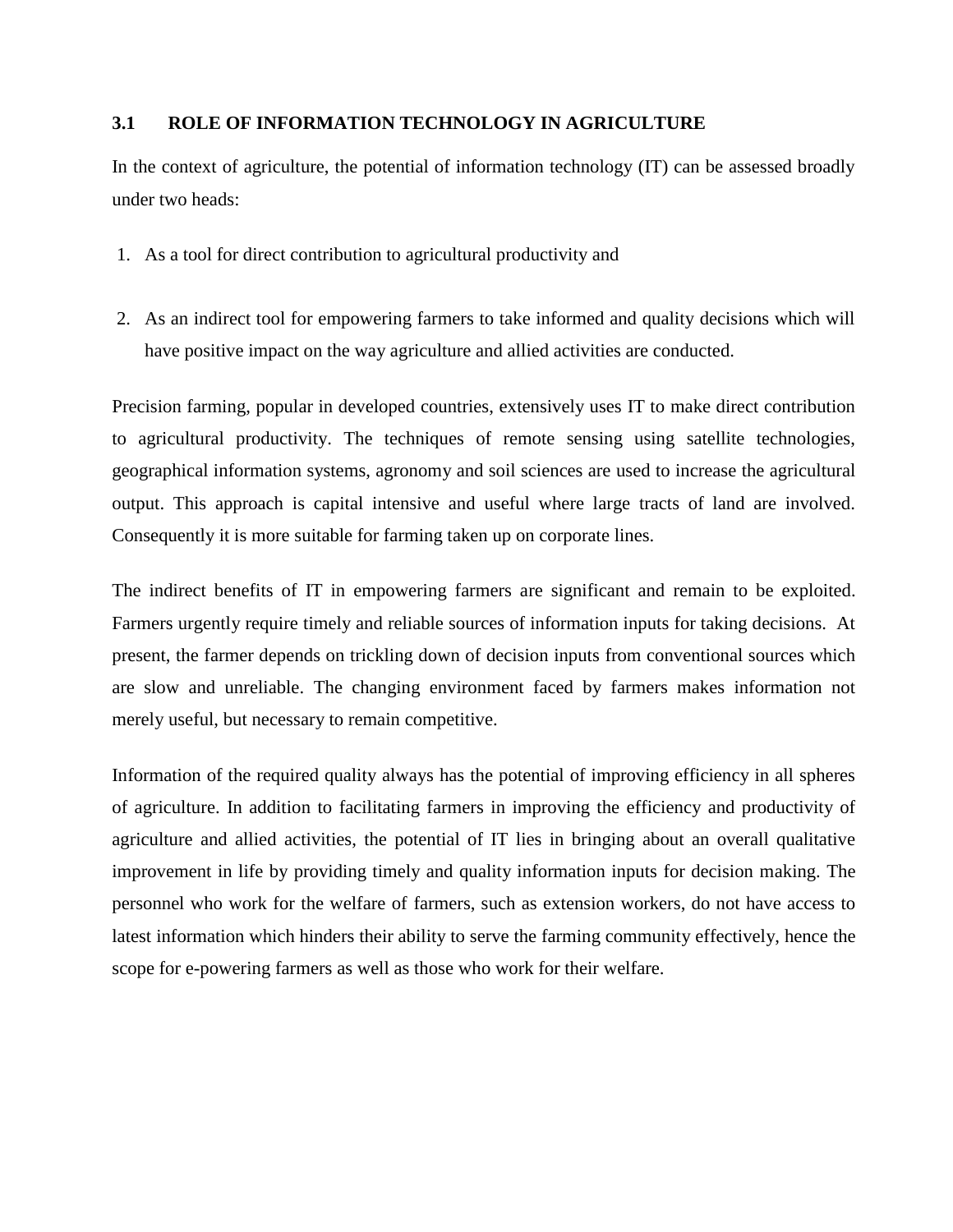# **3.2 INFORMATION TECHNOLOGY AND ITS COMPONENTS IN AGRICULTURAL DEVELOPMENT**

Induction of IT as a strategic tool for agricultural development and welfare of farmers requires that the necessary IT infrastructure is in place. The rapid changes and downward trend in prices in various components of IT makes it feasible to target at a large scale IT penetration into agricultural development. Some of the broad factors to be noted with respect to various components of IT are listed below:

#### 1. **Input devices**:

Radical improvements are witnessed with respect to the means of communication by human beings with computers such as key boards, mouse devices, and scanners. The advent of touch screen monitors that allow users to give *input to computers by touching on the appropriate location of the monitor* has made it possible to develop user-friendly interface for farmers which is easy, intuitive, circumvents language barrier and at the same time provides a relaxed environment to the users. The present day digital cameras make it possible to capture and store good quality graphics and large video clips. The small size and low weight of these digital cameras, which are increasingly becoming affordable, open up the possibilities of providing computer based demonstration clips to educate the farmers. The digital cameras can also be used to upload plant stress related images, movie clips which can facilitate an expert residing at a far of location to quickly recommend a solution.

# 2. **Output devices:**

Monitor screens, printers & plotters, data projectors support high resolution and good quality output. The quality of these output devices have the potential of generating renewed interest in the farmers in using IT based services. The light weight portable data projectors can be easily carried by the agricultural extension personnel for serving larger audience. Similarly, speakers can also be attached to the computers to incorporate voice based trainings for farmers.

#### 3. **Processors**:

The processing speeds of computers have gone up. At present, Intel P-IV based processors @ 1.5 Ghz are available in the PC range which makes it possible to undertake substantial processing of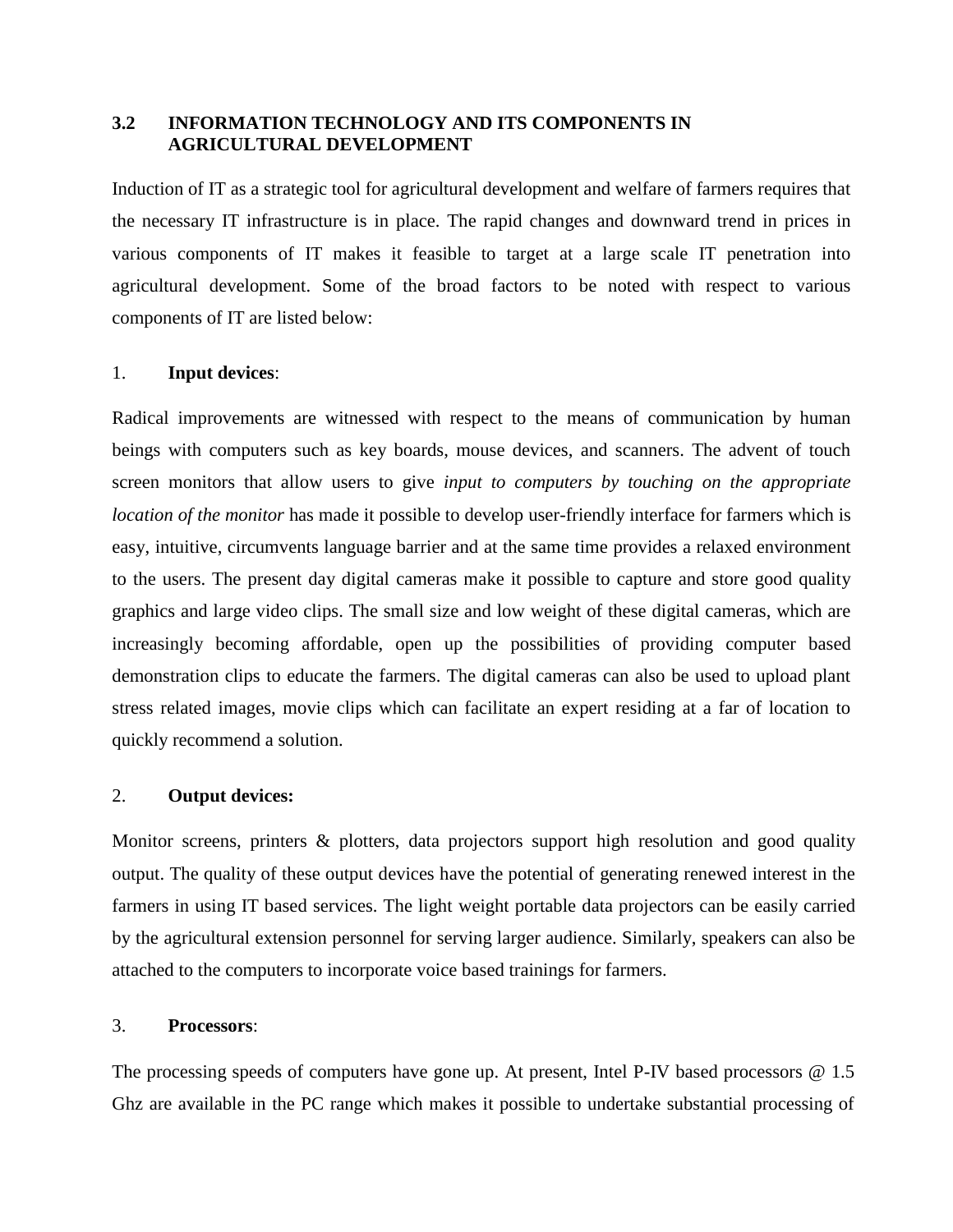data at the client side.

#### 4. **Storage Devices**:

40GB and even higher hard disk drives have become common in PC range of computers. This makes it possible to store substantial information at the local level which facilitates faster access. Similarly, high capacity floppy disk drives, CDs make it possible to transfer large volumes of data to locations which can not be connected to networks immediately. These storage devices are also used for backup of crucial data. As a precaution, many corporations store their backups at locations away from the place of work.

#### 5. **Software:**

Various operating systems are available which act as interface between the user and the machine. The graphic user interface (GUI) has become an accepted prerequisite for end users. Microsoft's ‗Windows' continues to be a favourite in agricultural development. Application software which can support complex user requirements are available. Of the shelf solutions for office automation packages, groupware applications, complex database solutions, communication products, solutions based on remote sensing & geographical information systems are available. In addition, solutions based on some or all of these are also readily available. The present downward trend in the IT industry provides an opportunity to get customised application for any specific task developed at an affordable price. Rapid Application Development and Deployment (RADD) is a popular model for quick development and deployment of applications. Development environment itself is simplified with tools that quicken the pace of software specialists. Project management and monitoring software are available that facilitate efficient execution of large and complex applications that are required for agricultural development.

#### 6. **Networking devices**:

The capacity of modems, used to convert the data from digital to analog and vice versa, which are popularly employed to use telephone lines have increased. Internal modems are available integrated into the computer so that they are not exposed to outside environment. The capacities of other networking devices such as routers have also gone up which makes it possible to create large networks with smooth data transmission.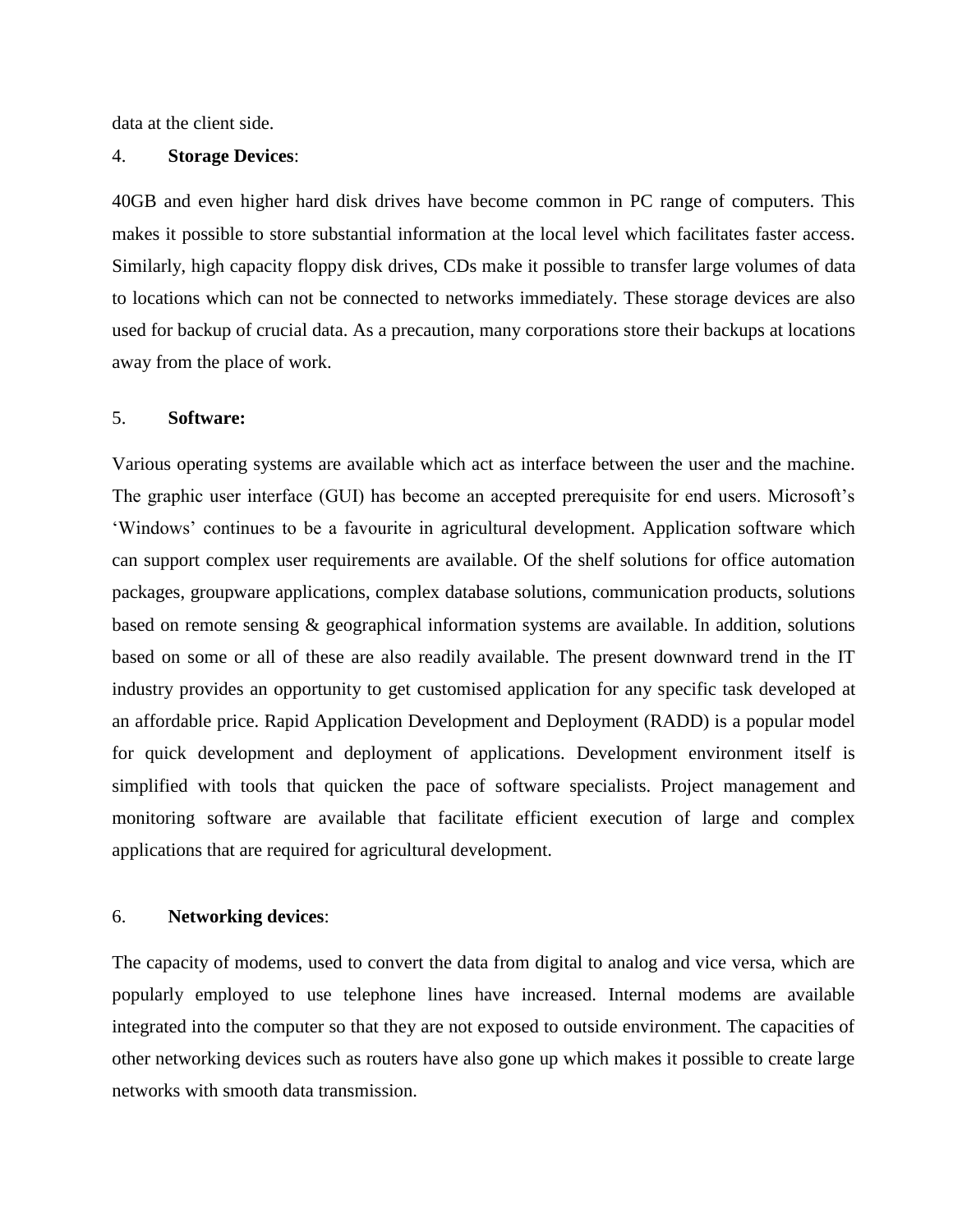# 7. **Transmission Media**:

The media through which the data transfer takes place has also undergone revolutionary change. Telephone lines are still the popular source in India although the reliability and low bandwidth are still major issues. High capacity cables, optical fibre, radio, wireless local loops, satellite transmission and various solutions based on a combination of these are already being used in many parts of the country.

# 8. **Other Accessories**:

Uninterrupted Power Supply (UPS) devices are crucial to ensure the longevity of the IT equipment as well as provide backup mechanisms. The potential of solar power packs to provide a feasible solution to shortage of power in the rural areas needs to be exploited.

# **4.0 CONCLUSION**

In this unit, you have been introduced to the fundamentals of application of information technology (IT) in the agricultural sector and you have also been introduced to the fact that rapid changes in the field of information technology makes it possible to develop and disseminate required electronic services in the agricultural sector.

# **5.0 SUMMARY**

What you have learnt in this unit concerns:

- The introduction of Information Technology in the agricultural sector which empowers farmers in the area of trickling down decision inputs from conventional sources which are slow and unreliable.
- The components of Information Technology and its introduction into the agricultural sector.

#### **Exercises**

- 1. Discuss the role of information technology and its application in the agricultural sector
- 2. List and discuss 5 components of information technology as it applies to the agricultural scene.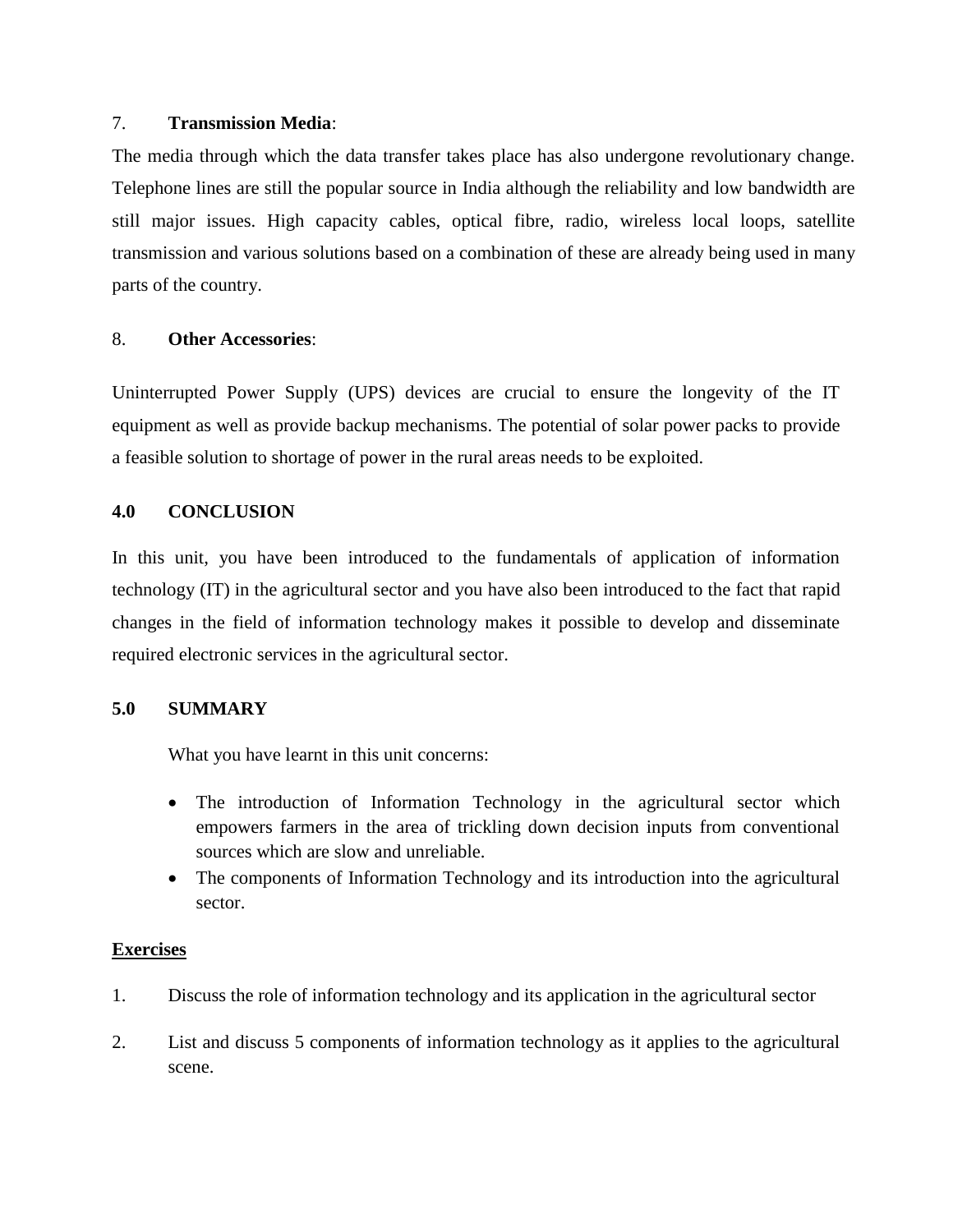# **6.0 TUTOR MARKED ASSIGNMENT**

 It your own words, explain the role of information technology in the Nigerian agricultural sector.

# **7.0 FURTHER READING AND OTHER RESOURCES**

IT Applications in Agriculture: Some Developments and Perspectives by Friedrich Kuhlmann Institute of Agricultural and Food Systems Management Justus-Liebig-University Giessen/Germany Senckenbergst., 3, D-35390 Giessen

Role of Information Technology in Agriculture and its scope in India by S.C. Mittal.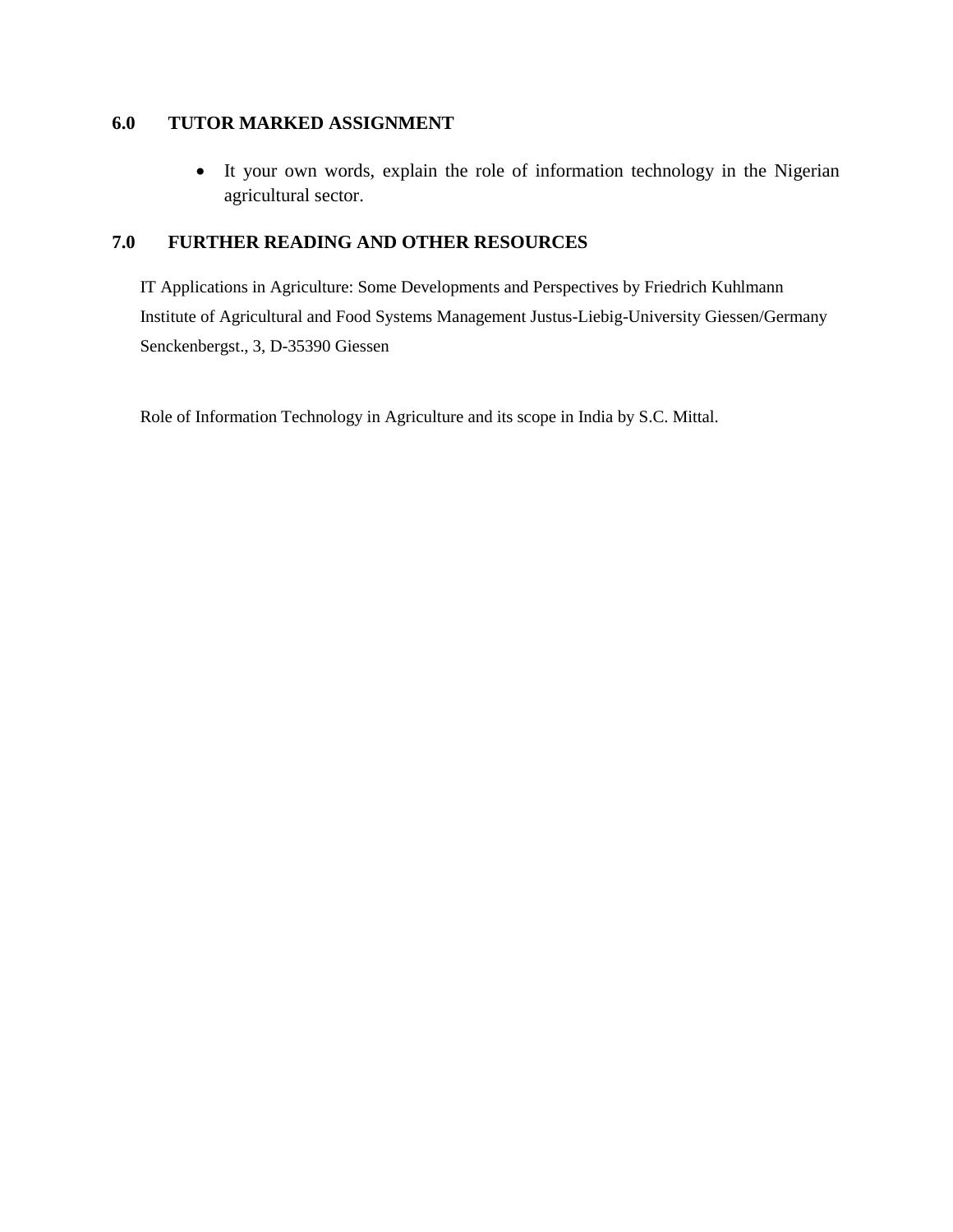# **MODULE 2**

# **DAM 363: AGRICULTURAL SYSTEM MODELING (3 UNITS)**

- UNIT 1 INTRODUCTION TO SYSTEM MODELING
- UNIT 2 AGRICULTURAL SYSTEMS
- UNIT 3 AGRICULTURAL SYSTEMS IDENTIFICATION
- UNIT 4 AGRICULTURAL MODELING PROCESS
- UNIT 5 SIMULATION MODEL IN AGRICULTURE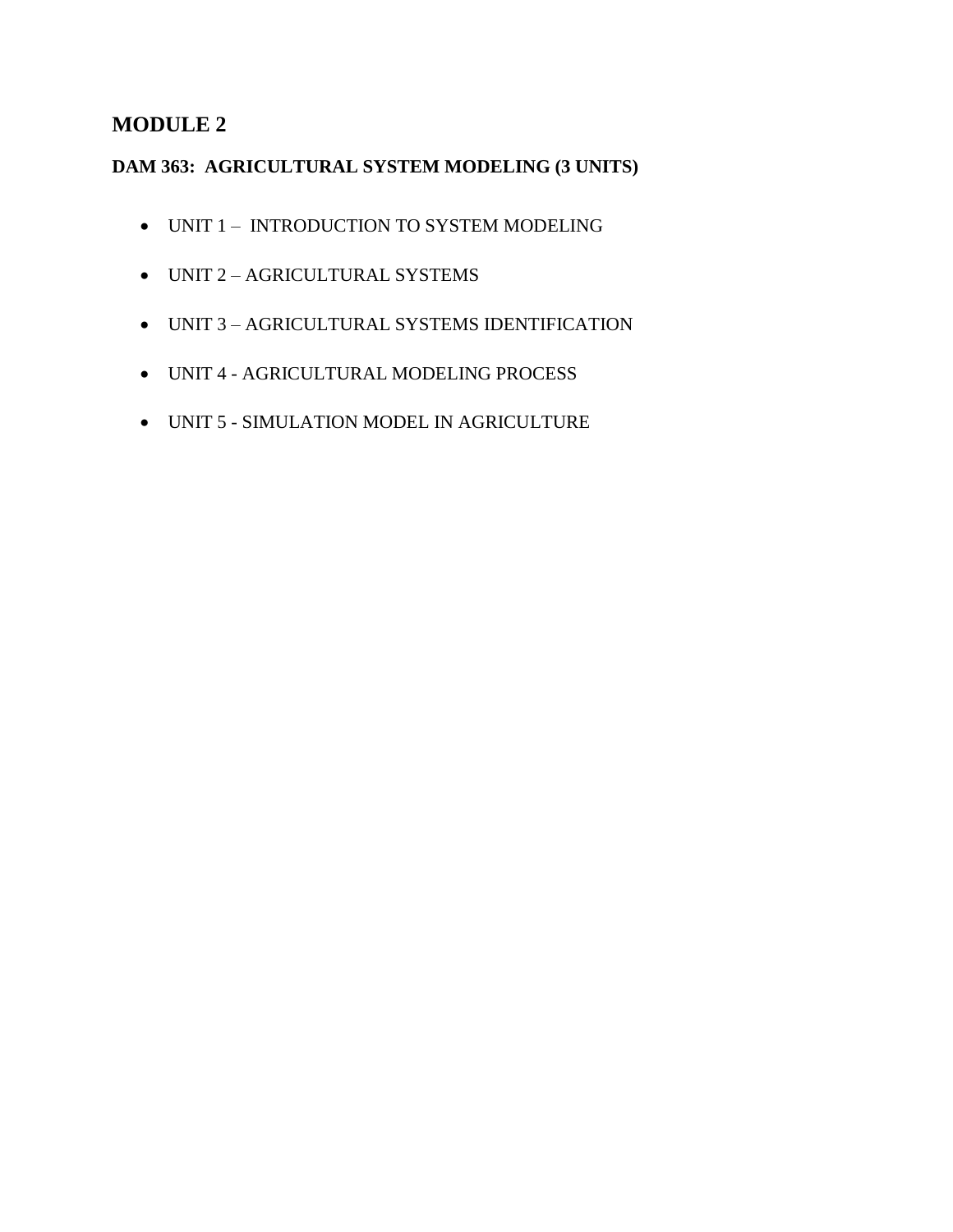# **MODULE 2**

# **UNIT 1 INTRODUCTION TO SYSTEM MODELING**

# **Table of Contents**

- 1.0 Introduction
- 2.0 Objectives
- 3.0 Main Content
	- 3.1 Introduction to System Modeling
	- 3.2 Overview
	- 3.3 History
	- 3.4 Types of system model
	- 3.5 Modelling framework and language
- 4.0 Conclusion
- 5.0 Summary
- 6.0 Tutor Marked Assignment
- 7.0 Further Reading and Other Resources

# **1.0 INTRODUCTION**

This unit gives an introduction to system modeling and the identification of the various types. It also describes system modeling and gives an overview of what it entails.

# **2.0 OBJECTIVES**

By the end of this unit, you should be able to:

- Explain the term system modeling
- Identify the types of system models
- Identify the various agricultural system

# **3.0 MAIN CONTENT**

# **3.1 INTRODUCTION TO SYSTEM MODELING**

System modeling is a technique to express, visualize, analyze and transform the architecture of a system. Here, a system may consist of software components, hardware components, or both and the connections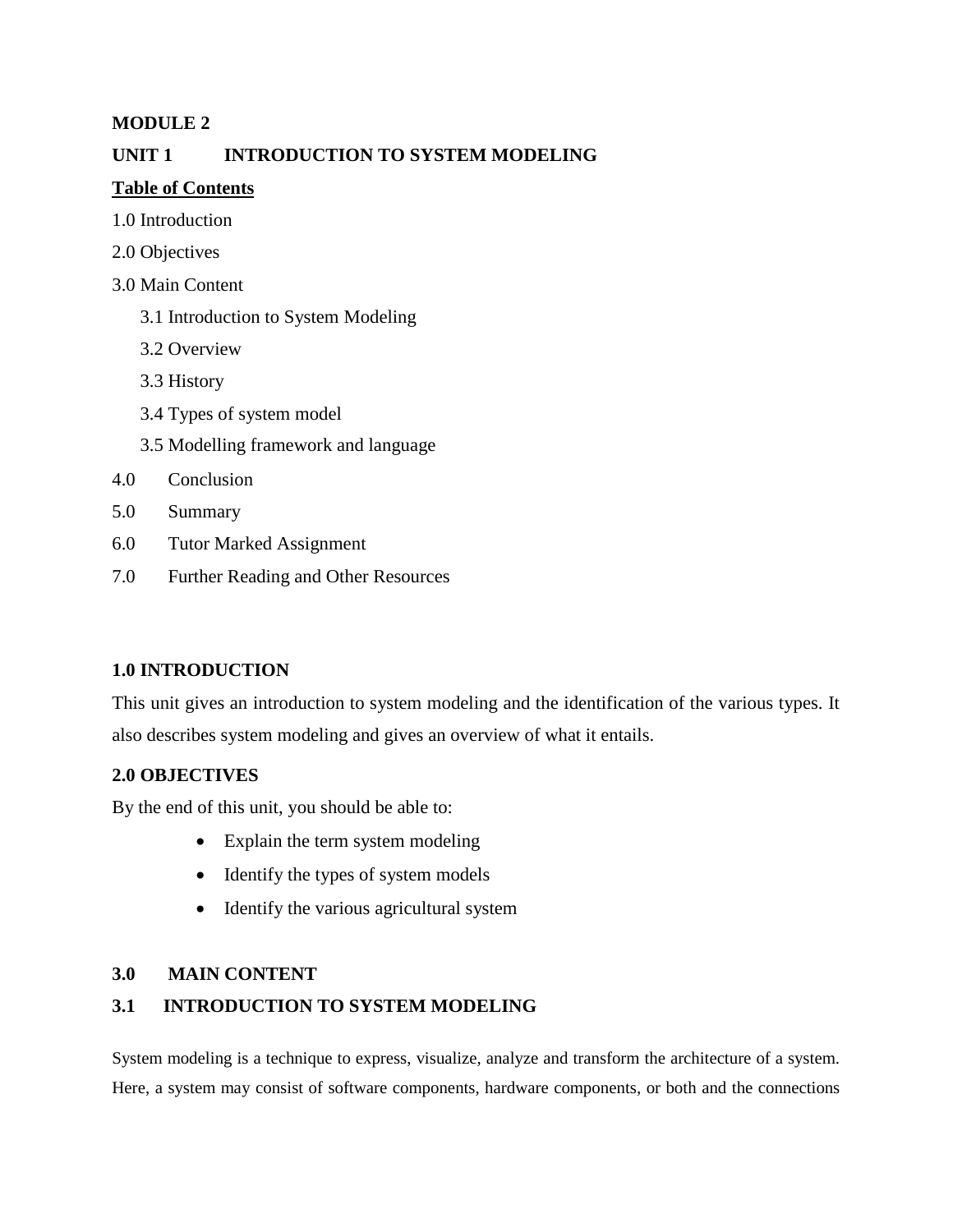between these components. Systems modeling or systems modeling is the interdisciplinary study of the use of models to conceptualize and construct systems in business and IT development.A system model is then a skeletal model of the system. System modeling is intended to assist in developing and maintaining large systems with emphasis on the construction phase. The idea is to encapsulate complex or changeable aspects of a design inside separate components with well-defined interfaces indicating how each component interacts with its environment. Complete systems are then developed by composing these components. System modeling can increase reliability and reduce development cost by making it easier to build systems, to reuse previous built components within new systems, to change systems to suit changing requirements such as functional enhancement and platform changes, and to understand systems. In this way, a system model can satisfy different requirements such as documenting the system, providing a notation for tools such as consistency checkers and can also be used in the design stage of system development. Thus, system modeling is used to ensure that a developing piece of software evolves in a *consistent* manner and that the task of integrating software components is *simplified*.

# *3.2 OVERVIEW*

In business and IT development the term "systems modeling" has multiple meaning. It can relate to:

- the use of model to conceptualize and construct systems
- the interdisciplinary study of the use of these models
- the systems modeling, analysis, and design efforts
- the systems modeling and simulation, such as system dynamics
- any specific systems modeling language

As a field of study systems modeling has emerged with the development of system theory and systems sciences.

As a type of modeling systems modeling are based on systems thinking and the systems approach. In business and IT systems modeling contrasts other approaches such as:

- agent based modeling
- data modeling and
- mathematical modeling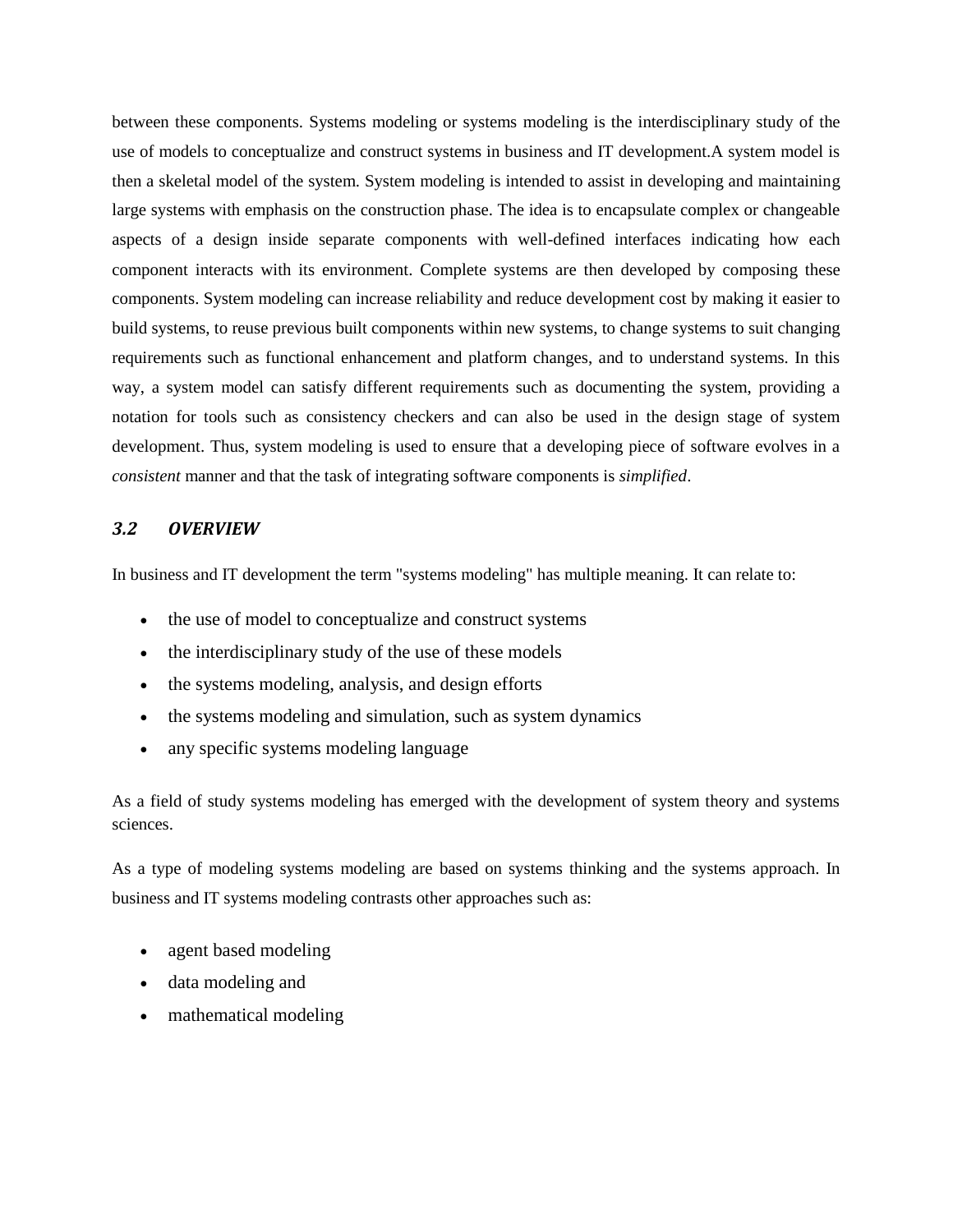In "Methodology for Creating Business Knowledge" (1997) [Arbnor](http://en.wikipedia.org/wiki/Ingeman_Arbnor) and Bierke the systems approach (systems modeling) was considered to be one of the three basic methodological approaches for gaining business knowledge, beside the analytical approach and the actor's approach (agent based modeling).

#### *3.3 HISTORY*

The function model originates in the 1950s, after in the first half of the 20th century other types of management diagrams had already been developed. The first known Gantt Chart was developed in 1896 by Karol Adamiecki, who called it a *harmonogram*. Because Adamiecki did not publish his chart until 1931 - and in any case his works were published in either Polish or Russian, languages not popular in the West - the chart now bears the name of Henry Gantt (1861–1919), who designed his chart around the years 1910-1915 and popularized it in the West. One of the first well defined function models, was the Functional Flow Block Diagram (FFBD) developed by the defense-related TRW Incorporated in the 1950s.In the 1960s it was exploited by the NASA to visualize the time sequence of events in a space systems and flight missions.<sup>[\[6\]](../../USer/Desktop/emmao/Systems_modeling.htm#cite_note-5#cite_note-5)</sup> It is further widely used in classical systems engineering to show the order of execution of system functions.

One of the earliest pioneering works in information systems modeling has been done by Young and Kent (1958), who argued:

*Since we may be called upon to evaluate different computers or to find alternative ways of organizing current systems it is necessary to have some means of precisely stating a data processing problem independently of mechanization.*

They aimed for a precise and abstract way of specifying the informational and time characteristics of a data processing problem, and wanted to create a notation that should enable the analyst to organize the problem around any piece of hardware. Their efforts was not so much focused on independent systems analysis, but on creating abstract specification and invariant basis for designing different alternative implementations using different hardware components.

A next step in IS modeling was taken by CODASYL, an IT industry consortium formed in 1959, who essentially aimed at the same thing as Young and Kent: the development of "a proper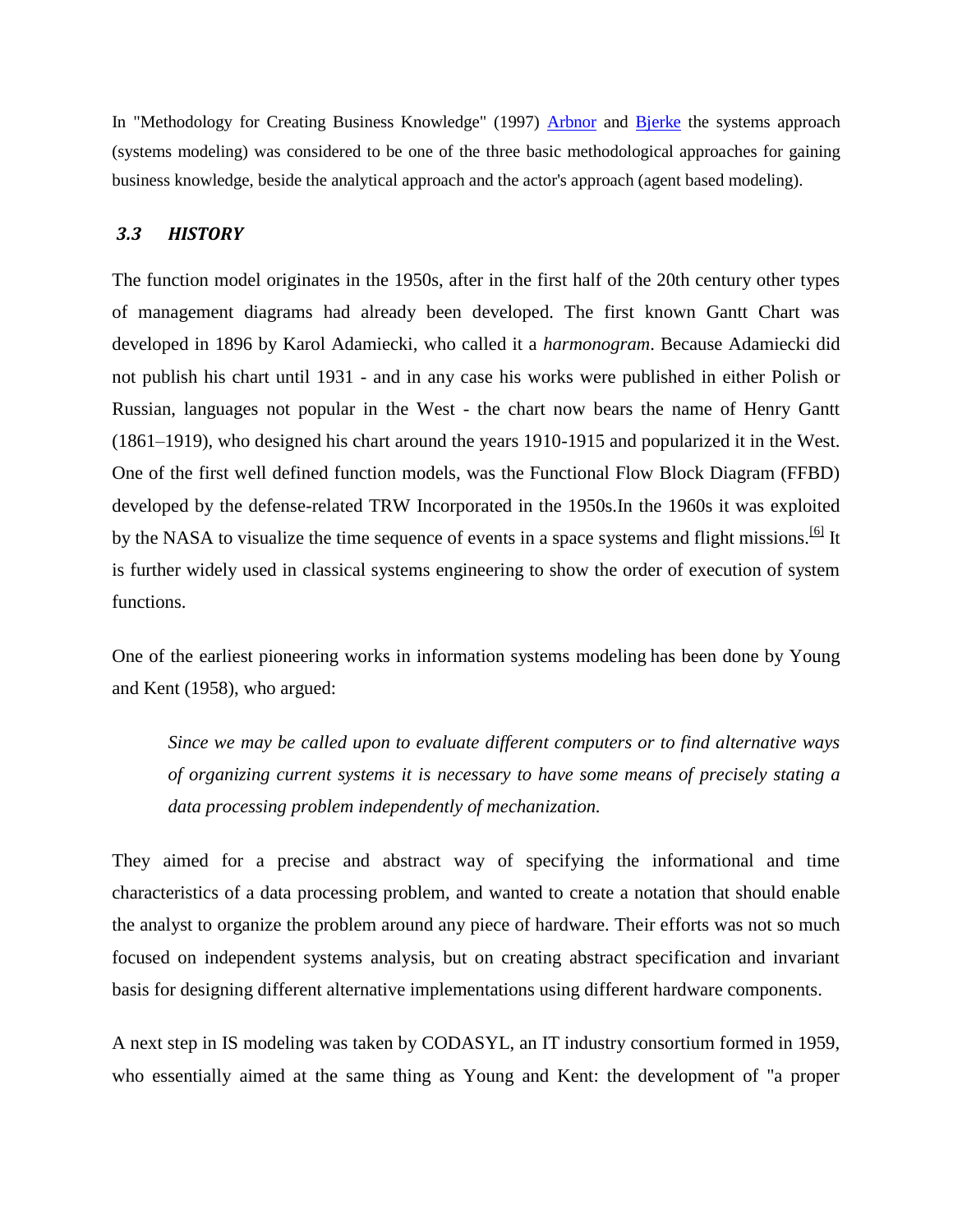structure for machine independent problem definition language, at the system level of data processing".

# *3.4 TYPES OF SYSTEMS MODELING*

In business and IT development systems are modeled with different scoops and scales of complexity, such as:

- Functional modelling
- Business process modeling
- Enterprise modelling

Further more like systems thinking, systems modeling in can be divided into:

- Systems analysis
- Hard systems modelling or operational research modelling
- Soft system modelling

And all other specific types of systems modeling, such as form example complex systems modeling, dynamical systems modeling, and critical systems modeling.

# **3.5 MODELLING FRAMEWORK AND LANGUAGE**

For system modelling, we need a conceptual framework and a system modelling language, textual and/or diagrammatic. Besides textual notations like tables or prose, diagrammatic notations like graphs are common today. Within these diagrams, there are symbols representing the parts of the system, e.g. objects and groups of objects, and other symbols visualising the connections between these parts. The number of symbols for each purpose differs noticeably between notations.

During the past decades four main conceptual frameworks have evolved:

- · Design Methods
- · Module Interconnection Languages (MILs)
- · Software Architectures
- · Design Patterns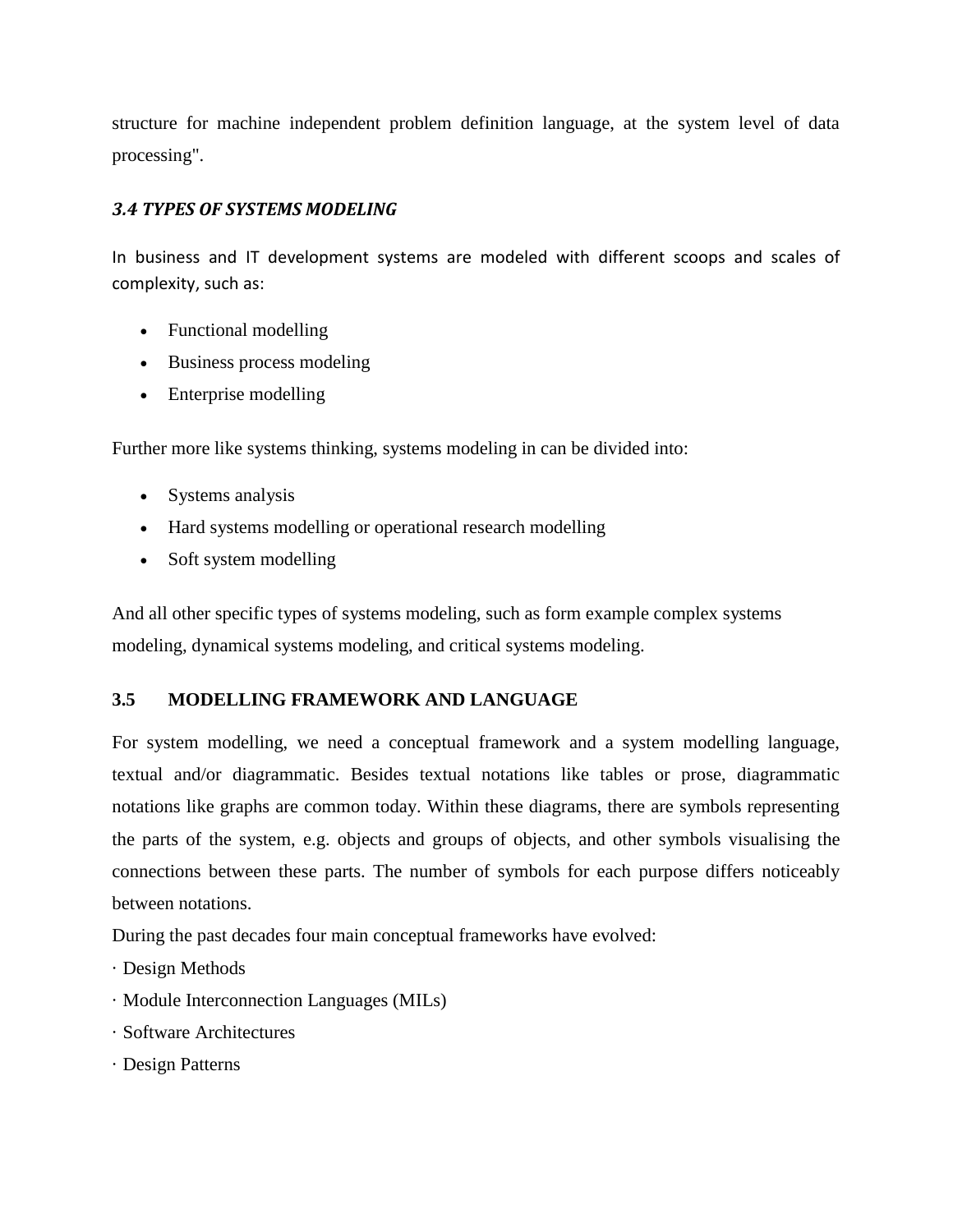Design methods focusing on program language modules date back to the early seventies; modelling systems with objects is a technique of the late eighties. The first MIL was presented 1975, and in the following years a lot of different MILs have been developed. In contrast, software architectures and design patterns are more recent techniques and are each only about five years old.

#### **DESIGN METHODS**

Design methods consist of a concept, a language, and a design process. The concept defines which parts of the program are to be represented by the components of the system model. The language is used to describe the system model. To carry out the design of the system according to the software lifecycle or a part of it, a step-bystep process is given to be followed by the designer.

When modelling a system with a *modular design method*, program modules are used as the components of which the system is composed. Modules include related functions of a specific program language and may keep the data used by these functions. Further, a module offers an interface with the functions that may be used from this module.

An interrelationship between two modules is established by a function contained in one module calling a function contained in another. Thus, this modelling method describes systems in terms of function calls and composition of modules containing functions.

A commonly used example is Structured Design (SD) introduced by Constantine and Yourdon at the end of the Seventies; Modular Design (MD) is an extension of SD, subdividing the system to be designed into modules which can be developed independently of each other. *Object-oriented design methods*, on the other hand, do not focus on the functional aspect. An object component includes data and functions.

These functions constitute an external interface, and represent the only possibility to manipulate and/or access the data within an object. Another type of components are classes, which serve as templates from which objects can be instantiated, i.e. derived.

The connections between the objects of a system model are manifold, e.g. instantiation of an object from a class, composition, and use. Interacting objects often are not viewed as calling each other's functions, but requesting each other via messages to perform a desired action on their data. An object is responsible that its representation is hidden from other objects. Thus, the object-oriented modelling method adds behaviour over a mere structural solution.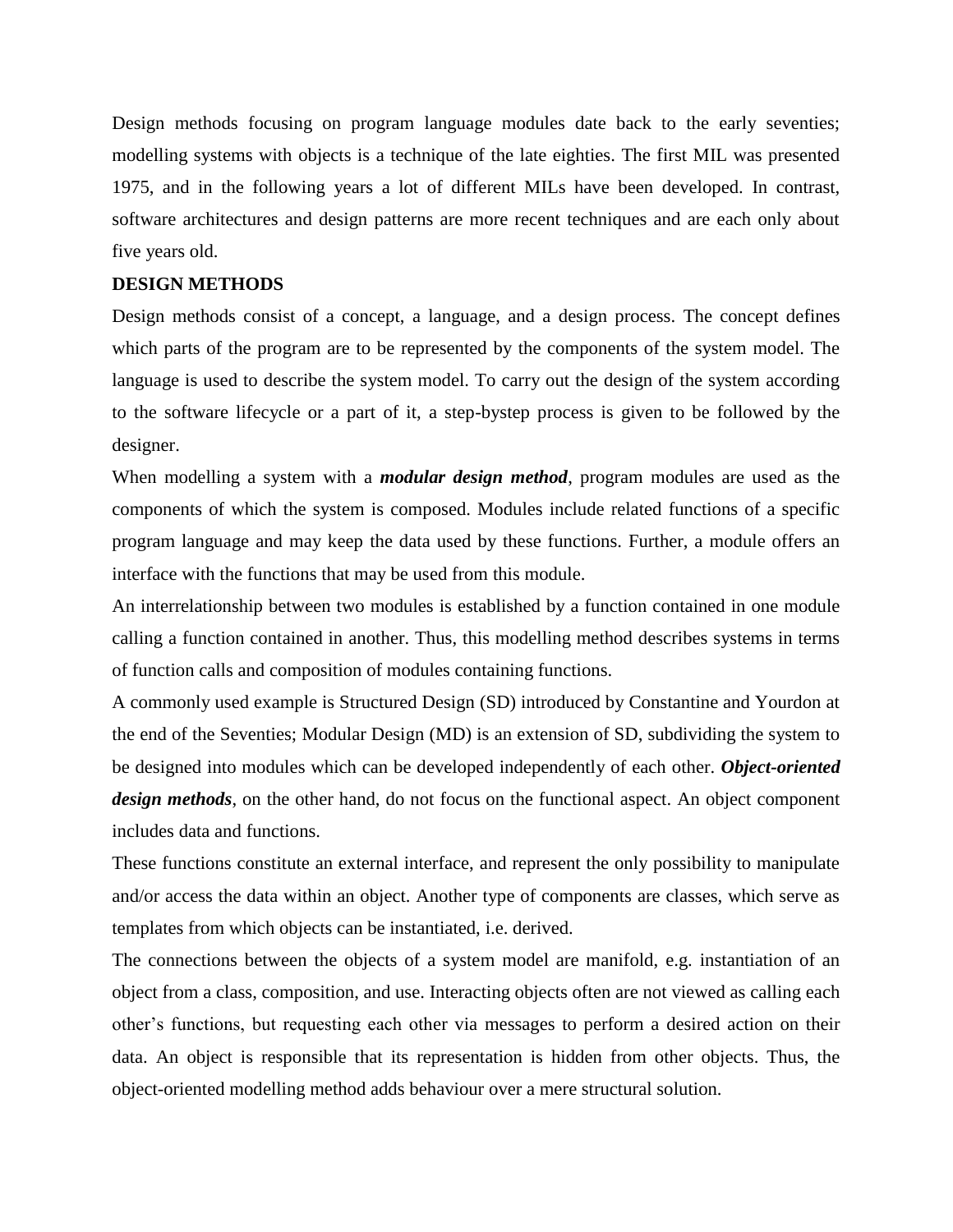A design method on the verge to object-oriented design is MD++, mainly MD with an objectoriented extension. Other methods focus on a particular implementation language, e.g. HOOD (Hierarchical Object- Oriented Design) is used to develop systems with the ADA implementation language. Today's widely used object-oriented methods include the Object Modelling Technique (OMT) by Rumbaugh, the Object-Oriented Design and Analysis (OODA) by Booch, the Object-Oriented Design LanguagE (OODLE) by Shlaer, and Ooram (Object-Oriented role modelling) by Reenskaug.

For both modular and object-oriented design methods there exist textual and diagrammatic notations coming with the specific design methods, with diagrammatic notations becoming common during the last years.

Besides these two main design methods there exist design methods for special purposes like task design, which is focusing on processes and their communications, and real-time systems design.

# **4.0 CONCLUSION**

In this unit, you have been introduced to the essentials of system modelling. You have also learnt the types of the system modelling with modelling framework and language.

# **5.0 SUMMARY**

What you have learnt in this unit concerns:

- $\triangleright$  Introduction to system modeling
- $\triangleright$  The types of system modeling
- $\triangleright$  Modeling framework and language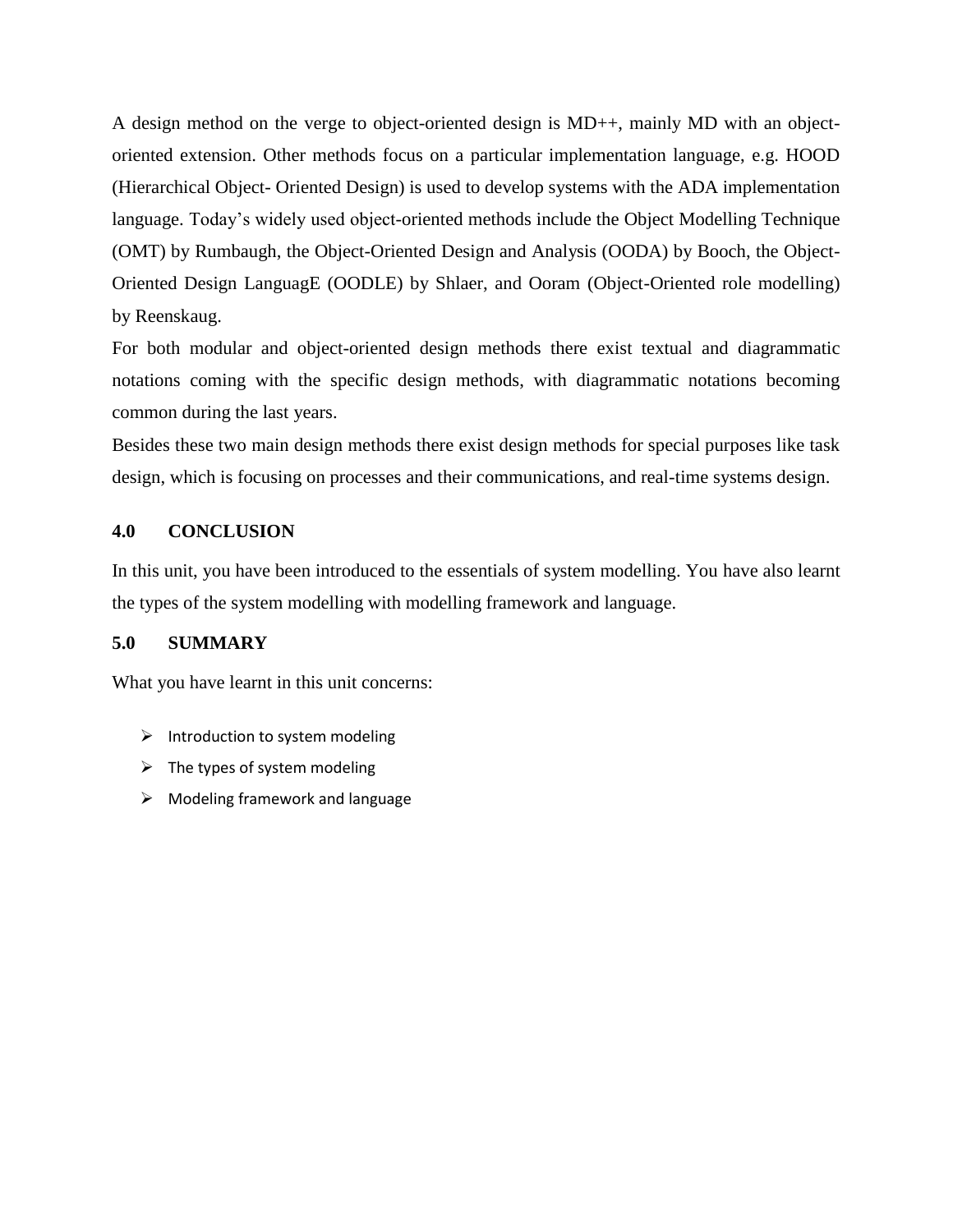# **MODULE 2**

# **UNIT 2 AGRICULTURAL SYSTEMS**

# **Table of Contents**

- 1.0 Introduction
- 2.0 Objectives
- 3.0 Main Content
	- 3.1 Agricultural Systems
	- 3.2 Why model agricultural system
- 4.0 Conclusion
- 5.0 Summary
- 6.0 Tutor Marked Assignment
- 7.0 Further Reading and Other Resources

# **1.0 INTRODUCTION**

This unit presents an introduction to agricultural system incuding the diferent types and why it is being modelled.

# **2.0 OBJECTIVES**

By the end of this unit, you should be able to:

- Describe an agricultural system
- Identify the different types of agricultural system
- State why agricultural system is modelled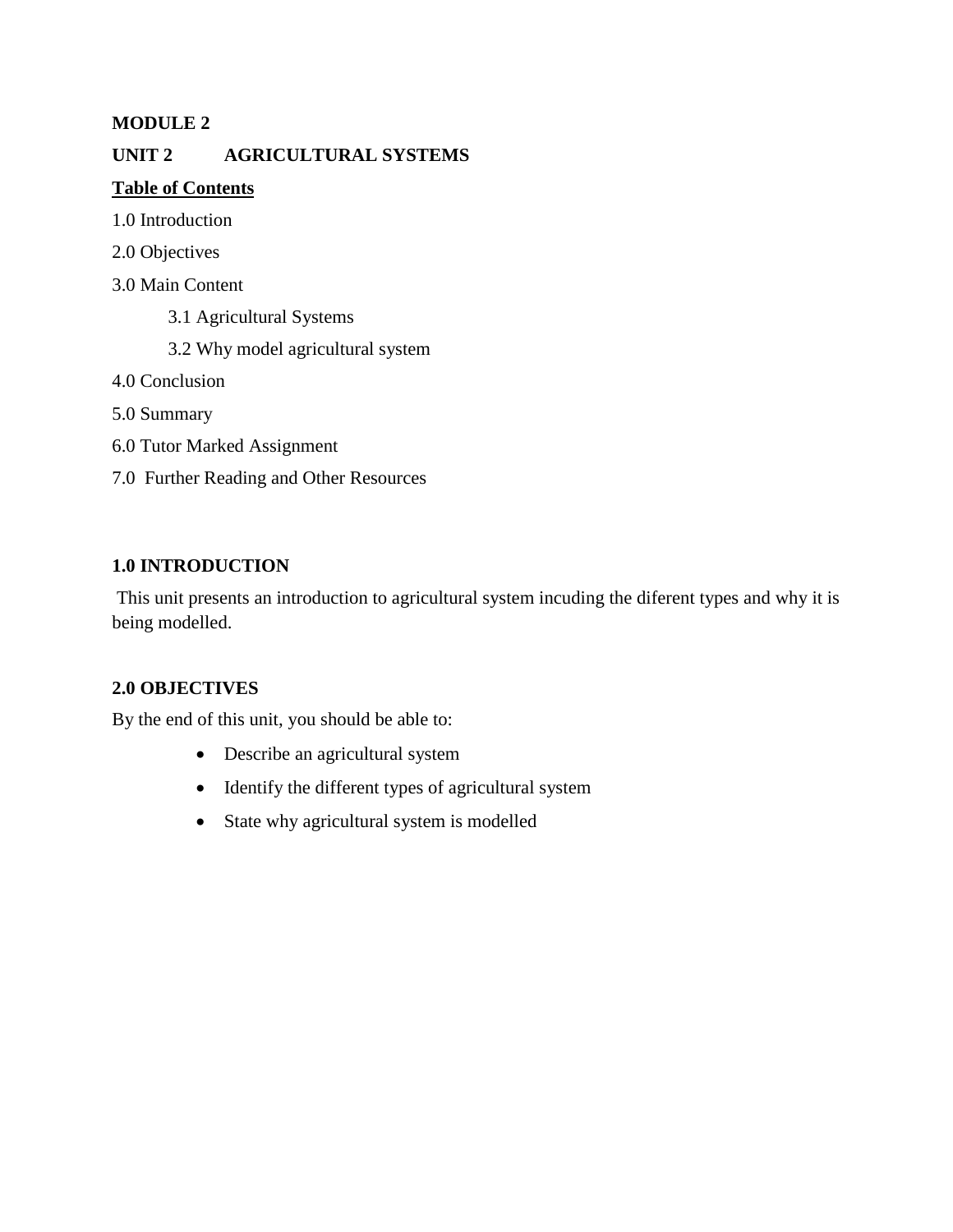#### **3.0 MAIN CONTENT**

#### **3.1 AGRICULTURAL SYSTEM**

In the agricultural industry, there are many strategies for operating farms of all sizes. The various strategies for managing a farm can generally be categorized into agricultural systems. These agricultural management strategies typically describe whether farmers use pesticides or are organic, whether they are self-contained or interact with the surrounding environment, and whether farmers use strict measurements and plans or follow their intuition to make decisions on their farms.

Examples of natural agricultural systems might include pest control programs that use aphids those ladybugs. It is only a natural system if the ladybugs arrived naturally. If a person purchases ladybugs and introduces them to a farm to control, the ladybugs become part of an artificial system of agriculture, which is any system made by humans or to serve human needs. Social agricultural systems are generally the communities and methods of sharing information that farmers use to acquire information to solve problems.

An *agricultural system* is an assemblage of components which are united by some form of interaction and interdependence and which operate within a prescribed boundary to achieve a specified agricultural objective on behalf of the beneficiaries of the system. This definition is analogous to the general definition of any *artificial* (i.e., man-made) *system* of which all managed agricultural systems (including specifically the farm-level systems).Agricultural systems can also be explicit or implicit, and descriptive or operational. When a farm uses an explicit agricultural system, the farmer weighs or measures exact amounts of nutrients like fertilizer, water, or pesticides. This type of agricultural system is most common in highproduction, for-profit farming. Though explicit farming involves careful measurement of agricultural elements and close adherence to planned methods, most farmers use an element of implicit farming when they observe their crops and adjust for unexpected changes. In implicit agricultural systems, farmers use less strict measurement. Farmers who use systems based on implicit agricultural theory often use some explicit elements, like farming books and almanacs, to better meet their agricultural goals.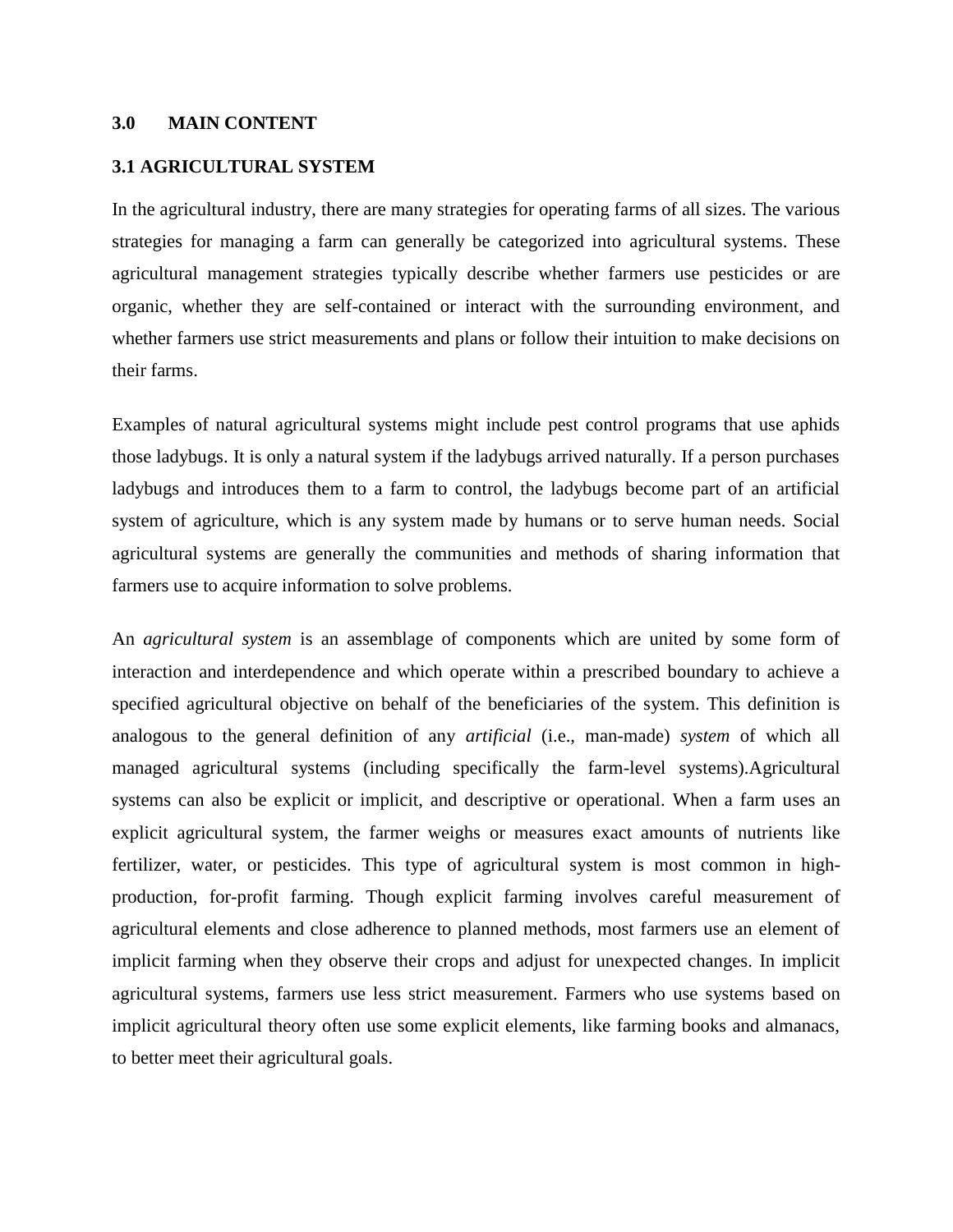Agricultural systems also include static or dynamic systems, and open or closed systems. Generally, a dynamic agricultural system is one that is constantly changing to account for changes in the environment, as a static agricultural system tends to stay the same. An agricultural system that is open will contain or interact with parts of the local environment, while a closed agricultural system does not interact with the local environment at all. For example, a greenhouse lettuce farm is a relatively closed environment compared to an outdoor lettuce farm.

# **3.2 WHY MODEL AGRICULTURAL SYSTEMS**

System models provide a simplified description of important system components and their interactions.

Schoemaker (1982) identifies four purposes for systems models:

- 1) description
- 2) prediction
- 3) postdiction
- 4) Prescription.

Descriptive models are used to characterize the system; their performance, in turn, allows modellers to evaluate whether they have adequately described the important aspects. Predictive models forecast future system behaviour. Descriptive models may serve a predictive purpose, but many predictive models are much simpler than descriptive ones, especially when certain system patterns repeat themselves systematically, obviating the need to describe the underlying mechanisms. For example, seasonal temperature patterns can be predicted fairly reliably from historical data, without describing the revolution of the Earth around the sun and the attendant changes in insolation, ocean currents, and jet stream activity. Postdictive models tend to be human logical constructions that allow us to explain after-the-fact what system constraints or special phenomena caused a given outcome. Prescriptive models are normative ones that offer guidance on how a system should be managed to meet some goal. Many agricultural models serve more than one of these purposes.

A secondary, but often very important, reason for modeling agricultural systems is to improve knowledge of the system. Knowledge of any given agricultural system is often uneven.

Areas where knowledge of the system is sparse or missing tend to become apparent either

1) In the process of designing the model structure, or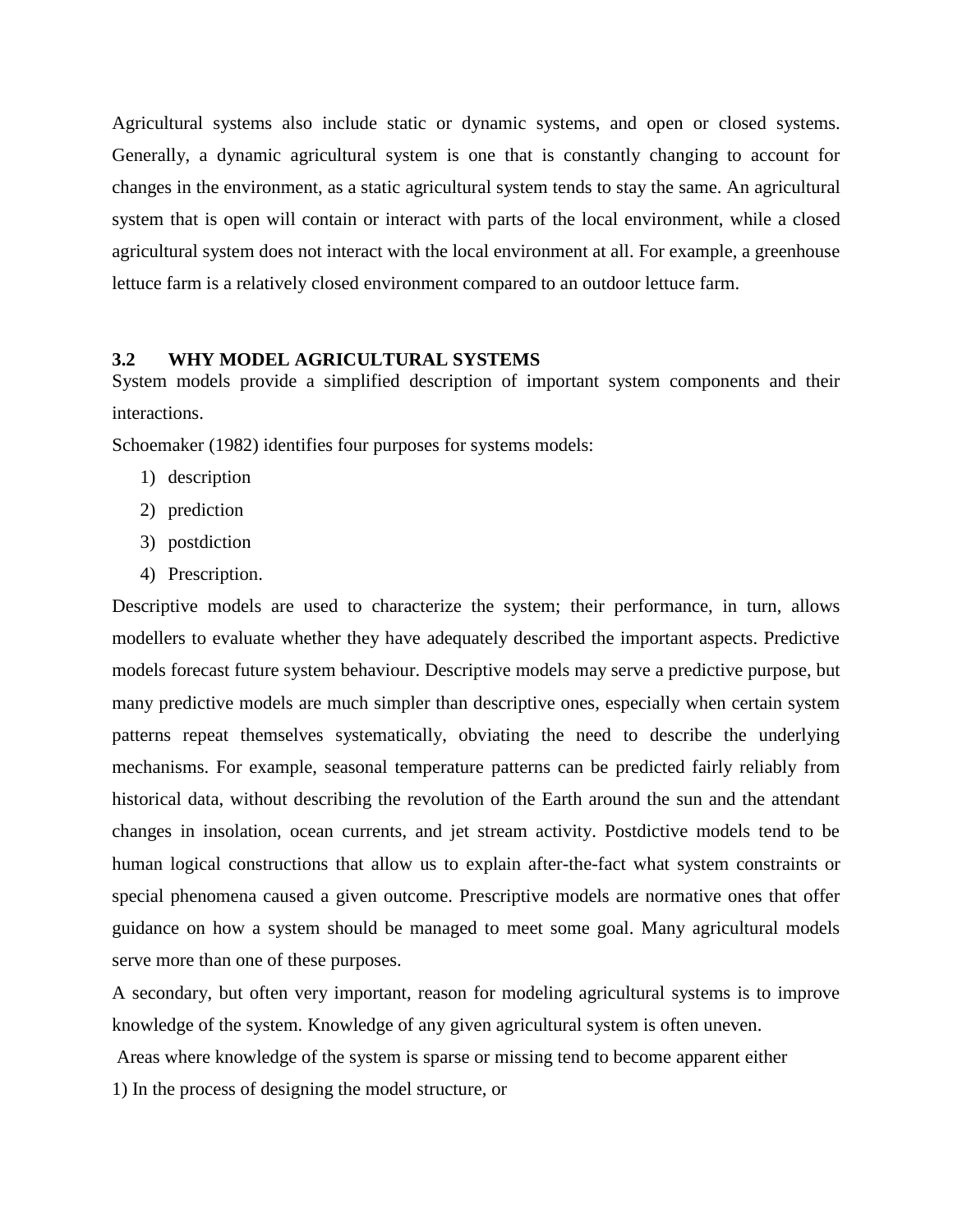2) In the process of finding parameters that can make empirical models operational.

For example, one recent exercise in developing a weed management model revealed that in the past 30 years, North American weed scientists have focused their research so heavily on herbicide performance that little is known about weed biology and ecology; the modeling process helped to instigate a new research effort in this area (Forcella *et al.*, 1992). Model design experiences often lead to revised priorities for future data collection research, based on data gaps defined (Dalton, 1982b; C. Mullon in ORSTOM, 1989). Hence, systems modeling may provide value not just through the end-product model developed, but also through the development process itself.

### **4.0 CONCLUSION**

In this unit, you have been introduced to agricultural system, the types and the reasons why it should be modelled.

# **5.0 SUMMARY**

What you have learnt in this unit concerns:

- $\triangleright$  what agriculture system entails
- $\triangleright$  the different types of agricultural system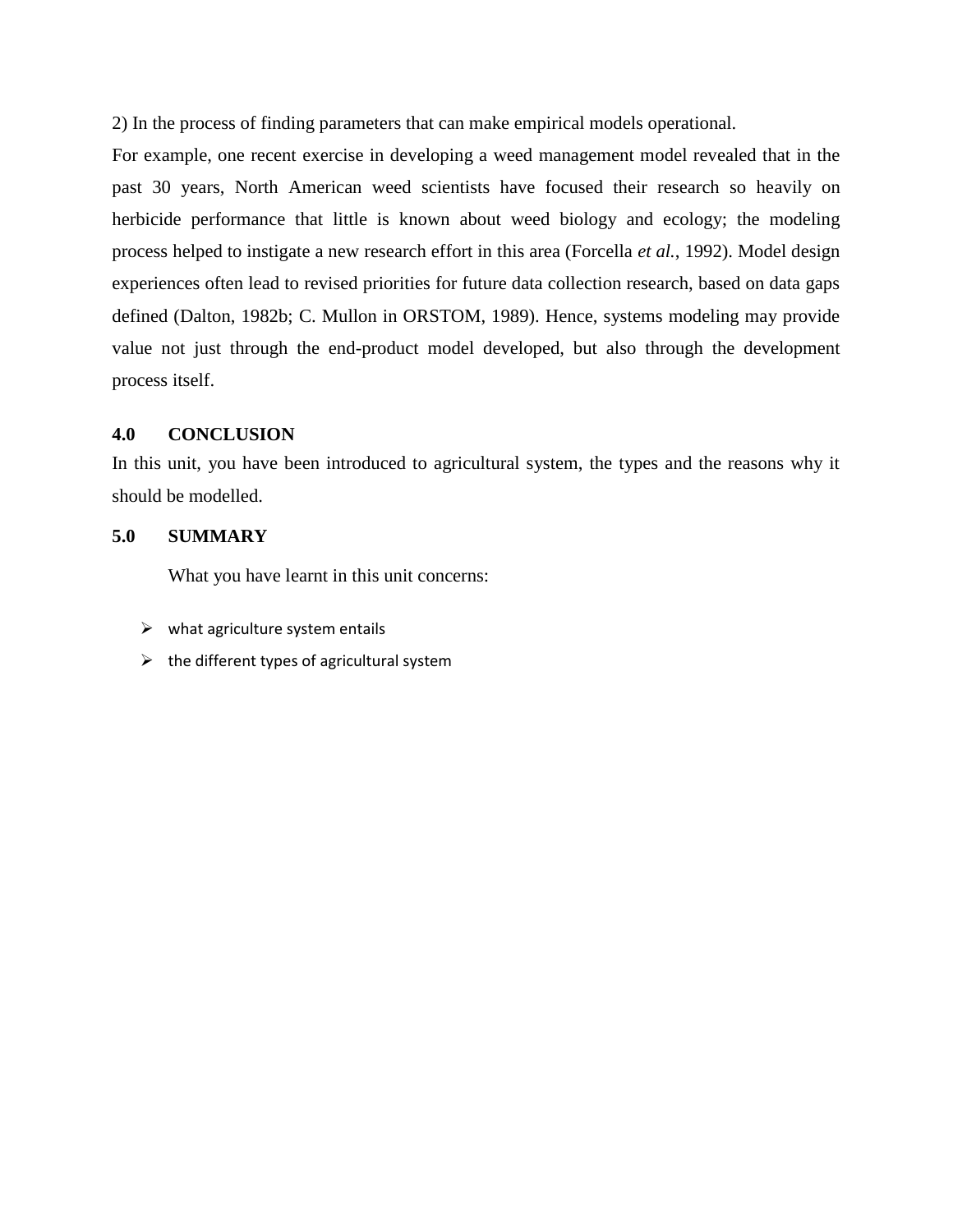# **MODULE 2**

# **UNIT 3 AGRICULTURAL SYSTEMS IDENTIFICATION**

# **Table of Contents**

- 1.0 Introduction
- 2.0 Objectives
- 3.0 Main Content
	- 3.1 Agriculture in relation to Other Systems
	- 3.2 Agricultural Systems Identification
	- 3.3 The Hierarchy of Agricultural Systems
	- 3.4 Agriculture Systems Classification
- 4.0 Conclusion
- 5.0 Summary
- 6.0 Tutor marked assessment
- 7.0 Further reading and other resources

# **1.0 INTRODUCTION**

This unit presents an introduction to agricultural system identification incuding its classification and a hierarchical classification of this system.

# **2.0 OBJECTIVES**

By the end of this unit, you should be able to:

- Describe an agricultural system
- Identify agricultural systems

# **3.0 MAIN CONTENT**

# **3.1 AGRICULTURE IN RELATION TO OTHER SYSTEMS**

Agriculture is shown as comprising one of a very large number of actual or potential artificial systems at the sub-division level. Others are those relating to mining, transport, public health, education etc. What such systems at this sub-divisional level have in common is that each is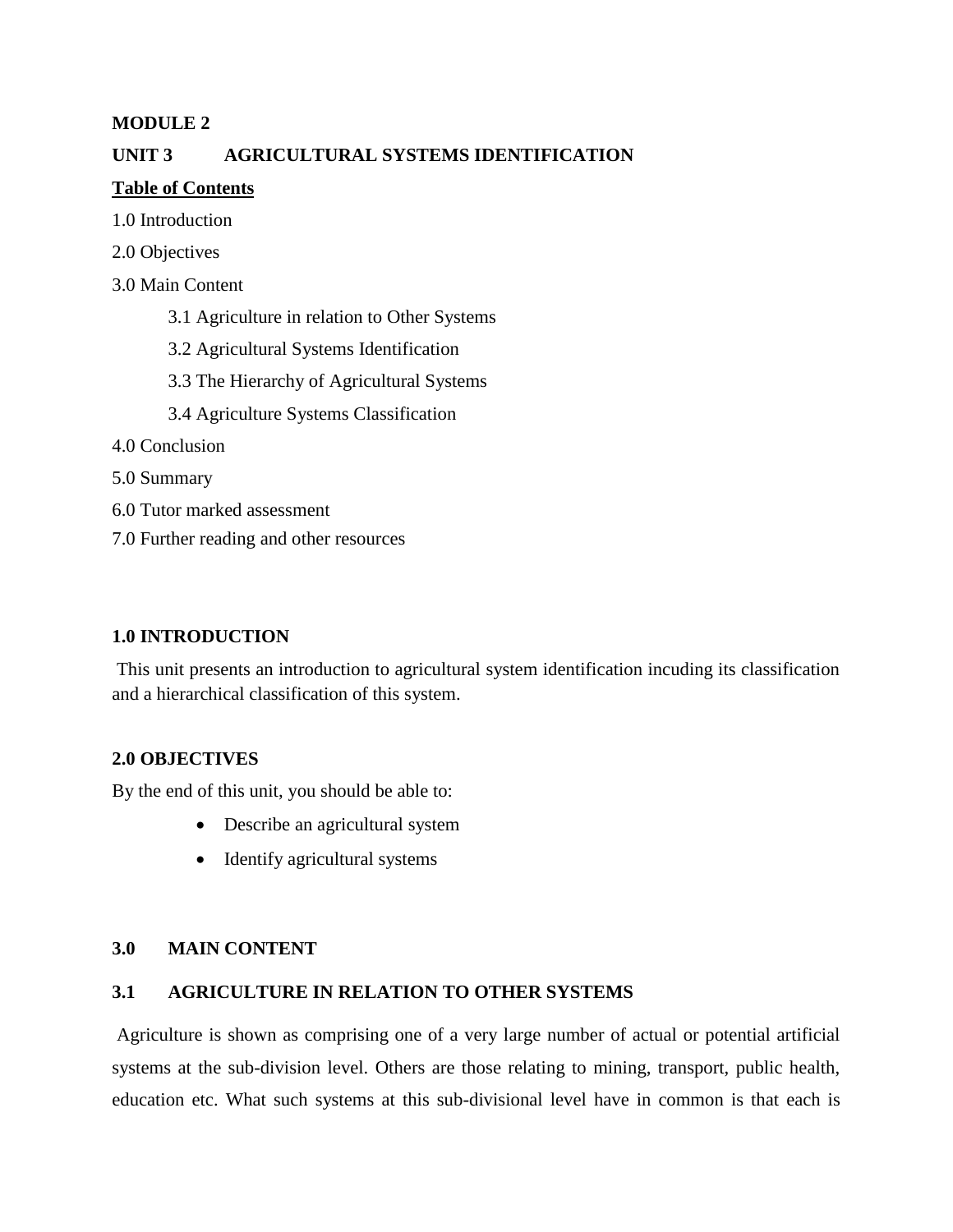artificial: each is based upon or draws elements from higher-level natural and social systems; and each also contains elements which are purposefully created by some human agency in order to meet its needs.

#### **Further sub-classification of systems**

Systems within the three broad divisions or their multitudinous subdivisions can be further classified according to system 'type', a loose term but one which might be used to differentiate among agricultural systems according to a number of factors of which only two are shown in the sketch. As outlined below, first, the system might be either an explicit or implicit one; second, its purpose might be either descriptive or operational. Other 'type' designations could be added; e.g., operational systems could be further classified according to whether or not they are amenable to optimization.

*Explicit systems* are those in which the constituent elements are more or less closely identified and defined, and the relationships among these elements are stated formally in quantitative, usually mathematical, terms. Agricultural scientists and economists who work with farmers are concerned mainly with explicit systems of Order Levels 1 to 10. But farmers themselves will seldom be concerned with explicit systems - only with systems of a simpler kind, or only with selected parts of such systems.

*Implicit systems* are systems in which only the main or critical elements are acknowledged and only the major or immediately relevant interrelationships are considered. However, these elements and relationships are not formally recorded, analysed or evaluated. Farmers themselves deal primarily with implicit systems. In both traditional and more modem societies particular agricultural systems of Order Levels 1 to 10 are implied in what farmers do, or deliberately do not do. In more 'advanced' societies, farmers might formalize and work with a few explicit systems or parts of systems (farm record books, simple crop budgets, household expenditure accounts) but here also most agro-management systems will exist by implication.

The purpose in here distinguishing between explicit and implicit systems is to discourage the view that, because farmers (especially small traditional farmers) do not deal with explicit formal systems, these farmers are backward, ignorant, unsophisticated and generally inferior as resource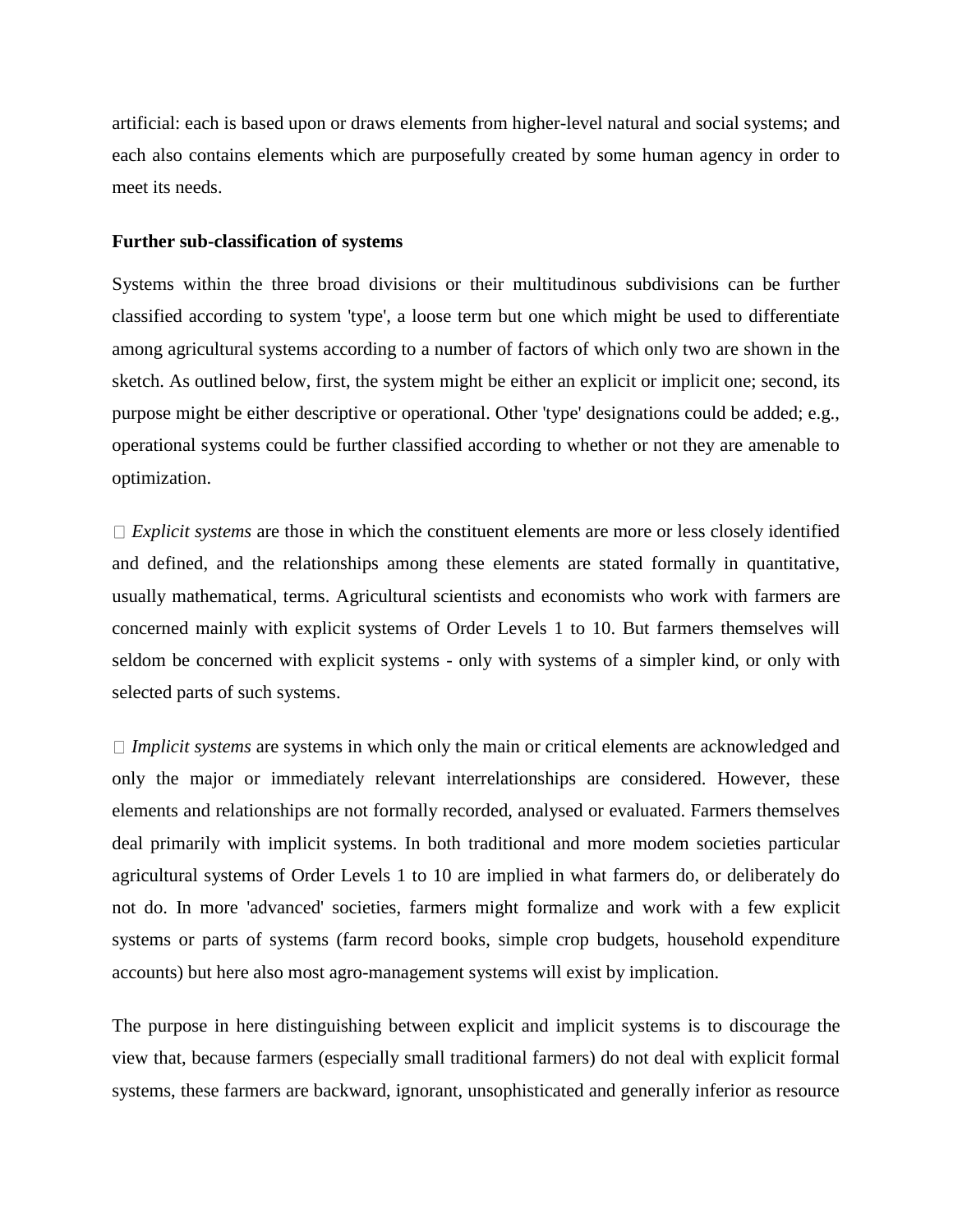managers. If anything, the facts generally point to a contrary conclusion. While bad farmers can be found anywhere, any close study of small traditional farmers and farming villages in the developing world will, with patience, identify implicit systems at agro-technical, enterprise, farm, farm-household and village levels which are far more complex, sophisticated, sustainable and socially efficient than most agricultural systems found in developed countries.

*Descriptive systems* are usually intended to facilitate an understanding of the organization, structure or operation of a productive process. This might be their sole purpose; e.g., a farmer might construct a simple input-output budget table in order to learn the structural configurations of some potential new crop. Depending on the results of this, he or she might then proceed to construct a more detailed budget (an operational system) to find how best to fit this new crop into his or her farm plan. At higher Order Levels an organogram describing the administrative structure of a ministry of agriculture or of an extension service might be constructed or the flowchart of a commodity from farm to consumer might be drawn - these also are descriptive systems.

*Operational systems* are constructed (by an analyst or manager or research worker) as a basis for taking or recommending action aimed at improving the performance of the system. Such systems are often elaborate (as exemplified in Chapters 9 and 11). However, increased precision is not infrequently achieved at the cost of decreased practical usefulness. Thus farm managers themselves work primarily with simple operational systems, although the actual physical systems which these represent may be very complex.

As outlined by Dillon (1992), it is also sometimes useful to recognize that, like other systems, agricultural systems may be categorized as:

*Purposeful* or *non-purposeful,* depending on whether or not they can select goals and the means by which to achieve them.

*Static* or *dynamic* depending on whether or not they change over time in response to internal or external influences.

*Open* or *closed* depending on whether or not they interact with their environment.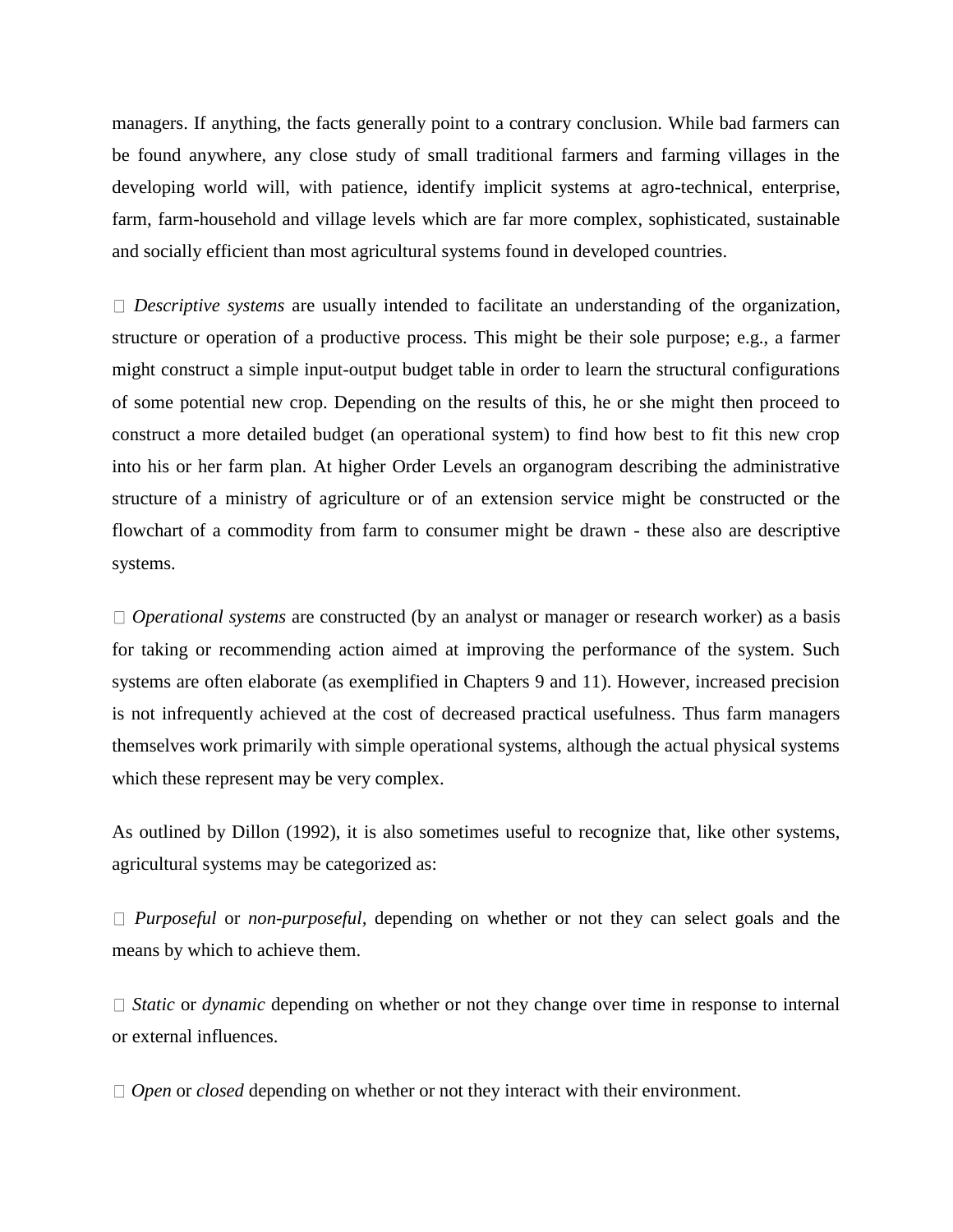*Abstract* or *concrete* depending on whether or not they are conceptual or physical in nature.

*Deterministic* or *stochastic* depending on whether or not their behaviour exhibits randomness over time, i.e., their future behaviour is uncertain.

#### **3.2 THE AGRICULTURAL SYSTEM IDENTIFICATION**

Agricultural and particularly farming systems exhibit great diversity as shown by, e.g., Duckham and Masefield (1970), Grigg (1974), Kostrowicki (1974) and Ruthenberg (1980). They have been classified in various ways as reviewed by Fresco and Westphal (1988) who also present an ecologically-based classification and typology of farm systems. The hierarchical classification of farm systems presented here is distinctly different. It is specifically oriented

- (i) To a farm management and farm-household perspective and
- (ii) To use as a framework for analysis of what are proposed as the six basic types of farms found in Asia and elsewhere in the developing world.

#### **3.3 THE HIERARCHY OF AGRICULTURAL SYSTEMS**

Systems of Order Levels 1 to 12 comprise the field of farm management but systems of Order Level 1 and 2 are also, indeed primarily, the domain of the applied agricultural sciences. A further proviso is that the 'household' components of farm-household systems of Order Level 12 remain as yet not very well understood. This component is primarily the province of workers in such fields as household economics, rural sociology and social anthropology. While these various farm family-related fields are fairly well established, they have yet to be brought together in a comprehensive and cohesive way at farm-family level to provide verified models of how rural families in the developing world think about, plan and operate the 'farm' component of their farm-household systems (Clayton 1983). This depicts the direction of hierarchical status as proceeding downward from sector to industry to village to farm to crop etc. But whether this direction of subordination is valid will depend on circumstances and analytical purpose. Agricultural scientists would probably reverse the order-ranking shown for the systems on the grounds that, unless the basic agro-technical processes (Order Level 1 and 2 systems) are well developed, the production of individual crops will be inefficient, total farm production will be low and the agricultural sector itself will in consequence be an impoverished one. Similarly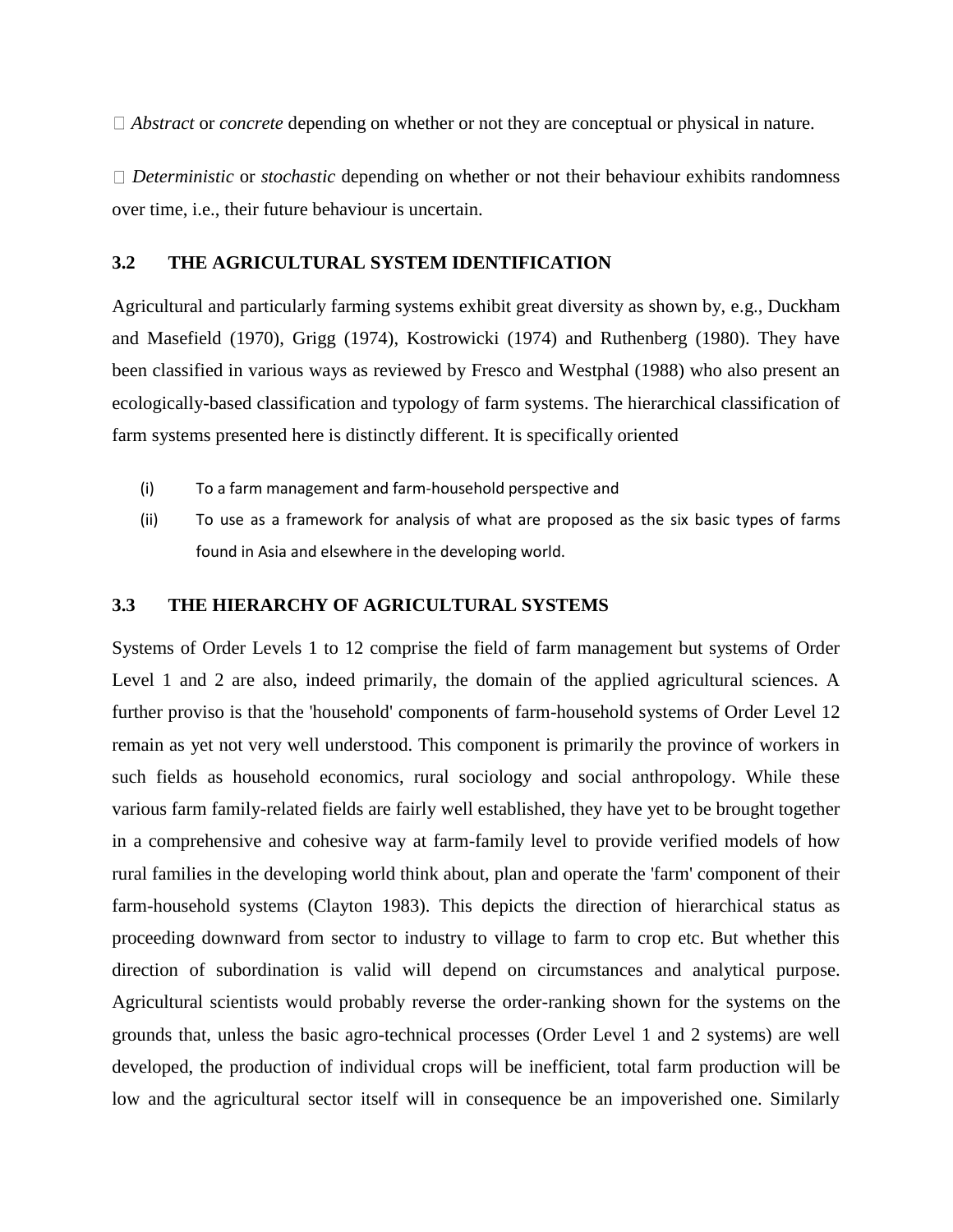extension workers might be inclined to place household systems at the top of the systems hierarchy on the basis that good farming practices (Order Level 1 and 2 systems) will not be adopted unless the household systems are working well, nor consequently will the 'higher'-order systems at industry and sector level operate at their full potential.

# **3.4 AGRICULTURE SYSTEMS CLASSIFICATION**

The nature of each farm-level system (i.e., Order Levels 1 to 12) of the hierarchy presented may be specified from a management point of view as follows:

*Order Level 1: Uni-dimensional process systems.* Systems of this lowest order are of an agrotechnical nature. They involve an issue or problem which for purposes of analysis or management is abstracted from the context in which it naturally or normally occurs. One example is the application of a single fertilizer element, say nitrogen (*N*), to a crop and consequent plant response to *N* in terms of crop yield *Y.* As noted previously, systems of this order are primarily the domain of physical scientists, but those systems which have practical relevance for farmers thereby also have an economic dimension and so fall within the scope of farm economics. Such simple single-dimensional systems are later examined as processes and as input-output response relationships.

*Order Level 2: Multi-dimensional process systems.* Systems of this second order are also concerned with limited agro-technical relationships and again they are primarily the domain of physical scientists. They differ from Order Level 1 systems in that they take - or are defined to take - a wider and more realistic view of a subject or problem. To use the same example of fertilizer response: at Order Level 2 an agro-technical system might involve the response of plant growth or yield *Y* to not one but to several or a large number of input factors such as nitrogen, phosphorous, irrigation water, crop hygiene, soil tilth etc

□ *Order Level 3: Enabling-activity systems.* Systems of this order are certain enabling activities which generate an intermediate product intended for use as an input/resource by enterprises which do produce a final product. An example is offered by a legume crop turned under to provide fertility for a following (final product-generating) paddy crop. There will often be alternative ways of obtaining this resource: e.g., stripping leaves off leguminous trees, keeping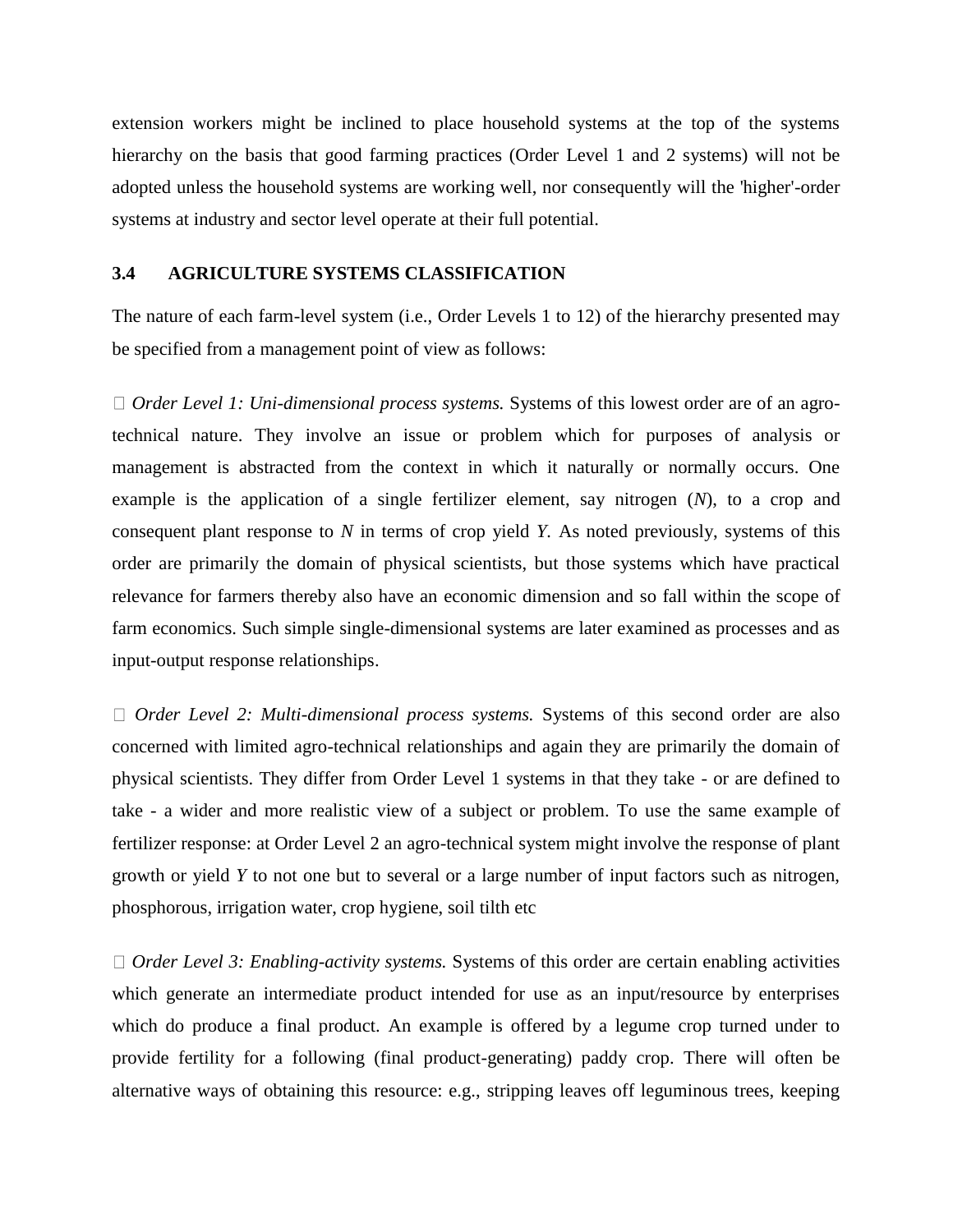cattle for their manure, or buying a bag of fertilizer. These are all enabling, resource-generating activities but only some of them, the complex ones, warrant designation as systems. They are intended to supply resources to systems of Order Levels 4 and 6.

*Order Level 4: Crop systems.* Systems of this order relate to the production of individual crops; but if these are primarily intended to produce inputs for other crops or livestock, they are regarded as systems of Order Level 3. On many small farms, crop and livestock enterprises produce both final products.

*Order Level 5: All crop systems.* Systems of this order, known also as *cropping systems,* refer to the combined system of all the individual crops on a farm. On a farm with a single mono-crop, this Order Level 5 system will obviously be equivalent to an Order Level 3 system; but on small mixed farms there will usually be four, five, six or more different crops (of Order Levels 3 and 4) grown in some degree of combination and as many as 20 or more on the highly diversified forest-garden farms of South Asia.

*Order Level 6: Animal systems.* These systems relate to single-species animal enterprises or activities - e.g., dairy cows, camels, fish, ducks. They are the animal equivalent of Order Level 4 (i.e., individual crop) systems.

*Order Level 7: All animal systems.* These systems are the aggregation of all Order Level 6 subsystems on a farm. Known as *livestock systems*, they are the animal equivalent of Order Level 5 (i.e., all crop) systems.

*Order Level 8: Resource pool.* This subsystem is a conceptual device for farm-system planning in which resources and fixed-capital services required by other subsystems are 'stored' in a 'resource pool' from which they are allocated to the other subsystems (of Order Levels 1, 2, 3, 4 and 6). The resource pool is central to operation of the whole farm-household system.

*Order Level 9: Farm service matrix.* A system of this Order Level consists of all the fixed capital resources of a farm which are pertinent to the operation of the farm as a whole but are not assigned to the exclusive use of any particular enterprise or activity: land, fences, barns, irrigation channels and work oxen are common examples. Some of these capital items are true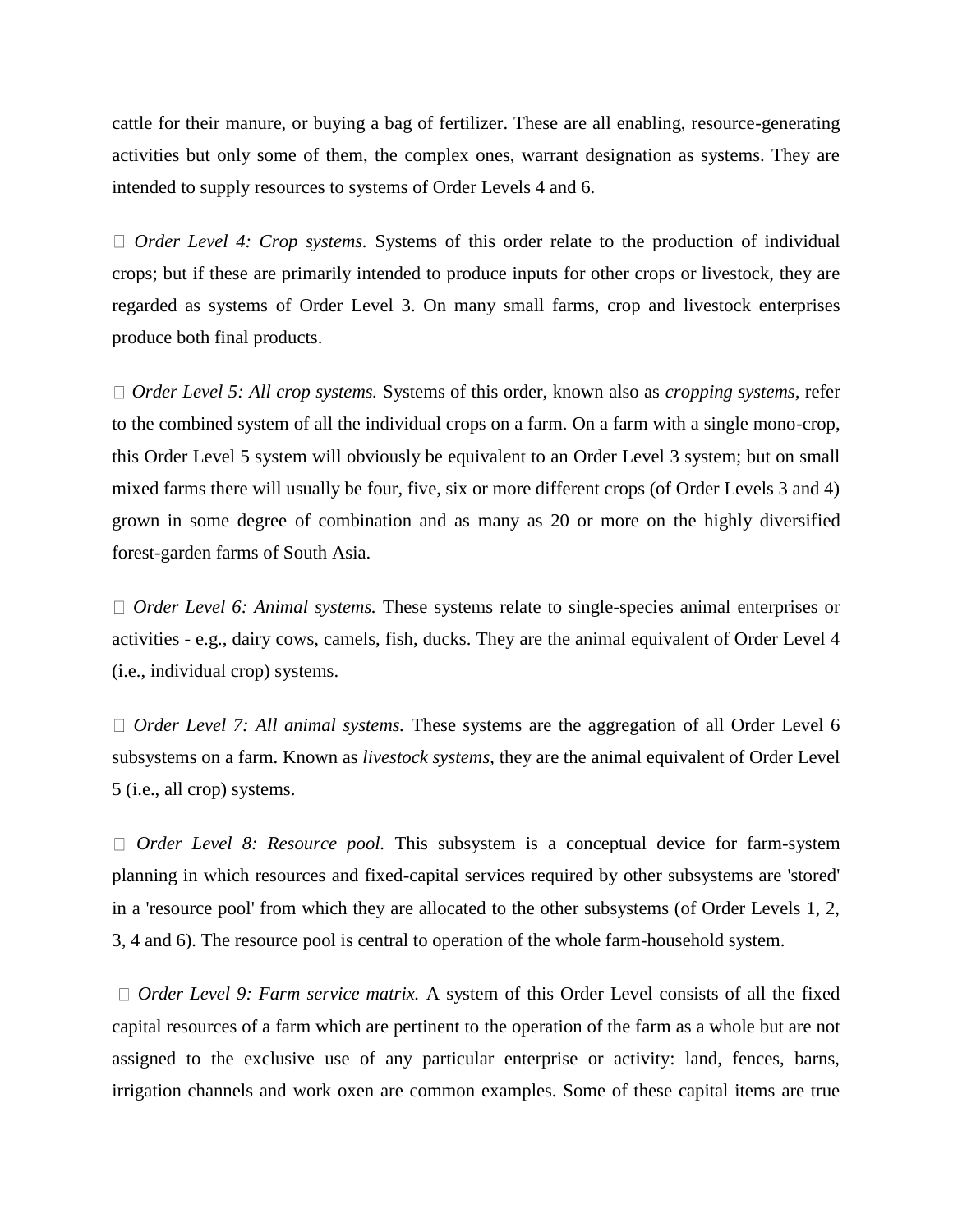subsystems, having interdependence among their component parts (as in an irrigation storage/delivery/distribution network, a grain drying facility, an integrated network of soil conservation structures etc.). Some are only things (e.g., fences, a plough, a barn). But, in its totality, such capital is managed and manipulated as a system for the purpose of providing general services which, while not specific to them, enable the functioning of lower Order Level systems of the farm.

*Order Level 10: Whole-farm systems.* Systems of this Order Level consist of all the lower Order Level subsystems which go to make up a farm. They consolidate in a single entity all the farm fixed capital, all the operating capital, all the final-product enterprises, all the activities and all the agro-technical processes which underlie such enterprises and activities. Structuring and managing systems of this Order Level are the main tasks or focus of farm management as carried out, on the one hand, by farmers and as investigated, on the other hand, by farm management economists in their professional capacity of providing advice to farm managers, development agencies and governments.

The terms farm *system* and *farming system* are often used interchangeably. Here the practice is to use farm system to refer to the structure of an individual farm, and farming system to refer to broadly similar farm types in specific geographical areas or recommendation domains, e.g., the wet paddy farming system of West Java or the grain-livestock fanning systems of Sind.

*Order Level 11: Household systems.* On small farms the household itself is the most dynamic and complex of all farm-level systems, although it is a social system not an agricultural one. It dominates the agricultural systems which comprise the farm component. It has two functions: as *household* it provides purpose and management to the farm component, and as major system *beneficiary* it receives and allocates system outputs to itself and other beneficiaries.

*Order Level 12: Farm-household systems.* These consist of two components or (sub) systems of Order Levels 10 and 11, i.e., the whole-farm system and its associated household system, respectively. The term is a very useful if not mandatory one when used to refer to the small farms of Asia. It carries an insistence that the technical analysis discussed in following chapters will amount to nothing at all unless it is applied to achieving the real needs and aspirations of the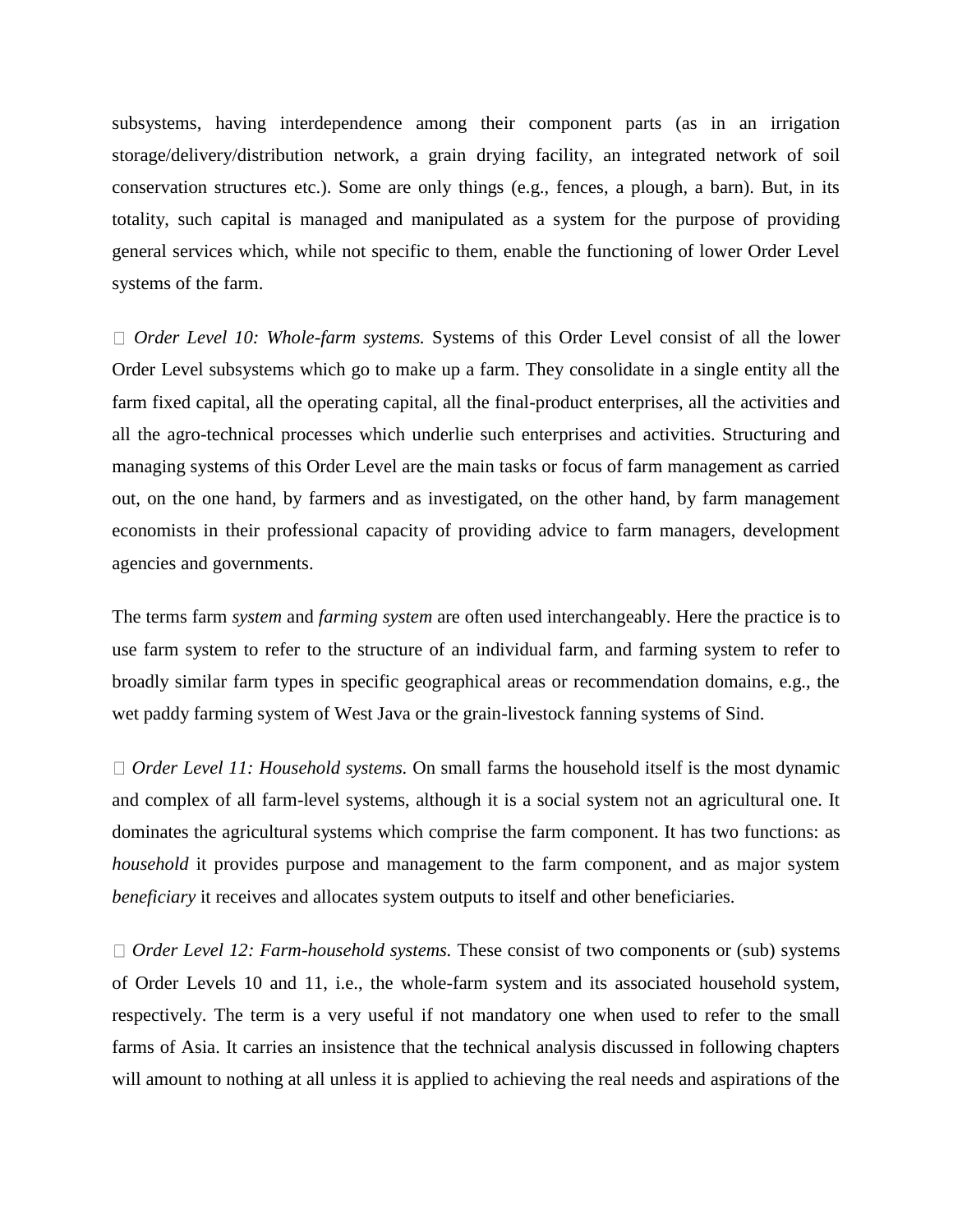household - which, as discussed in Chapter 6, might be quite a different thing from evaluating the performance of a farm system according to the subjective or preconceived ideas of agricultural technicians and economists (Chambers and Ghildyal 1985; Rhoades and Booth 1982). As the peak farm-level system, the farm-household system may be described in system terms as a goal-setting (i.e., purposeful) open stochastic dynamic system with a major aim of production from agricultural resources. These attributes are sufficient to make it also a complex system. The purposefulness of a farm-household system is ensured by its human and social involvement which enables the system to vary its goals and their means of achievement under a given environment. The openness of the farm-household system is obvious from its physical, economic and social interaction with its environment. The non-deterministic or stochastic nature of the farm-household system is guaranteed both by the free-choice capacity of its human (and, if present, animal) elements and by the stochastic nature of the environment with which it (and all its subsystems) interacts. Necessarily, a farm-household system is also dynamic by virtue of its purposefulness, openness and stochasticity which ensure that the system changes over time. Too, any farm-household system is a mixture of abstract and concrete elements or subsystems. The concrete elements are associated with the physical activities and processes that occur in the system.

### **4.0 CONCLUSION**

In this unit, you have been introduced to agricultural system identification.

### **5.0 SUMMARY**

What you have learnt in this unit concerns:

- $\triangleright$  Agriculture system identification
- $\triangleright$  Agriculture system classification

### **6.0 TUTOR MARKED ASSIGNMENT**

- Explain the term System Modeling
- Write a short note on Agricultural Systems.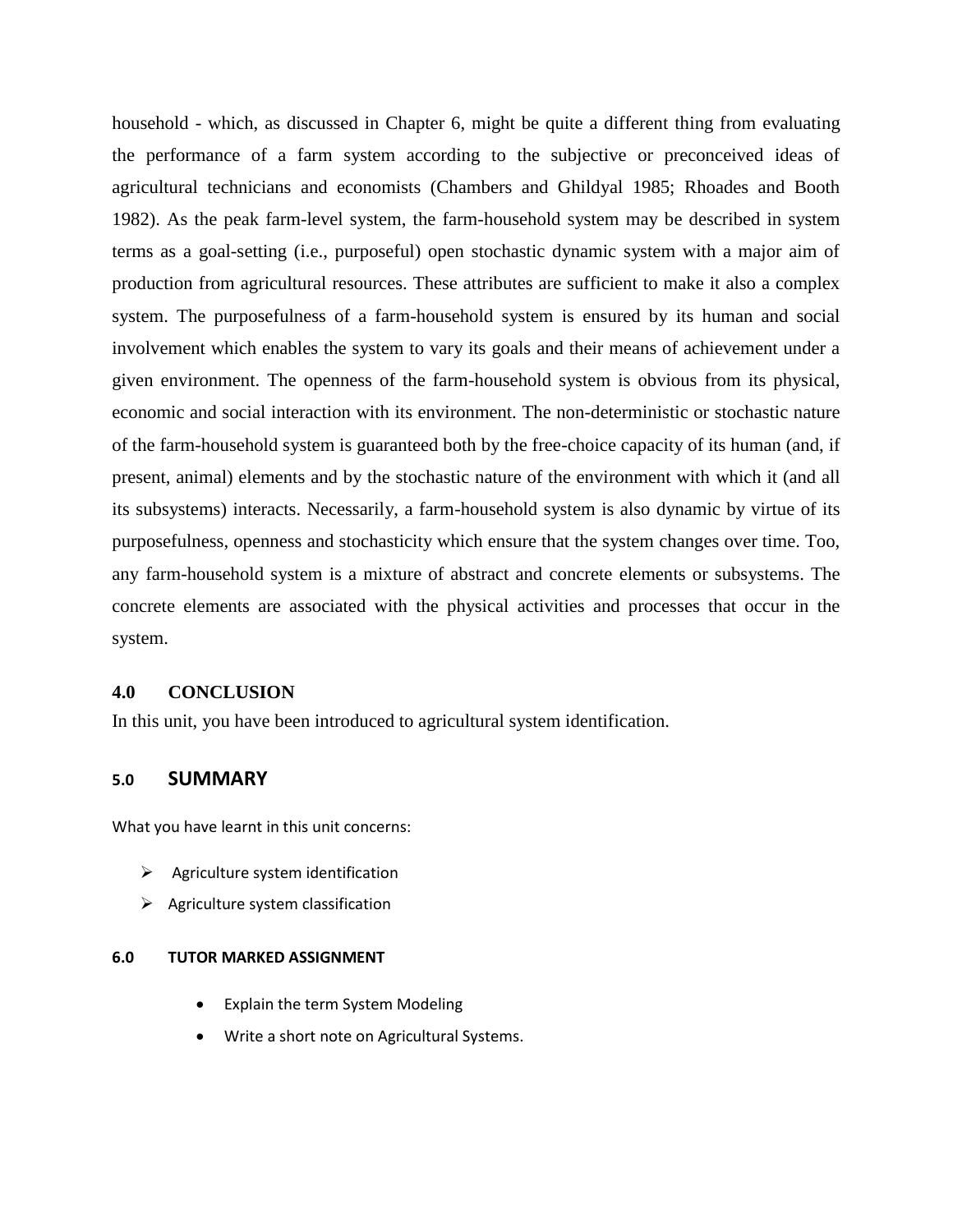## **7.0 FURTHER READING AND OTHER RESOURCES**

Wikipedia.Org.

Renaissance esprit project 2010.

Scott M. Swinton and J. Roy Black.(2000) Modelling of agricultural systems.

H. Bliss (2011) What are the different types of agricultural systems.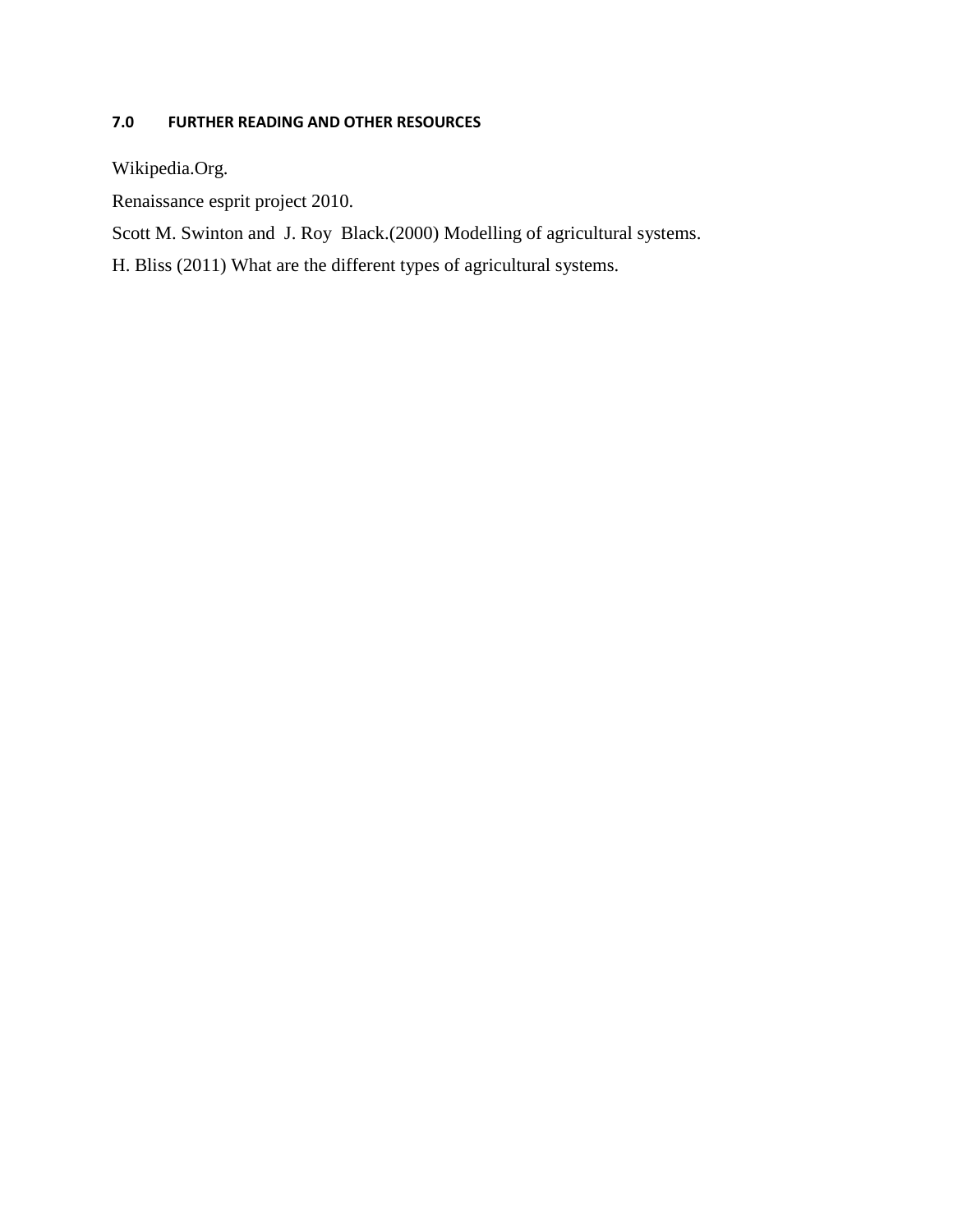## **MODULE 2**

### **UNIT 4 AGRICULTURAL MODELLING PROCESS**

### Table of Contents

| 1.0 | Introduction |
|-----|--------------|
|     |              |

- **2.0** Objectives
- **3.0** Main Content
	- **3.1** Modeling process
	- **3.2** Types of System models
	- **3.3** Model Applications at Different Scales
	- **3.4** Modeling Interactions Among Systems
	- **3.5** Modeling challenges
- **4.0** Conclusion
- **5.0** Summary
- **6.0** Tutor Marked Assignment
- **7.0** Further Reading and Other Resources

### **1.0 INTRODUCTION**

This chapter explores the purposes, types and applications of agricultural systems models. It begins by addressing the questions: "Why model agricultural systems?" and "For whom are these models developed?"

The chapter next defines agricultural systems and develops interlocking typologies of models to address the question, "How are agricultural systems modeled?" It then explores a range of subject matter applications of agricultural systems models, closing with a review of current trends and future directions in this rapidly evolving field.

### **2.0 OBJECTIVES**

By the end of this unit, you should be able to:

• Explain the term modelling process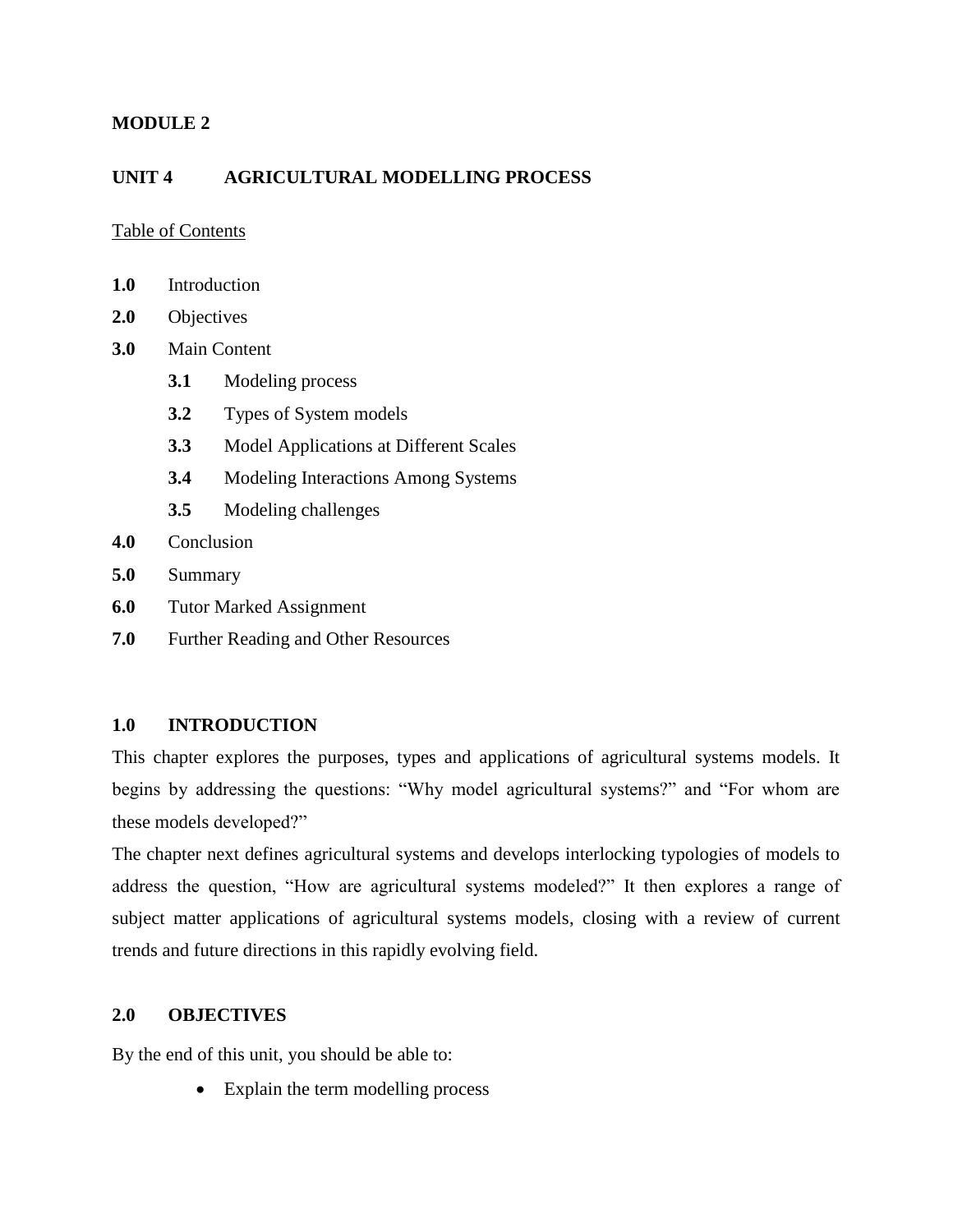- Describe the types of system model
- Identify the challenges of modelling in agriculture

### **3.0 MAIN CONTENT**

### **3.1 MODELLING PROCESS**

### **3.2 TYPES OF SYSTEM MODELS**

In turning from systems to their representation via models, we face not only the diverse system typologies listed above, but also diverse ways to characterize the model designs themselves. In this section, we will examine system models beginning with a general typology of model communication, and moving on to a sub classification of mathematical system models.

#### *3.2.1 Communicating systems models: Iconic, analogue and symbolic approaches*

System models can be communicated by three general means: iconic, analogue, and symbolic. Iconic models represent the system in a visual form. This can range from a miniature version of the real physical system of interest (e.g., an experimental agronomic field plot) to a pictorial representation, such as a flow chart.

Analogue models are expressed in words by analogy. For example, one might describe the xylem cells in a plant as functioning like sections of plumbing pipe. Symbolic models are primarily mathematical ones; they will be discussed at length below.

Iconic and symbolic models are the ones most commonly used to represent agricultural systems. Iconic models have been used to convey visually the broad interactions within systems of many hierarchical levels and overlapping system boundaries.

### *3.2.2 Mathematical symbolic models*

Mathematical symbolic models of agricultural systems have become dramatically more important over the past forty years with the revolution in computer technology. Computing advances have allowed modelers to take advantage of three great strengths of mathematical models

1) To mimic system complexity and dynamics through detailed equations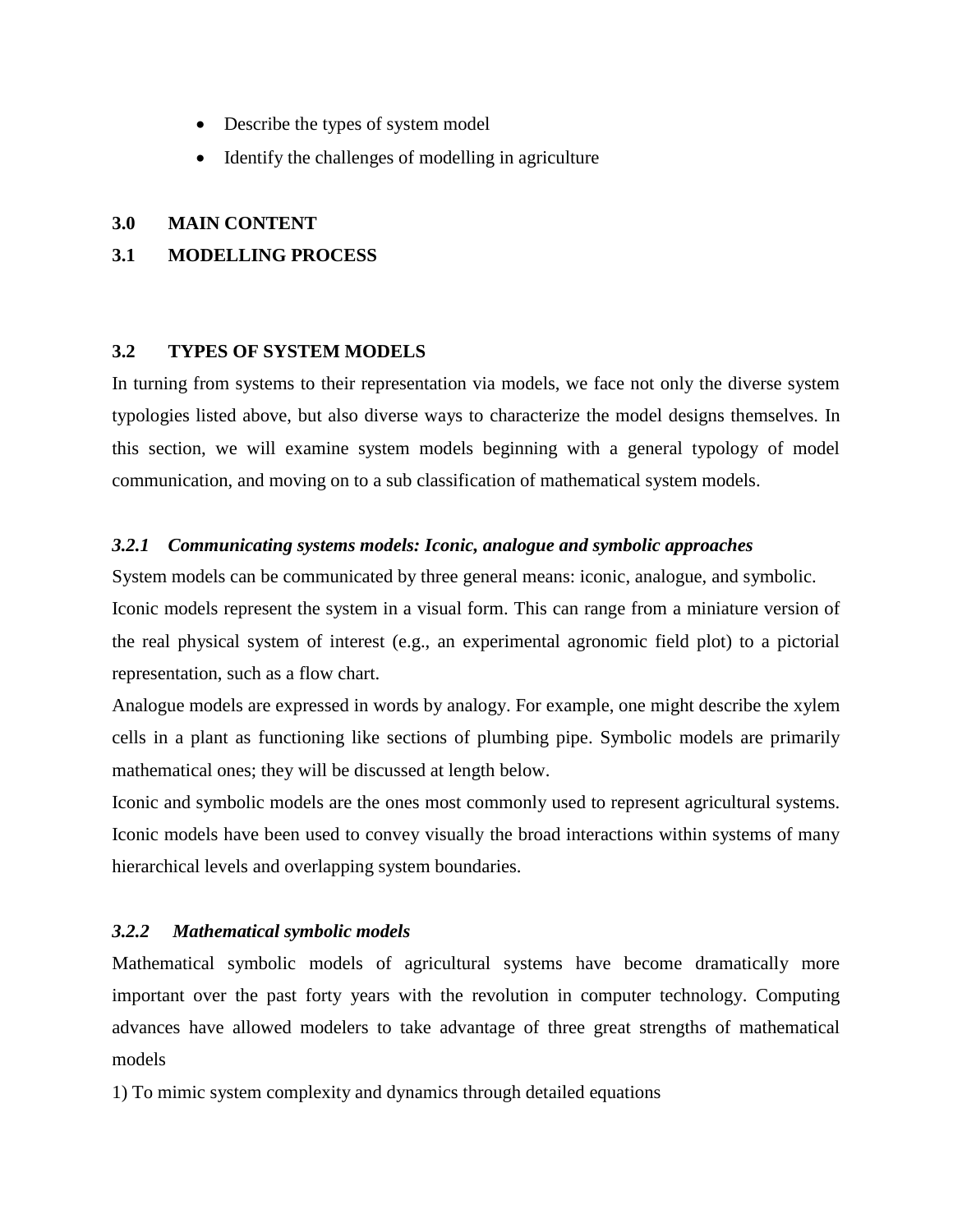2) To mimic random (stochastic) processes

3) To do these things with precision and replicability.

Mathematical models of agricultural systems use three general techniques: simulation, optimization, and statistics. Proper stochastic simulation requires careful modeling of the random processes of interest; a well-designed model can easily generate many simulated system outcomes allowing study of their probability distributions and dynamic properties.

While many early optimization models were static and deterministic, optimization modeling has developed to embrace stepwise decision making over time and decisions in risky settings. Such models include polyperiod linear programming models. These models also include dynamic programming models, which use an optimization technique for identifying optimal time paths for discrete-valued control variables. Applications have included long-term weed control; machinery selection, crop choice for erosion control, and agricultural policy impact analysis has been used in *ex ante* analysis of agricultural technology adoption and agricultural policy impacts. Optimization models can support the decision-making objectives of agricultural managers, such as minimizing the cost of animal weight gain, enhancing weed control, or boosting farm profits.

### **3.3 MODEL APPLICATIONS AT DIFFERENT SCALES**

Like the agricultural systems they describe, models of systems can be classified according to space, time, and hierarchical organization. In fact, many conventional subject matter categories (such as biophysical-ecological, sociological-cultural, and economic) correspond to physical scale or organizational level. A useful way to organize agricultural systems models is to modify the Stomph *et al.* hierarchical classification into

- 1) The sub organism,
- 2) The organism
- 3) Communities of organisms
- 4) Aggregates of communities.

At the sub-organismal scale, most agricultural systems models are biophysical. These include sub-cellular models (or even smaller), attempting to describe such phenomena as how food is converted into mechanical energy by mitochondria or how root hairs differentially absorb plant nutrients.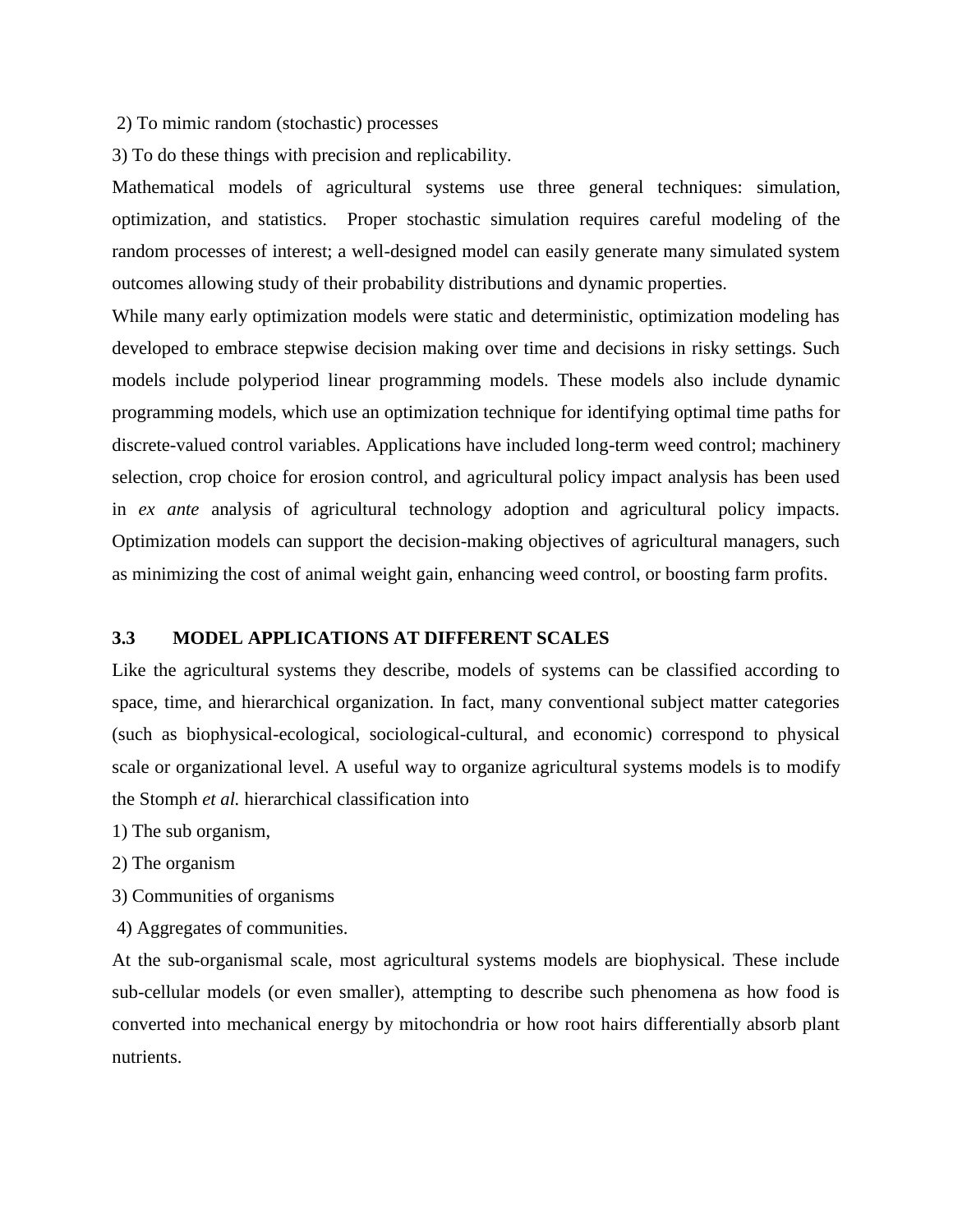A much larger number of agricultural systems models have been developed at the organismal level. One major grouping is the growth models. These are almost exclusively discrete-event dynamic simulators. An important group describes crop and livestock growth in response to key inputs (e.g., Hanks & Ritchie, 1991; Meynard, 1998; Peart & Curry, 1998; Tsuji *et al.*, 1994; Rotz *et al.*, 1989).

Many of these are employed to test new technology or policy scenarios, since they can predict crop and livestock yield results due to changes in management, including generating probability distributions of outcomes that result from random weather.

In agricultural economic systems, the individual productive enterprise is analogous to the organism. It represents a formal conceptual way of viewing an economic subsystem in terms of financial costs and benefits.

Subsector models are typically analogue or iconic in structure.

Farmer decision-support computer models constitute yet another enterprise-level class of agricultural systems models. Papy (this volume) suggests that such models can provide a foundation for management consultations between experts and farmers. A variety of such mathematical models have been developed in the United States and Europe to support such decisions as whether to control crop or livestock pests (e.g., Swinton & King, 1994; Wilkerson *et al.*, 1991; Kells & Black, 1991; Renner & Black, 1991), whether to invest in new farm machinery (Cerf *et al.*, 1995), or whether to participate in government commodity price support programs (Gardner *et al.*, 1992).

Moving up to aggregates of individual organisms and their interrelationships, we encounter models of agricultural ecology and economics. The ecological models describe relationships among species in specific habitats or farming systems. In agriculture, many of these are mathematical models that come out of the pest sciences (entomology, plant pathology, and weed science) or efforts to model environmental fate and transport of hazardous substances. At the field scale, models include: for soil erosion, RUSLE and EPIC (Williams *et al.*, 1989); for chemical fate, EPIC-PST; for surface runoff, CREAMS; for nitrate leaching, NLEAP (Shaffer *et al.*, 1991). Other iconic models of aggregates come from technology development research in developing countries under the farming systems research or action-research methodologies in specific agro-climatic zones (e.g., McIntire *et al.*, 1992).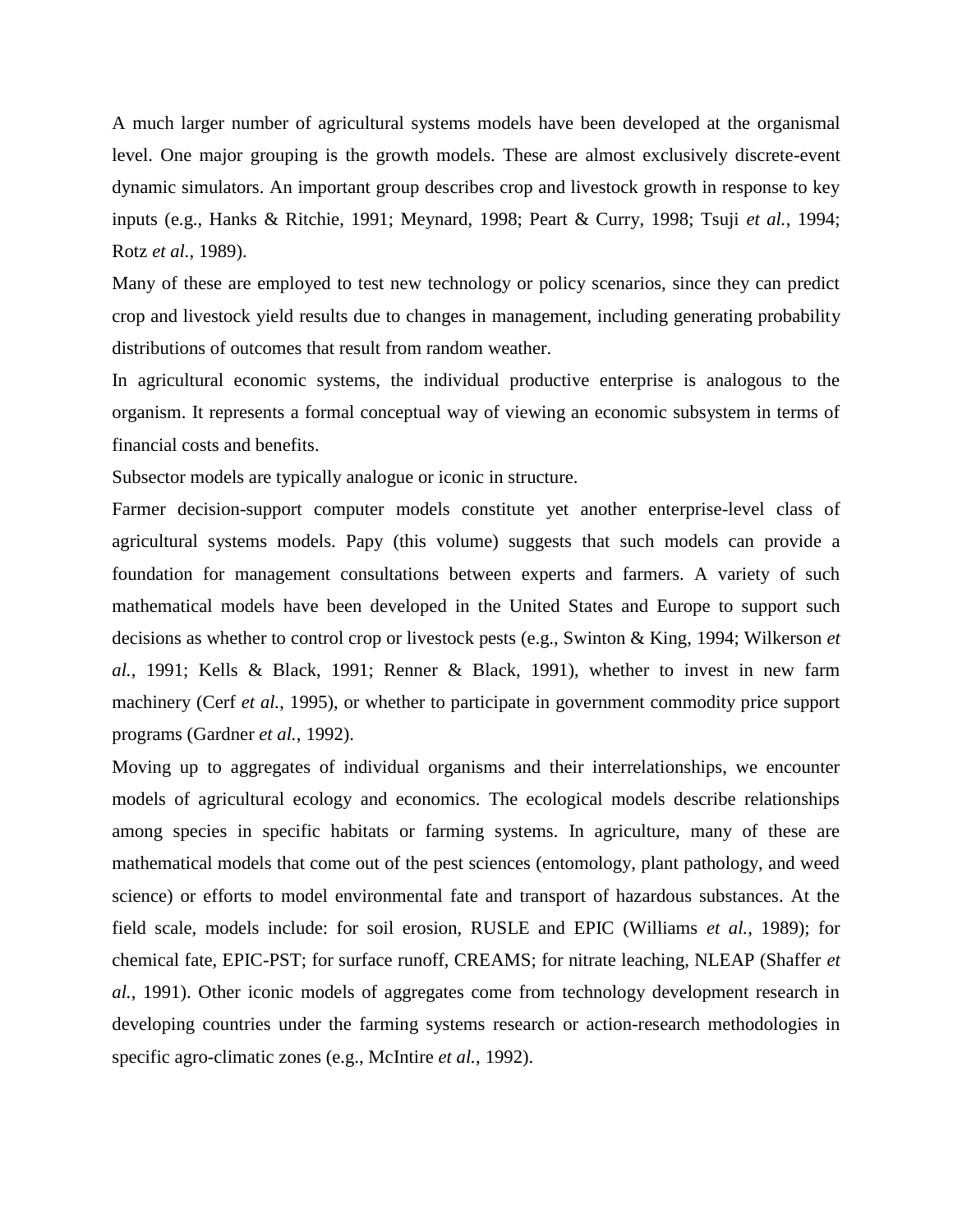If enterprises represent the organisms in agricultural production economics, then farms represent the fundamental aggregates of these organisms. Due to the well-developed neoclassical economic theory of the firm, household-level agricultural economic models are more common than intra-household or village-level models (Fleming & Hardaker, 1993). The simplest of these household models are whole-farm budgets, which integrate a set of enterprise budgets in the context of limited farm resources. There exist several computerized accounting models for developing consistent whole-farm budgets either for evaluating farm plans (Hawkins *et al.*, 1995, 1993) or for *ex ante* policy analysis at the farm level (Richardson & Nixon, 1986). These models are best classified as simulation models.

The declining cost of and increasing capacity to do computer calculations is encouraging more computationally-intensive agricultural models. This is particularly true in optimization models. Optimization models with nonlinear objective functions and constraints are increasingly easy to develop using commercial software. Techniques like CGE are proliferating as a result. Dynamic programming models, while not automated, have become more numerous in part due to increasing computing power that helps to overcome their extravagant computer memory requirements.

Expansion of computer power has also led to increasing integration of related agricultural models. For example, twelve crop growth discrete-event simulation models sharing a daily time step and a single-season simulation period have been assembled into the "Decision Support System for Agro-technology Transfer" model (DSSAT, Tsuji *et al.*, 1994). The group of models share similar input data requirements and can be used to simulate crop rotations under alternative management scenarios. Similarly, the SWAT (Soil and Water Assessment Tool) model is the offspring of EPIC-PST, a field-level dynamic erosion and pesticide fate soil and yield impact predictor, and a surface water movement model at the sub watershed level (Arnold & Allen, 1992).

### *3.4 MODELING INTERACTIONS AMONG SYSTEMS*

Agricultural systems models will also be needed to improve our understanding of how production system components interact if the systems are to be optimized. Three issues motivate the need for better information to optimize agricultural systems: environmental quality, product quality control, and ecosystem management.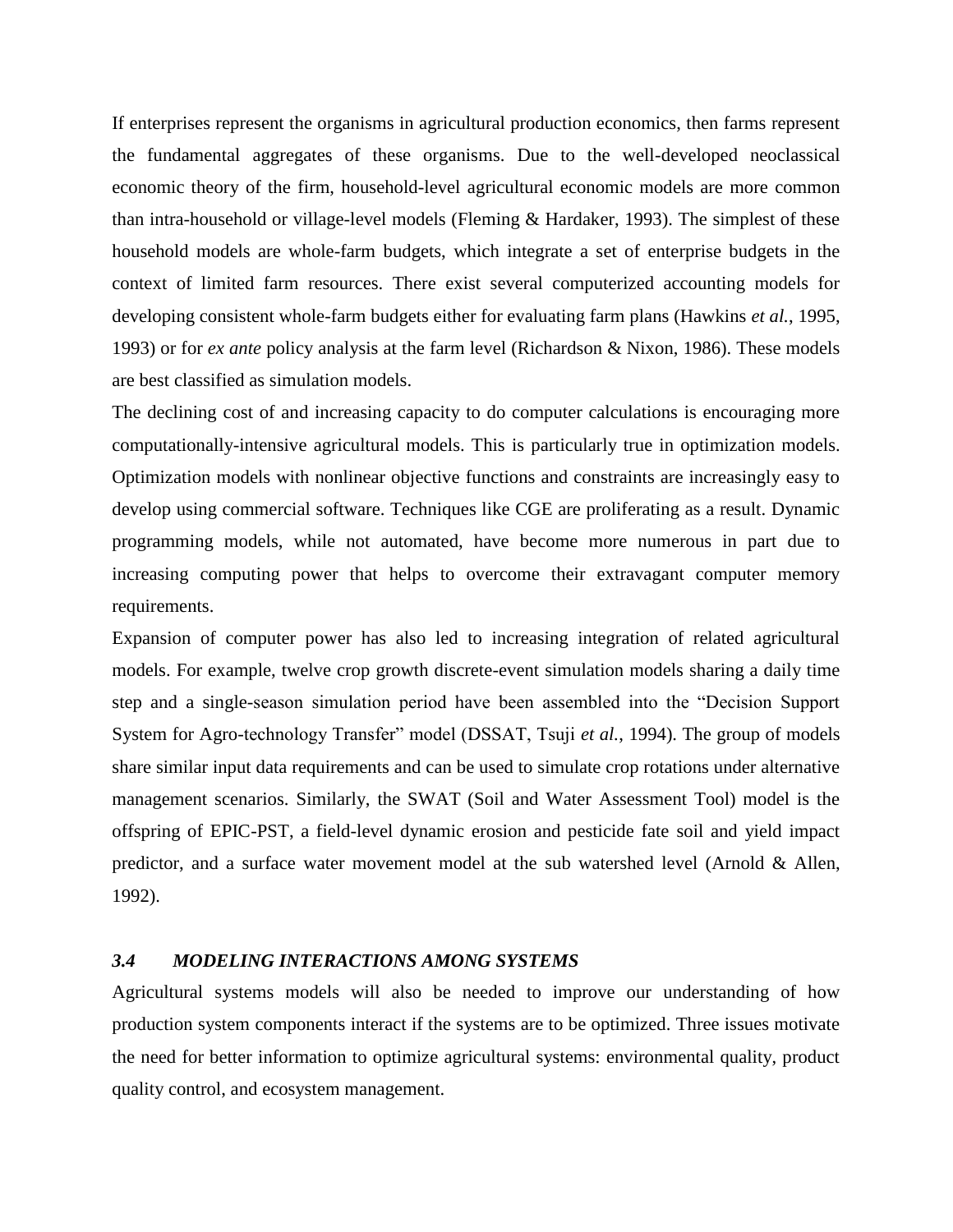In most regions of the world, the environmental quality issue is now clear: The side effects of certain farming practices impose costs on others that must be reckoned with if sustainable systems are to be developed.

Examples include water pollution due to manure runoff from intensive livestock production, threats to animal welfare, soil erosion that fills waterways with silt and reduces crop yields, salinization from irrigation systems, and pesticide misuses.

The second motivation for better modeling interactions is to enhance product quality control. As agriculture in many industrialized countries progresses toward closer integration of production with marketing and retailing, it becomes essential to be able to link end-product quality to detailed knowledge of production system components and how they interact. For more and more products (e.g., fresh fruits and vegetables, branded meats), the range of permissible tolerances for quality deviation is narrowing. With the emerging use of ecolabels that describe environmental characteristics of production conditions (Van Ravenswaay & Blend, 1999), modeling will become important to determine the risks of producing in more environmentally benign ways that may attract premium product prices.

The third reason for need for better modeling component interactions is to advance ecosystems management in lieu of the conventional, more industrial approach to production management. Sustainable agriculture is based more on the manipulation of the basic biological system. For example, pest and weed management are based not on application of purchased external chemical inputs, but instead on fostering biological controls that are already part of the agro ecosystem. In order to accomplish this more effectively, two advances are needed.

First, we need a better understanding of interactions among system components. Second, we need more efficient experiential learning methods, since annual experiments with uncontrolled weather make for slow learning.

Improved modeling of interactions within and among agricultural systems can help address all three of these needs—better environmental quality, better product quality control, and better ecosystem management.

#### *3.5 MODELLING CHALLENGES*

The rapid expansion of information technology in agriculture will call for more, better computerized models of agricultural systems. The precision agriculture revolution has begun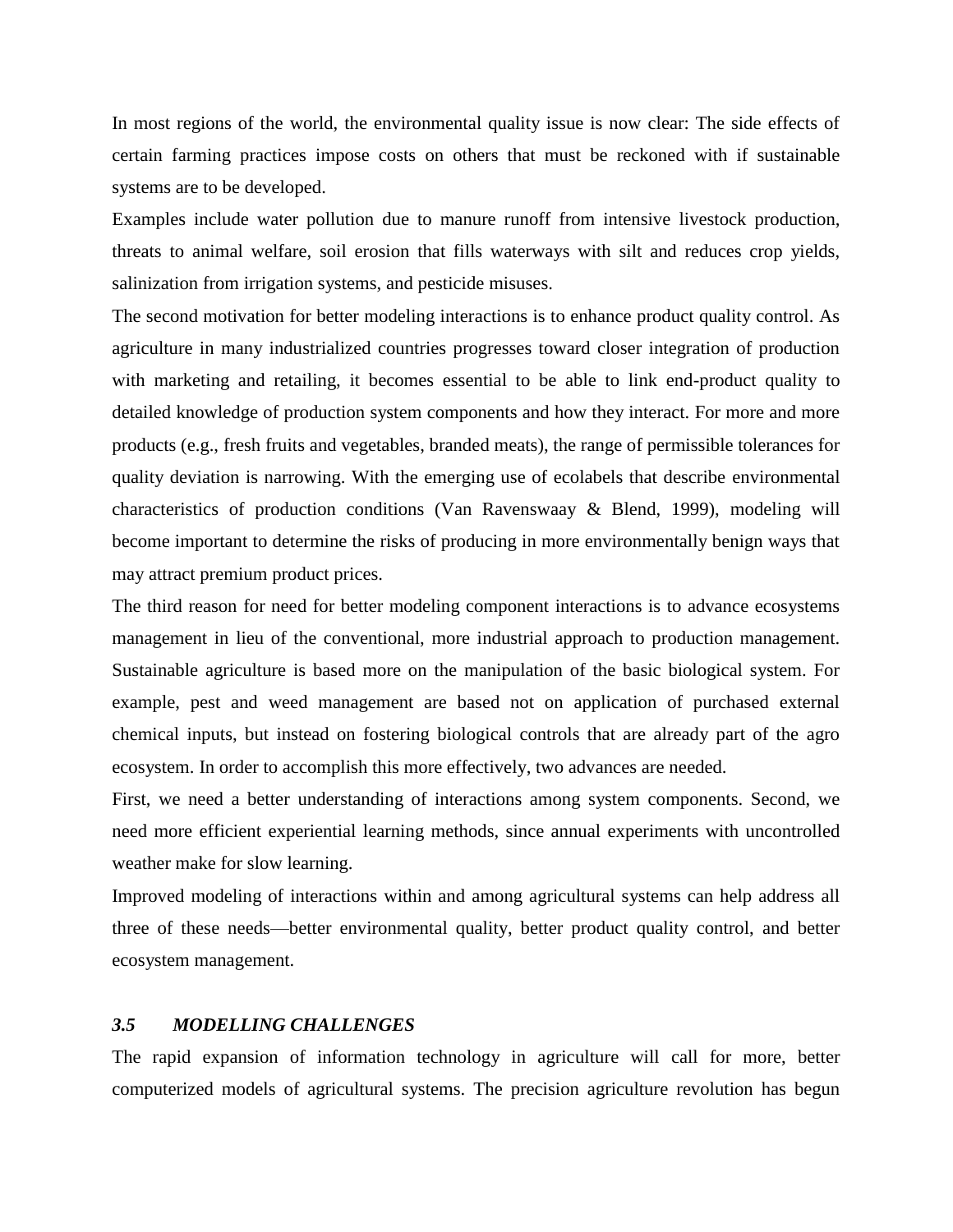with low-cost data collection (e.g., yield monitors, remote sensing), GIS software, and hardware controllers to allow variable rate input control. The logical next phase will be an explosion in computerized decision support models that can make sound input recommendations sitespecifically, interacting with a spatial database of field characteristics. As computer models become more accessible over the Internet, both for downloading and for direct access using languages such as Java, other simulation and decision support uses will also proliferate.

The new demands for computerized agricultural models will bring new challenges. The growing user audience for computerized decision support will require more user-friendliness and data updating than the research community that was the main audience for earlier generations of agricultural models. These will likely call for new ways to share model design and support between public and private sector institutions. Universities and governments may be good at generating new modeling concepts, but they are poorly suited to the continual updating and customer support that are hallmarks of successful private software companies.

Certain aspects of good model development will continue to be as challenging as always. Finding the appropriate trade-off between versatility in model output information and reasonably parsimonious data input requirements is never easy. The best model designs will realistically envision model uses and will be designed to accommodate them flexibly. The trend toward object-oriented computer programming may make it more practical to construct large models from fairly simple building blocks. But up to the present, there has always been a painful tradeoff between model robustness, data requirements, and adaptability to new uses. This problem is nowhere more truely than for the adaptation of research models for field decision support purposes (King *et al.,* 1993). Critics of past agricultural decision support models stress that successful models are developed by researchers with close links to

the field and used for the specific purposes intended (Molle & Valette, 1995; Meynard, 1998).

The exponential growth of computerized mathematical symbolic models will not end the need for iconic and analogue models to conceptualize agricultural systems. The new use of iconic and analogue models to describe the economic transformation of the food system supply chain is a case in point. Nonetheless, the easy manipulation and replication of computerized system models will cause them to continue expanding in use for the foreseeable future.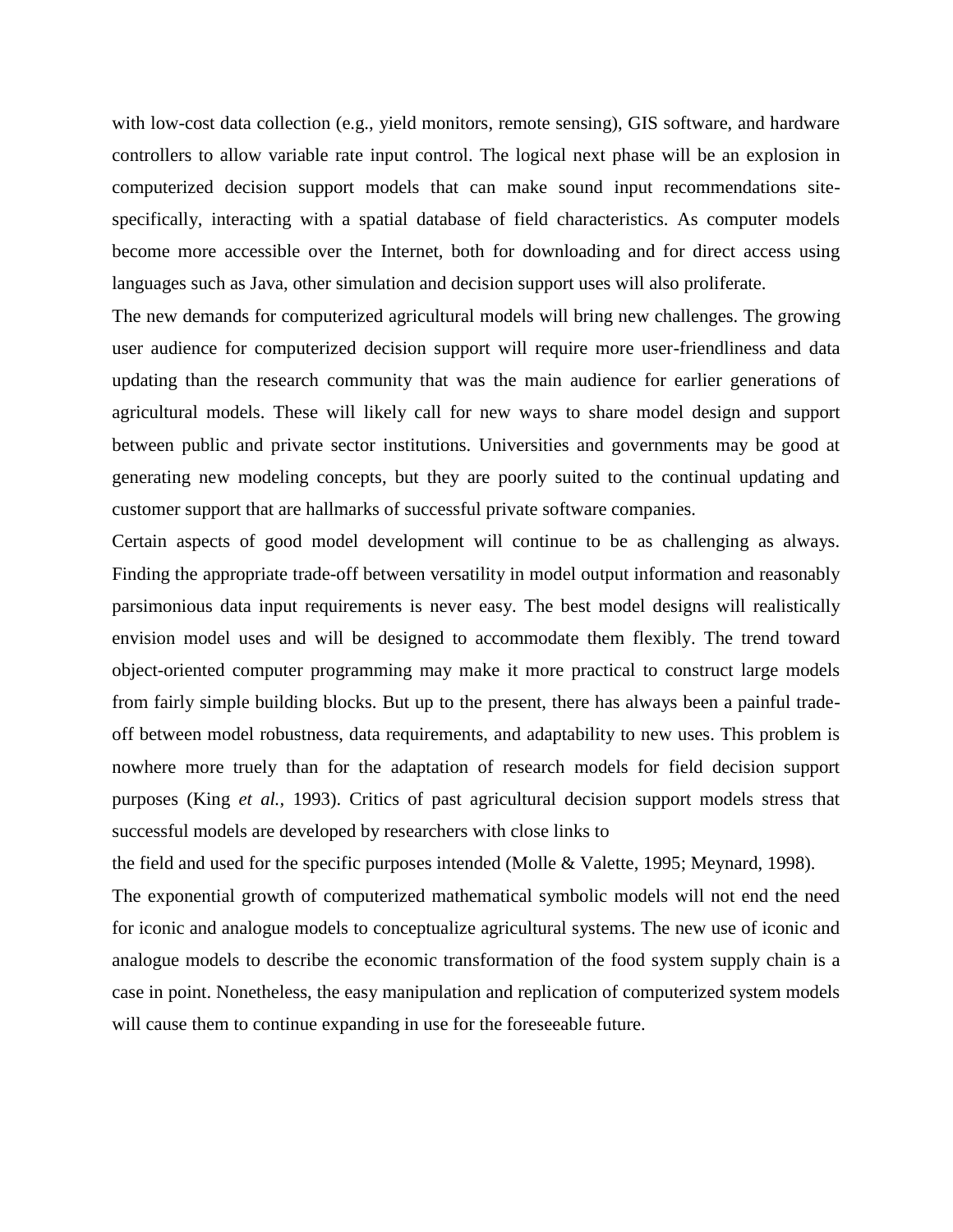### **4.0 CONCLUSION**

In this unit, you have been introduced to the fundamentals of application of information technology (IT) in the agricultural sector and you have also been introduced to the fact that rapid changes in the field of information technology makes it possible to develop and disseminate required electronic services in the agricultural sector.

### **5.0 SUMMARY**

What you have learnt in this unit concerns:

- The introduction of Information Technology in the agricultural sector which empowers farmers in the area of trickling down decision inputs from conventional sources which are slow and unreliable.
- The components of Information Technology and its introduction into the agricultural sector.

### **Exercises**

- 1. Discuss the role of information technology and its application in the agricultural sector
- 2. List and discuss 5 components of information technology as it applies to the agricultural scene.

## **6.0 TUTOR MARKED ASSIGNMENT**

 It your own words, explain the role of information technology in the Nigerian agricultural sector.

## **7.0 FURTHER READING AND OTHER RESOURCES**

IT Applications in Agriculture: Some Developments and Perspectives by Friedrich Kuhlmann

Institute of Agricultural and Food Systems Management Justus-Liebig-University Giessen/Germany Senckenbergst., 3, D-35390 Giessen

Role of Information Technology in Agriculture and its scope in India by S.C. Mittal.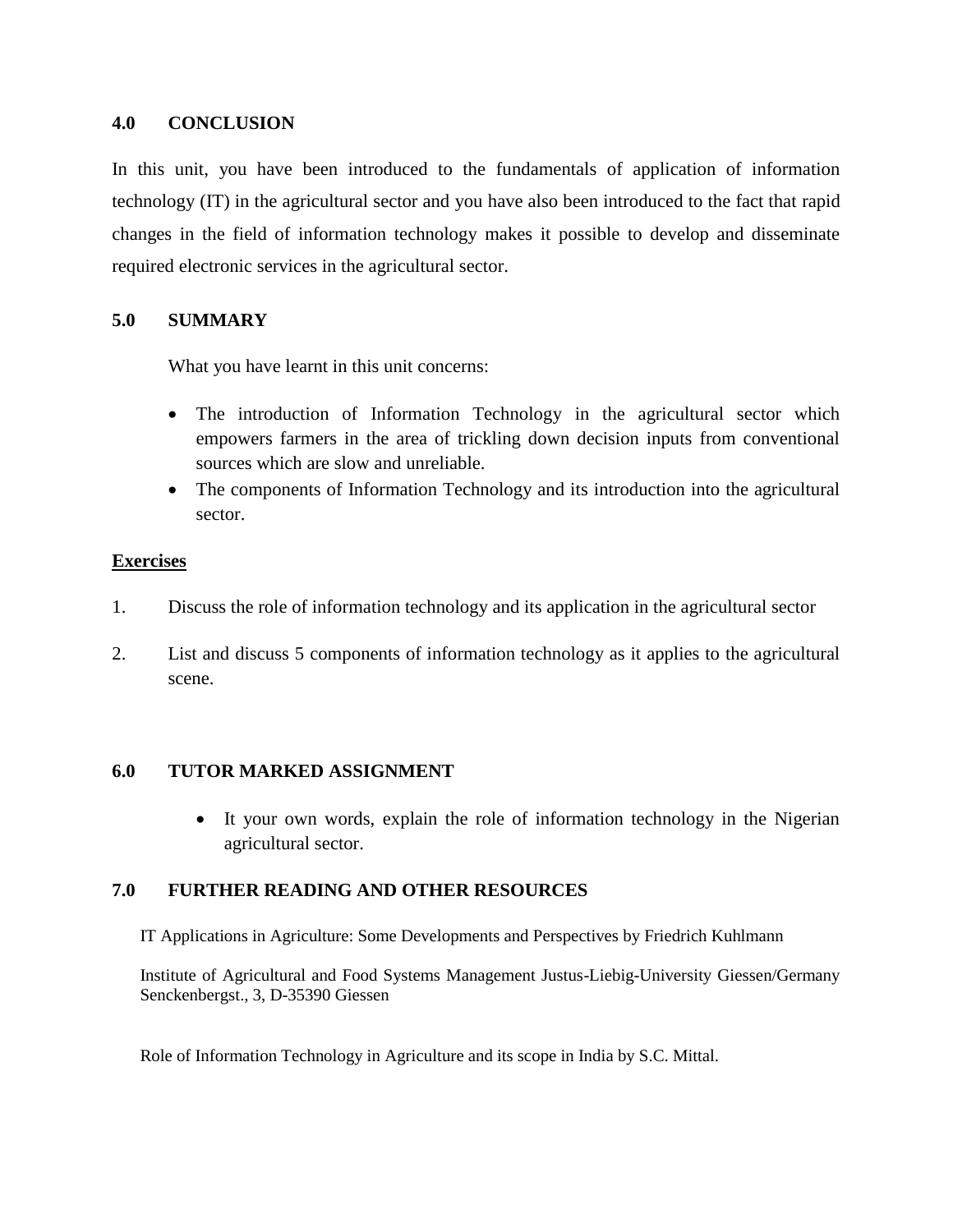## **MODULE 2**

## **UNIT 5 SIMULATION MODELS TO STUDY SYSTEM BEHAVIOURS**

### Table of Contents

- **1.0** Introduction
- **2.0** Objectives
- **3.0** Main Content
	- **3.1** Meaning of Simulation modeling
	- **3.2** Classification of simulation model
	- **3.3** Significance of Simulation Models
- **4.0** Conclusion
- **5.0** Summary
- **6.0** Tutor Marked Assignment
- **7.0** Further Reading and Other Resources

## **1.0 INTRODUCTION**

Having read through the course guide, you will have a general understanding of what this unit is about and how it fits into the course as a whole. This unit defines simulation modeling and describes the various types and significances to agriculture.

## **2.0 OBJECTIVES**

By the end of this unit, you should be able to:

- Explain the Simulation Model
- Understand the classification of simulation model
- Have good understanding of its significances and application to Agriculture
- $\bullet$

## **3.0 MAIN CONTENT**

## **3.1 MEANING OF SIMULATION MODELING**

Simulation model is the term used to include all forms of model which are explicitly aimed at investigating basic phenomenological features of a system or process.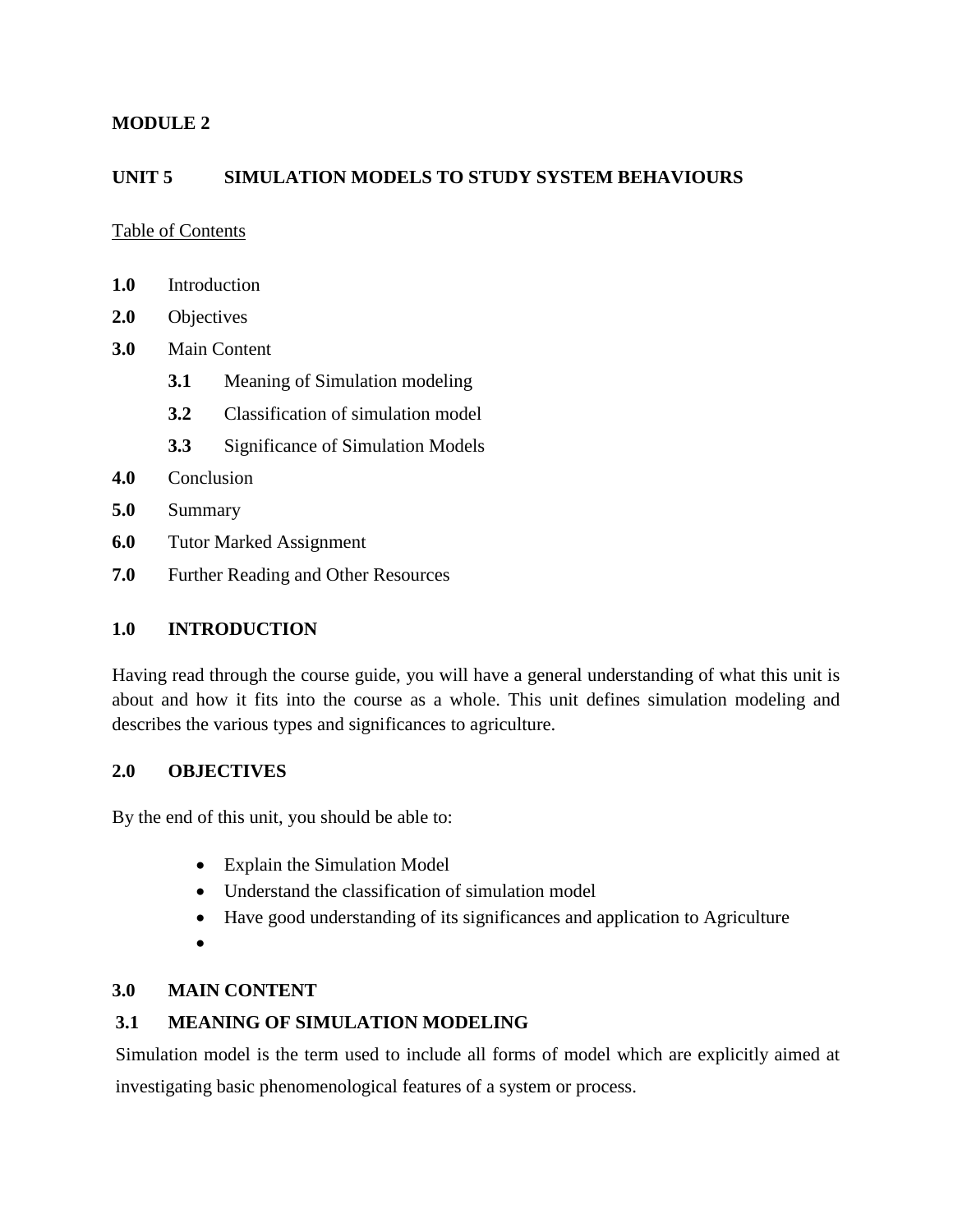### **3.2 CLASSIFICATION OF SIMULATION MODEL**

This class of model includes two forms.

- 1. Computer simulation models, whereby an exact and detailed analysis of the system leads to a mathematical formulation of its behavior which can be implemented on analogue or digital computer. Such simulations tend to be extremely complex in nature involving many intricacies which would be omitted from a dynamical model.
- 2. Scale simulation models, some phenomena are so complex that they defy useful analysis. In order to simulate such processes it is common practice to construct a physical replica of the process under study with appropriate dimensional scaling. Such scale simulations allows a variety of design and operational conditions to be studied in a controlled environment often at a more realistic level than other model forms would permit.

Apart from facilitating scientific inquiry, simulation models can serve valuable predictive and prescriptive functions for farm managers and policy makers. Biophysical simulation models can predict the environmental consequences of agricultural activities, thereby providing valuable insights for policy formulation, technology design, or regulatory enforcement

Simulation models are developed with the intent of accurately describing the evolution of the system at a given scale. They tend to be dynamic models and may describe continuous systems using differential equations or discrete ones using difference equations or Markov chains. Some continuous models admit an analytical solution.

Non-optimizing dynamic simulation models serve roles for both the scientist and the decision maker. For scientific purposes of description and postdiction, they offer the potential to conduct controlled, computerized experiments by replicating natural conditions that could otherwise not be replicated, or could be replicated only at great cost. Experiments that might otherwise be destructive or excessively time-consuming can be conducted safely and quickly in a simulated setting. Moreover, since most complex systems involve random processes that cannot be described by closed-form mathematical expressions admitting an analytical solution, discreteevent simulation can be extended to model stochastic processes explicitly.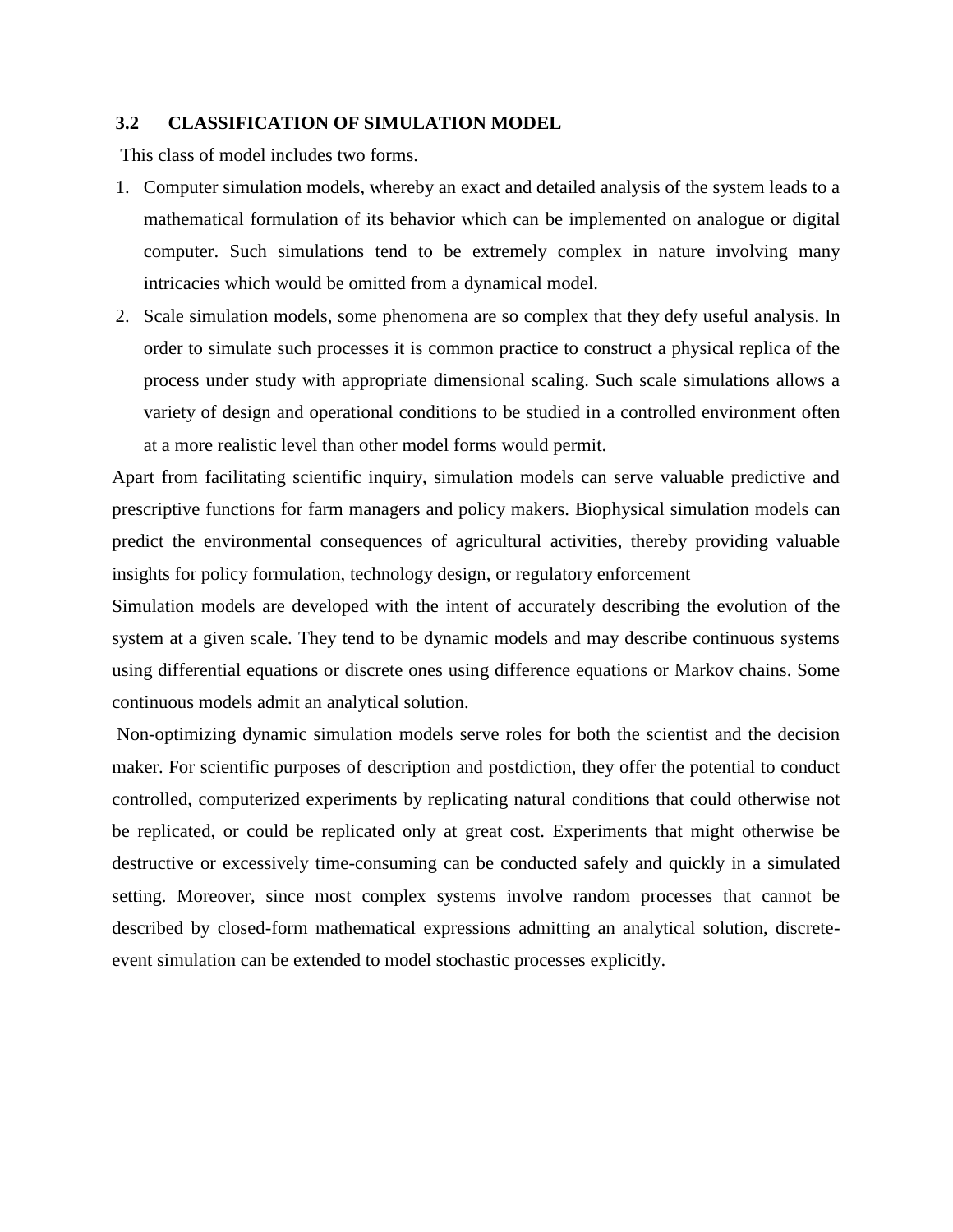### *3.3 SIGNIFICANCE OF COMPUTER MODELS FOR FARM MANAGEMENT*

As information processing and acquisition costs decline, the use of computer models for farm management decision support is expanding rapidly in North America. The models are designed for two purposes:

- 1) Record keeping
- 2) Decision support.

Farmers keep records both voluntarily (for comparative and trend analysis of farm performance in production, marketing, and financial management) and because they are required to. In the United States, farmers are required to keep detailed records on pesticide use, employees, and taxable income, among others. The emerging nutrient accounting systems for livestock and crop farms in parts of Europe—notably the Netherlands (Breembroek *et al.*, 1996)—are analogous to financial accounting in the sense that they can be audited to insure that nutrient losses to water and air fall within legal bounds.

Decision support models are increasingly popular because farming is becoming more competitive and because data collection is becoming cheaper or mandatory. In the United States, the national association of soybean growers is supporting research to adapt a soybean crop growth model to use for in-season soybean management decisions such as when to irrigate or how much fertilizer to apply given growing conditions up to the present. Electronic sensors can now monitor yields of many crops at harvest, just as they can identify individual cows at milking time. Remote sensors can monitor crop conditions during the growing season from satellites or airplanes. So in addition to more traditional uses, farm-level decision support models are now being developed to make "real time" recommendations such as to administer variable fertilizer rates as applicators move across a farm field (Pierce & Sadler 1997). Other applications include recent work in managing animal nutrition and physiology to meet acceptable manure nutrient output levels while achieving farm profitability.

#### **4.0 CONCLUSION**

In this unit, you have been introduced to the fundamentals of simulation model in the agricultural sector and you have also been introduced to the fact that rapid changes in the field of agriculture with the use of model to implement and simulate real life scenario before carrying them out thereby improving the results.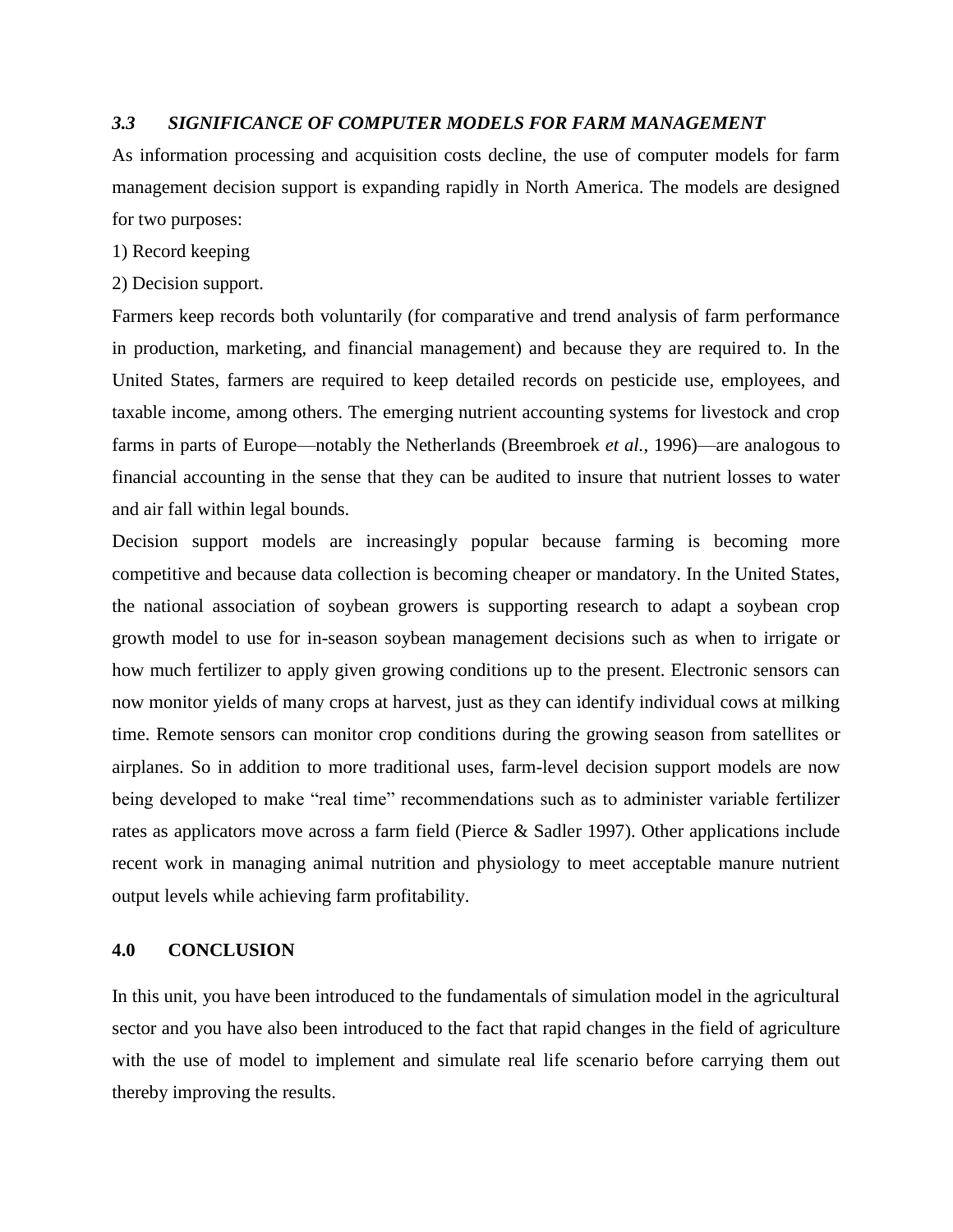## **5.0 SUMMARY**

What you have learnt in this unit concerns:

- The meaning of simulation model in the agriculture which empowers farmers in the area of trickling down decision inputs from conventional sources by the use of computer aided application or series of software to simulate real life scenarios which experienced on the farm and thereby improving the result when it is eventually carried out.
- The significance of simulation model to the agricultural sector.

### **Exercises**

- 1. Discuss the simulation model and its application in the agricultural sector
- 2. List and discuss 5 significance of simulation model to agriculture.

## **6.0 TUTOR MARKED ASSIGNMENT**

 It your own words, explain the meaning and role of simulation model in the Nigerian agricultural sector.

## **7.0 FURTHER READING AND OTHER RESOURCES**

IT Applications in Agriculture: Some Developments and Perspectives by Friedrich Kuhlmann Institute of Agricultural and Food Systems Management Justus-Liebig-University Giessen/Germany Senckenbergst., 3, D-35390 Giessen

Role of Information Technology in Agriculture and its scope in India by S.C. Mittal.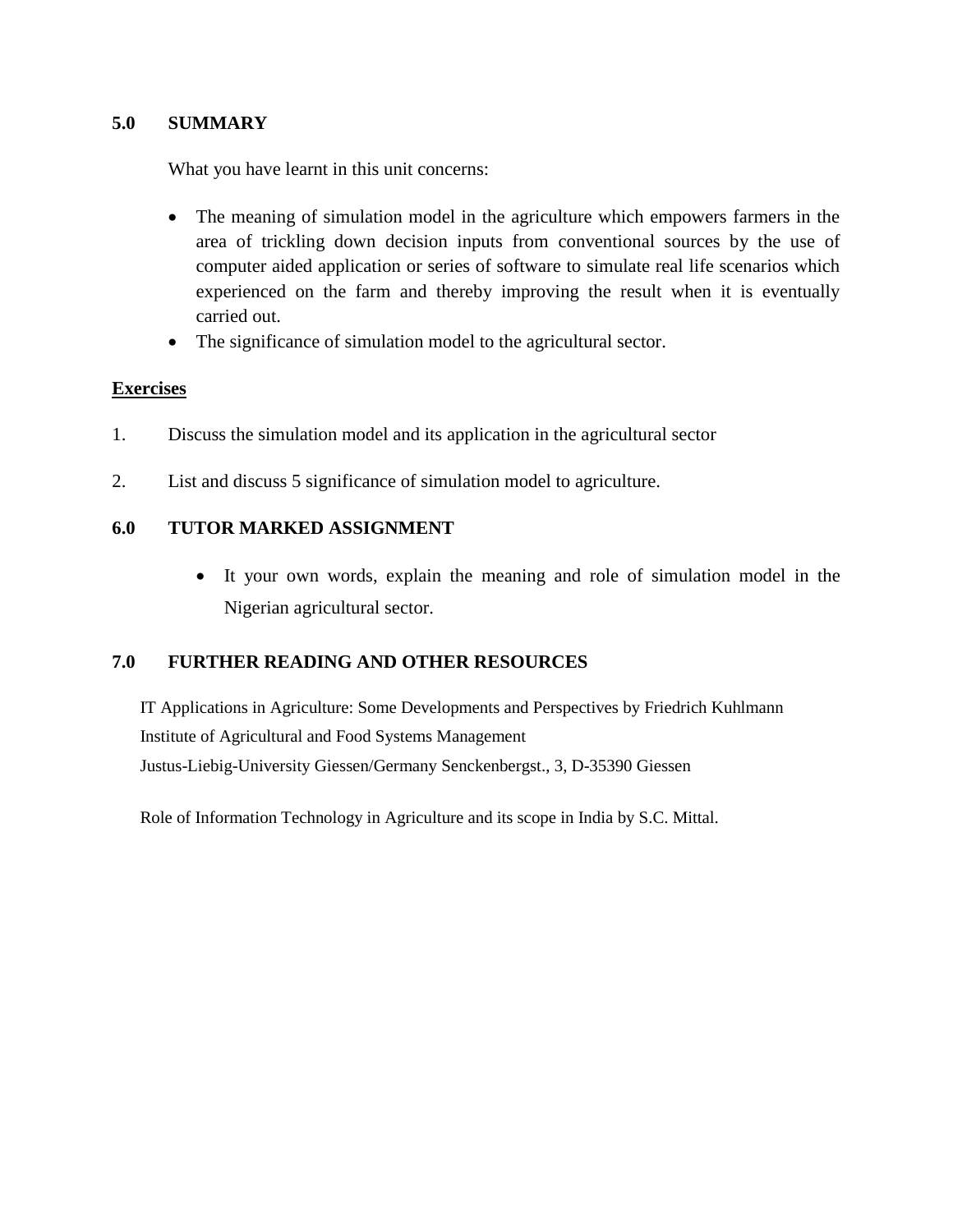# *MODULE 3 – AGRICULTURAL SYSTEM*

- UNIT 1 DECISION SUPPORT SYSTEM IN AGRICULTURE
- UNIT 2 AGRICULTURAL EXPERT SYSTEM
- UNIT 3 DATABASE DEVELOPMENT AND MANAGEMENT IN THE AREA OF AGRICULTURE
- UNIT 4 METHOD FOR DISSEMINATION OF INFORMATION IN AGRICULTURAL EXTENSION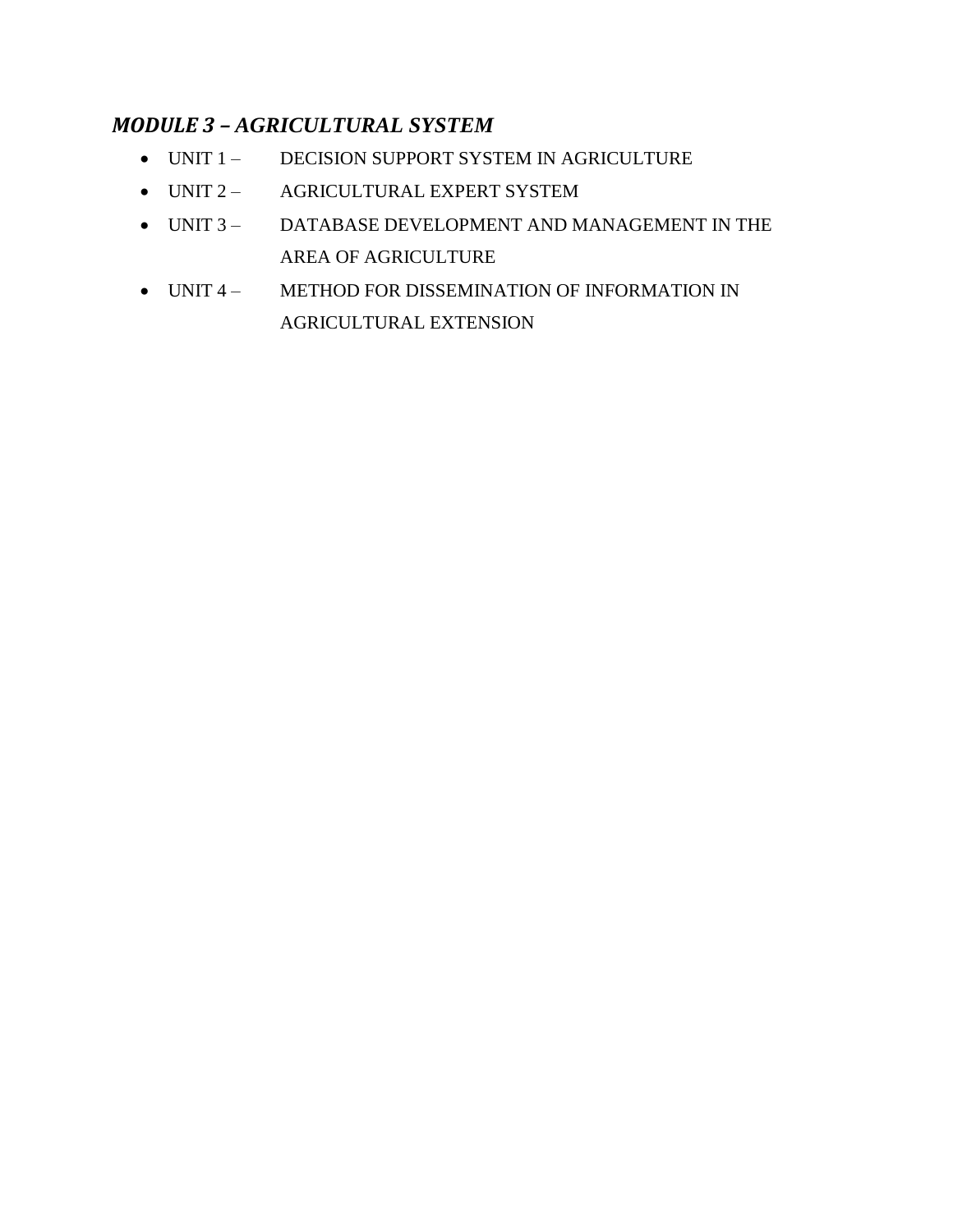## **MODULE 3**

## **UNIT 1 DECISION SUPPORT SYSTEM IN AGRICULTURE**

### **Table of Contents**

- **1.0** Introduction
- **2.0** Objectives
- **3.0** Main Content
	- **3.1** The meaning and scope of decision support system
	- **3.2** The history of decision support system
	- **3.3** The methodologies and application of decision support system
- **4.0** Conclusion
- **5.0** Summary
- **6.0** Tutor Marked Assignment
- **7.0** Further Reading and Other Resources

## **1.0 INTRODUCTION**

Having read through the course guide, you will have a general understanding of what this unit is about and how it fits into the course as a whole. It describes the agricultural decision support system.

### **2.0 OBJECTIVES**

By the end of this unit, you should be able to:

- Explain the term modelling process
- Describe the types of system model
- Identify the challenges of modelling in agriculture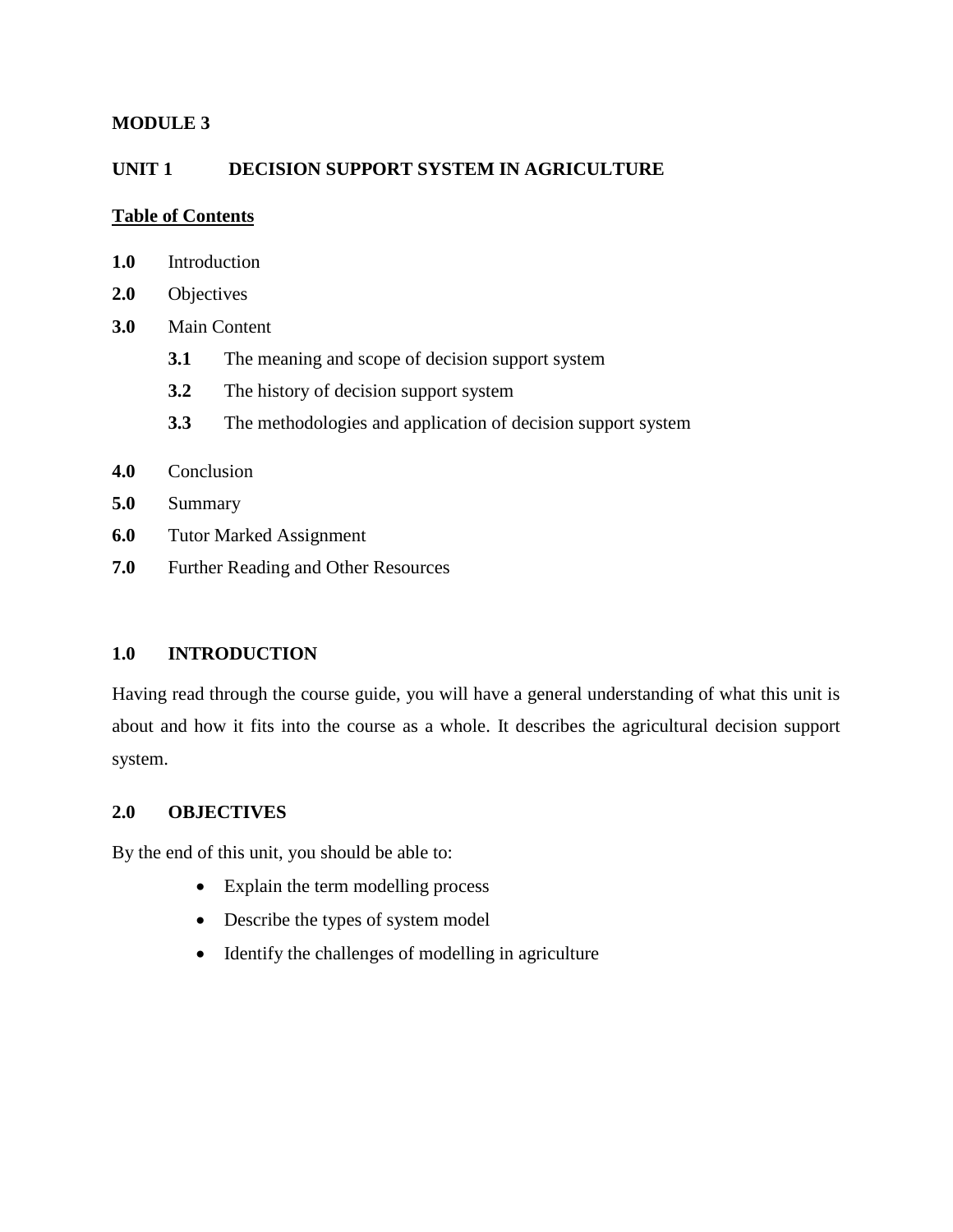#### **3.0 MAIN CONTENT**

### **3.1 THE MEANING AND SCOPE OF DECISION SUPPORT SYSTEM**

A Decision Support System (DSS) is a collection of integrated software applications and hardware that form the backbone of an organization's decision making process. Companies across all industries rely on decision support tools, techniques, and models to help them assess and resolve everyday business questions. The decision support system is data-driven, as the entire process feeds off of the collection and availability of data to analyze. Business Intelligence (BI) reporting tools, processes, and methodologies are key components to any decision support system and provide end users with rich reporting, monitoring, and data analysis.

Decision support systems are a class of computer-based information systems including knowledge based systems that support decision making activities. DSS is a computerized system for helping make decisions. A decision is a choice between alternatives based on estimates of the values of those alternatives. Supporting a decision means helping people working alone or in a group gathers intelligence, generate alternatives and make choices. Supporting the choice making process involves supporting the estimation, the evaluation and/or the comparison of alternatives. In practice, references to DSS are usually references to computer applications that perform such a supporting role. DSS are "interactive computer-based systems that help decision makers utilize data and models to solve unstructured problems"

## **High-level Decision Support System Requirements:**

- Data collection from multiple sources (sales data, inventory data, supplier data, market research data. etc.)
- Data formatting and collation
- A suitable database location and format built for decision support -based reporting and analysis
- Robust tools and applications to report, monitor, and analyze the data

Decision support systems have become critical and ubiquitous across all types of business. In today's global marketplace, it is imperative that companies respond quickly to market changes.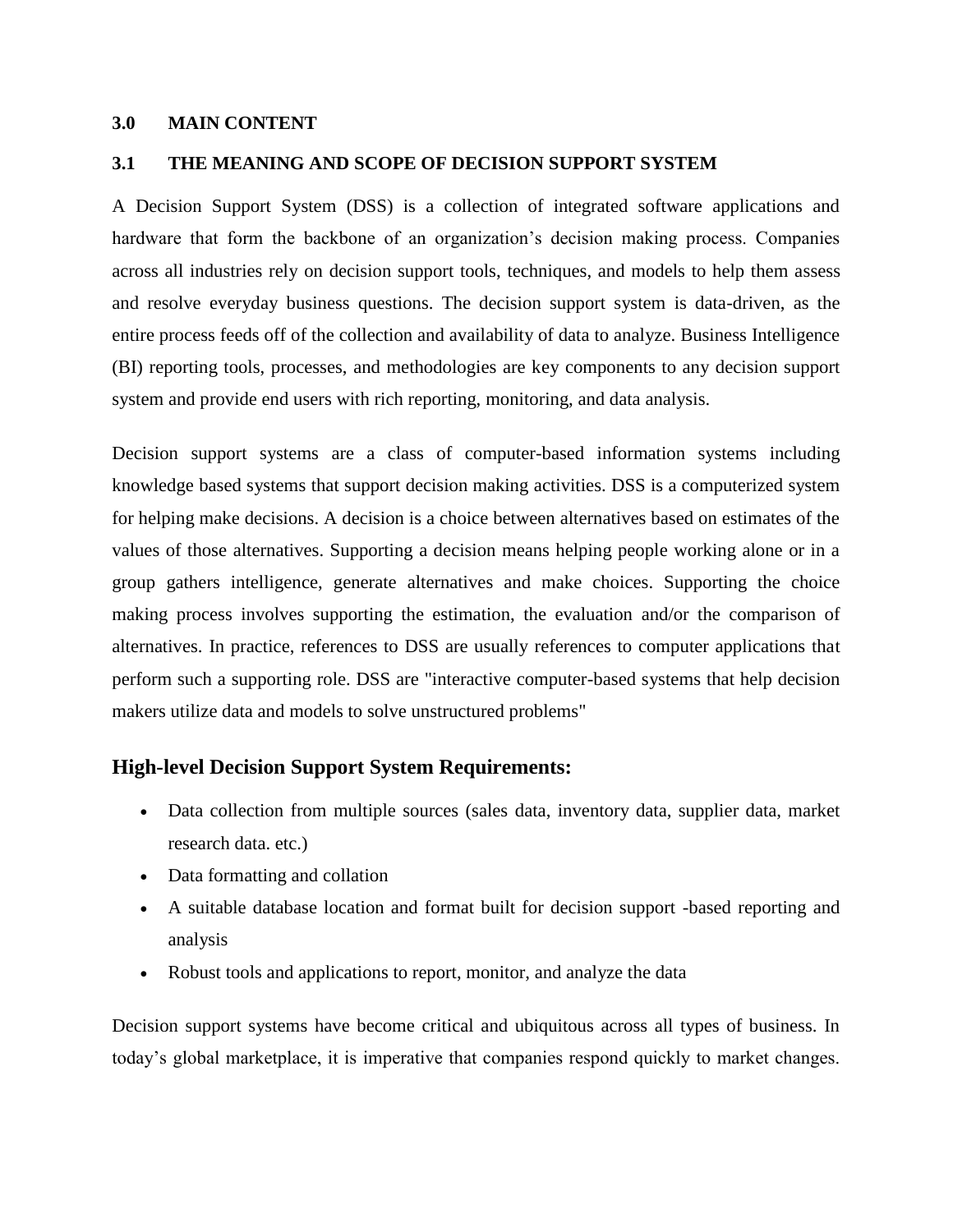Companies with comprehensive decision support systems have a significant competitive advantage.

### **3.2 HISTORY OF DECISION SUPPORT SYSTEM**

According to Keen (1978), the concept of decision support has evolved from two main areas of research: The theoretical studies of organizational decision making done at the Carnegie Institute of Technology during the late 1950s and early 1960s, and the technical work on interactive computer systems, mainly carried out at the Massachusetts Institute of Technology in the 1960s. It is considered that the concept of DSS became an area of research of its own in the middle of the 1970s, before gaining in intensity during the 1980s. In the middle and late 1980s, executive information systems (EIS), group decision support systems (GDSS), and organizational decision support systems (ODSS) evolved from the single user and model-oriented DSS.

According to Sol (1987) the definition and scope of DSS has been migrating over the years. In the 1970s DSS was described as "a computer based system to aid decision making". Late 1970s the DSS movement started focusing on "interactive computer-based systems which help decision-makers utilize data bases and models to solve ill-structured problems". In the 1980s DSS should provide systems "using suitable and available technology to improve effectiveness of managerial and professional activities", and end 1980s DSS faced a new challenge towards the design of intelligent workstations.

In 1987 Texas Instruments completed development of the Gate Assignment Display System (GADS) for United Airlines. This decision support system is credited with significantly reducing travel delays by aiding the management of ground operations at various airports, beginning with O' Hare international Airport in Chicago and Stapleton Airport in Denver Colorado.

Beginning in about 1990, data warehousing and on-line analytical processing (OLAP) began broadening the realm of DSS. As the turn of the millennium approached, new Web-based analytical applications were introduced.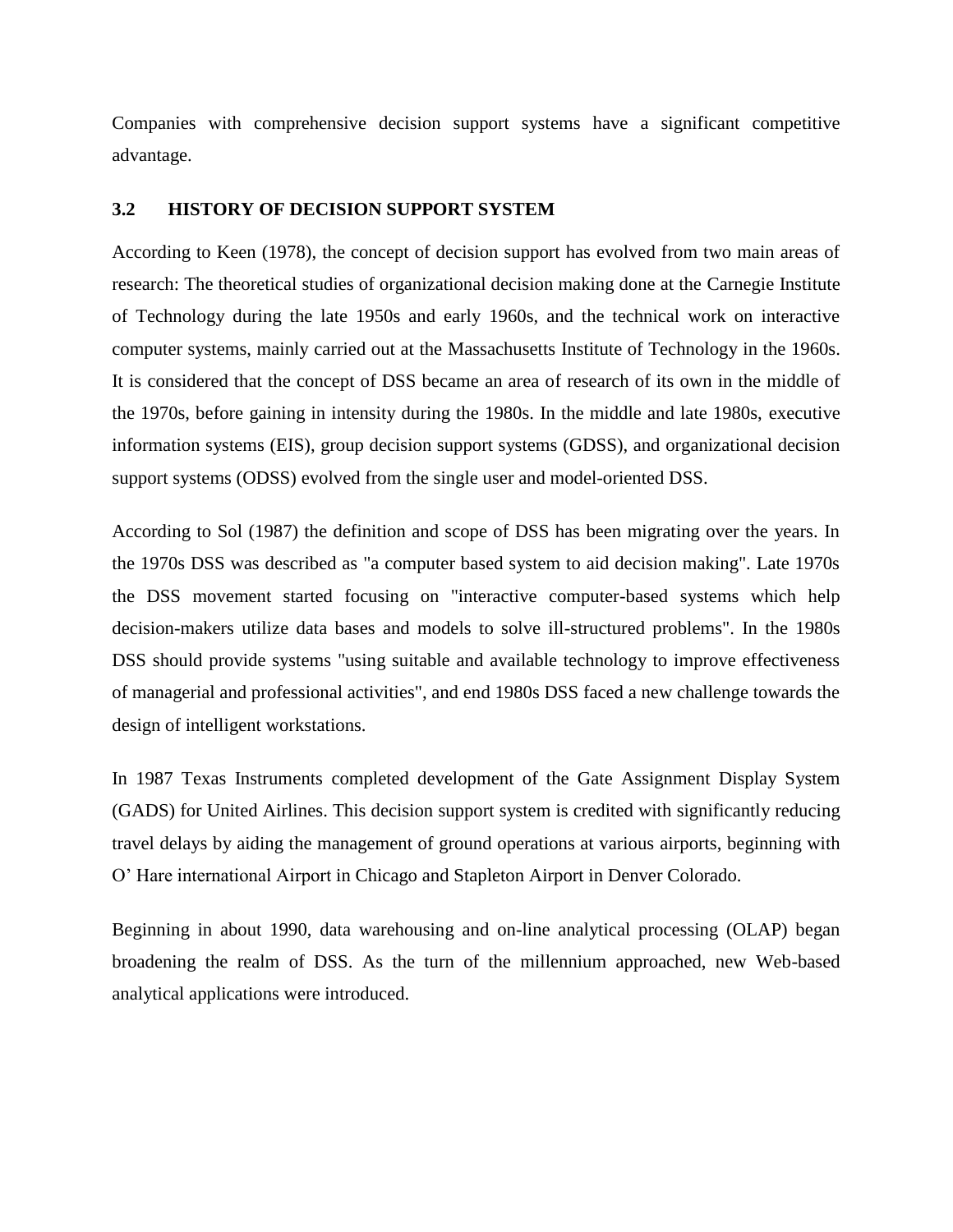The advent of better and better reporting technologies has seen DSS start to emerge as a critical component of management design. Examples of this can be seen in the intense amount of discussion of DSS in the education environment.

DSS also have a weak connection to the user interface paradigm of hypertext. Both the University of Vermont PROMIS system (for medical decision making) and the Carnegie Mellon ZOG/KMS system (for military and business decision making) were decision support systems which also were major breakthroughs in user interface research. Furthermore, although hypertext researchers have generally been concerned with information overload, certain researchers, notably Douglas Engelbart, have been focused on decision makers in particular.

## **3.4 PHASES AND APPLICATION OF DECISION SUPPORT SYSTEM**

The decision process may be divided into three phases: intelligence, choice and design as shown in the figure below.

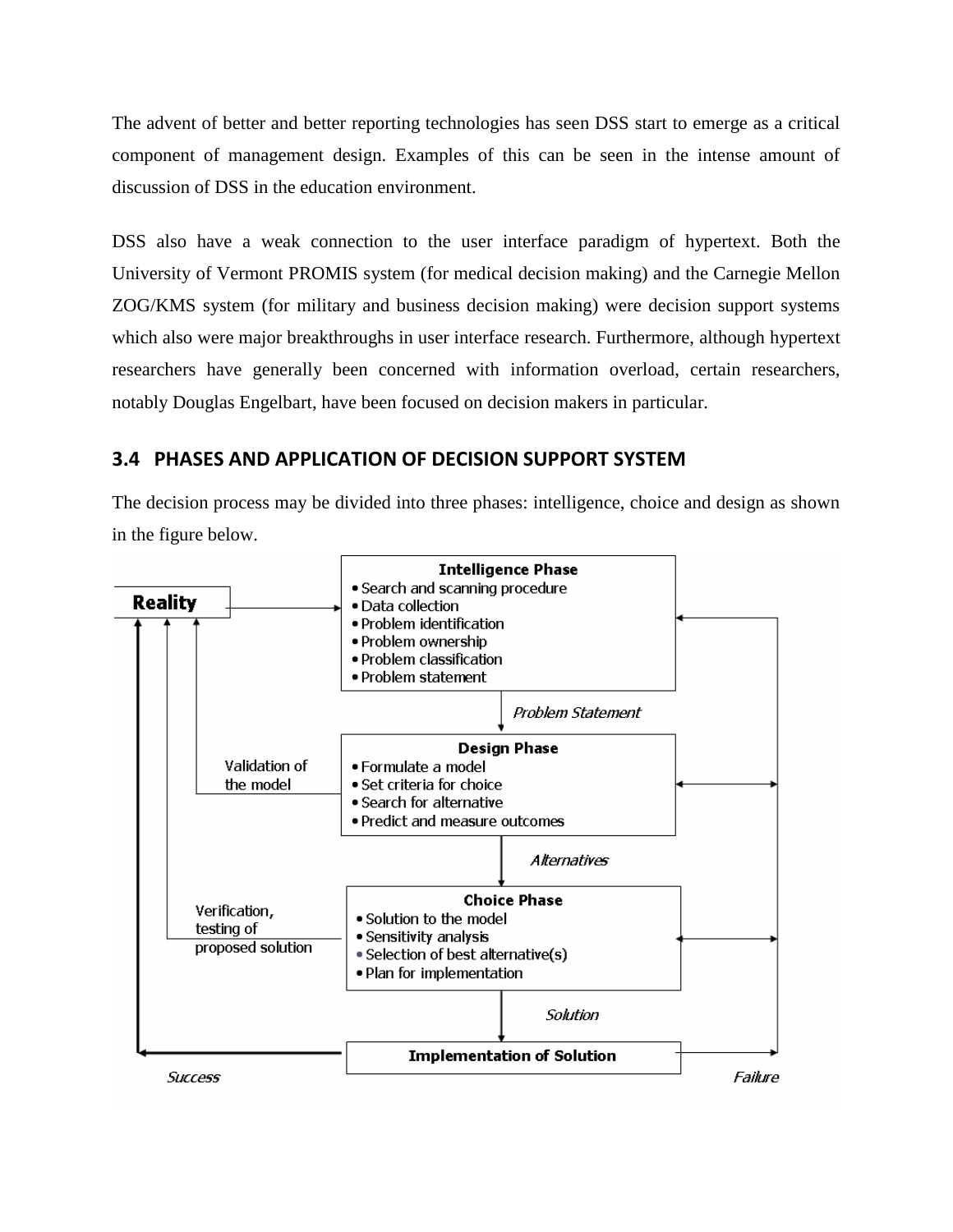The additional advantages that will accrue are:

- Low cost of operation.
- Quick access to all relevant information.
- Direct and personalized.
- Integrated.

The platform for the farmers to make the use of internet technology to take farm management decisions. The farmers can access online interactive and flexible information for their farm management.

Fig. 1 Phases of decision support system



### Fig. 2 Proposed Flow System

The proposed flow system for farm management is shown in Fig. 2. The farmers will be able to access the necessary information regarding the various government policies for agriculture, the ongoing socio-economic research and the different benefits for the entrepreneur for investing in particular area of farm management. The Farmers can acquire this information from:

- Farmer's organizations
- Researchers
- Other Farmers
- Farm journals, radio, television, Government Departments and agencies.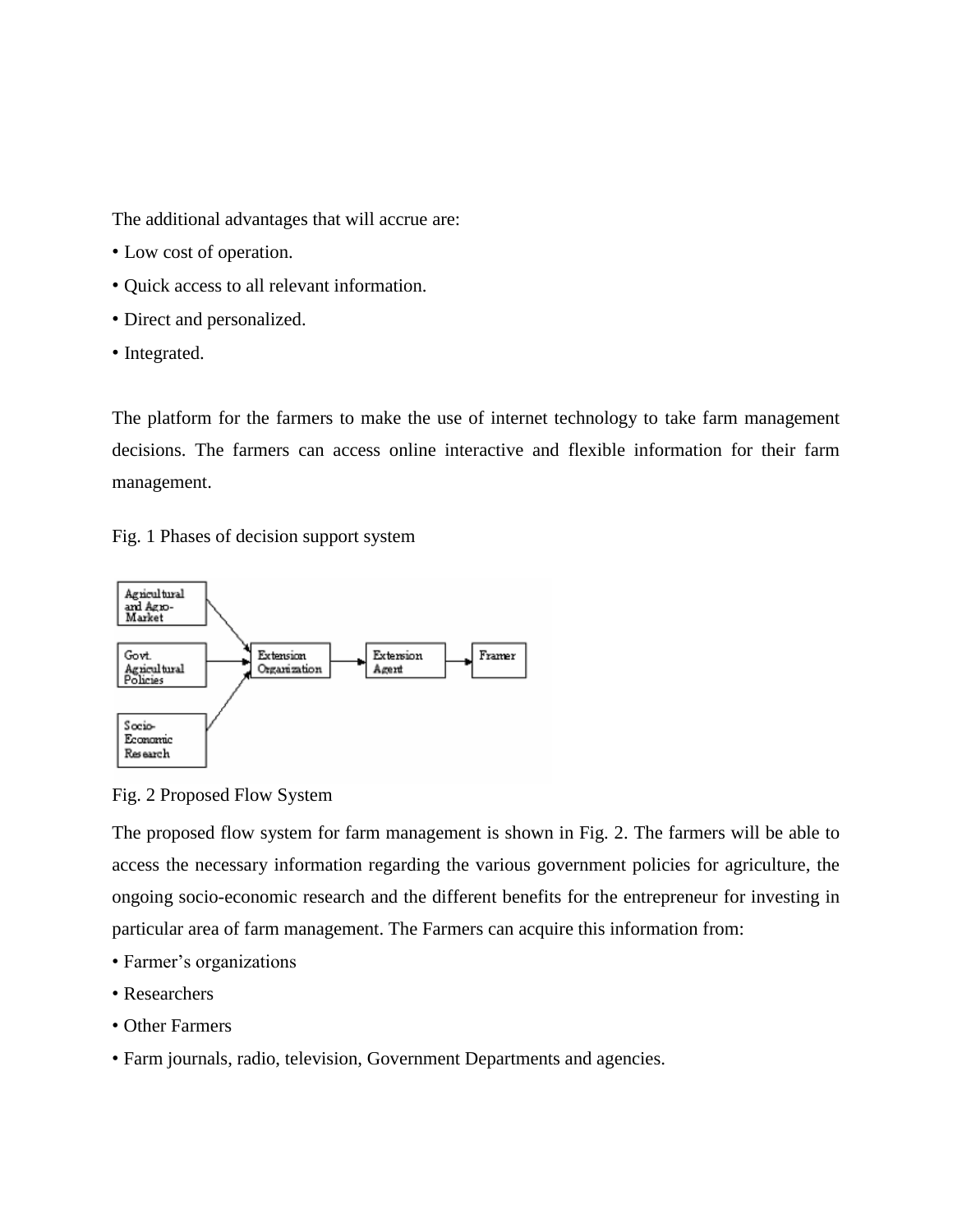The primary and the basic fundamental of any project involving the database is the collection of data and information. This project also requires the collection of information from various sources. The main source of the data is the service published by the state or centre Government. The present model will help the farmers to take interactive, flexible and quick decisions. This will also help them in increasing their productivity by raising yield per hectare in food grain, thus leading to their economic growth. It will keep track of farmer's all type of information related to crops.

The additional advantages that will accrue are:

- Low cost of operation.
- Quick access to all relevant information.
- Direct and personalized.
- Integrated.

DSS with all the ready information, help the farmers in a very useful manner. The farmers can get all the information at just at click of the mouse, and they need not to travel to Agricultural Universities for that.

### *A. Sitemap*

Sitemap gives us the complete description of how the control flows through the site. The main page that links to all the pages is called the Home Page. This page shows the introduction about the Farm Entrepreneur System, the objective of the system and the principles of activity.

## *B. Information Retrieval System*

The main advantage of this model to the farmer is that they can retrieve the dynamic information for their farm management decisions. DSS Framework being an agent for the driving force behind the changes in highland resource uses, the farm or household is considered to be the center of this analysis. The decisions on agricultural land and water uses are made in response to resource endowments, economic conditions and socio-cultural norms of the household or communities.

### *C. Resource Management Unit*

Farms or households are classified into different types, called resource management units or RMU.

### *D. Modeling at the Node Level*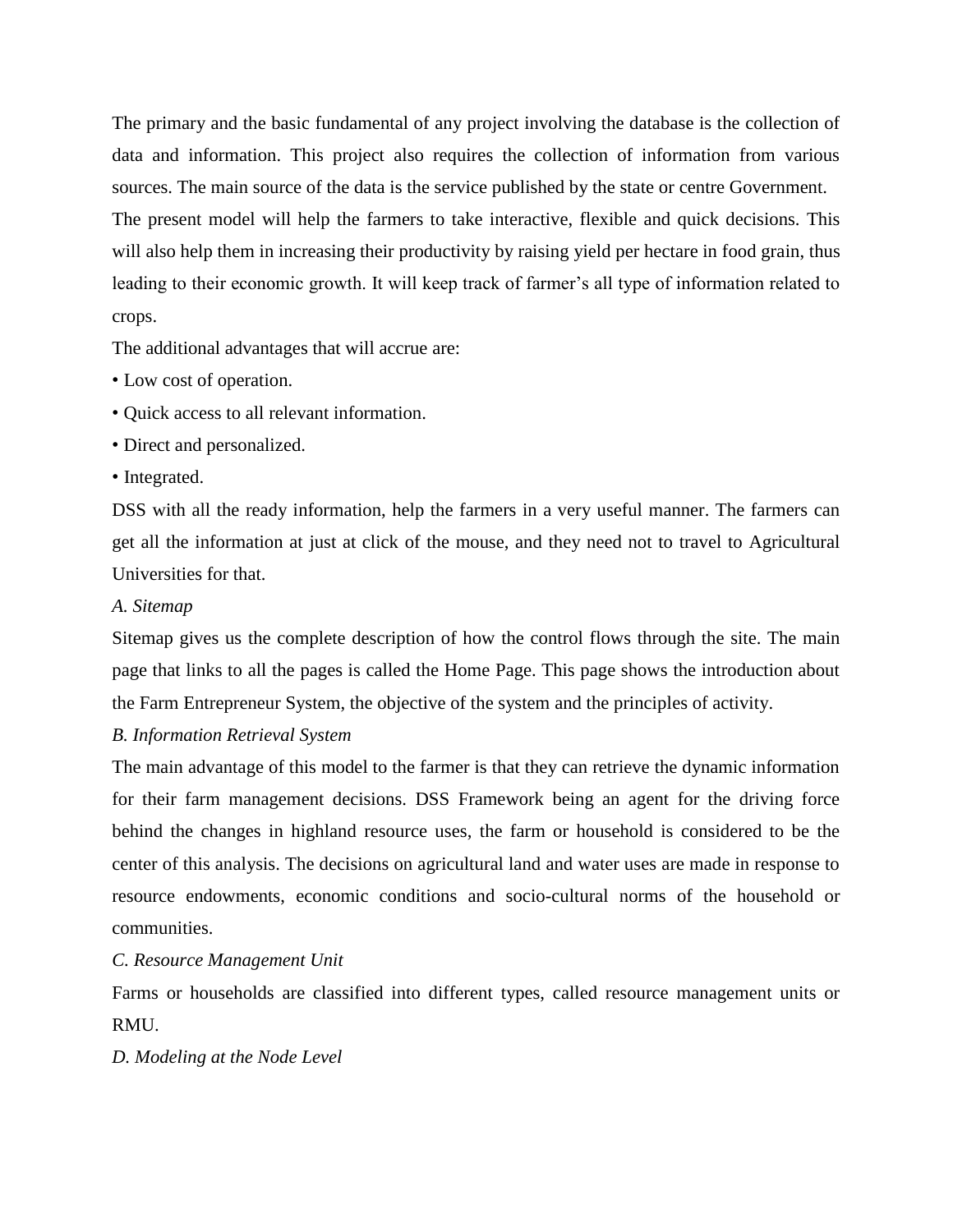The term node is defined, conceptually, as 'water balance unit'. Its implication depends much on the aspect from which a node is looked at. From hydrological view point, a node represents a village and a network of nodes. Hence each node has a physical domain, which has to conform to that of the village it represents. Within this physical domain exist other biophysical attributes such as soil type, climate type etc. These biophysical attributes constitute a process, which determines the amount of water that flows in and out of the node.

From a socio-economic viewpoint, the characteristics of farm households, alternative land use options and farmers' priorities and constraints characterized by RMU types may differ from node to node. The different set of socio-economic conditions would influence the decisions on how they should manage their available resources to their optimal level of production [4].

From a modelling viewpoint, a node plays a major role in the whole Decision Support System. A node is the level at which all modelling Engines are activated and linked together.

The main outputs from modelling process, although initialized at farm or plot level, are reflecting interaction between human and resource availability at the node level.

#### *E. Outputs and Implications*

The simulation system provides the output on land and water allocation that can maximize gross margin to the communities and Farm Entrepreneur within the node by taking into account the biophysical and socio economic constraints specific to the area. The effects of a partial change in the land uses, prices, investment and other developments plans on farm gross margin, labor and capital requirements can be easily accessed and the results can be presented both at the nonaggregated RMU (household) level and the aggregated level (node or village).

The economic and environmental tradeoffs of various plans can be determined for improving welfare. Since water is basically a very important shared resource with lack of true ownership, the Decision Support System, can aid assessing management options to help resolving or avoiding land and water use conflicts. Although the output is quantitative in its nature, this DSS is aiming towards providing the trend of resource use options rather than quantifying the amount of resources being used. The workflow overview of the DSS is shown in Fig. 3.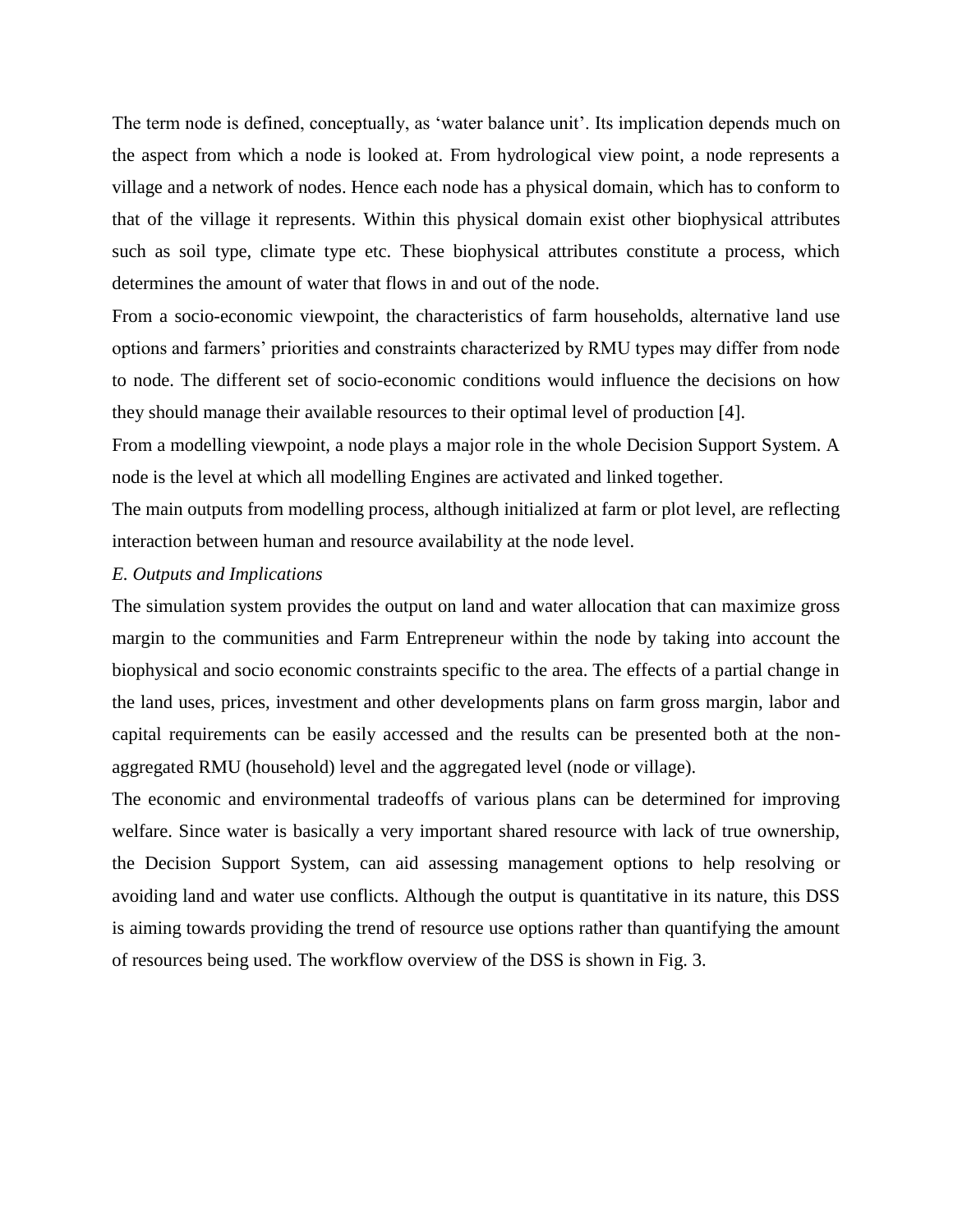

Fig. 3 Workflow of DSS

With growing population and demands for improved watershed management, there is an obvious need to implement sustainable resource use that best serves the communities and the nation. To satisfy this need, the DSS is developed to aid decision – makers and various stakeholders in identifying and assessing options for resource uses. The DSS applies an integrative approach, combining biophysical data, perceptions and socioeconomic conditions of the farmers in the given area.

The DSS attempts to stimulate the farmer's behavior in selecting farming systems given relevant constraints and then aggregating up to the node.

A large number of database queries can be generated according to Crop, Water Availability and Requirement, Socio-economic constraints and so on. Design and Development of this database is purely based on Relation Database Management System Model, so the large volume of queries can be easily handled.

DSS with all the ready information help the farmers in a very useful manner. The farmers can get all the information at just at click of the mouse, and they need not to travel to Agricultural Universities for that.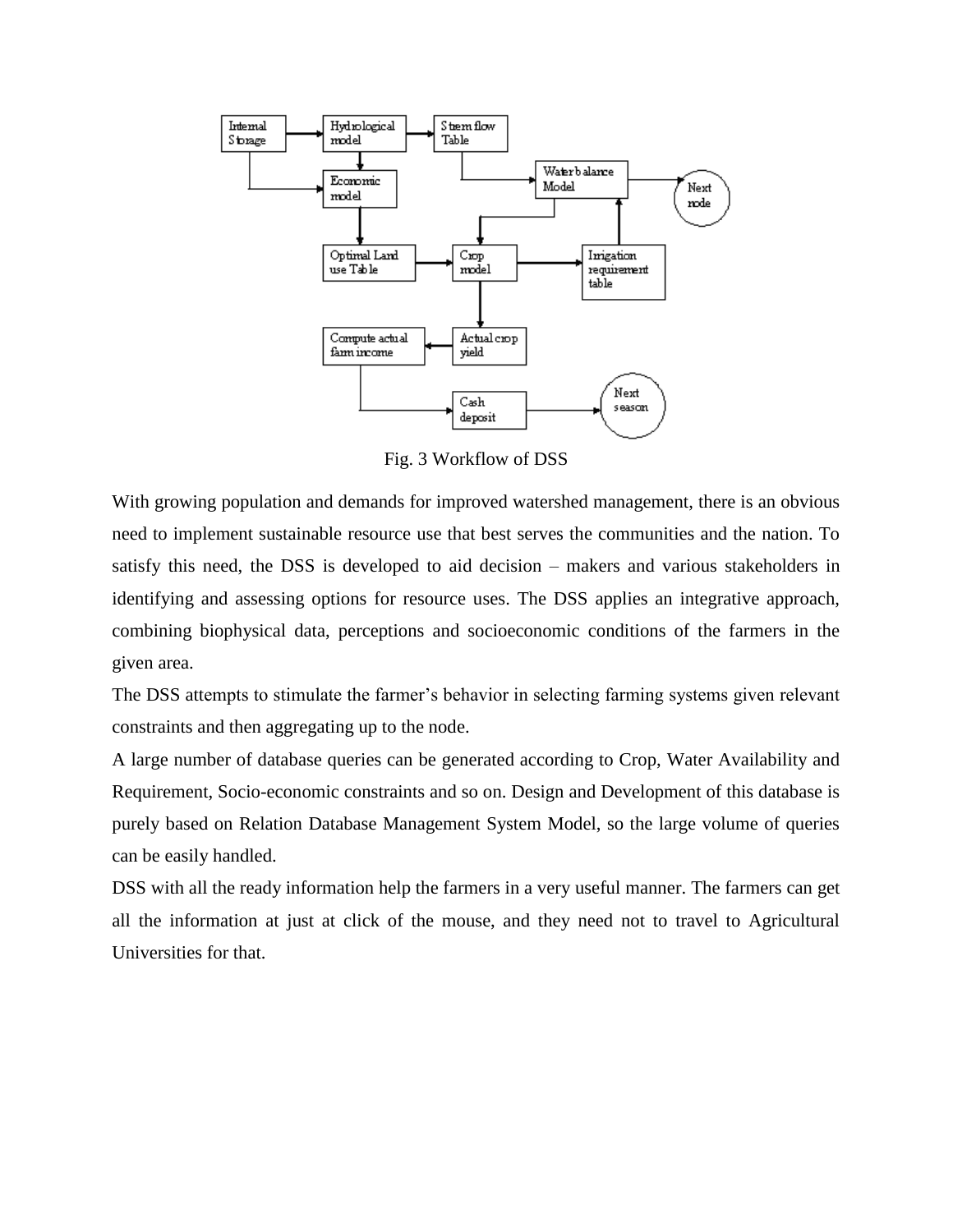## **4.0 CONCLUSION**

In this unit, you have been introduced to the fundamental concepts of Decision Support System. It functionality and impact on the agricultural sector is of great importance, if well harness could be a tool of inestimable value to the development of the agricultural sector.

## **5.0 SUMMARY**

What you have gained in this unit entails

- The introduction of Agricultural Decision Support System
- The history account of decision support system in Agriculture.
- The methodology and application of decision support system in the area of agriculture.

## **6.0 TUTOR MARKED ASSIGNMENT**

- Explain the concept of decision support system.
- Explain the word Expert system.

## **7.0 FURTHER READING AND RESOURCES**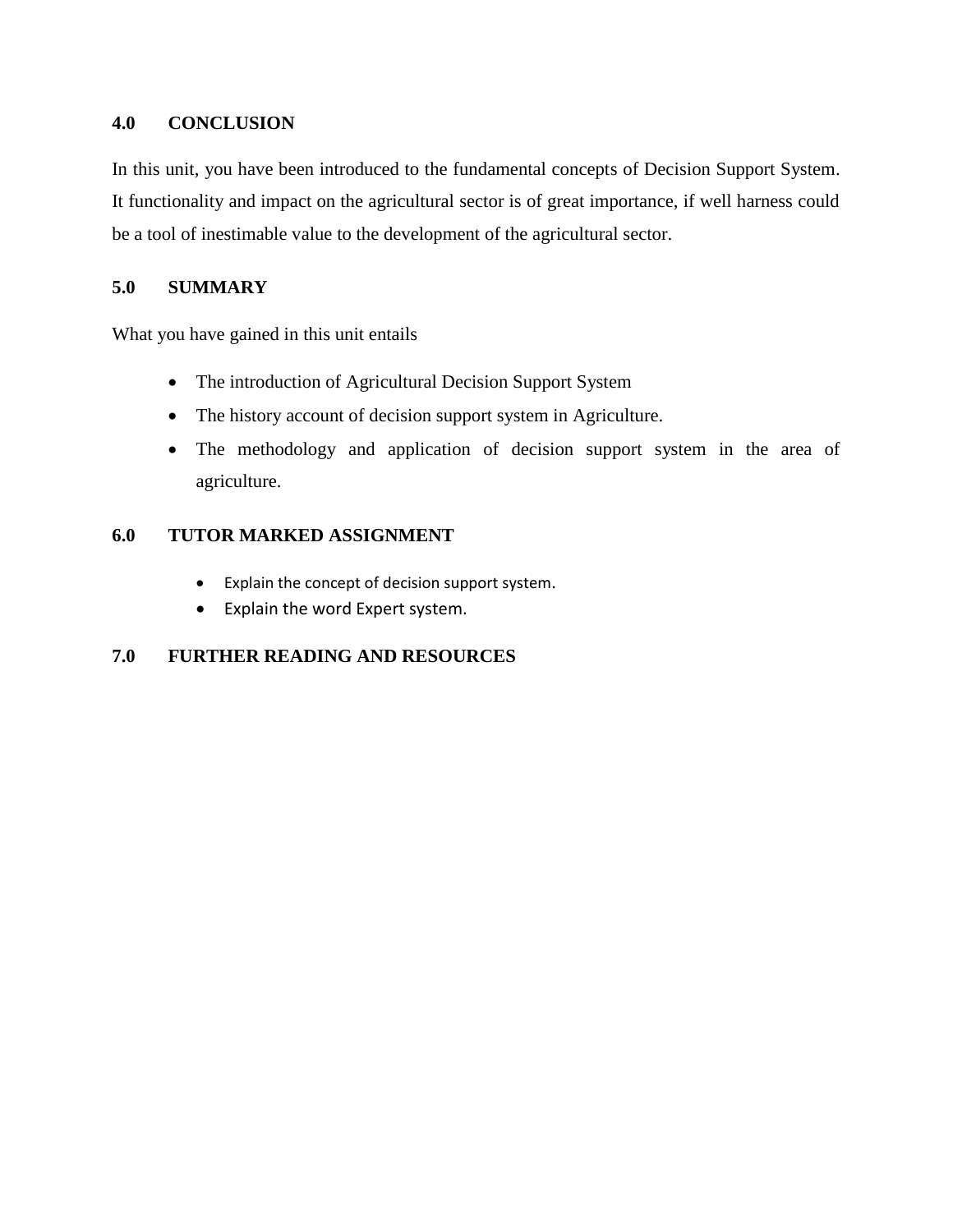## **MODULE 3**

## **UNIT 3 AGRICULTURAL EXPERT SYSTEM**

## **Table of Contents**

- **1.0** Introduction
- **2.0** Objectives
- **3.0** Main Content
	- **3.1** The need of expert system
	- **3.2** Suitability and feasibility of expert system
	- **3.3** The history of agricultural expert system
	- **3.4** The methodologies and application
- **4.0** Conclusion
- **5.0** Summary
- **6.0** Tutor Marked Assignment
- **7.0** Further Reading and Other Resources

## **1.0 INTRODUCTION**

Having read through the course guide, you will have a general understanding of what this unit is about and how it fits into the course as a whole. It describes the agricultural expert system.

## **2.0 OBJECTIVE**

At the end of this unit, you should be able to:

- Explain the term Agricultural expert system
- The need of expert system
- Suitability and feasibility of expert system
- Explain the history of Agricultural expert system
- The methodologies and Application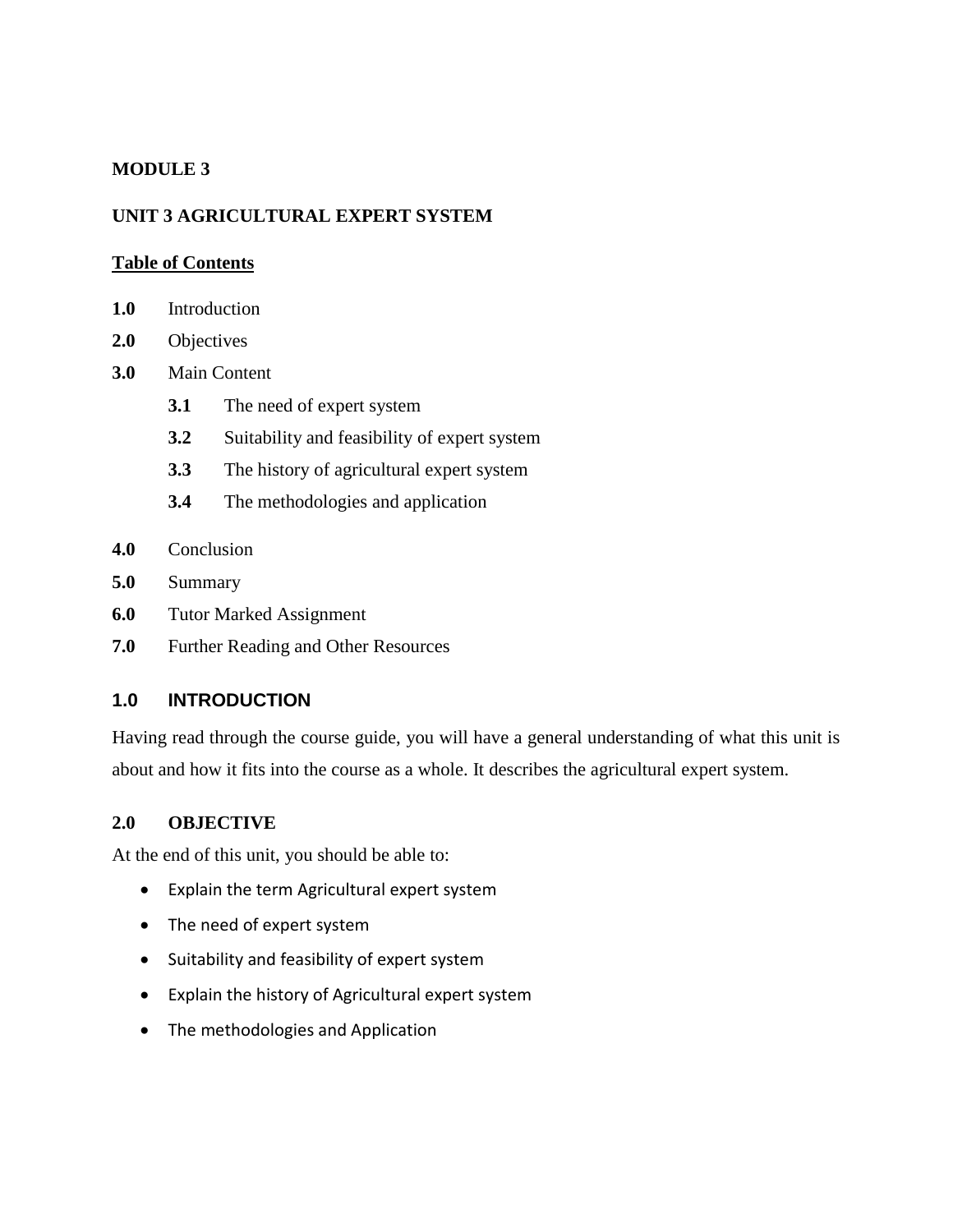### **3.0 MAIN CONTENT**

Expert system can be defined as a tool for information generation from knowledge. Information is either found in various forms or generated from data and/or knowledge. Text, images, video, audio are forms of media on which information can be found, and the role of information technology is to invent, and devise tools to store and retrieve this information. When an expert in a specific area gives an advice to a less experienced person, he/she actual uses his/her knowledge and experience to generate this piece of information. This is a very precious piece of information because it is generated after long time of work and experience, and interaction with other experts and practitioners. Sometimes, this piece of information is not included in any form: text, audio, video, or other. Even if it is included, it is not linked with its scientific origin, especially if it is a combination of different domains, and methods. This piece of information gets more precious if it is the result of solving a problem which different specialists participate in its solution. In this case, it is rarely to find this piece of information in any text. Expert systems technology can play a very important role in generating information from knowledge.

### **3.1 THE NEED OF EXPERT SYSTEM**

The need of expert systems for technical information transfer in agriculture can be identified by recognizing the problems in using the traditional system for technical information transfer, and by proving that expert systems can help to overcome the problems addressed, and are feasible to be developed.

#### *3.1.1 Information Transfer Problems*

**Static Information:** Examining the information stored and available in the agriculture domain revealed that this information is static and may not respond to the growers need. All extension documentations give general recommendations because there are many factors if taken into consideration; so many different recommendations should be included in the document.

Specialties Integration: Most of the extension documents handle problems related to certain specialty: plant pathology, entomology, nutrition, or any other specialty. In real situations the problem may be due to more than one cause, and may need the integration of the knowledge behind the information included in the different extension documents and books.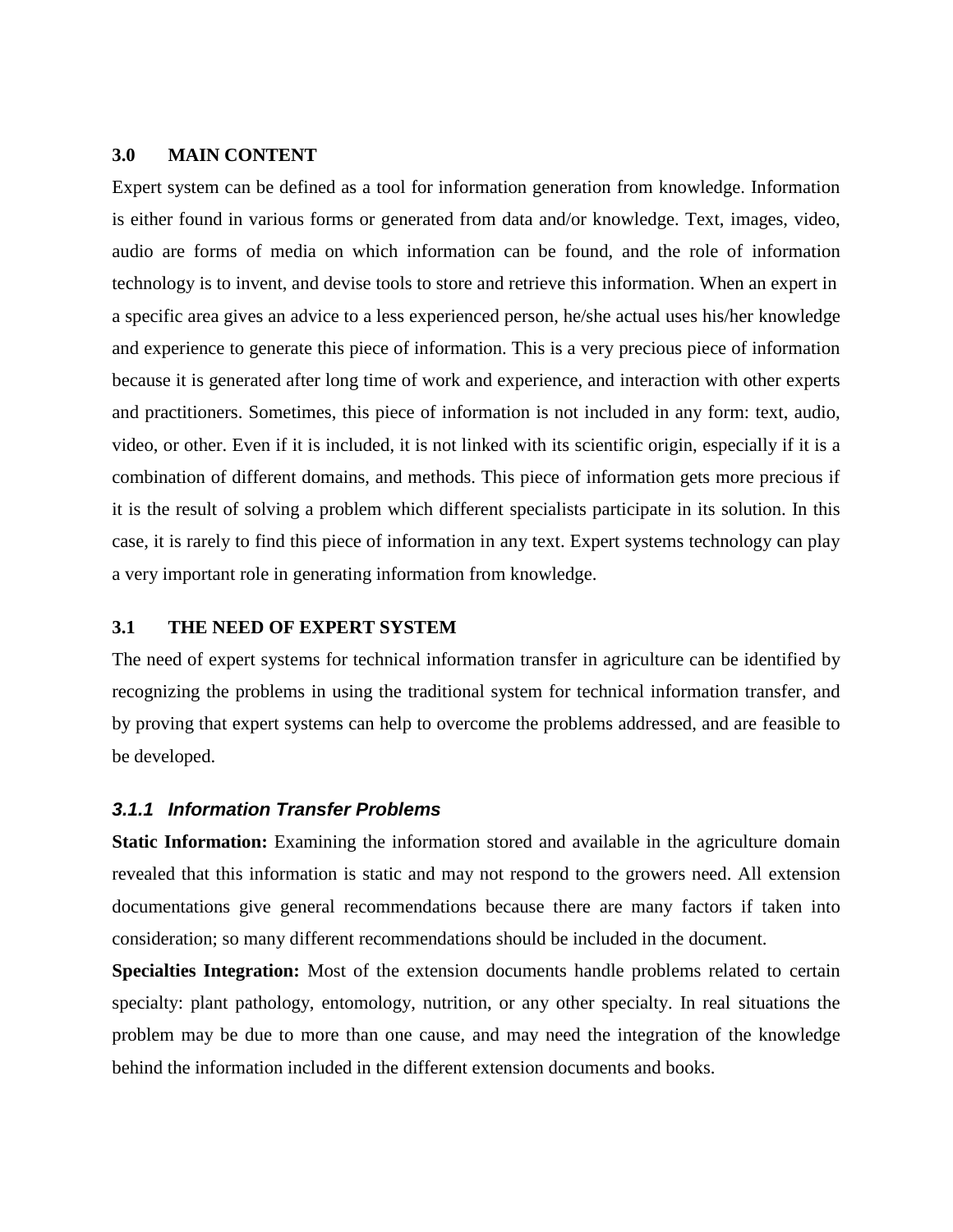**Information unavailability:** Information may not be available in any form of media. It is only available from human experts, extensionists, and/or experienced growers. In addition, the information transfer from specialists & scientists to extensionist and farmers represents a bottle neck for the development of agriculture on the national level. The current era is witnessing a vast development in all fields of agriculture. Therefore there is a need to transfer the information of experts in certain domain to the general public of farmers, especially that the number of experts in new technologies is lesser than their demand.

**Combination of more than one information source:** Images may need sometimes an expert to combine other factors to reach an accurate diagnosis, and even if a diagnosis is reached, the treatment of the diagnosed disorder should be provided through extension document.

**Updating:** Changes in chemicals, their doses, and their effect on the environment should be considered. Updating this information in documents and distribute them takes long time. The same arguments can be made for audio tapes that are another form of extension documents but in voice instead of written words. Video tapes are more stable than other media as the information provided through the tape describes usually well established agricultural operations. However, if the tape includes information as what is commonly included in documents and audio tapes, this information should be updated.

### *3.2 SUITABILITY AND FEASIBILITY OF EXPERT SYSTEMS*

The expert system generates the advice based on its knowledge base and its reasoning mechanism that are actually behind all developed extension documents, and more.

Consequently, when a user enters the data of his/her plantation to the system, the appropriate advice is generated. There are no limitations on the number of generated recommendations. Therefore expert system overcomes the problem of static information provided in extension documents.

The knowledge acquisition process for building an expert system facilitates the integration of knowledge and experiences of different specialties. For example, an agricultural diagnostic expert system requires the integration of specialists in nutrition, plant pathology, entomology, breading, and production. Therefore, when a problem occurs, the system can help the user in identifying the cause of the problem in a much more efficient way than consulting a document that handles a specific problem.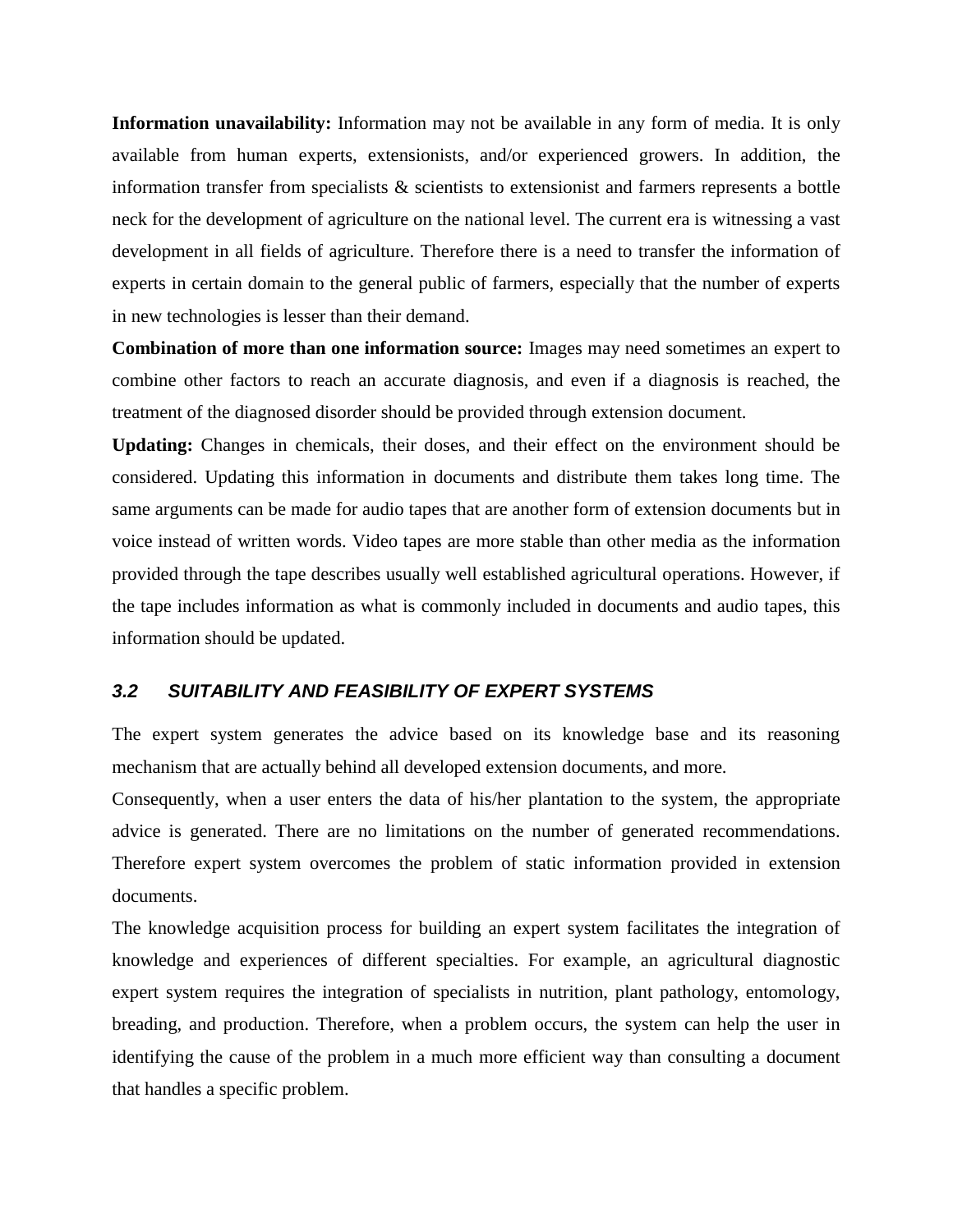Expert systems can be integrated with other information sources such as images bases and/or textual bases to make use of these sources. For example, images can be used for describing symptoms as it is very difficult and very confusing to describe them in words.

Images can also be used for confirming the diagnosis of the cause of a certain disorder. Expert systems can also be integrated with textual data bases that may be the extension documents related to the specialty and/or commodity handled by an expert system. This textual data base can be used for explanation purposes of basic terms and operations. It can also be used to confirm the reached conclusion in some situations.

### **3.3 HISTORICAL ACCOUNT**

Knowledge-based expert system technology has been applied to a variety of agricultural problems. Since the early eighties, the expert system applied to the problems of diagnosing Soybean diseases (Michalski et al., 1983) is one of the earliest expert systems developed in agriculture. A unique feature of the system is that it uses two types of decision rules:

- 1) The rules representing experts' diagnostic knowledge
- 2) The rules obtained through inductive learning from several hundred cases of disease.

POMME (Roach et al,, 1985) is an expert system for apple orchid management. POMME advises growers about when and what to spray on their apples to avoid infestations. The system also provides advice regarding treatment of winter injuries, drought control and multiple insect problems.

COMAX (Lemon, 1986) is a crop management expert system for cotton which can predict crop growth and yield in response to external weather variables, soil physical parameters, soil fertility, and pest damage. The expert system is integrated with a computer model, Gossym that simulates the growth of the cotton plant. This was the first integration of an expert system with simulation model for daily use in farm management.

In 1987 expert system technology was identified as an appropriate technology to speed up agricultural desert development in Egypt (Rafea and El-Beltagy, 1987). The paper has discussed the importance of applying expert systems in agricultural desert development in Egypt and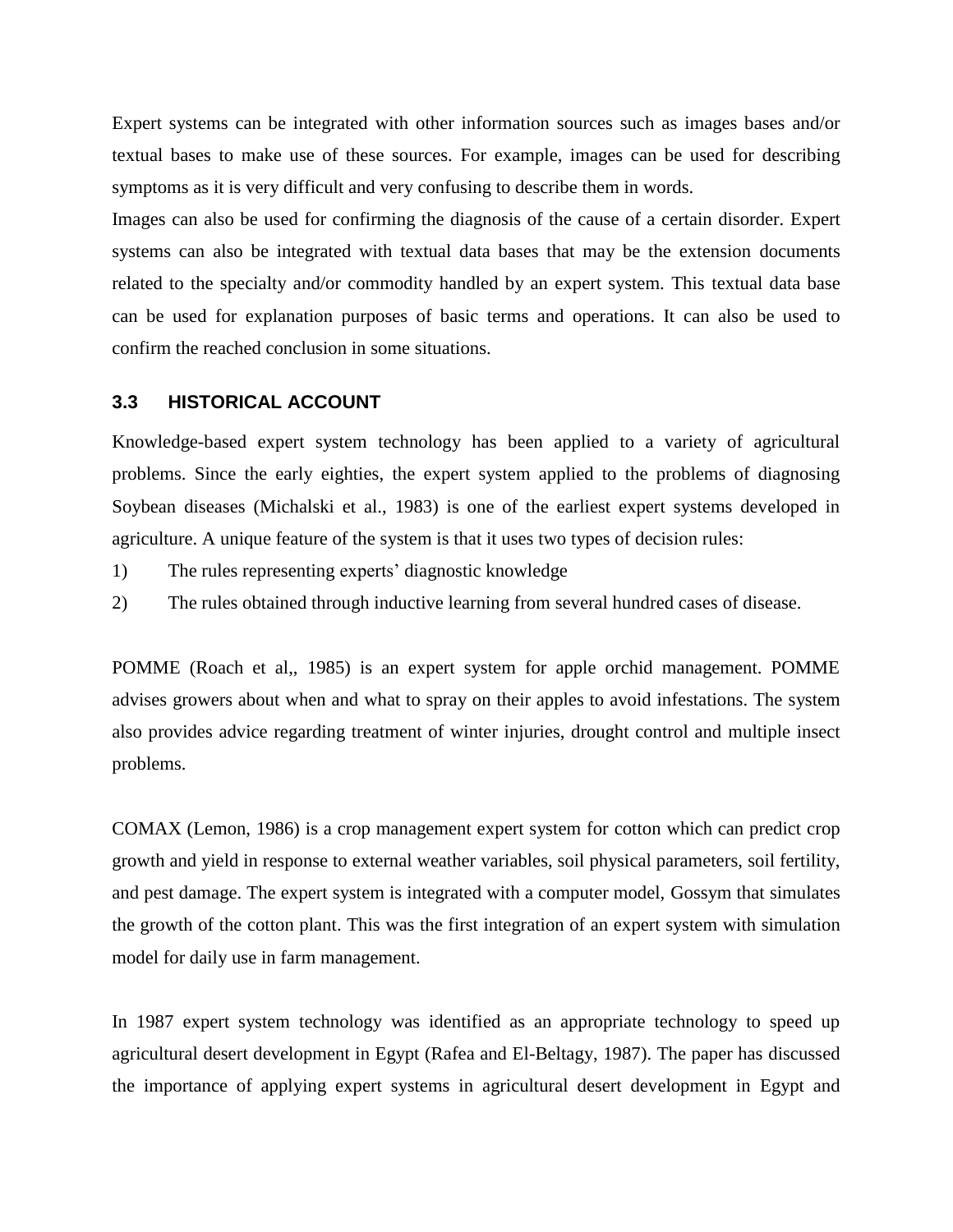suggested an integrated structure of an R&D unit to develop and maintain an efficient use of these systems.

CALEX system (Plant, 1989) has been developed for agriculture management. It is domain independent and can be used with any commodity. CALEX consists of three separate modules: an executive, a scheduler, and an expert system shell. The executive serves as the primary interface to the user, to models, and to the disk. The scheduler generates a sequence of management activities by repeatedly activating the expert system. The expert system makes the actual management decisions.

 In the nineties, several expert systems have also been developed. An agroforestry expert system (UNU-AES) was designed to support land-use officials, research scientists, farmers, and other individuals interested in maximizing benefits gained from applying agroforestry management techniques in developing countries (Warkentin et al. 1990). UNU-AES is a first attempt to apply expert systems technology to agroforestry.

### **3.4 METHODOLOGIES AND APPLICATIONS**

In this section, I am not intending to describe in details different expert systems methodologies as this should be covered in someplace else. I will try to analyze the examples given in the previous section from two aspects: the methodological aspect and the domain application aspect. The two main methodologies categories are first generation and second generation expert systems. The first generation expert system methodology is based on using commercial expert system shells after acquiring the knowledge through traditional knowledge acquisition techniques and using rapid prototyping method. The second generation expert systems methodology is mainly based on the principle of knowledge level which means developing a knowledge model at the human level problem solving approach, not at the computational level approach. The domain application aspect will be analyzed taking the agriculture area and the task type to classify the given application.

### *3.4.1 Methodological Aspects*

Most of the expert systems developed in agriculture apply the first generation expert system methodology. Examples of this methodology can be found in (Warkentin et al. 1990), (Rafea et al., 1991) and (Mohan and Arumugam, 1995). The first two applications use EXSYS shell and a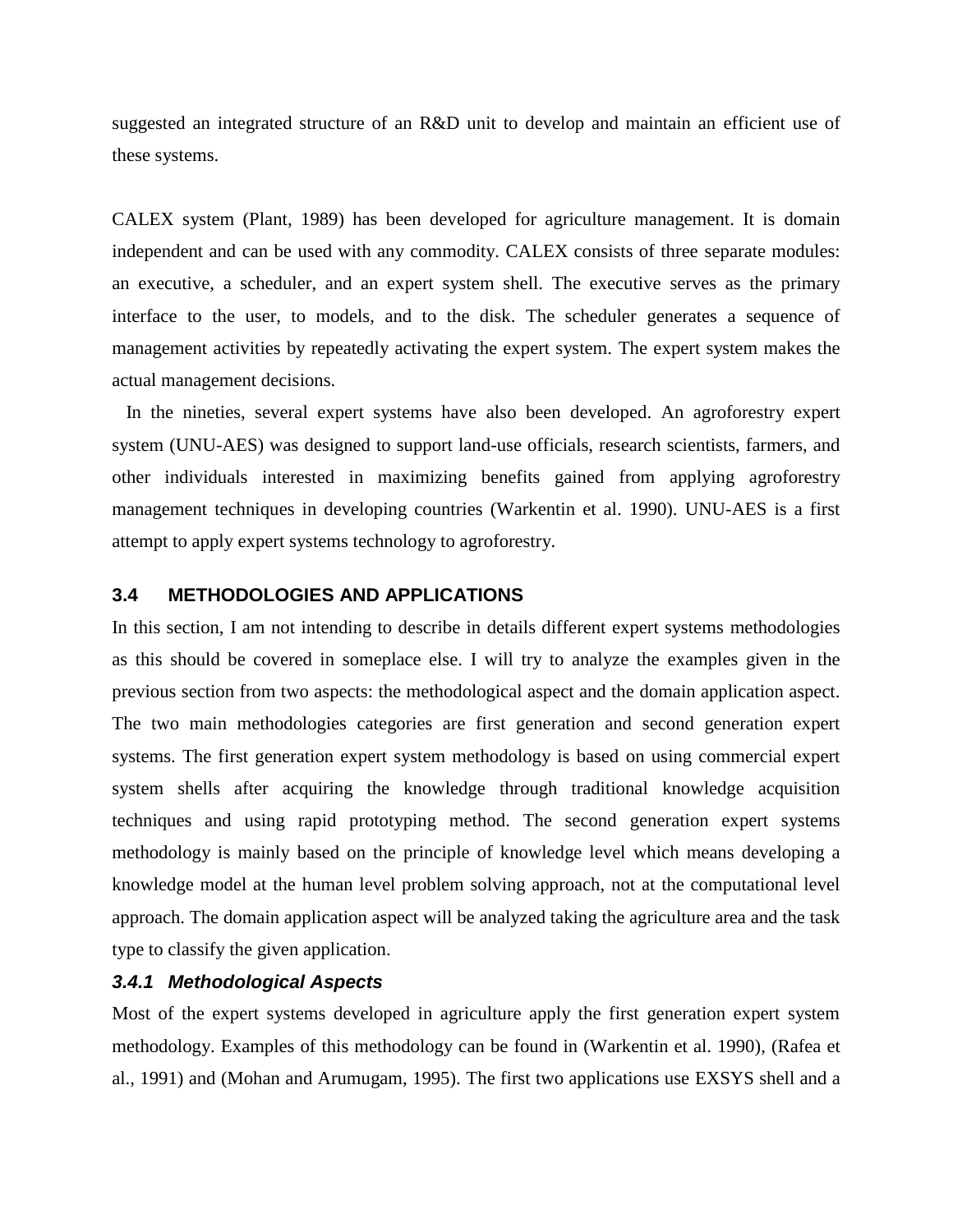documentation of this methodology based on a modified Waterfall method is described in (Rafea et al. 1993). The third example application uses the CLIPS shell while the fourth example uses the VP-Expert shell.

Another approach that can be considered as an intermediate between the first and second generation expert systems is the usage of expert system shells in the implementation of a higher level of reasoning. An example of this approach can be found in (Gerevini et al., 1992). in this application the shell KEE is used but the system is explicitly divided into two parts. The first part is concerned with helping the user in classifying the findings, whereas the second part is an interactive abductive module that suggests explanation of those findings. Few applications have been developed following the second generation expert system approach. The two methodologies used are the KADS methodology and the generic task methodology. The KADS methodology was used for developing expert systems for cucumber and citrus management (Rafea et al., 1994) and (Rafea et al., 1995), where as the generic task methodology was used for developing expert system for wheat management (Schroeder et al., 1994) and (Schulthess et al., 1996).

#### *3.4.2 Domain Application Aspects*

The agriculture domain can be classified into sub-domains namely: plant production, animal production and management of natural resources related to the agricultural operations such as soil and water. I did find that expert systems have been applied in the three sub-domains.

However, I will concentrate here on the plant production part as most of the expert systems in agriculture have been developed in this sub-domain. Expert systems for field crops are implemented for: diagnosis of Soybean diseases (Michalski et al., 1983), crop management for cotton (Lemon, 1986) and (Plant, 1989) and weed identification for wheat (Schulthess et.al., 1996). Expert systems were also implemented for horticulture crops: apple orchid management (Roach et al,, 1985) and (Gerevini et al., 1992), cucumber production management (Rafea et al., 1995).

Agroforestry is another area in plant production where expert systems have been developed (Warkentin et al. 1990). Some other applications cannot be categorized commodity wise such as the expert system developed for selecting evapotranspiration estimation methods (Mohan and Arumugam, 1995).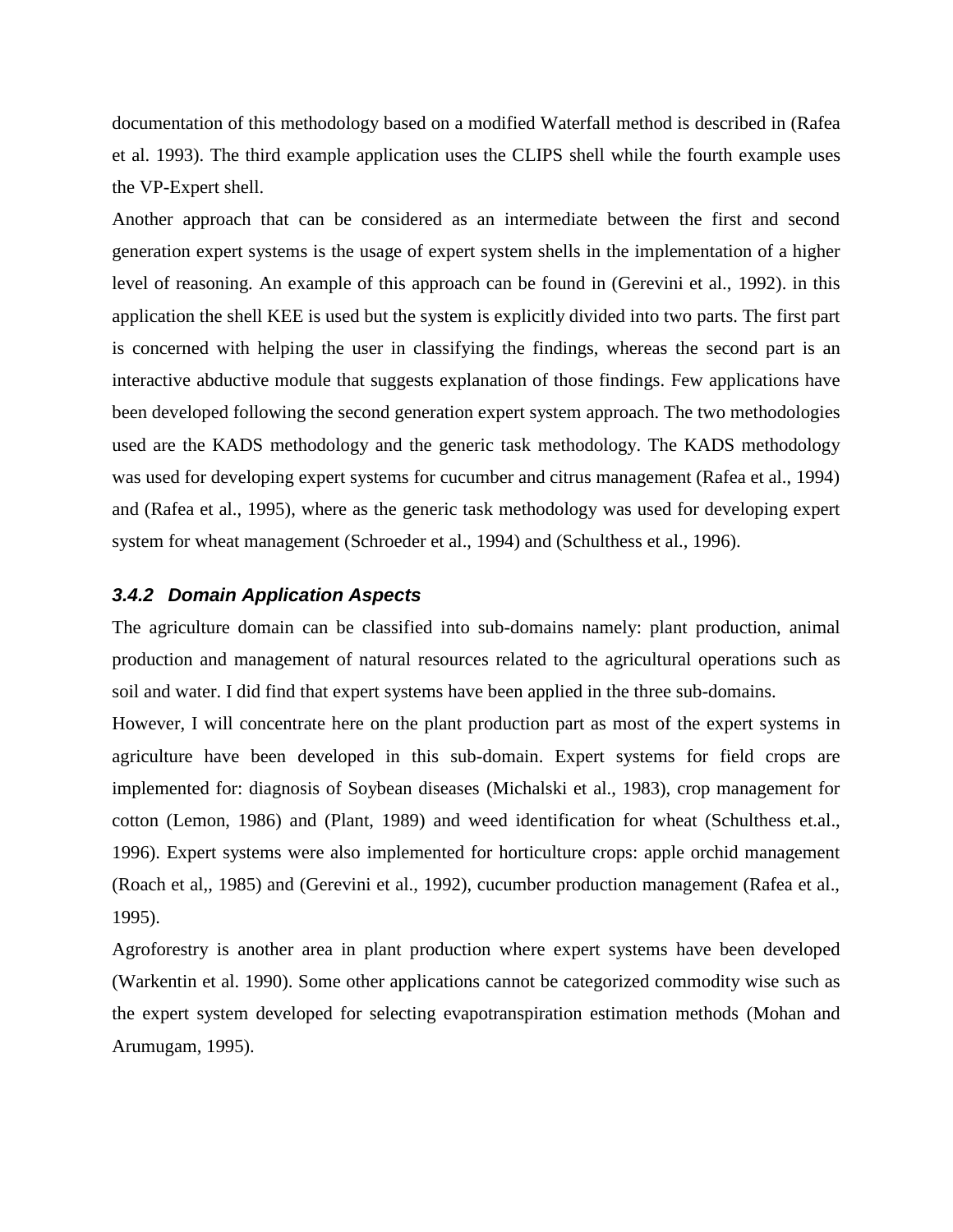Another way for classifying agricultural expert systems is the domain specific task that this system performs such as: irrigation, fertilization, pest management, diagnosis of plant diseases, and others. There are mapping between the domain specific tasks and the generic tasks. For example irrigation application is mainly a special case of scheduling whereas diagnosis is a special case of classification.

## *3.3.3 A PROPOSED DOMAIN SPECIFIC METHODOLOGY*

The methodology proposed here is based on our experience during the last 7 years in developing expert systems in agriculture. Generally we can classify agricultural operations into precultivation operations and during cultivation operations. Pre-cultivation operations are interested in preparing the field for growing a particular crop. During cultivation operations can be further classified into diagnosis operations which concern finding a reasonable explanation for undesired phenomenon, and scheduling operations that include Irrigation, Fertilization, and Treatment operations. We will concentrate in this section on the scheduling in the agriculture domain as an example.

Our methodology is based on two principles that have emerged during the last decade of AI research:

Knowledge-level Modeling: Knowledge should be modelled on a higher level than that of exploited knowledge representation formalisms, to avoid premature design decisions and to facilitate communication with domain experts. Reusability of Task and Domain Knowledge: The second principle implies that the complexity of KBS development can be relieved by the construction of reusable components libraries, just as any other engineering activity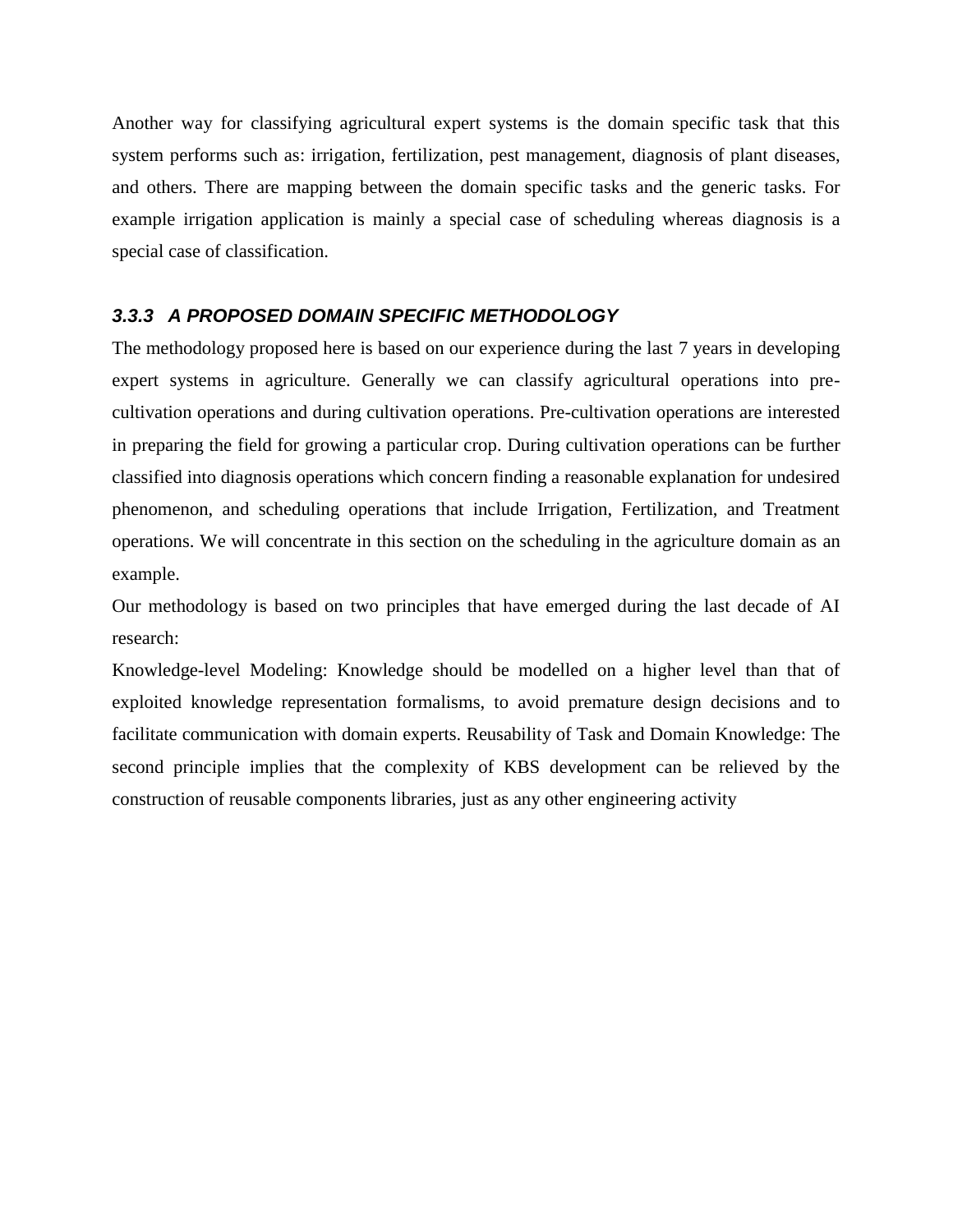

#### **IRRIGATION INFERENCE STRUCTURE**

The main goal of this task is to design an irrigation schedule for a particular crop in a particular farm. The output schedule is simply a plan of water quantities to be applied and the time of application, according to the requirements of the plant, and the affecting factors like soil type, climate, and source of water, etc.

Fig. 1 shows the constructed generic inference structure for the irrigation task. As illustrated in Fig.1, the irrigation task starts with acquiring case description: This includes parameters that affect the irrigation process, such as soil, water and climate data. The expand inference step uses these initial parameters to derive other parameters that are needed in the subsequent inference steps. The knowledge required for this inference step is the derivation model that can be represented as object hierarchies, rules, facts, and mathematical functions, according to the nature of knowledge. The compute inference step, calculates the irrigation interval using the input, and derived parameters. The knowledge required by this step are represented in the form of mathematical functions. The propose step, generates a preliminary irrigation schedule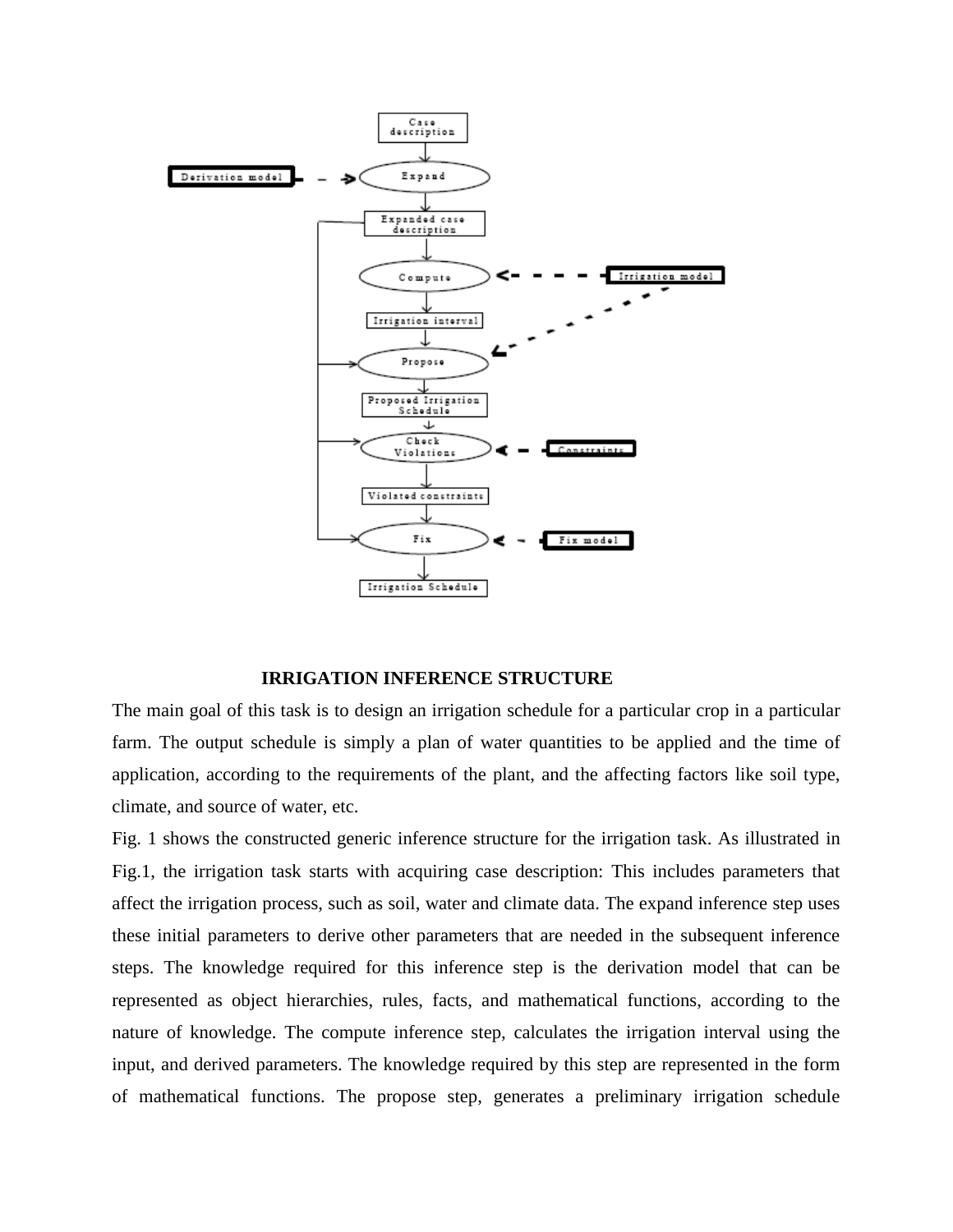depending on a set of fixed mathematical functions regardless to any additional environmental constraints, which includes all circumstances that are not covered by the irrigation model. The check violation step evaluates the proposed irrigation schedule with regard to some environmental constraints - such as the existence of certain disorders in the farm- , and reports these violations to be fixed by the fix inference step, to produce the final and acceptable irrigation schedule.

## **4.0 CONCLUSION**

In this unit, you have been introduced to the fundamental concepts of Agricultural Expert system you have also learnt the need of expert system.

## **5.0 SUMMARY**

What you have gained in this unit entails

- The introduction of Agricultural expert system
- The need of expert system in the area of Agriculture
- The history account of expert system in Agriculture.
- The methodology and application of expert system in the area of agriculture.

## **6.0 TUTOR MARKED ASSIGNMENT**

- Write short note on the need of expert system.
- Explain the word Expert system.

## **7.0 FURTHER READING AND RESOURCES**

## **MODULE 3**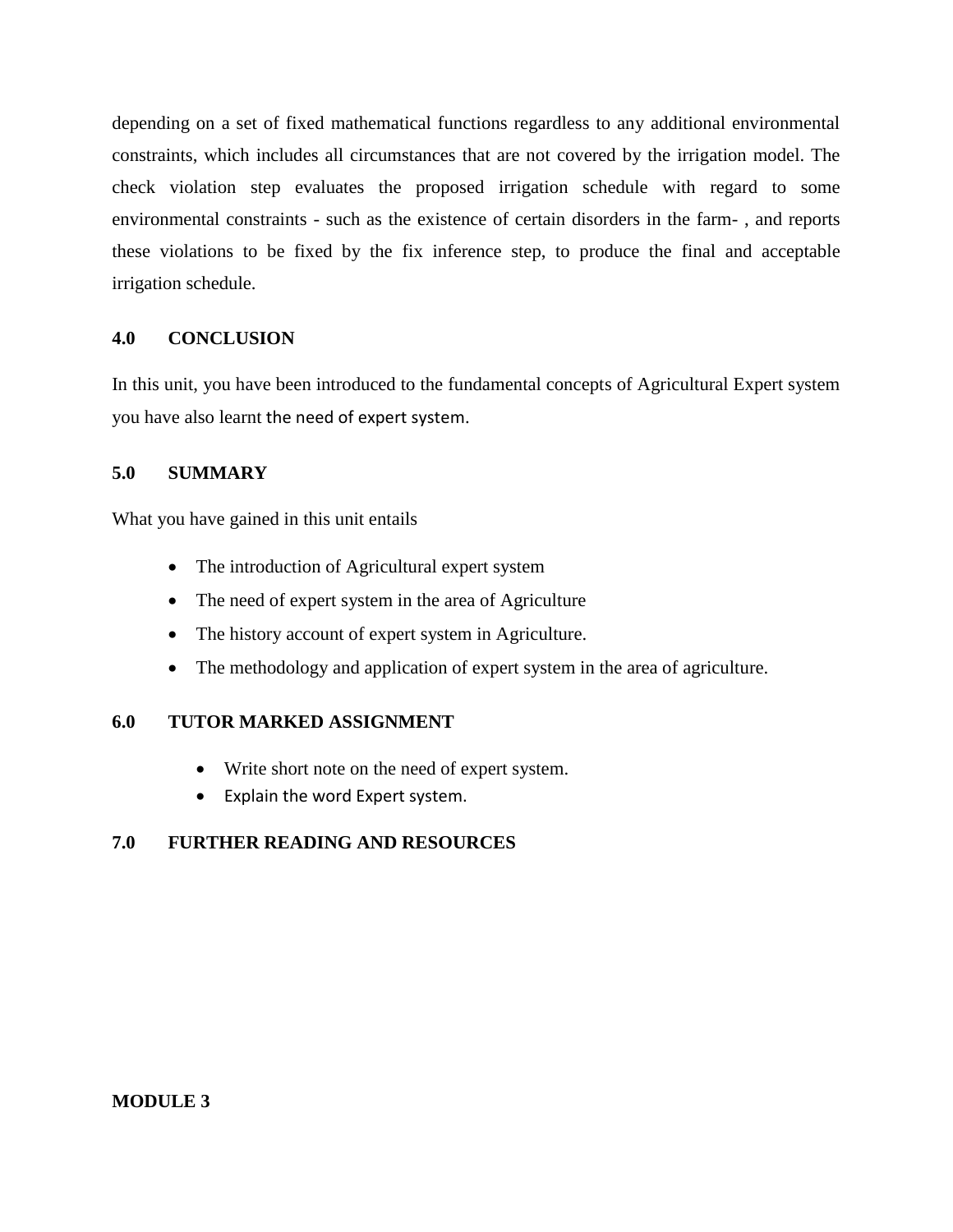## **UNIT 4 DATABASE DEVELOPMENT AND MANAGEMENT IN THE AREA OF AGRICULTURE**

### **Table of Contents**

- **1.0** Introduction
- **2.0** Objectives
- **3.0** Main Content
	- **3.1** Database development in the area of agriculture
	- **3.2** Construction of database and management in the area of agriculture
	- **3.3** Trends and experienced for database development and managemet in the agriculture and using database development
	- **3.4** Suggestion and recommendation for promoting the management of agriculture and database development
- **4.0** Conclusion
- **5.0** Summary
- **6.0** Tutor Marked Assignment
- **7.0** Further Reading and Other Resources

### **1.0 INTRODUCTION**

The development of agricultural science and technology database can be divided into three stages.

- a) The period from the late 1970s to the mid 1980s. During this period, experts began to explore database technology and to build agricultural science and technology databases in Chinese language. The introduction of foreign agricultural science and technology databases also started from this stage.
- b) The period from the mid 1980s to the mid 1990s. Up to now, more than half million records have been included in this database.
- c) The stage from the mid 1990s and onwards. With the rapid development of the Internet, the penetration of computers and the diffusion of information technologies, the construction of agricultural science and technology databases is developing towards network-based orientations.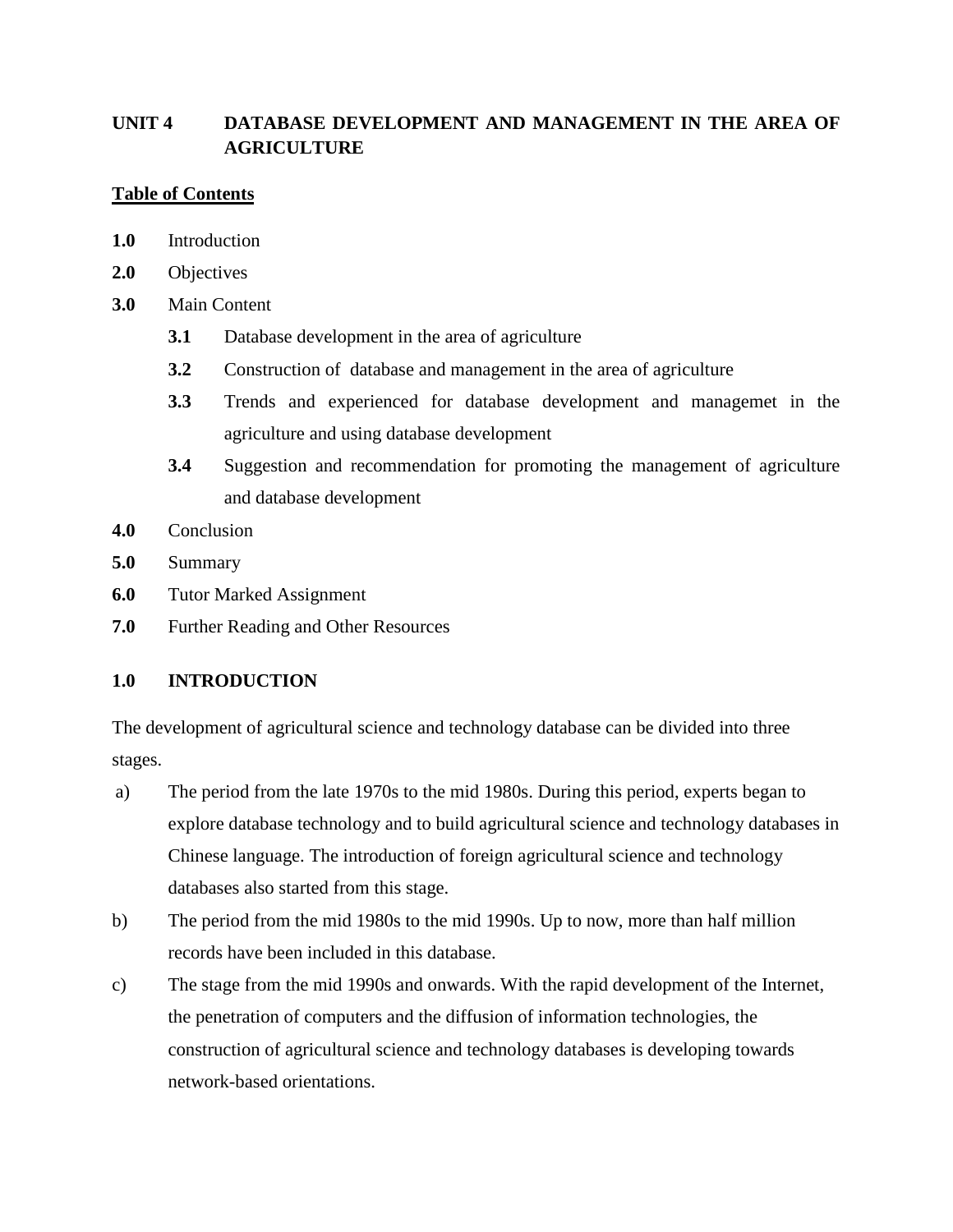### **2.0 OBJECTIVES**

By the end of this unit, you should be able to:

- Explain the term database development the area of agriculture
- Database development and management in the area of agriculture
- Explain the trends and experienced for database development and management in agriculture and uses of database
- Give suggestion and recommendation in promoting management in agriculture and database development

## **3.0 MAIN CONTENT**

## **3.1 DATABASE DEVELOPMENT IN THE AREA OF AGRICULTURE**

A database model is a theory or specification describing how a database is structured and used. Several models have been suggested which comprises of common model such as:

- hierarchical model
- relational model
- entity-relational model
- object-relational model
- object model

A data model is not just a way of structuring data: it also defines a set of operation that can be performed on the data. Example the relational model, it defines operation such as select, project and join. Although these operation may not be explicit in a particular query language, but they provide the foundation on which a query language is built.

## **3.2 THE CONSTRUCTION OF DATABASE DEVELOPMENT AND MANAGEMENT IN THE AREA OF AGRICULTURE**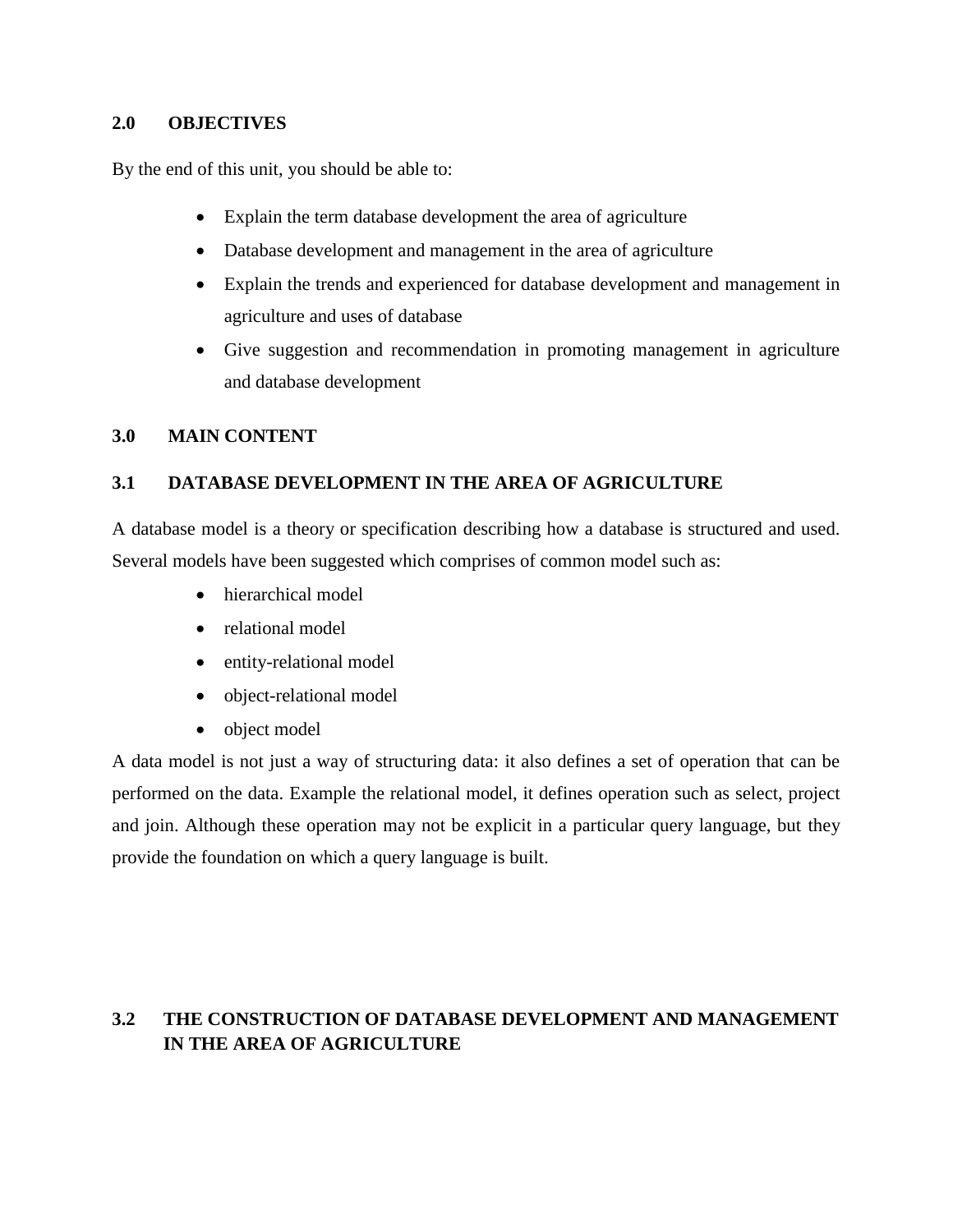Selecting a proper construction model is the prerequisite for the success of any database development.

Through extensive review, four models are identified.

- a) Non-profit co-op construction model. In this model, funds for database construction come from government grants, data are provided by several organizations, and one of them is responsible for the integration of these data into database system. The resulting database can be freely accessed by the public;
- b) Centralized construction model. In this model, all the task of constructing a database is undertaken by one organization having enough information resource, funds and manpower;
- c) Market operation model. In this model, key operations in database construction, such as topic or subject material selection and indexing, are under the control of the organizer, activities such as data input and products development are outsourced to reduce the costs. Databases produced this way are treated as commercial products, and users need to pay for the use of such databases;
- d) Market co-op model. This model requires co-operation among database producers, and they agree to put their databases into a common system to increase the market share that may not be achieved by their own. In the process of constructing agricultural science and technology databases, the four above mentioned models may be selected at the same time.

Information technology develops rapidly today, and so attention must be paid in this respect when considering database construction. The following points are identified as the major technical areas for selection when planning agricultural science and technology databases.

- a) Technologies for full text databases;
- b) Technologies for constructing and managing distributed databases;
- c) Multimedia technologies for developing multimedia databases;
- e) Data warehousing and data mining technologies;
- f) Knowledge base and intelligent database system
- g) Technologies for developing Web-based databases for more efficient dissemination of agricultural science and technology information over the Internet.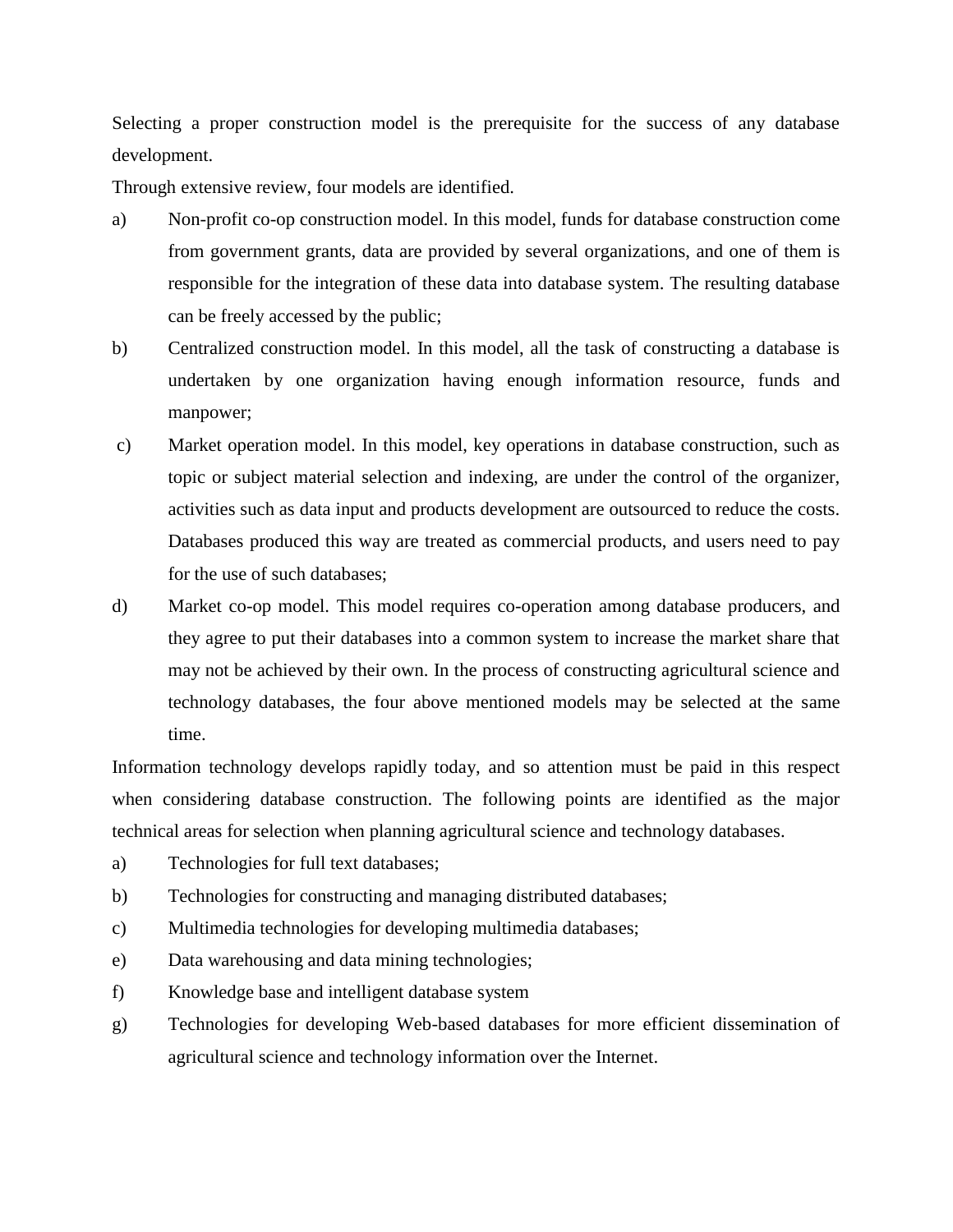The overall arrangement for the further development of agricultural science and technology database should take the following three aspects into consideration: reference level, full text level and subject matter level. The reference level refers to such databases as bibliographic database, abstract database, etc.

They provide users with the clues to the source information but not the source information itself. Planning and construction of databases at this level should be continually maintained. Full text level includes databases containing the full papers or articles from agricultural scientific journals, books, reports, and so on. They provide the source information to users. At the subject matter level, database includes the following types of data: data from scientific experiments, observation, measurements, etc. Construction of the reference and full text databases is usually done by agricultural libraries and information institutions, while for the construction of subject matter databases, relevant subject research institutes are involved.

For the media carrying the database, a variety of media should be considered including hard disks, CD-ROMs and so on, with the aim of developing the databases accessible over the network. For the types of agricultural science and technology databases to be built in the future, factual, numerical and multimedia type databases should be strengthened in addition to the traditional bibliographic database.

The agricultural science and technology databases series can also be designed according to the activities for which the databases will serve: research management, basic research, applied research and agricultural extension activities. For the databases for research management, the following information should be included: research institutions, personnel and research funds; policy and regulations; current projects and research achievements; and dynamic news. For the databases serving basic and applied research, each subject should be taken as the basic unit and the knowledge related to it should be fully collected. Databases for extension mainly contain data and information on practical techniques and skills.

REQUIREMENT | EXTERNAL MODEL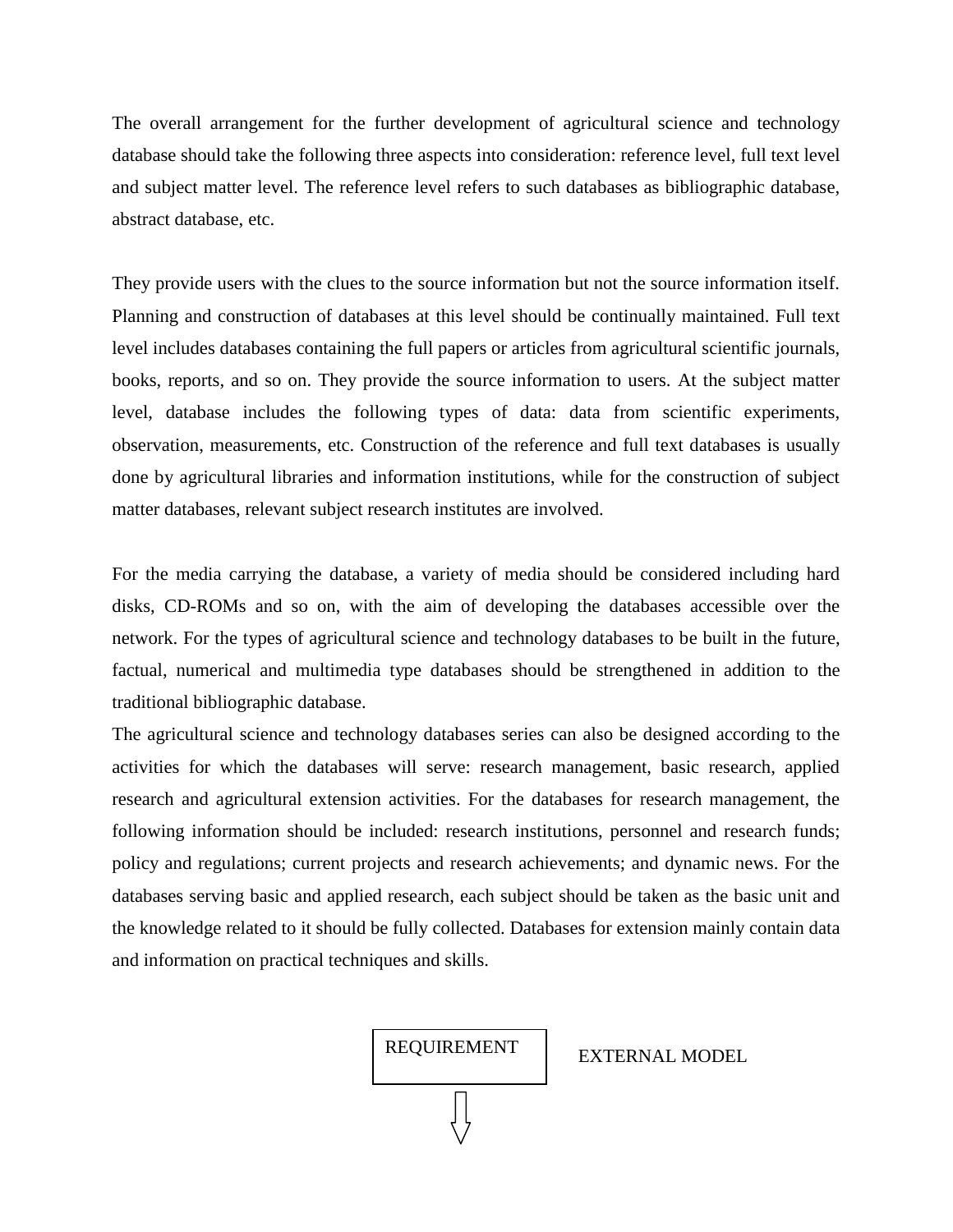

**REQUIREMENT:** Identify user's needs (present and future)for data. It also describes data that are needed by the organization, later it proceeds by translating there user requirement **into** a conceptual design.

**CONCEPTUAL DESIGN:** It is used to synthesis the various users. It views information requirements into a global database design. The conceptual data model describes entities, attributes and relations. It is an information structure of data.

**IMPLEMENTATION DESIGN:** This is used to map the conceptual data model into a logical scheme that can be processed by a particular DBMS.

**PHYSICAL DESIGN:** This consists of hardware and software operating system. It concerns with database security, integrity, backup, recovery, storage format, selecting access methods, record blocking. The resulting design must satisfy user needs in terms of completeness, integrity, performance, constraint and other factor.

#### **3.2.1 ELEMENTS OF DATA MODEL**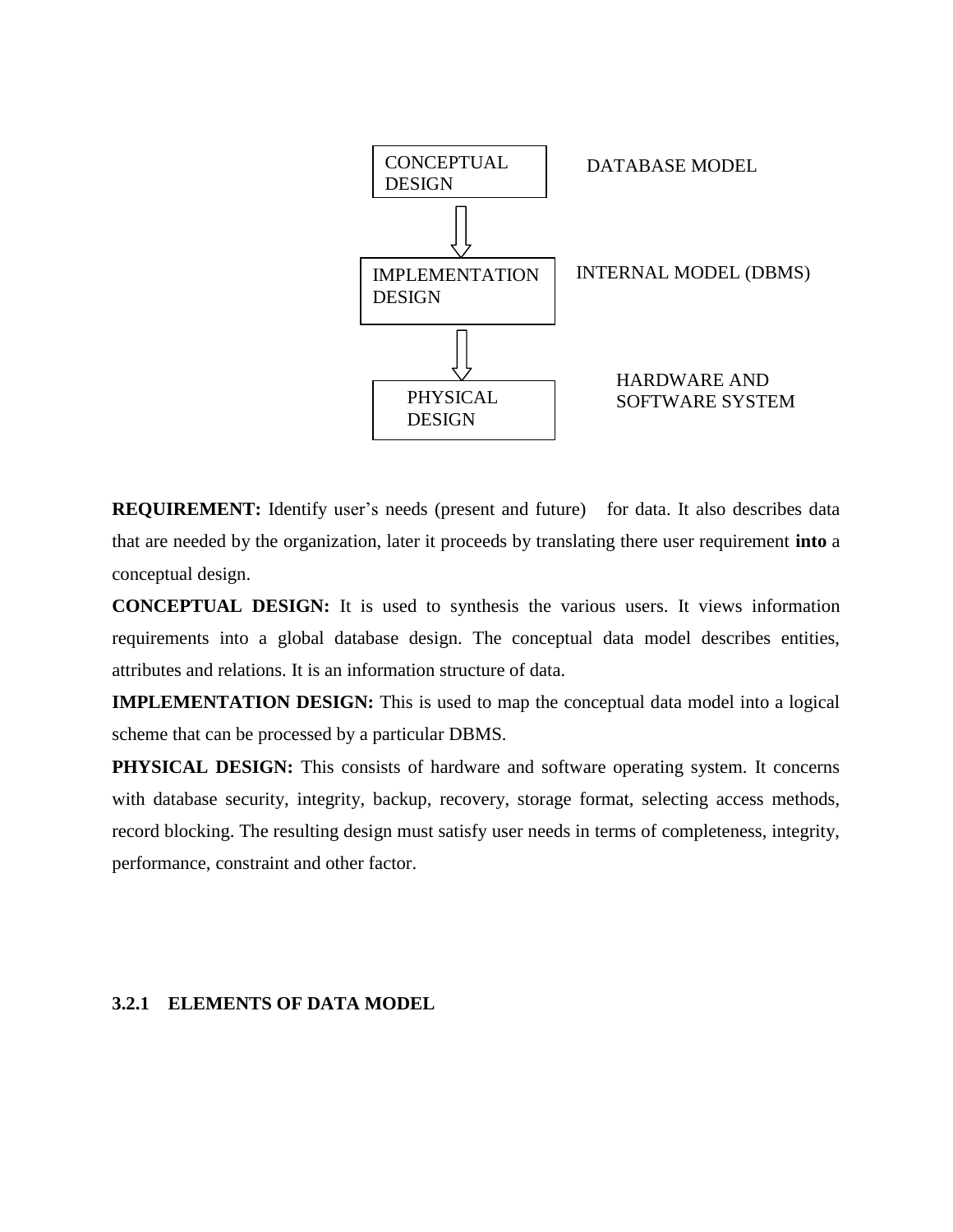**EXISTENCE DEPENDENCE:** This is a situation in which an instance of one entity cannot exist without the existence of some other entity e.g. A livestock farm cannot exist without animals.

**TIME:** The contents of database may or may not be allowed to vary over time. Each data value can be time –stamped or tagged to indicate the data the value was entered (transaction time) becomes valid or stops being valid.

**UNIQUENESS:** The uniqueness restriction that is mostly encountered in data models is a primary key. The value of a primary key distinguishes an instance of one entity from other instance of that entity.

**GENERATION:** It defines super type/ sub type relationship. A specific entity may not have the same meaning to all people in the organization.

**AGGREGATION:** An aggregation is a collection of entities of a given type. The entities that constitute an aggregate are called its constituents and form a subset of the members of the class underlying the aggregation.

#### **3.2.2 DATA MODELS**

Organization of the data is represented by a data model. Data model is an intellectual tool used to understand a logical organization of data. A data model is a pattern according to which data are logically organized.

Data models consist of named logical units of data and express the relationships among the data as determined by the interpretation of the model of the world.

Within a model of the world, similar things are usually grouped into classes of objects called objects types. An example of an object type is the classes of object called houses. An object type is described by listing its characteristics such as address, color, style, and price. It is possible for an object to be characteristics of another object type. For example, address is an object type whose characteristics include street, number and street name. Style characteristics of houses have instances such as ranch house, bungalow, and duplex.

A set of characteristics that uniquely identifies a object within its object type is referred to as key. For example, if the address of a house can be used to identify each house uniquely, then the address characteristics is a key of the object type houses.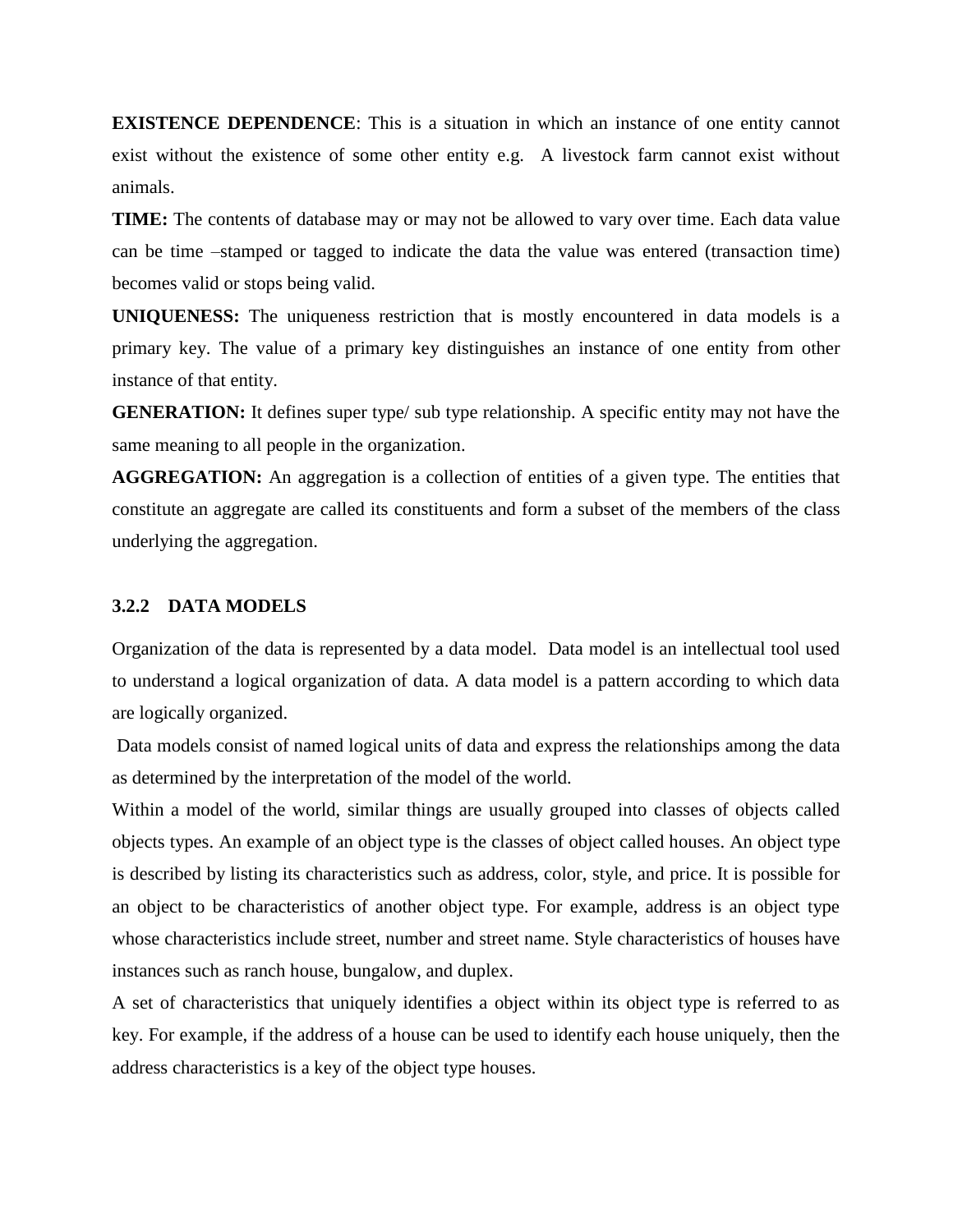For example, it is necessary to decide whether an object type will exist independently or only as a characteristics of another object type. Object types that have an independent existence and can be meaningfully considered by themselves are interpreted as sets of entities or entity sets. For example, the object type house is an entity set. An entity set is meaningfully described in

terms of its attributes.

For example, the entity set houses is described by attributes such as address, color and style.

#### **Object type=house**

Its characteristics are address, color, sue, style, price.

#### **Key = address**

Object type that has its characters as characteristics (address with characteristics number, name). Objects can be categorized into tangible e.g. persons, cars and intangible e.g. observations, meetings, or desires. Thus, objects can be categorized into classes according to their common properties.

The database is perceived by its user as set of facts about objects. These facts are of three types:

- 1. Facts stating that an object belongs to a category.
- 2. Facts stating that there is a relationship between objects.
- 3. Facts relating objects to date such as members, texts, images, dates, tabulated or analytical functions.

Database is a collection of values or objects. A description of data includes the meaning of data, how it is organized, how it is viewed, how it is accessed and how it is manipulated.it is like a dictionary in which you can search or sort from 1 to n in which you're inserting objects into container, locating objects in the container and you can also delete.

# **Methodology**

Database db = new.........to create database

The variable db.insert  $(r_0)$ .............we have to call a method to insert to the record. where  $r_0$  is the zero record.

Record  $r = db$ . locate  $(k_0)$ ...........to locate in the database

db.delete (k<sub>o</sub>)...........you can delete from the database

Database that contains data file

Database  $\longrightarrow$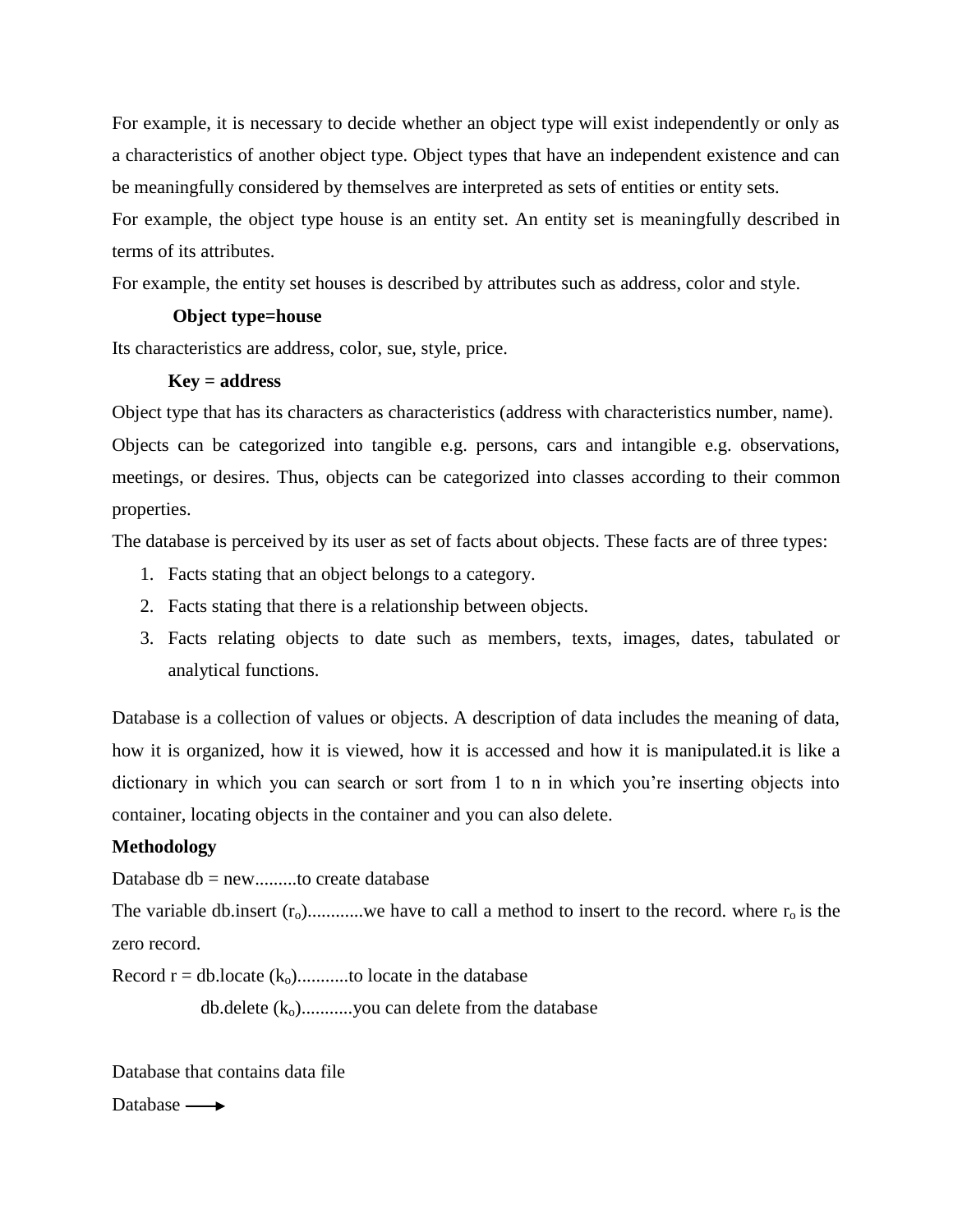Attribute  $\longrightarrow$ Private Record ( ) base When you are inserting, its private methods Insert (Record r) Locate (key k) Delete (key k)

You must get the key to access a record get key is to use the key to locate Record

# **3.2.3 NULL VALUE, PROBABILISTIC DATABASE.**

#### **Uncertainty in Database**

- Missing data
- Probability value
- Fuzzy queries there could be the need to merge different sets of data to form a simple database. This is known as data fusion.

# **Missing data**

To address this problem of missing data, the use of null values has become necessary important.

**Null values –** Null values are required when an attribute in a row of a relation is missing.

e.g. the value exists but is unknown

The value does not exist.

Null values can be marked so that each missing item of data has symbol or value.

e.g. Suppose a farmer plants groundnut and yam; but the name of farmer is unknown.

Or

There is a farmer called bamidele, but it is unknown what he farms.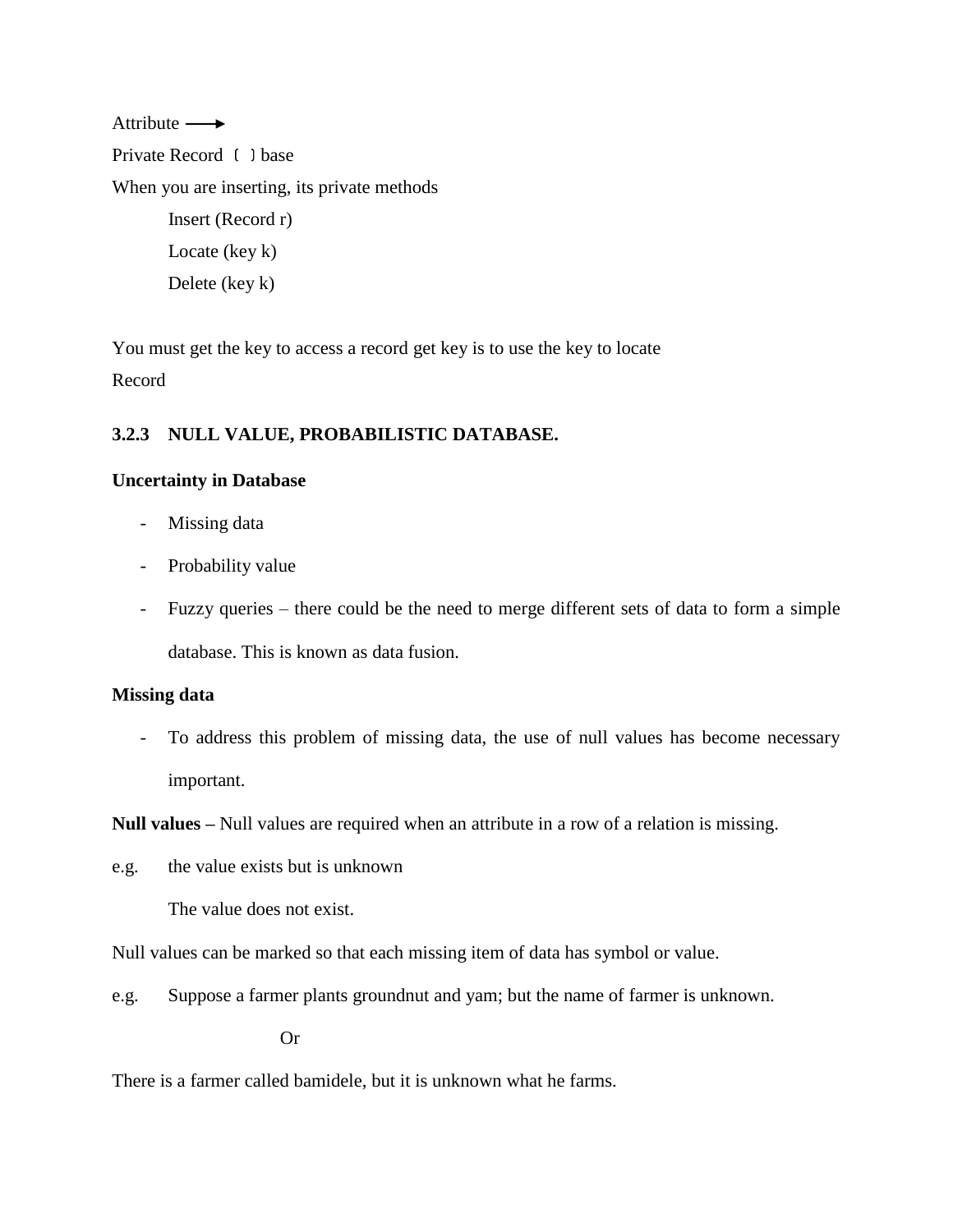This can be represented by the following

farms ()  $farms$  ( )  $farms$  ( )

# Where

This constraint adds to the database the fact that the subject Bamidele's plant is not sweet potatoes.

A null employee may have been appointed but not assigned a task. A null value in the field for office could represent "not yet assigned". Eventually, the new employee will be assigned a task, as we this null value will be updated.

# FOR EXAMPLE

If attribute n 1 missing in row number of relation r

THEN attribute n is null value v in row m of relation  $r^*$ 

Where  $r^*$  is the completed relation  $r$ 

V is null value, Existing but not known.

#### **CLASSIFICATION**

Simple-objects: have only single valued properties that are themselves object. Composite-object: contain at least one property that is multi-valued but more that are themselves objects.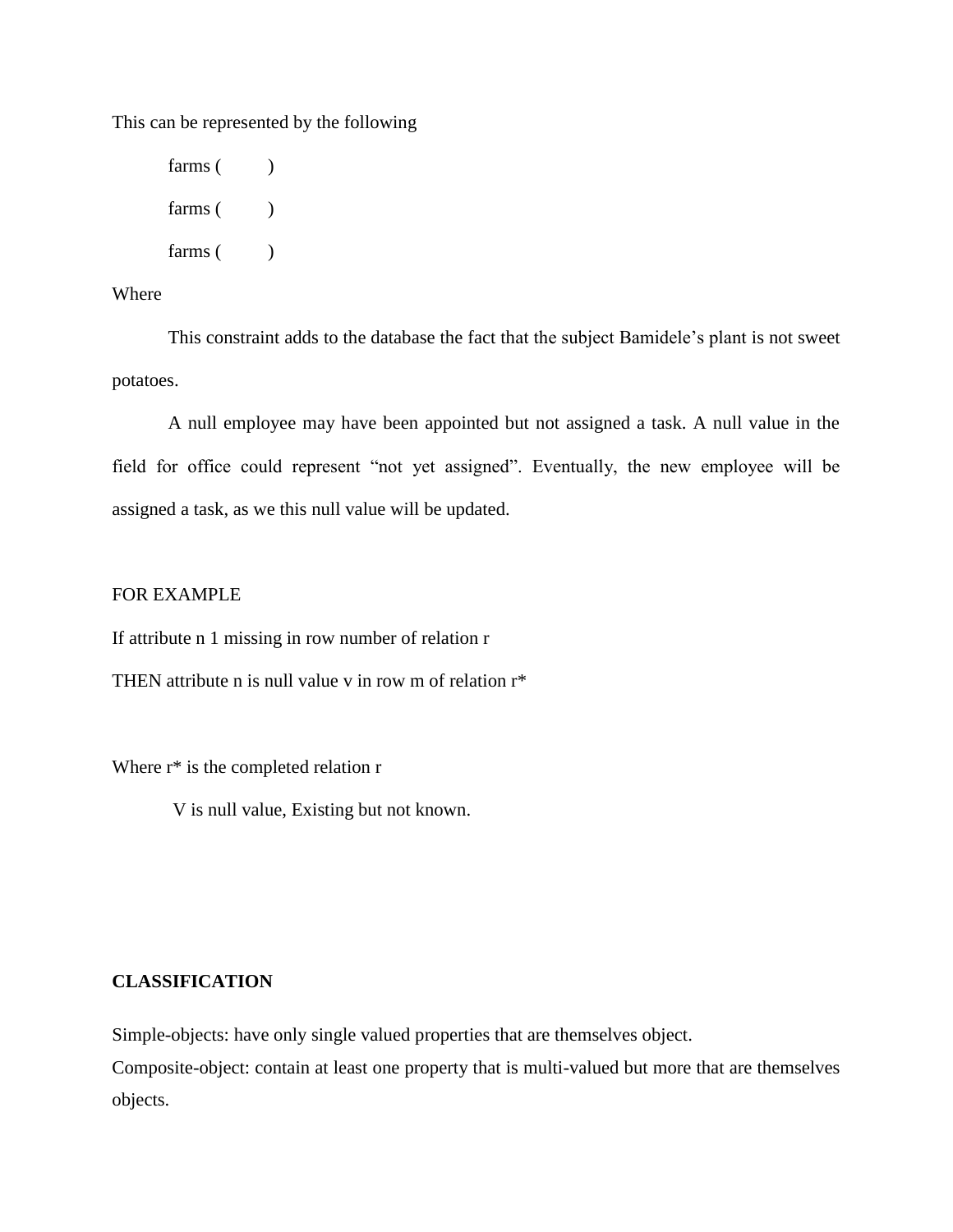Compound Objects.

Association –objects: are independent objects that establish a relationship between other objects. They appear as objects properties of the objects they connect. They have keys and non object properties.

Aggregate-objects: are higher-level objects that represent entity group rather than instances.

Notice that in this interpretation of a model of the world, the object type address has been interpreted as characteristics of the object type house; it is therefore an attribute of the entity set houses. Address can also be interpreted as entity set. At any one time, an object can be interpreted as an independent object type or as characteristics of another object type, but not as both.

For each entity set, its attributes have certain values. For example, the color attributes has value such as red, green, and blue. The set of possible values of an attribute is called the domain of the attribute. It is possible for different attributes to share a single domain. For example, the attributes house size and lot number both assume values from the domain called non-negative integers.

A set of attributes that uniquely determine an instance of an entity is called a key. For instance, the attribute address is a key in the entity set houses i.e. given a value for address, a house is uniquely identified.

# **3.3 TRENDS AND EXPERIENCED FOR DATABASE DEVELOPMENT AND MANAGEMENT IN AGRICULTURE**

Through systematic analysis and comparisons of the situations for database construction among countries around the world, several trends/experiences become apparent, and can be summarized as below:

- a) Government support is very important to the development of scientific databases, and especially at the initial stage.
- b) The proportion of on-line database, full text database and multimedia database has been on the rise, and the database subjects become more diverse.
- c) The capacity of individual database continues to increase, new database service keeps emerging and many large-scale databases can now be accessed through the Internet.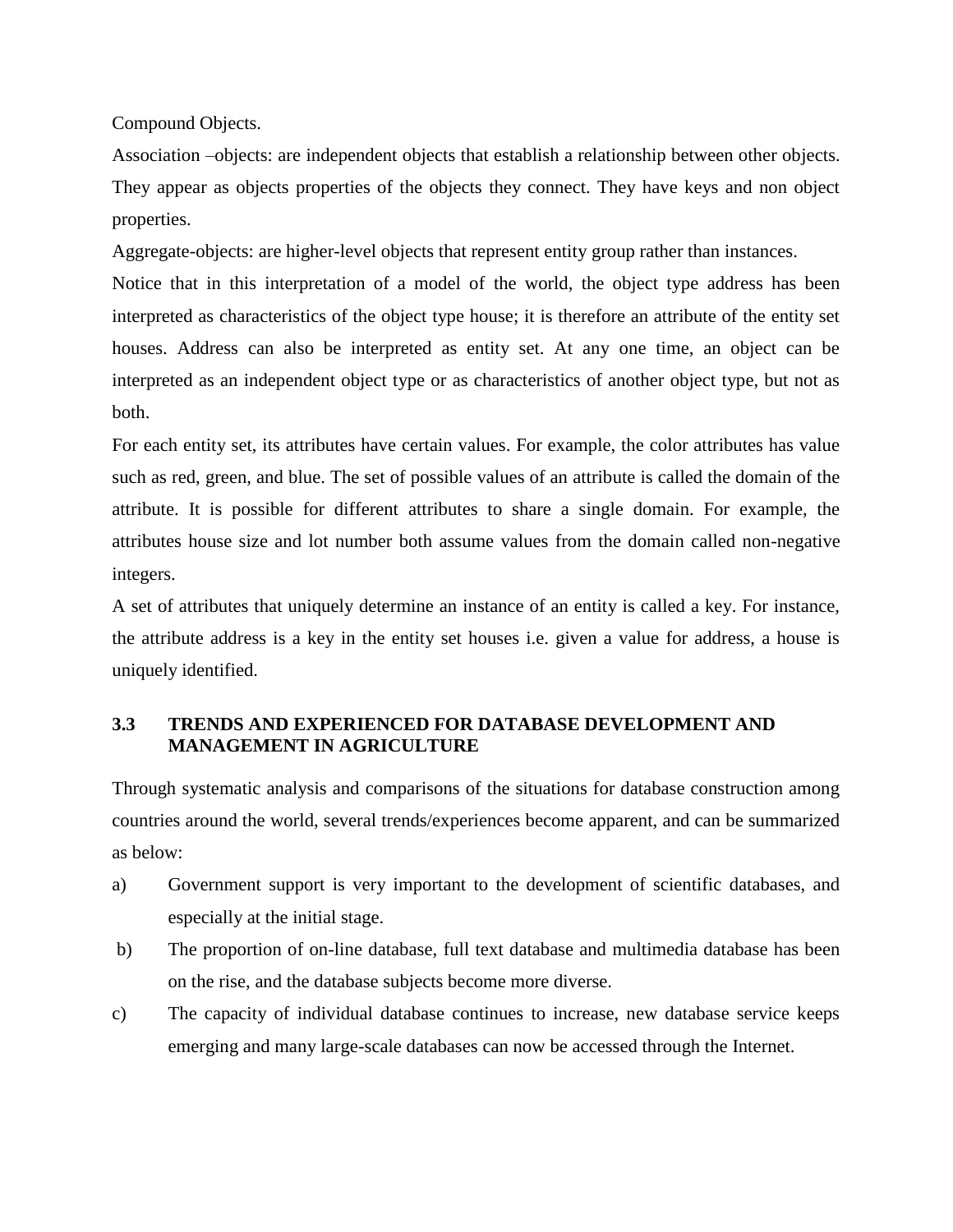- d) Introduction and self-construction are combined as the database development strategy in many countries over the world.
- e) Attention is given to explore the database market to fully realize its potential in the market. The above points can be used as reference when planning further development of agricultural science and technology databases.

#### **3.3.1 Using the Databases**

Several models for using agricultural science and technology databases can be identified. There are two models if considered whether money is needed for using the database, one is free use and the other is paid use. Databases for free use usually include reference or directory database such as bibliographic database. Databases that provide value-added service may charge the users for certain amount for the service, and those databases created by commercial companies may also need to pay for the use of the information from the databases. If considered from the environment in which the database is used, two models can be seen, one is network environment and the other is stand-alone environment. In the future, databases that can be accessed through the network should be encouraged.

# **3.4 SUGGESTIONS AND RECOMMENDATIONS FOR PROMOTING THE MANAGEMENT OF AGRICULTURE AND DATABASE DEVELOPMENT**

Aimed at promoting the management of agricultural science and technology databases and on the basis of the experiences and lessons learned from other countries, suggestions and recommendations are given as follows:

- 1) Increasing government support for the continued construction of the databases.
- 2) Taking effective measures to promote the development of database industry.
- 3) Coordinating the activities among database construction organizations to avoid meaningless duplication of Efforts.
- 4) Establishing uniform planning for database development.
- 5) Improving the utilization rate and service efficiency of agricultural science and technology databases.
- 6) Promoting technical innovation for database development.
- 7) Adjusting the structure of existing database types.
- 8) Enlarging database capacity.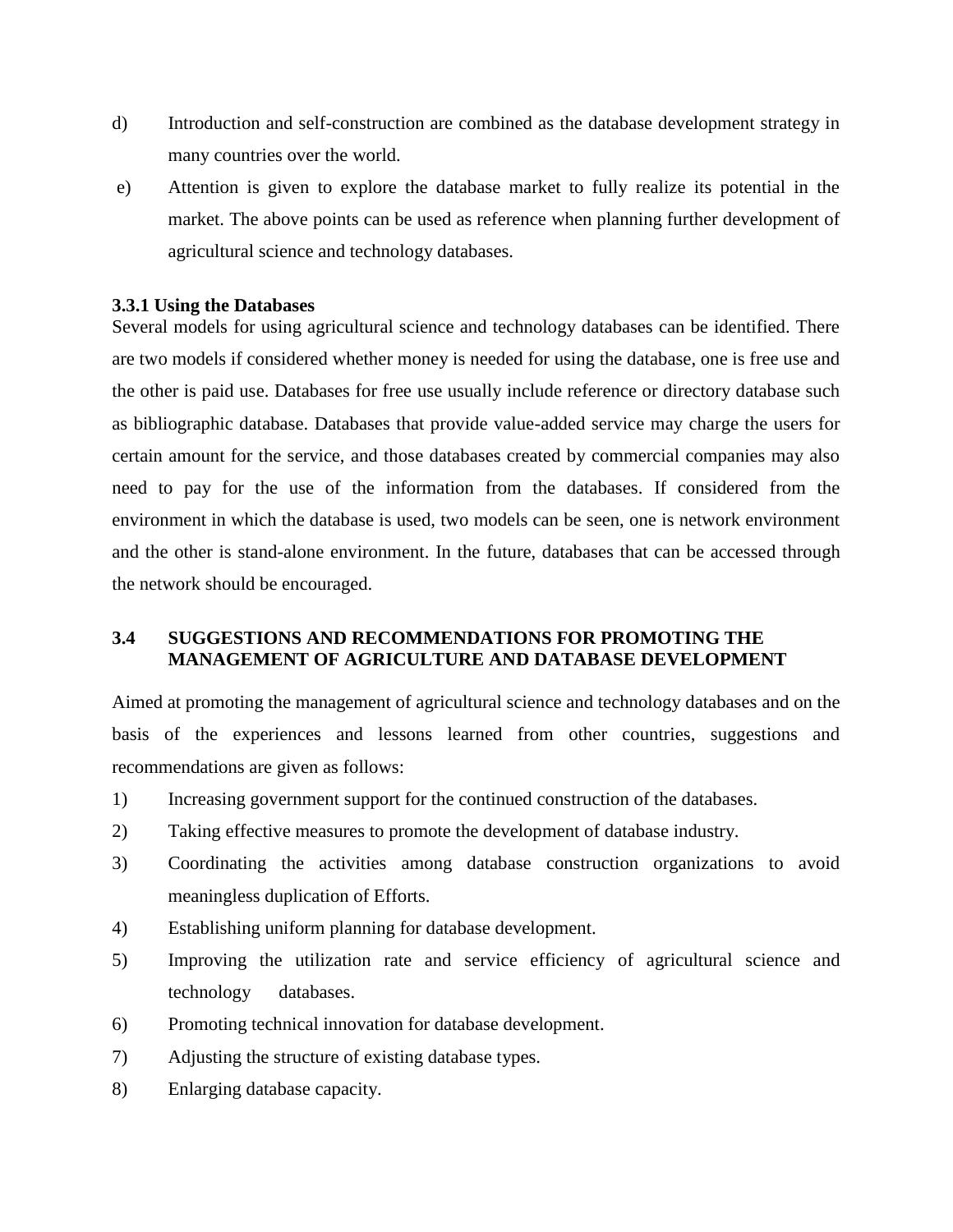- 9) Coordinating the introduction of foreign databases
- 10) Enhancing the workforce for database construction and service.
- 11) Improving the legal protection to agricultural science and technology databases.
- 12) Strengthening policy advisory and service to the database construction.

# **4.0 CONCLUSIONS**

The development of agricultural science and technology databases has been progressing rapidly in recent years, but there is still a long way to go as compared with internationally known agricultural databases. For the further development, government support continues to be one of the most important factors to achieve sustainable development of the databases.

# **5.0 SUMMARY**

What you have learnt in this unit concerns

- The means of constructing database development and management in agriculture.
- The trends and experience for database development and management in agriculture.
- The suggestion and recommendation in promoting management and database development.

# **6.0 TUTOR MARKED ASSIGNMENT**

- Write a short note on trends and experienced for database development and management in agriculture.
- Write briefly on data model.
- State 5 recommendation in promoting management and database development in the area of agriculture

# **7.0 FURTHER READING AND OTHER RESOURCES**

*Scientech Documentation and Information Center, Chinese Academy of Agricultural Sciences*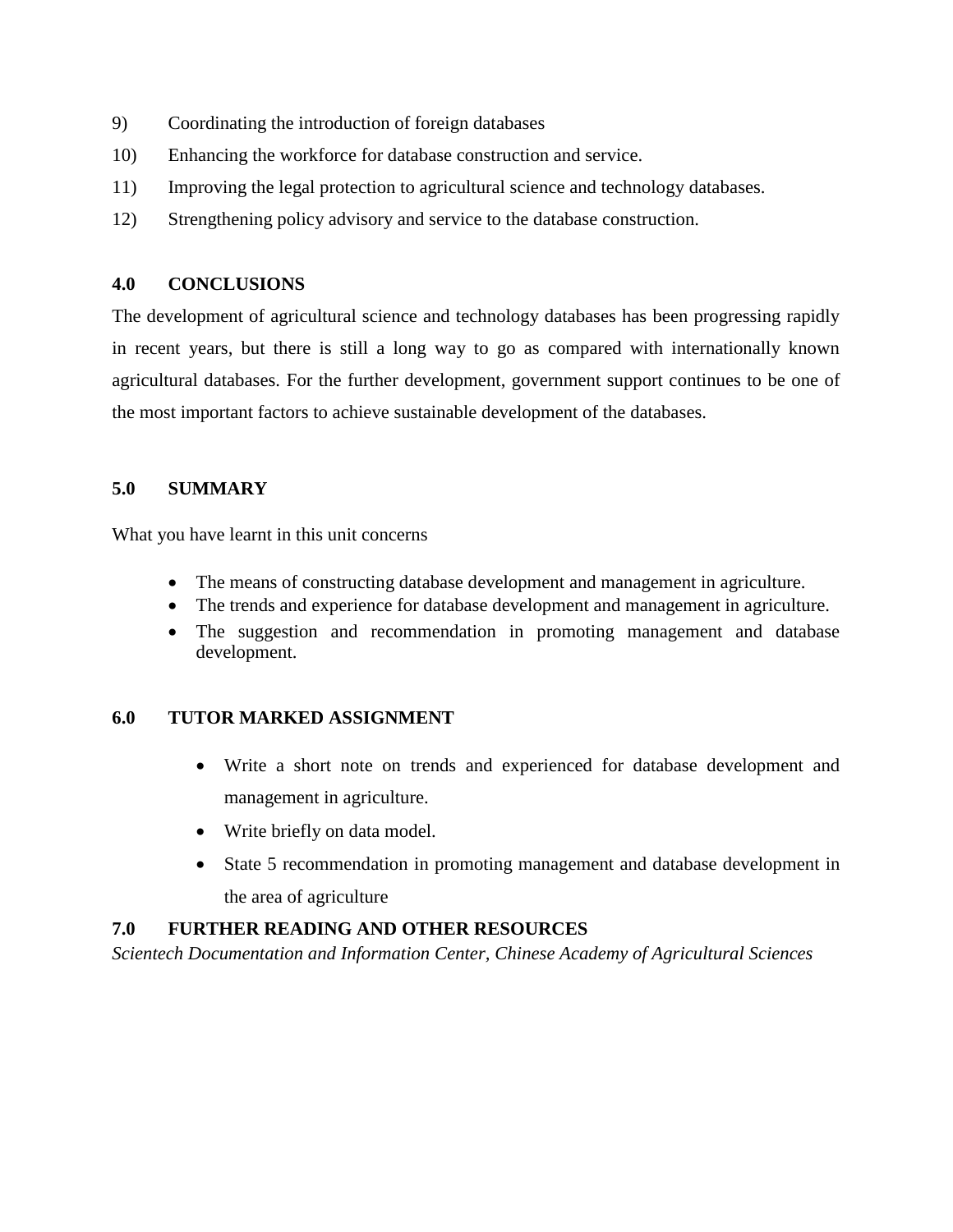# **MODULE 3**

# **UNIT 5 METHOD OF DISSEMINATION OF INFORMATION IN AGRICULTURAL EXTENSION**

# **Table of Contents**

- **1.0** Introduction
- **2.0** Objectives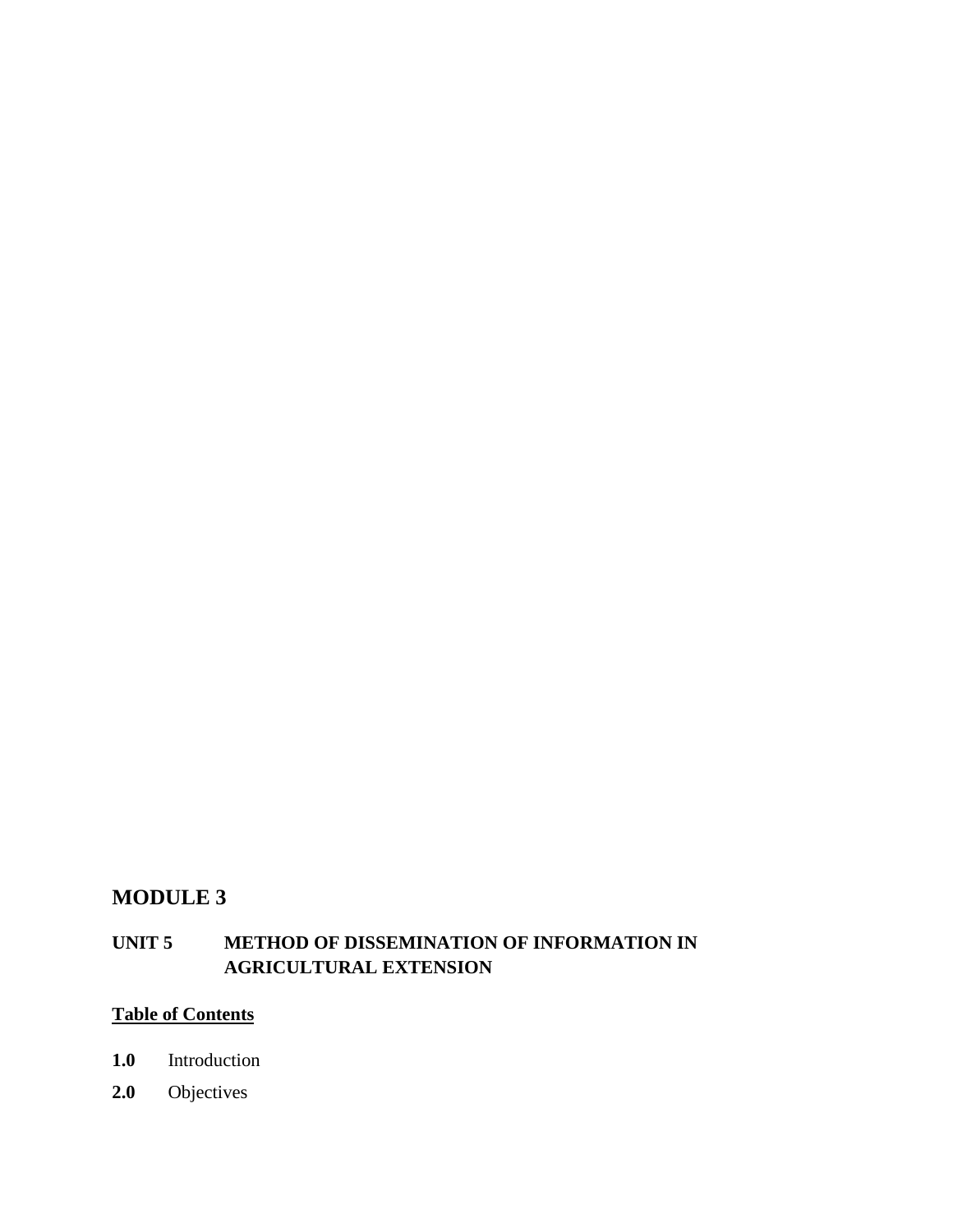# **3.0** Main Content

- **3.1** The means of disseminating of information in Agricutural Extension
- **3.2** Roles of disseminating of information and technology
- **3.3** Challenges related to sharing,exchanging and disseminating knowledge and technologies
- **3.4** The use ICT in Agriculture
- **4.0** Conclusion
- **5.0** Summary
- **6.0** Tutor Marked Assignment
- **7.0** Further Reading and Other Resources

# **1.0 INTROCUCTION**

If information is to be used and empowering, it must be disseminated in a manner that best facilitates its reception. However, information is delivered in a multitude of manners and the challenge is to determine which method is most appropriate to the audience attempting to be reached.

# **2.0 OBJECTIVES**

At the end of this unit, you should be able to:

- Means of disseminating information in Agricultural Extension
- The roles of disseminating of information and technology.
- The challenges in sharing, exchanging and dissemination methods based on Agricultural Extension.

# **3.0 MAIN CONTENT**

# **3.1 MEANS OF DISSEMINATING INFORMATION IN AGRICULTURAL EXTENSION**

The means of disseminating information in agricultural needs to pay adequate attention to because the communication gap lies not so in language or cultural differences as in the methods employed for the dissemination of agriculture information.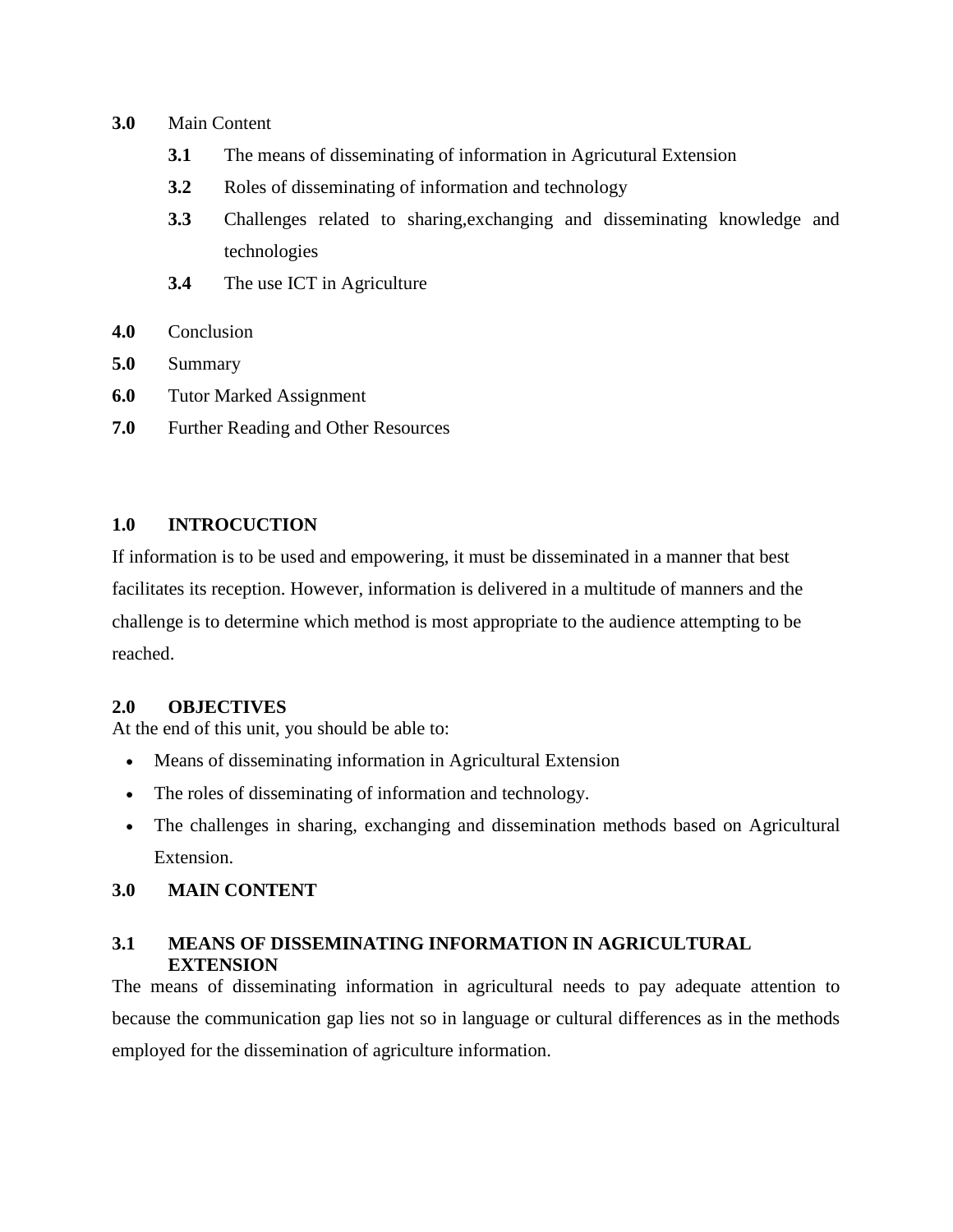Various method, including field trips, guest speaker, group discussions, workshops, on-farm demonstration, small media (e.g. slide set, brochure, leaflet, flip cards, audio-visuals materials ,mass media(e.g. T.V, radio, newspaper, comic book, magazines, cinema), Traditional media(e.g. drama, traditional forms of theatre, songs and dance, puppet shows, story-telling, printed matter, and interactive telecommunications have been advocated by extension practitioners for information dissemination in agriculture

#### *3.1.1 Person-to-person or group discussions*

This involves direct, face-to-face contact and allows questions and answers and clarification of meaning. It helps to ensure mutual understanding. Interpersonal communication includes conversation between friends or family, and discussions with health professionals, community health workers, religious and community leaders, traditional health practitioners, women's and youth organisations, school teachers, trade union leaders, development workers, government officials, parents and children, including child-to-child communication.

#### *3.1.2 Traditional media*

Traditional media are performance arts that are used to illustrate and convey information in an entertaining way. Live performances can provide special opportunities for interaction between performers and audience. They include drama, traditional forms of theatre, puppet shows, street theatre, storytelling, songs and dance. Traditional media are often artistic methods of communication passed down from generation to generation.

# *3.1.3 Small media*

The small media are often tools used to support larger communication initiatives or to illustrate interpersonal communication. They include posters, cassettes, leaflets, brochures, slide sets, video, flipcharts, flash cards, T-shirts, badges and loudspeakers.

#### *3.1.4 Mass media*

The mass media provide indirect, one-way communication and include community, national and international radio and television as well as newspapers, magazines, comic books, cinema or other situations where a large number of people can be reached with information without personal contact.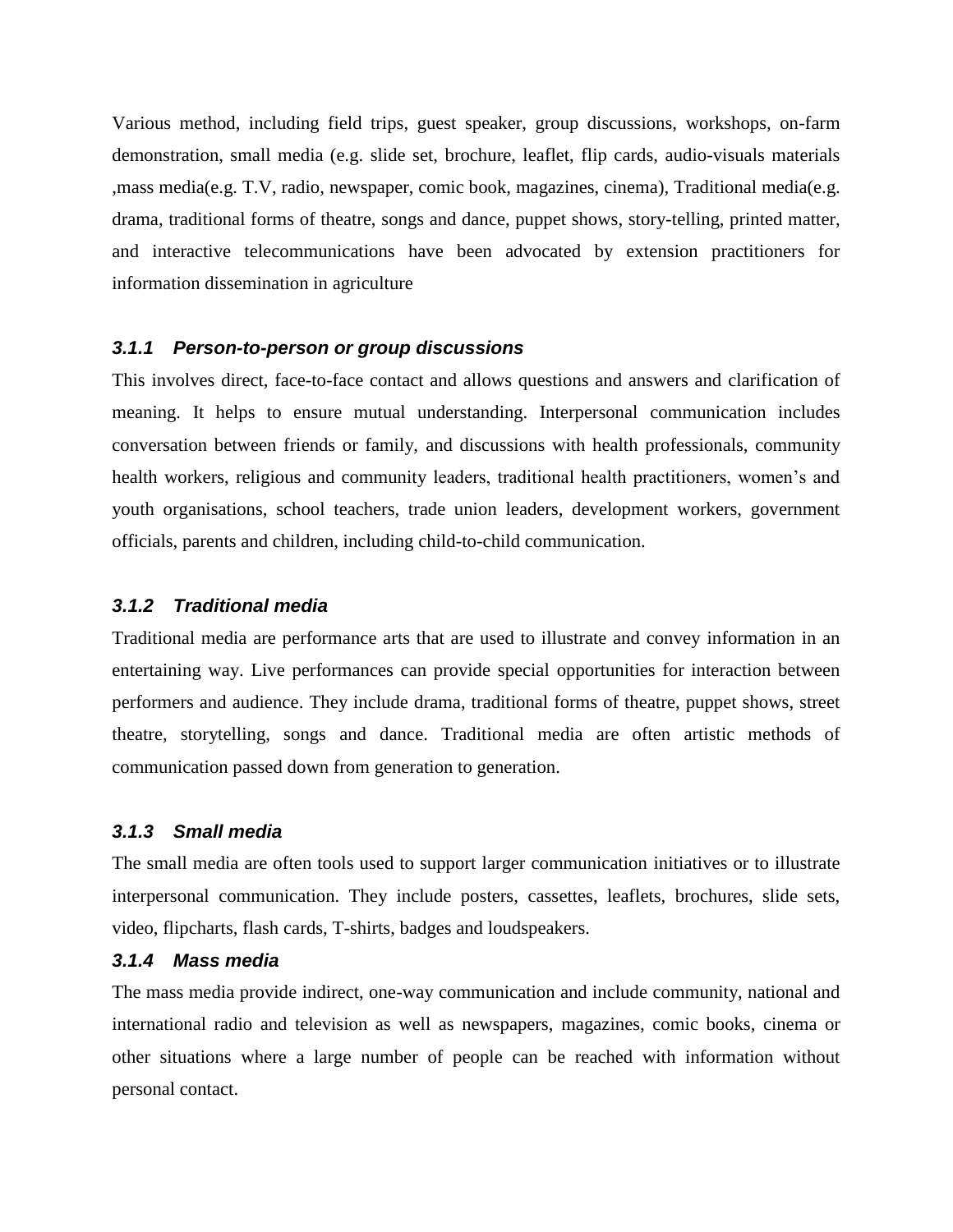# **Pros and cons of means of public information dissemination**

Here are some guidelines on the pros and cons of media typically used for public information dissemination.

# *Mass media*

Accessing the mass media is discussed in greater detail below, but here are a few basic principles on using the different components of the mass media.

# **Broadcasting**

If you're going to use radio or TV to disseminate information, remember these general rules:

Keep it short and concise — don't confuse your audience with too much information; Use simple, straightforward language;

- Offer specific, practical advice;
- Organize the information clearly and logically; and
- Repeat the information.

If resources are limited, bear in mind it is much more likely that people will hear a few short spots rather than one 30- or 60-minute discussion programme on important information. You may be able to get airtime for free; if not, consider providing equipment for a local radio or TV station to build their capacity.

There are many possible formats for radio/TV programming for disseminating information. Here are just a few:

**Spots**: 30 seconds to 2 minutes

Use a dialogue or interview to carry one simple message, tightly packed with a music jingle. Have the announcer reinforce the message at the end.

**Mini-dramas**: 1 minute to 3 minutes

Have one main message and one secondary one in a scripted sketch for two or three characters. Be entertaining and don't include too much information.

**Interviews**: 2 to 5minutes

Be clear about the messages you want to convey — there should be a maximum of two or three key messages and the journalist should repeat them at the end.

If you are to be interviewed on TV:

**EXECUTE:** Look at the camera or interviewer.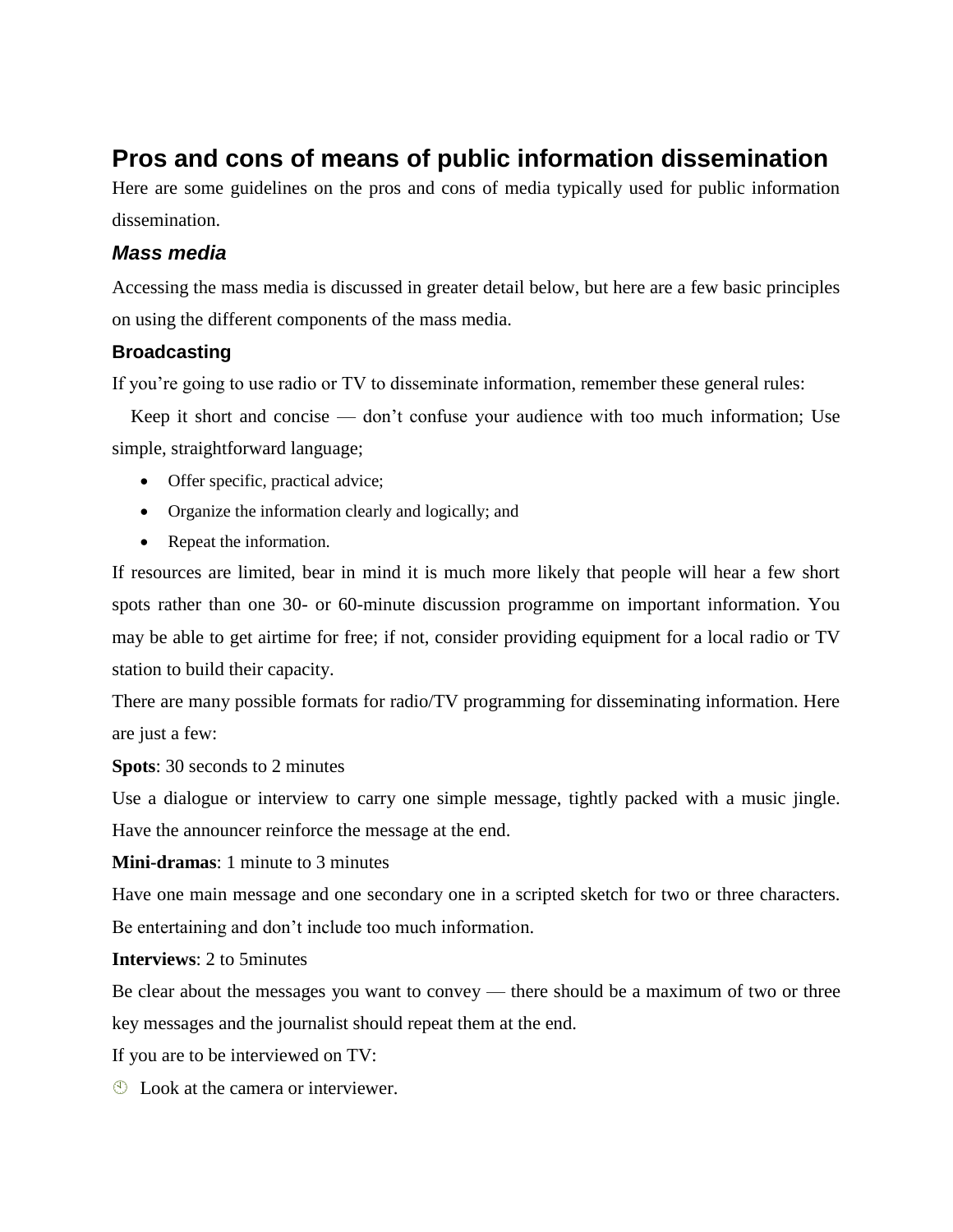Keep still: don't wobble about.

**Don't joke.** 

**Don't wear checked clothes, prefer blue shirts.** 

 $\degree$  Make a 3, 4 or 5-point list of what you want to get over. And make sure you do.

**Soap opera:** Topical health and social issues can be inserted into soap operas, which can have very wide appeal. Your job is not to write the script but to brief the scriptwriters about the issues and the type of behaviour your programme wishes to promote.

**Radio**: Radio is not a forgotten medium when it comes to disseminating information, because it reaches a wider audience than any other medium: there are an estimated 94 radios per 1,000 people in the least developed countries — 10 times the number of televisions or copies of daily newspapers available. Communities, some of which are remote, make sure you fully check radio's reach. Radio builds on oral traditions and programmes are cheap, quick and easy to make. Radio listening is often a group activity, which encourages discussion of educational issues after the broadcast. This is an important stage in the process of behaviour change.

On the other hand, radio is not usually appropriate for teaching practical skills, nor is it appropriate in some cultures for sensitive messages. Some information needs to be discussed and demonstrated. And some more sensitive issues might be best communicated using traditional media. To a large extent, this is a matter of common sense.

But information that is given by visiting expert, lecturers, professors, teachers in the universities, agricultural base industries or in community workshops should be regularly reinforced by local radio, television or other media.

**Newspapers/magazines:** Newspapers tend to reach more educated, elitist audiences in many developing countries. This may not seem the quickest way, compared with radio or TV, to reach a mass audience. But newspapers and magazines do have the advantages of being more permanent, carrying more information and often being more authoritative than other media. Writing and issuing a straightforward press release remains the most effective and economic tool for mass communication. And the other branches of the mass media tend to feed on what they have read in the press. Newspapers and magazines can also be used to reach key groups for example, by carrying materials which lecturers can use in their lecture hall, or suggestions for discussions by development workers in the field. And don't forget to look for specialised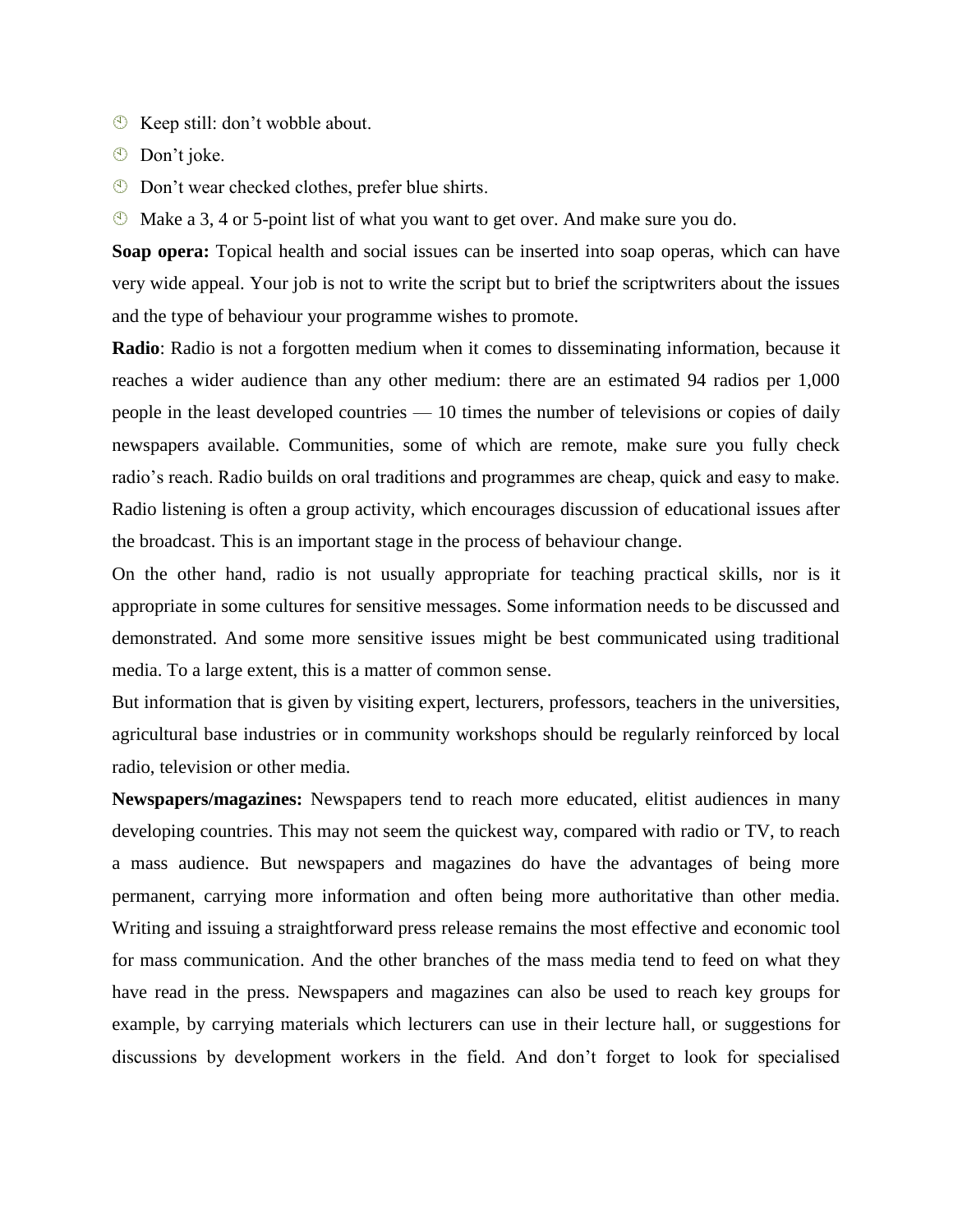publications that may easily reach your key audiences, the farmers, educators, government officials, doctors and nurses, military.

**The Internet**: We should also recognise the Internet as a valuable medium of disseminating information, both for reaching people by email and for broader casting of information from a website. Again, the basic rules of good communication apply be brief, be clear, don't get too complicated, and keep it up to date. A good communication programme will exploit this, not only for your target audiences but also for ongoing education of programme staff and your partner organisations.

# *"Small media"*

The strengths of small media are that they provide accurate, standardized information in a handy and re-usable form that can be used as visual aids in workshops, discussions and teaching. They attract attention and may be distributed to areas where the mass media do not reach. Most commonly, however, small media are used in isolation from other information activities and as a result have little meaning or impact with target audiences. Posters may look good, but you need to be aware that it is the least effective medium of communication for development, particularly among the poor and those who have limited literacy skills. Research clearly shows that posters, brochures and flipcharts have limited use and are seldom cost-effective durable. They are expensive to produce and to distribute, have a short lifespan, and training is necessary for effective design and production. Training is also usually needed in how to use them effectively. Although experience shows that the bulk of small media production remains store rooms and is never distributed, managers are often seduced by the "ease" production and the possibility to control ("plan") the communication. Too often they are used to illustrate that the programme is "doing something".

If you must use them, posters, brochures and flipcharts must have a specific purpose and be carefully integrated into communication activities. They may be designed to support a key message and to provide an ongoing reminder of that message. Or they may be designed to promote easier understanding of messages during interpersonal communication.

As the cost of developing flipcharts and other visual aids can be high, there is tendency to develop a prototype that is used for a number of ethnic groups and situations. These need to be adapted to local situations if they are to be effective.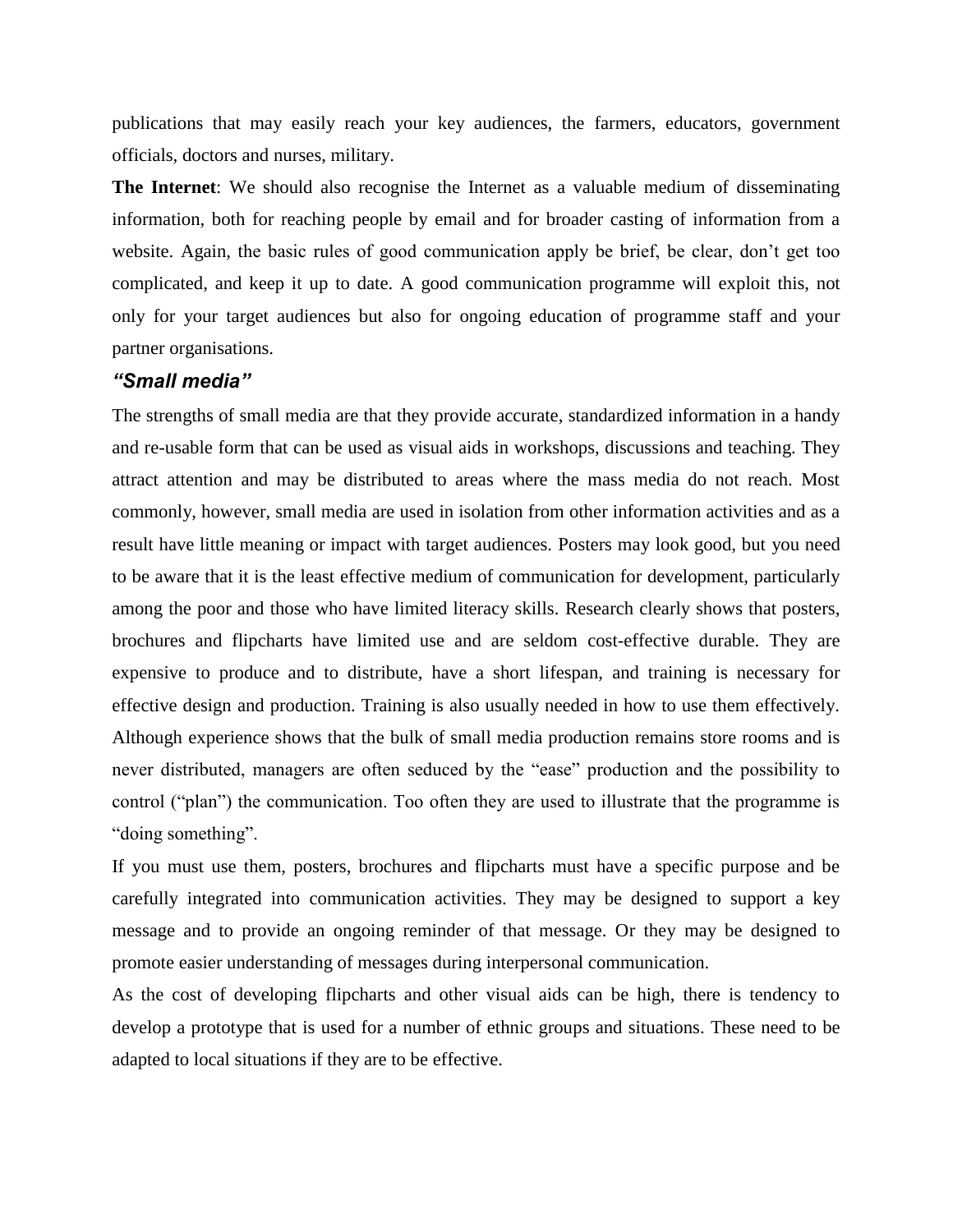#### **3.2 ROLE OF INFORMATION AND COMMUNICATION TECHNOLOGY**

The emergence of Information and Communication Technologies (ICT) in the last decade has opened new avenues in knowledge management that could play important roles in meeting the prevailing challenges related to sharing, exchanging and disseminating knowledge and technologies. ICT allows capitalizing to a greater extent on the wealth of information and knowledge available for Agriculture Knowledge, Science and Technology (AKST). The ultimate objectives of AKST activities are to come up with results that can advance research more in certain areas, and engender technologies that AKST stakeholders can use to increase production, conserve the environment, etc. The following paragraphs will discuss the knowledge management challenges, explain how ICT could play a role in addressing them, and highlight an example of an institution in the Nigeria Agriculture Research Center whose main function is to conduct applied research in ICT in Agriculture.

# *3.3 Challenges related to sharing, exchanging and disseminating knowledge and technologies*

The first challenge is the poor mechanisms and infrastructure for *sharing and exchanging*  agriculture knowledge generated from research at national and regional levels. Many research activities are repeated due to the lack of such mechanisms and infrastructure at the national level. Researchers can find research papers published in international journals and conferences more easily than finding research papers published nationally in local journals, conferences, theses and technical reports. The second challenge is the inefficient mechanisms and infrastructure for transferring technologies produced as the result of research to growers either directly or through intermediaries (extension subsystem). Knowledge and technologies fostering agricultural production and environment conservation are examples. Although many extension documents are produced by national agriculture research and extension systems to inform growers about the latest recommendations concerning different agricultural practices, these documents are not disseminated, updated or managed to respond to the needs of extension workers, advisers and farmers. This is also true for technical reports, books and research papers related to production. The third challenge is keeping the indigenous knowledge as a heritage for new generations. It is available through experienced growers and specialists in different commodities. These inherited agricultural practices are rarely documented, but they embody a wealth of knowledge that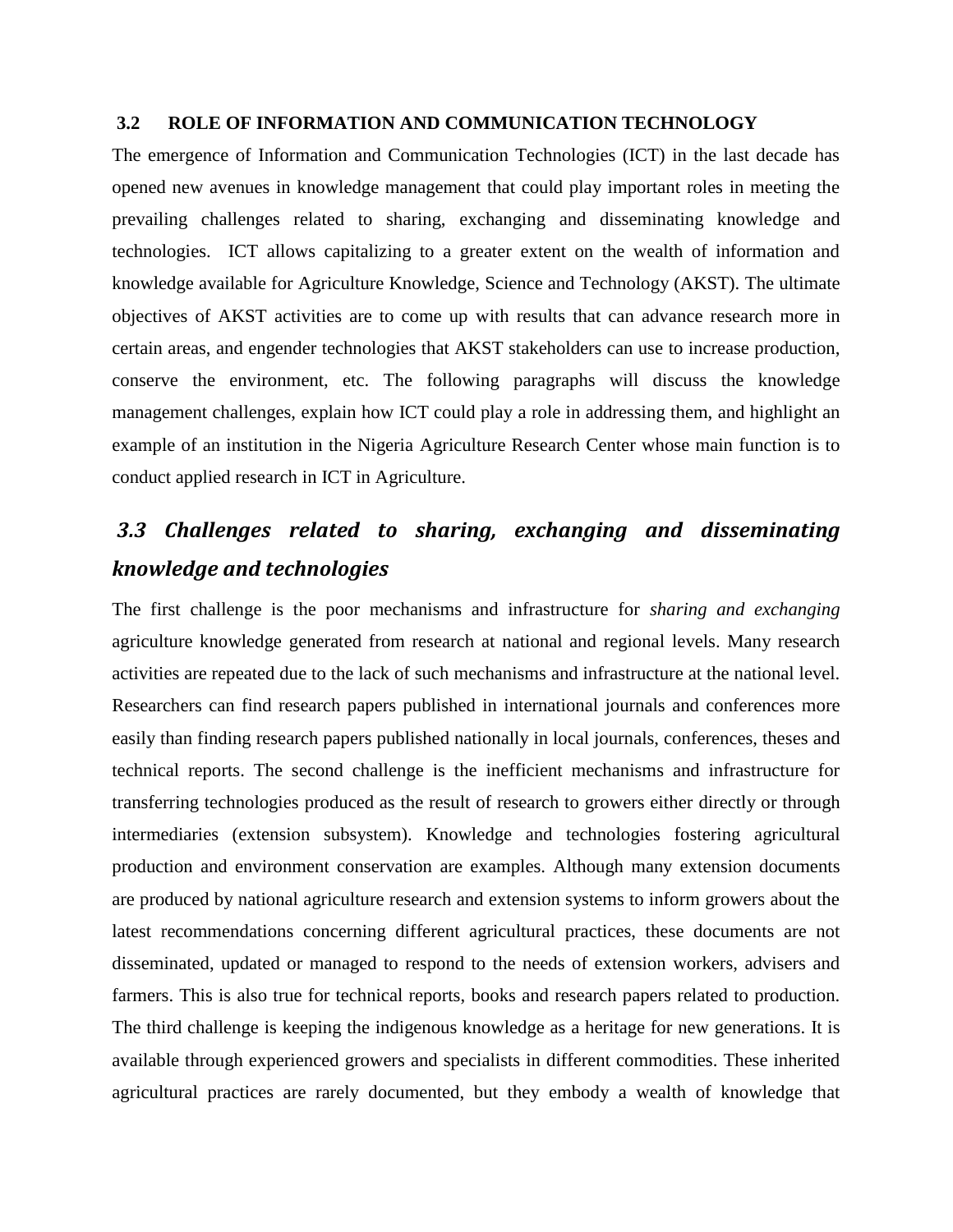researchers need to examine thoroughly. The forth challenge is easily accessing and availing economic and social knowledge to different stakeholders at operational, management and decision-making levels, so that those responsible will be able to make appropriate decisions regarding the profit making of certain technologies and their effect on resource-poor farmers.

# *3.4 Using ICT in Agriculture*

Ministry of Agriculture and land reclamation recognized expert systems as an appropriate technology for speeding development in the agricultural sector. To realize this technology, in 1989, the ministry initiated the Expert Systems for Improved Crop Management Project (ESICM) in conjunction with the Food and Agriculture Organization of the United Nations (FAO) and the United Nations Development Programme (UNDP). The project began in mid-1989 and the Central Laboratory for Agricultural Expert Systems (CLAES) joined the Agricultural Research Center (ARC) in 1991. Through the development, implementation and evaluation of knowledge-based decision support systems, to optimize the use of resources and maximize food production. A dozen expert systems have been developed for horticulture and field crop management. In 2000, the Virtual Extension and Research Communication Network (VERCON) project was funded by the FAO Technical Cooperation Program (TCP) to develop a Web-based information system to strengthen the link between research and extension (CLAES, 2002; FAO, 2003). This network has been extended to include other stakeholders, and other services through a project funded by Italian Debt Swap Program and executed by FAO in collaboration with CLAES (CLAES, 2008). Several expert systems have been made available on this network in addition to other modules. In collaboration with ICARDA, CLAES has developed three regional expert systems for wheat (CLAES, 2006c), faba (CLAES, 2006d) and barley (ICARDA, 2006). CLAES also developed the National Agricultural Research Management Information System (NARIMS) through a project funded by FAO/TCP. This system has five modules: Institutes Information System, Researchers Information Systems, Projects Information Systems, Publication Information System, and National Research Program Information System (CLAES, 2007).

# **4.0 CONCLUSION**

In this unit,to we have discuss the means of disseminate information in the area of agriculture.